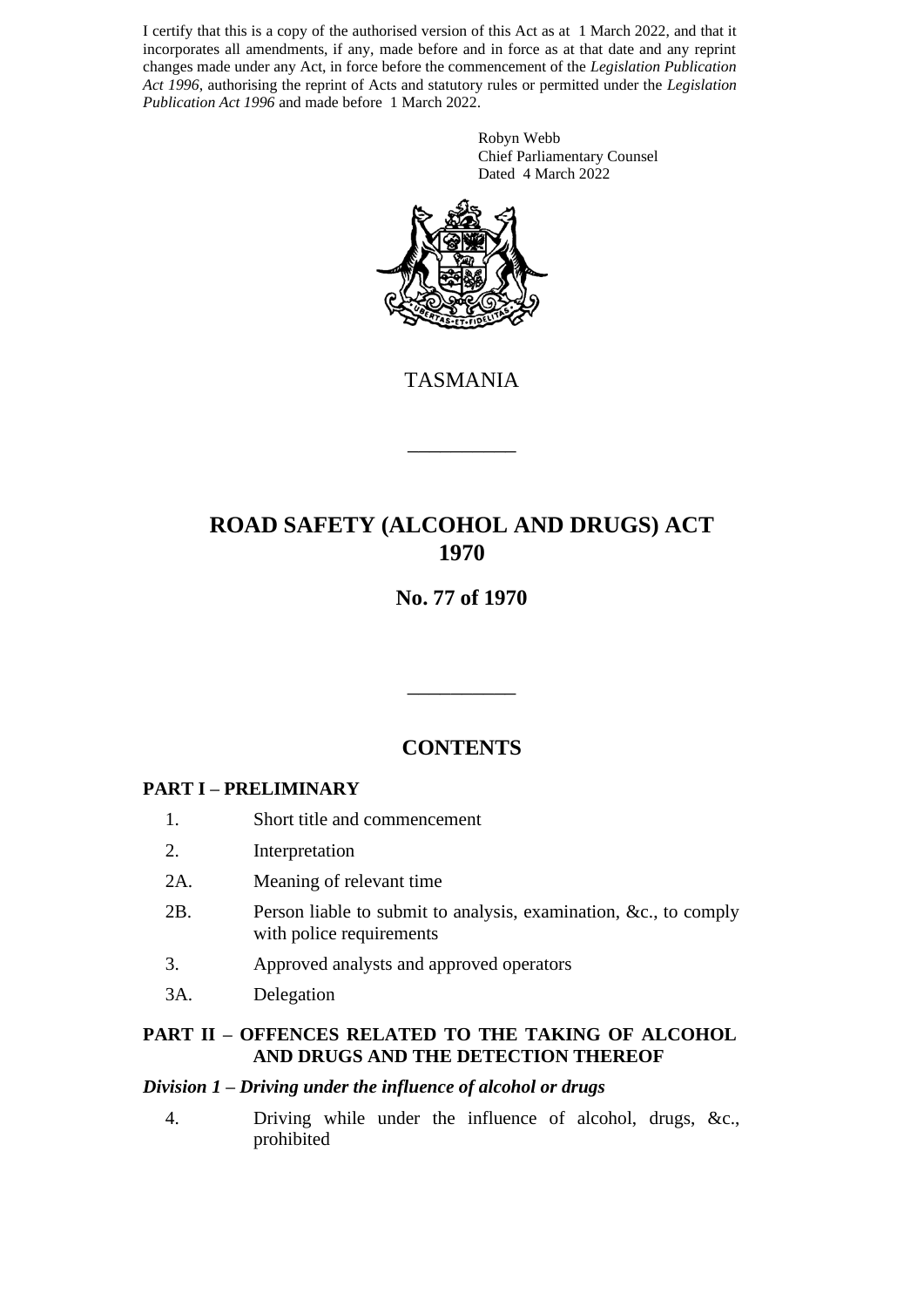- 5. Powers of arrest, &c.
- 5A. Powers in relation to vehicles
- 6. Driving with excessive concentration of breath or blood alcohol
- 6A. Driving with prescribed illicit drug in blood
- 7. Consumption, &c., of intoxicating liquor in motor vehicles

## *Division 2 – Examination of persons for alcohol or drugs*

| 7AA. | <b>Application of Part</b>                                                                               |
|------|----------------------------------------------------------------------------------------------------------|
| 7A.  | Power of police officer to require driver of motor vehicle to<br>undergo breath test                     |
| 7B.  | Power of police officer to require driver of motor vehicle to<br>undergo oral fluid test                 |
| 7C.  | Liability to provide blood sample following oral fluid test                                              |
| 7D.  | Trace particle detection tests                                                                           |
| 8.   | Liability for breath test as a result of conduct                                                         |
| 8A.  | Liability for oral fluid test or oral fluid analysis as result of<br>conduct                             |
| 9.   | Liability for medical examination where condition may not be<br>due to alcohol                           |
| 10.  | Enforcement of obligation to provide blood sample or submit to<br>breath analysis or medical examination |
| 10A. | Blood samples to be provided in certain cases                                                            |
| 10B. | Subsequent testing and samples in certain cases                                                          |
| 11.  | Rights and obligations on completion of breath analysis or oral<br>fluid analysis                        |
| 12.  | Examination, &c., of persons incapable of consenting                                                     |
| 13.  | Duties of medical practitioners and nurses in relation to taking of<br>blood samples, &c.                |
| 13A. | Retention of blood sample during detention in custody                                                    |
| 13B. | Analysis of blood samples by approved analyst                                                            |
| 13C. | Analysis of oral fluid samples by approved analyst                                                       |
| 14.  | Offences under Division 2                                                                                |
|      | Division 3 – Supplementary provisions                                                                    |

15. Identification of offenders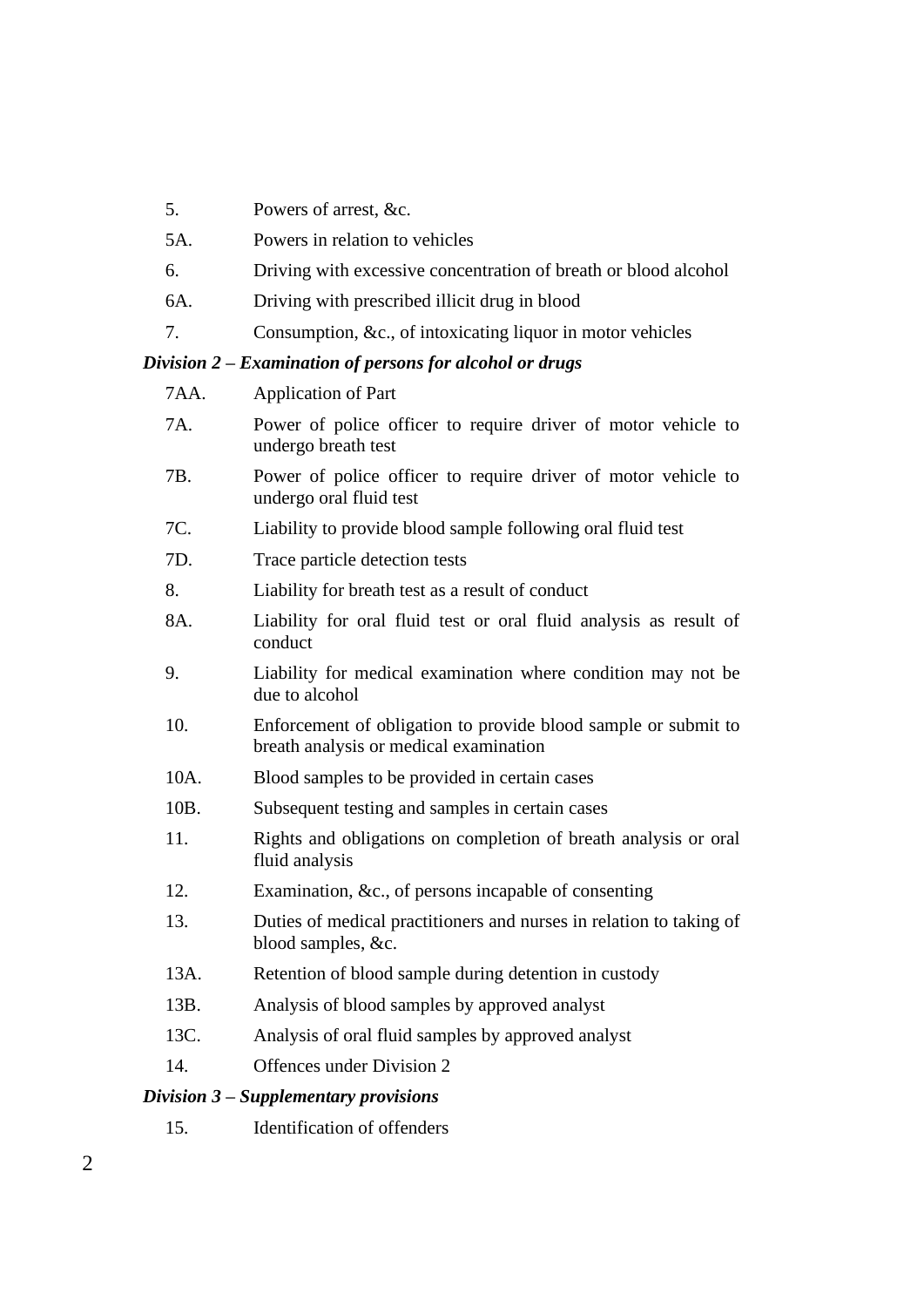| 16.                   | Proceedings before magistrate                                            |  |  |  |
|-----------------------|--------------------------------------------------------------------------|--|--|--|
| 17.                   | Penalties for drink-driving offences, &c.                                |  |  |  |
| 17A.                  | Penalties for other offences                                             |  |  |  |
| $[17B - 18.$ Repealed |                                                                          |  |  |  |
| 18A.                  | Traffic infringement notice may be issued in<br>certain<br>circumstances |  |  |  |
| 18B.                  | Immediate disqualification in certain circumstances                      |  |  |  |
| 18C.                  | Commencement of period of disqualification                               |  |  |  |
| 18D.                  | Cancellation of road safety disqualification notice                      |  |  |  |
| 18E.                  | Appeal against road safety disqualification notice                       |  |  |  |
| 19.                   | Special hardship orders                                                  |  |  |  |
| 19A.                  | Driving while disqualified under this Act                                |  |  |  |
| [19B.                 | Repealed]                                                                |  |  |  |
| 20.                   | Concurrent offences not treated separately                               |  |  |  |
| 21.                   | Avoidance of certain provisions in contracts of insurance                |  |  |  |
| 21A.                  | Prohibited analysis of blood or oral fluid                               |  |  |  |

## **PART III – EVIDENTIARY PROVISIONS**

# *Division 1 – Evidence in certain criminal proceedings*

| 22.  | <b>Application of Division 1</b>                                                 |
|------|----------------------------------------------------------------------------------|
| 23.  | Statutory presumptions with respect to breath analyses and blood<br>tests, $&c.$ |
| 23A. | Statutory presumptions with respect to prescribed illicit drugs                  |
| 24.  | Restrictions on admission of evidence of breath analysis                         |
| 25.  | Evidence as to carrying out of breath analysis                                   |
| 25A. | Evidence of matters related to refusal to submit to breath<br>analysis           |
| 26.  | Certificates and records of approved analyst and approved<br>operators           |
| 27.  | Certificate in relation to taking of blood samples                               |
| 27A. | Certificate in relation to taking of certain oral fluid samples                  |
| 28.  | Certificates of analysis of blood samples                                        |
| 28A. | Certificates of analysis of oral fluid samples                                   |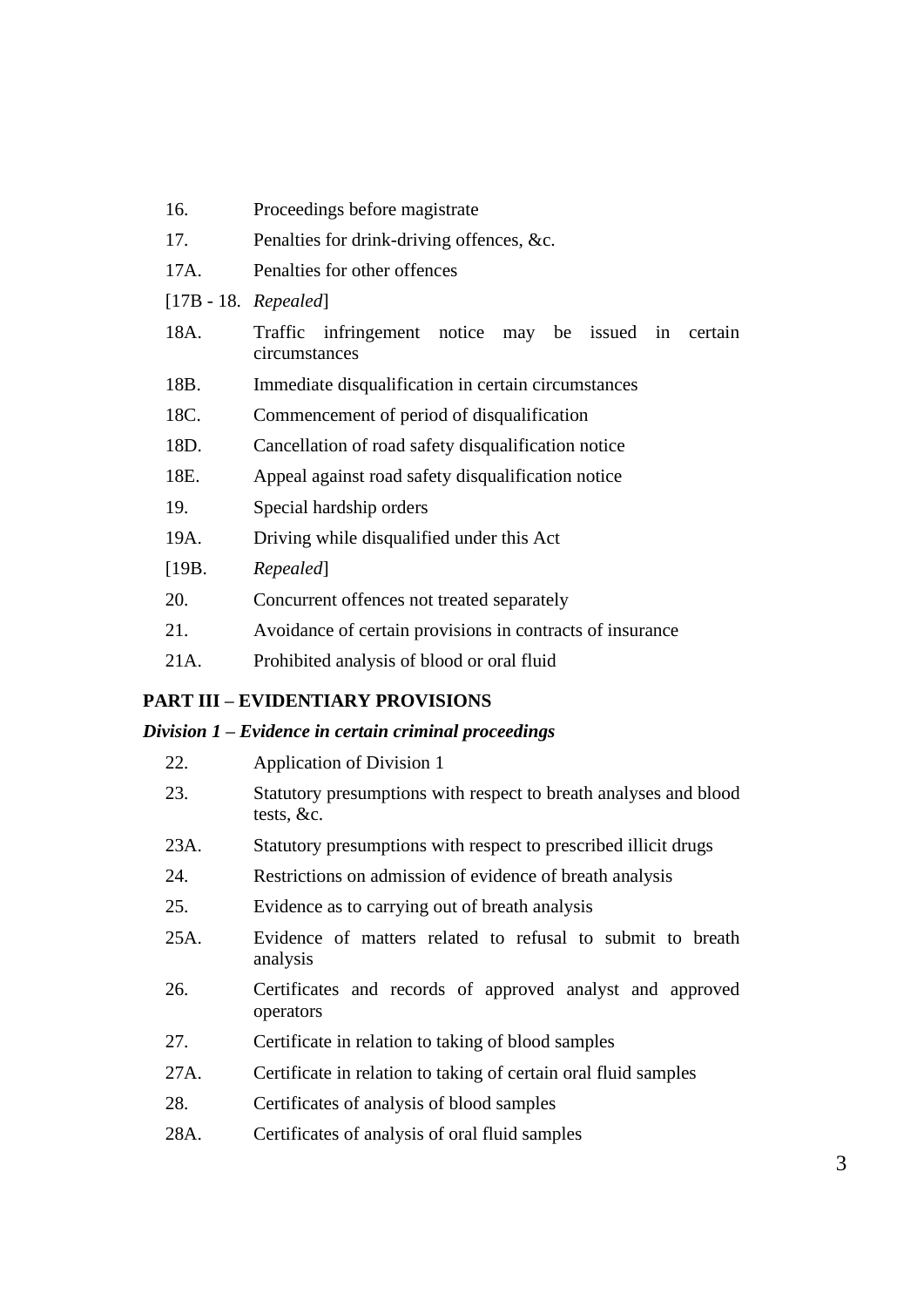- 29. Limitation on tendering of certificates, &c., in evidence
- 29A. Section 177A of the *Evidence Act 2001* not to apply
- 29B. Certificate as to alcohol dependency

#### *Division 2 – Restriction on use of certain evidence*

30. Evidence as to analyses, &c., inadmissible in certain proceedings

#### **PART IV – SUPPLEMENTARY PROVISIONS**

- 30A. Costs of tests, analyses or examinations
- 31. Regulations
- 32. Protection from liability
- 33. Destruction of samples
- 34. Savings and transitionals

[**SCHEDULE 1 –** *Repealed*]

**SCHEDULE 2 –** . . . . . . . .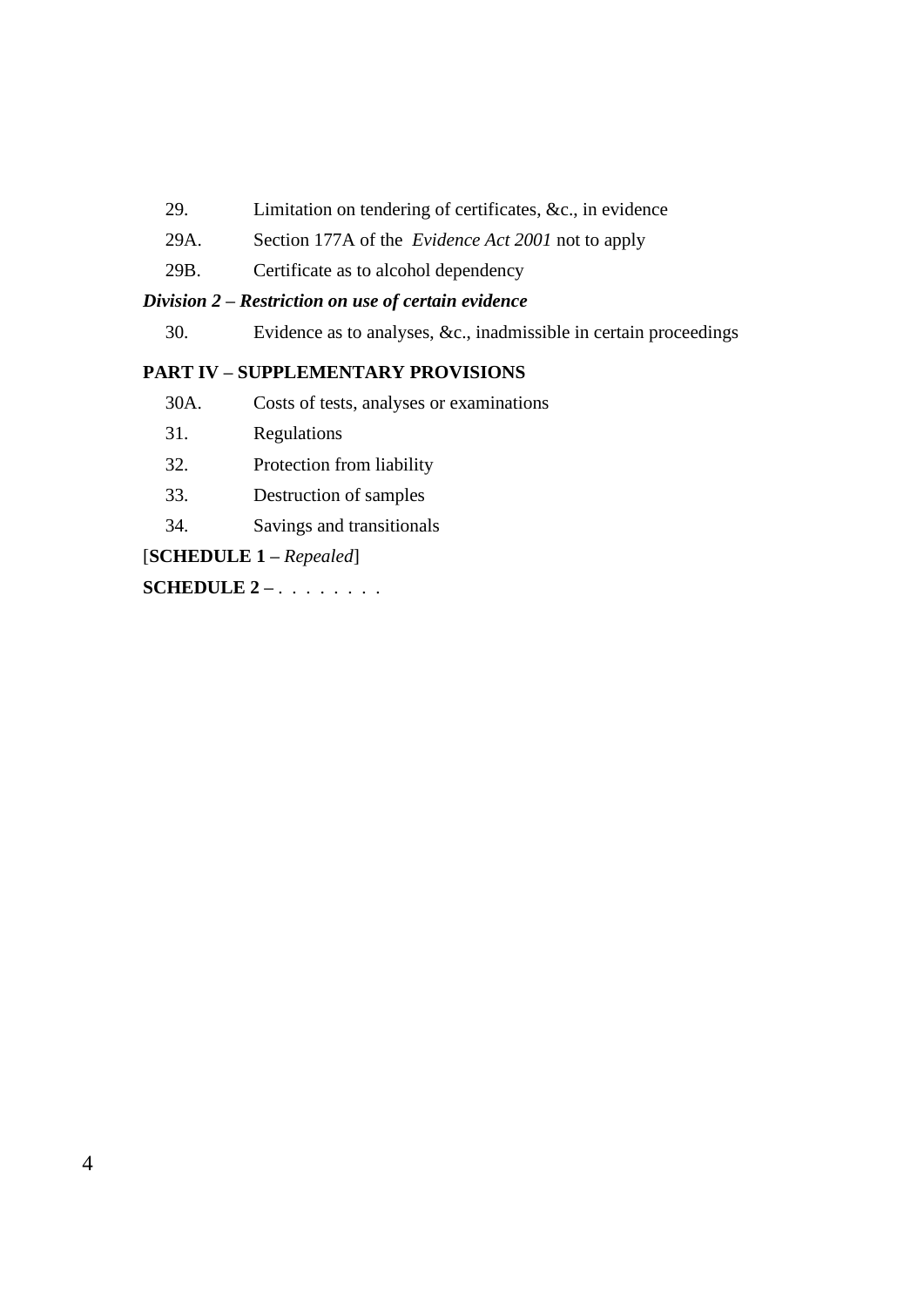

# **ROAD SAFETY (ALCOHOL AND DRUGS) ACT 1970**

**No. 77 of 1970**

## **An Act to protect the public against the risks inherent in the driving of vehicles after consumption of intoxicating liquor or drugs; and for related purposes**

**[Royal Assent 11 January 1971]**

Be it enacted by His Excellency the Governor of Tasmania, by and with the advice and consent of the Legislative Council and House of Assembly, in Parliament assembled, as follows:

# **PART I – PRELIMINARY**

## **1. Short title and commencement**

- (1) This Act may be cited as the *Road Safety (Alcohol and Drugs) Act 1970*.
- (2) This Act shall commence on a date to be fixed by proclamation.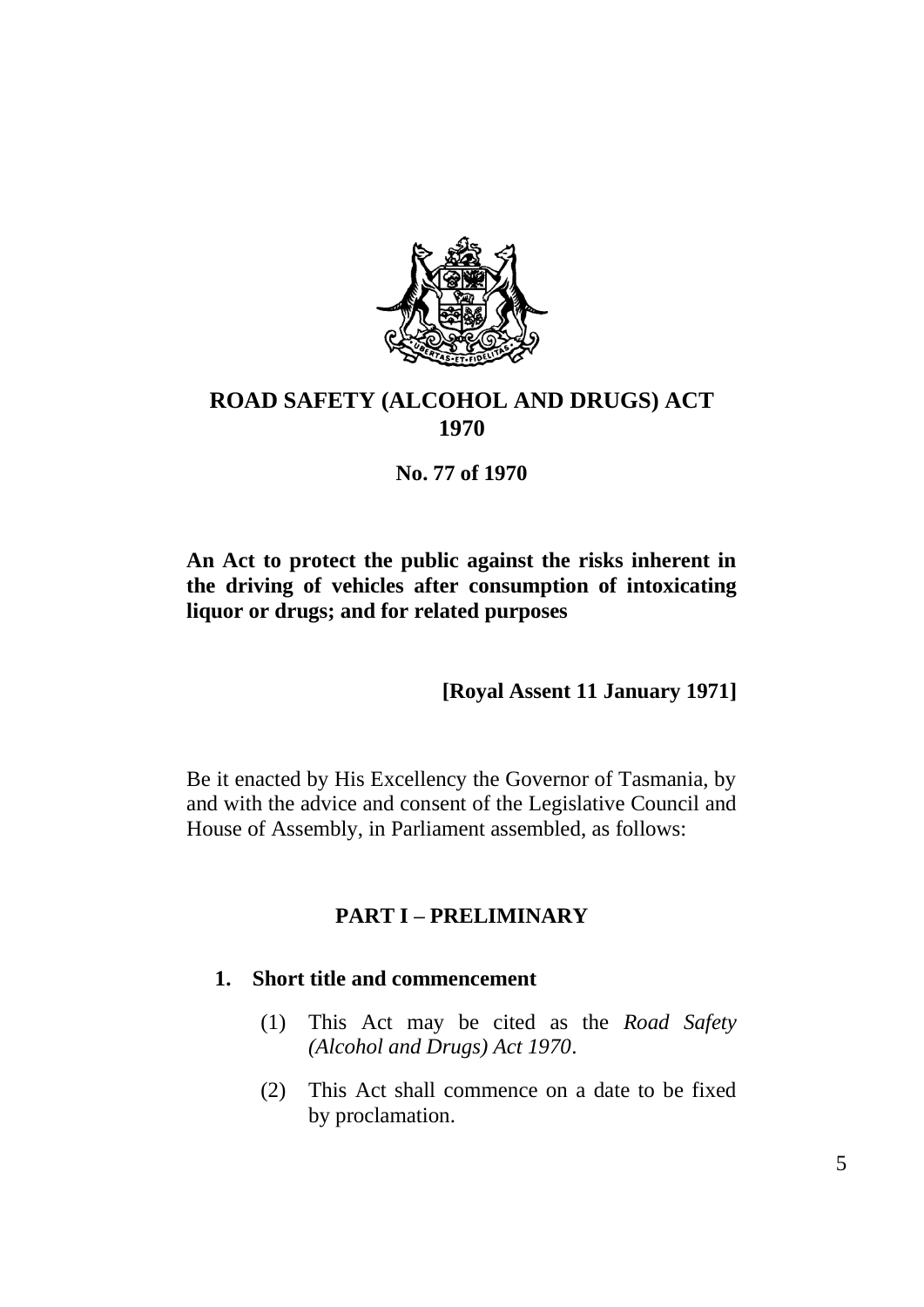#### **2. Interpretation**

–

(1) In this Act, unless the contrary intention appears

*approved analyst* means a person appointed as an approved analyst under section 3;

*approved operator* has the meaning assigned to that expression by section  $3(5)$ ;

- *breath analysing instrument* means any apparatus that is designed for ascertaining, by analysis of a person's breath, the concentration of alcohol present in his breath (being apparatus of a type approved by the Minister by notice in the *Gazette*);
- *breath analysis* means a procedure carried out by a breath analysing instrument for the purpose of ascertaining, by analysis of a person's breath, the concentration of alcohol present in his breath;
- *breath test* means a test for the purpose of indicating the concentration of alcohol present in a person's breath or blood, carried out on that person's breath by means of a device (not being a breath analysing instrument) of a type approved for the purposes of such a test by the Minister by notice in the *Gazette*;
- *crash* has the same meaning as in the *Road Rules*;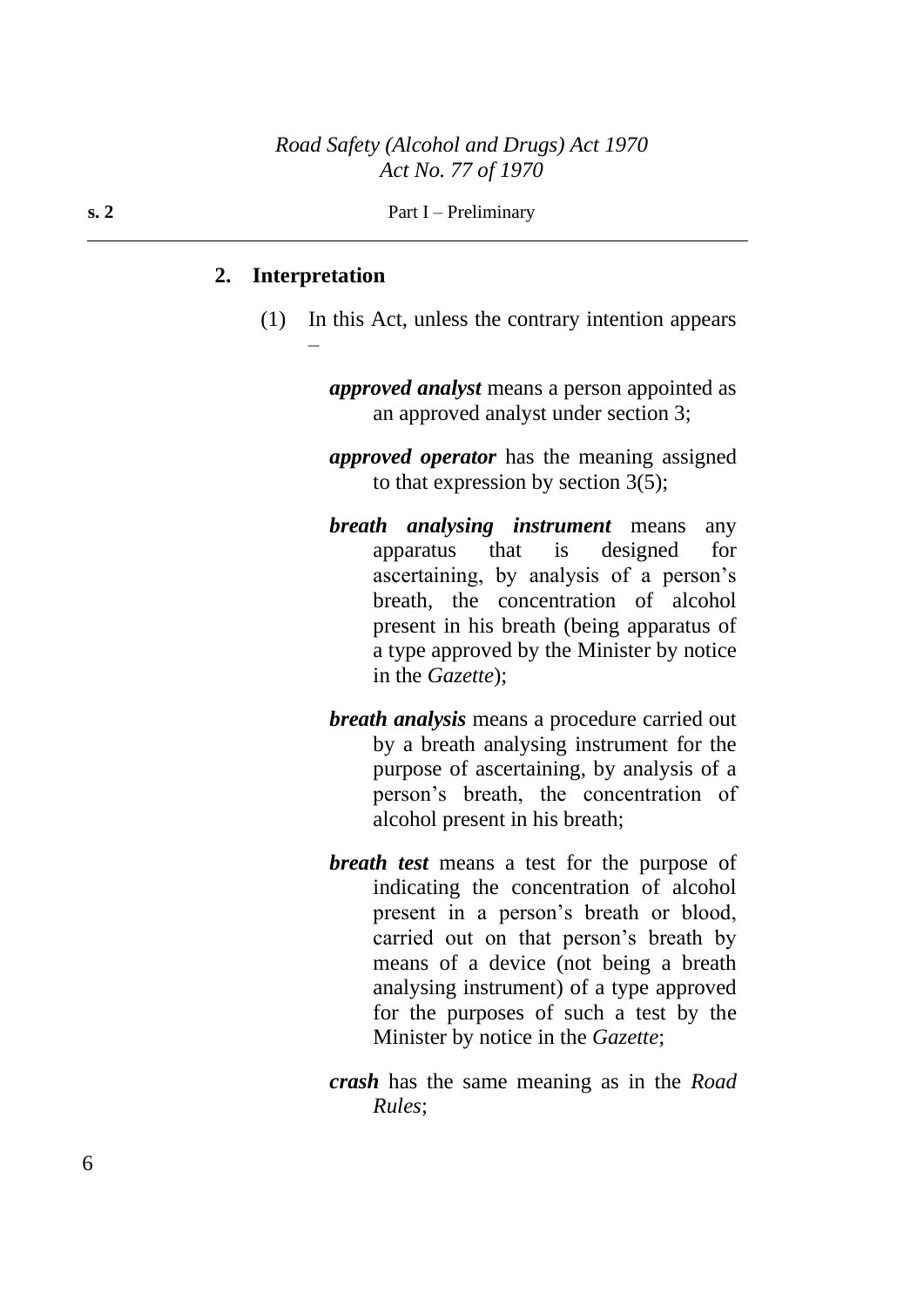#### Part I – Preliminary **s. 2**

*Director, MPES* means the Director, Monetary Penalties Enforcement Service appointed under section 8 of the *Monetary Penalties Enforcement Act 2005*;

*GVM* has the same meaning as in the *Vehicle and Traffic Act 1999*;

#### *oral fluid analysis* means –

- (a) a procedure carried out, by means of a device of a type approved for the purposes of such an analysis by the Minister by notice in the *Gazette*; or
- (b) such other procedure as is prescribed –

for the purpose of ascertaining, by analysis of a person's oral fluid, whether a prescribed illicit drug is present in that fluid;

- *oral fluid test* means a test, for the purpose of indicating whether a prescribed illicit drug is present in a person's oral fluid, carried out on that person's oral fluid by means of a device of a type approved for the purposes of such a test by the Minister by notice in the *Gazette*;
- *prescribed concentration* means a concentration of 0·05 of a gram of alcohol in 210 litres of breath or a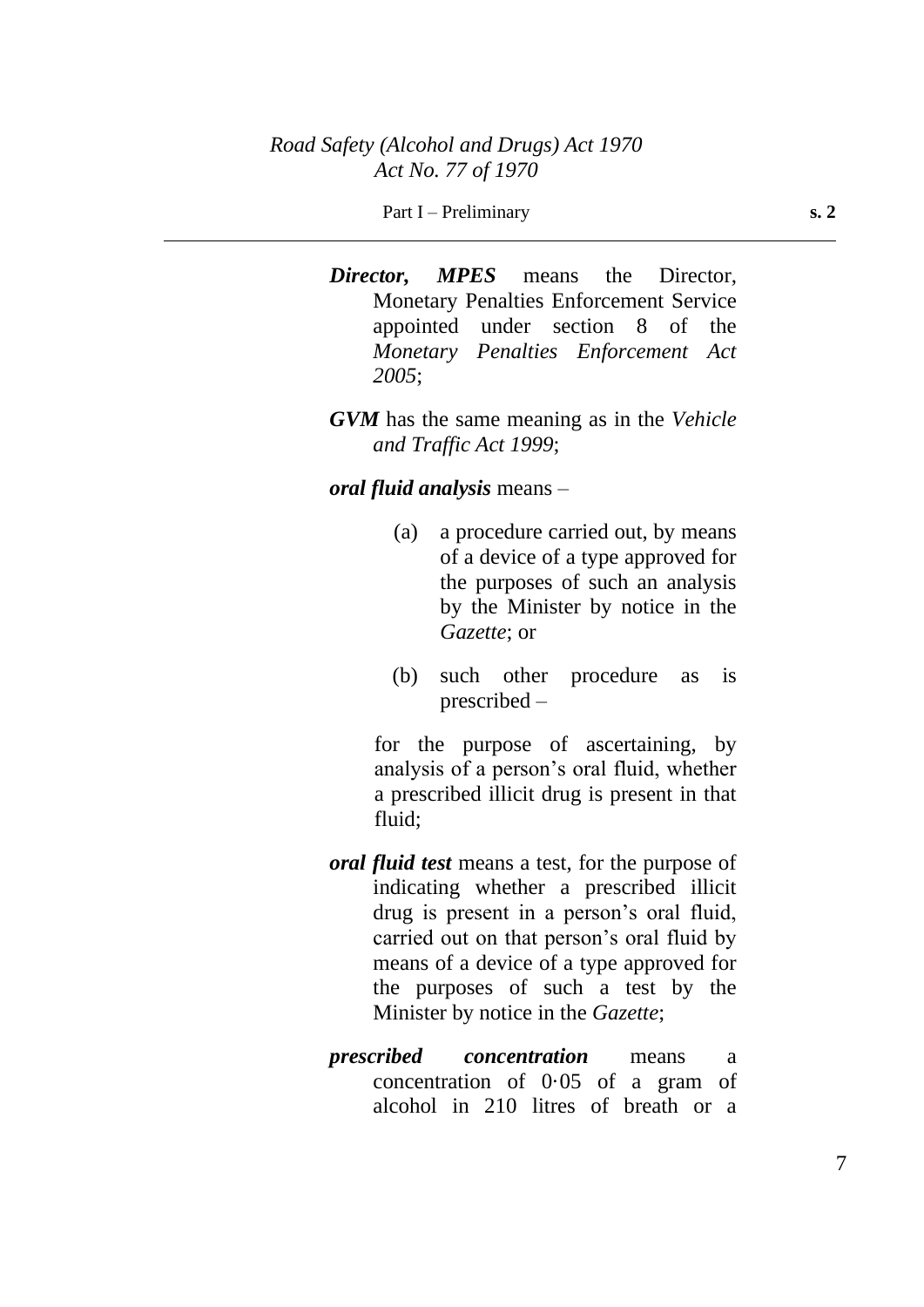| Part I – Preliminary |
|----------------------|
|                      |

concentration of 0·05 of a gram of alcohol in 100 millilitres of blood;

*prescribed illicit drug* means a drug prescribed in the regulations as an illicit drug;

*qualified nurse* means a registered nurse or an enrolled nurse;

*qualified person* includes –

- (a) a medical practitioner and a qualified nurse; and
- (b) a person who holds a qualification, or has the experience, prescribed for the purposes of this definition; and
- (c) any other person, or class of persons, as is prescribed;

*relevant time* – see section 2A;

- *road safety disqualification notice* means a notice given in respect of an offence committed in the circumstances set out in section 18B(1);
- *supervision*, of an action, includes the direct or indirect supervision of that action and does not require the person who is supervising the action to be at the location while the action is being performed;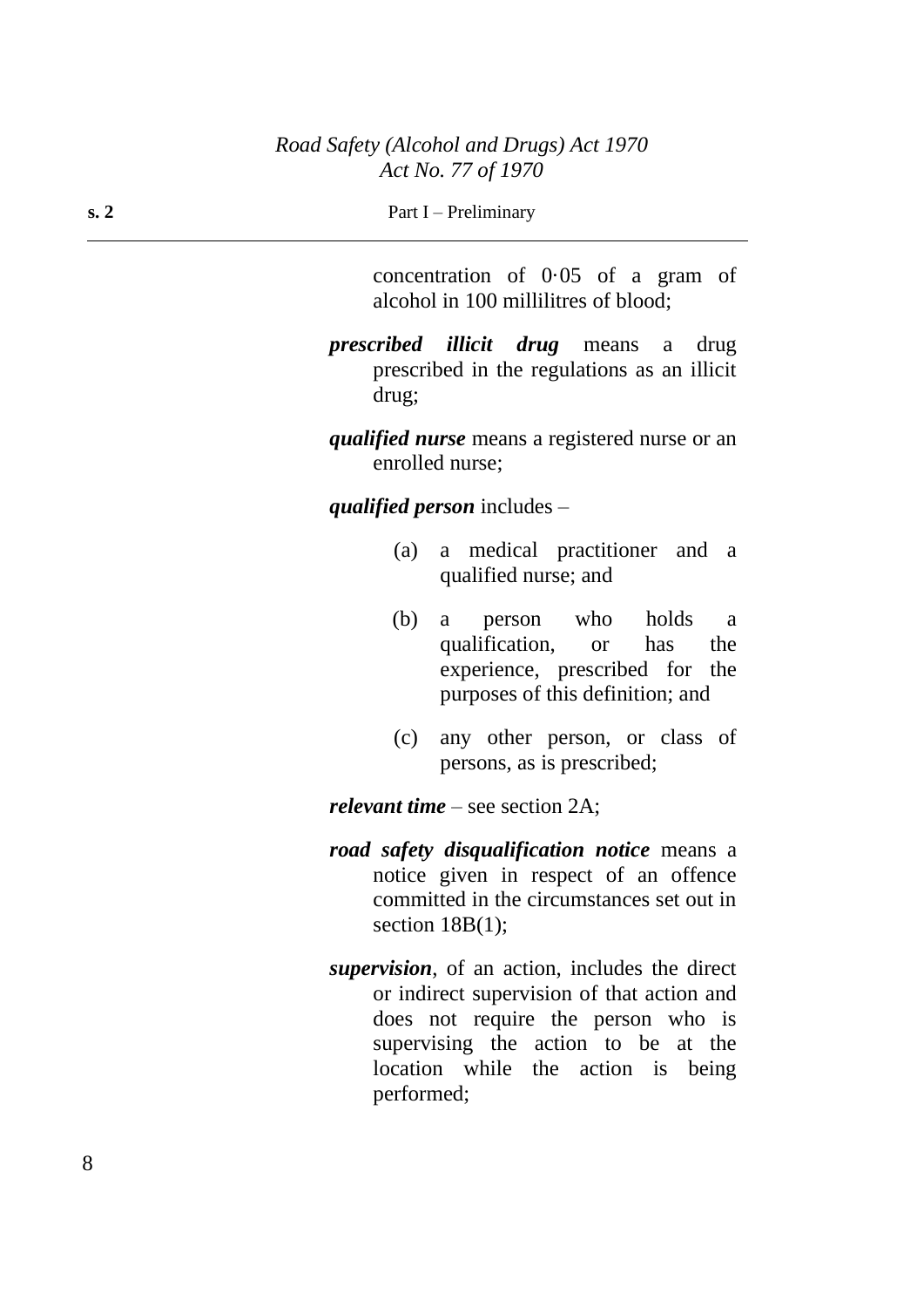*trace particle detection test* means a test for the purpose of detecting traces of a prescribed illicit drug carried out by means of a device approved for the purpose of such a test by the Minister by notice in the *Gazette*.

- (2) In this Act
	- *Australian driver licence* has the same meaning as in the *Vehicle and Traffic Act 1999*;
	- *foreign driver licence* has the same meaning as in the *Vehicle and Traffic Act 1999*;
	- *full licence* has the same meaning as in the *Vehicle and Traffic Act 1999*;
	- *international driving permit* has the same meaning as in the *Vehicle and Traffic Act 1999*;
	- *learner licence* has the same meaning as in the *Vehicle and Traffic Act 1999*;
	- *motor vehicle* has the same meaning as in the *Vehicle and Traffic Act 1999*;
	- *provisional licence* has the same meaning as in the *Vehicle and Traffic Act 1999*;
	- *public street* has the same meaning as in the *Traffic Act 1925*;
	- *restricted driver licence* has the same meaning as in the *Vehicle and Traffic Act 1999*;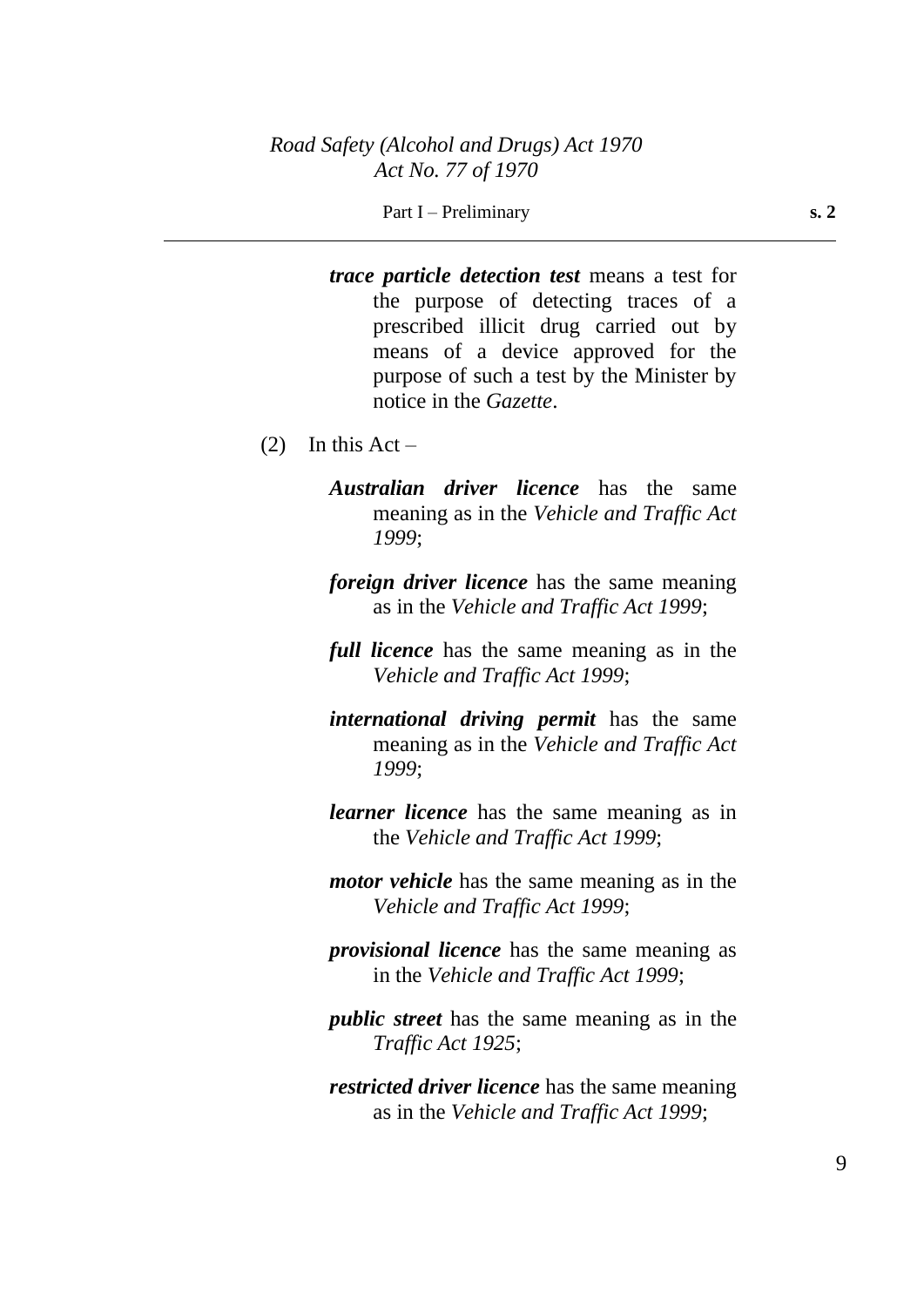| s. 2 | Part I – Preliminary |
|------|----------------------|
|------|----------------------|

*vehicle* has the same meaning as in the *Traffic Act 1925*.

- (2A) In this Act, *prescribed vehicle* means
	- (a) a motor vehicle that is being used to operate a passenger transport service within the meaning of the *Passenger Transport Services Act 2011*; or
	- (b) a vehicle, other than a vehicle referred to in paragraph (a), that is designed and constructed primarily for the carriage of 13 or more adult passengers, including the driver; or
	- (c) a vehicle that is not designed and constructed primarily for the carriage of passengers but has a GVM exceeding 4.5 tonnes; or
	- (d) a vehicle that is being used to transport dangerous goods within the meaning of the *Dangerous Goods (Road and Rail Transport) Act 2010*.
	- (3) A reference in this Act to the liability of a person to submit to a breath analysis, oral fluid analysis, medical examination or the taking of a sample of blood is a reference to such a liability arising, or a requirement made, in respect of the person under section 7A, 7B, 8, 8A or 9.

 $(3A)$  . . . . . . . .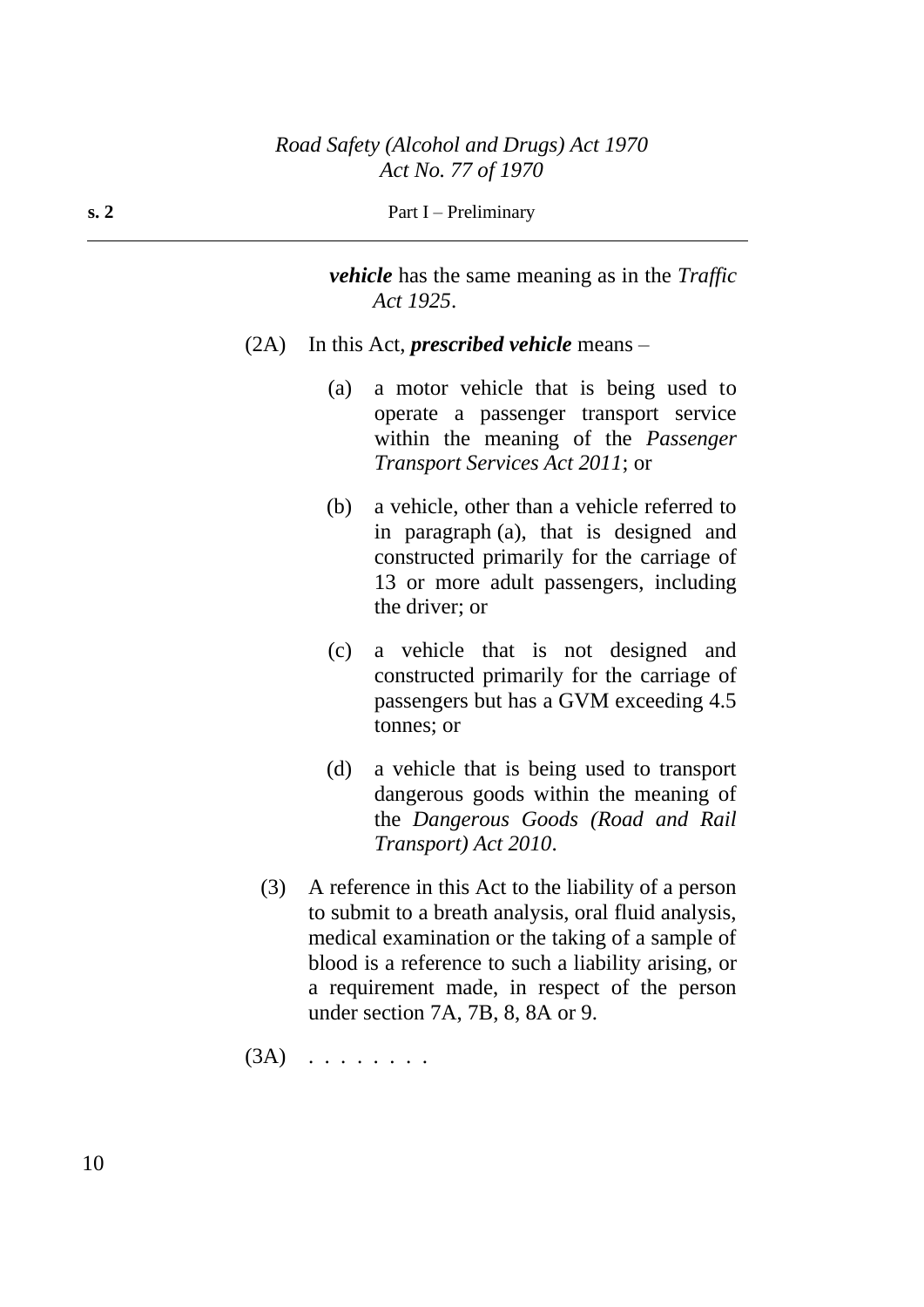#### Part I – Preliminary **s. 2**

- (4) For the purposes of this Act, a reference to the driving of a vehicle or a motor vehicle includes any of the following acts or omissions:
	- (a) having charge of the vehicle or motor vehicle;
	- (b) being in control of the vehicle or motor vehicle;
	- (c) having control of the steering, braking or other system on the vehicle, or motor vehicle, including while it is being towed;
	- (d) attempting to drive the vehicle or motor vehicle;
	- (e) an act or omission
		- (i) done, or made, with the intention to drive; and
		- (ii) that forms part of a series of events that, if it were not interrupted, would constitute the actual act of driving.
- (5) For the purposes of subsection (4), a person may be taken to be driving a vehicle or motor vehicle even if  $-$ 
	- (a) the vehicle or motor vehicle is stationary at the time the relevant act or omission under subsection (4) occurred; or
	- (b) the person leaves, or is removed from, the vehicle or motor vehicle after the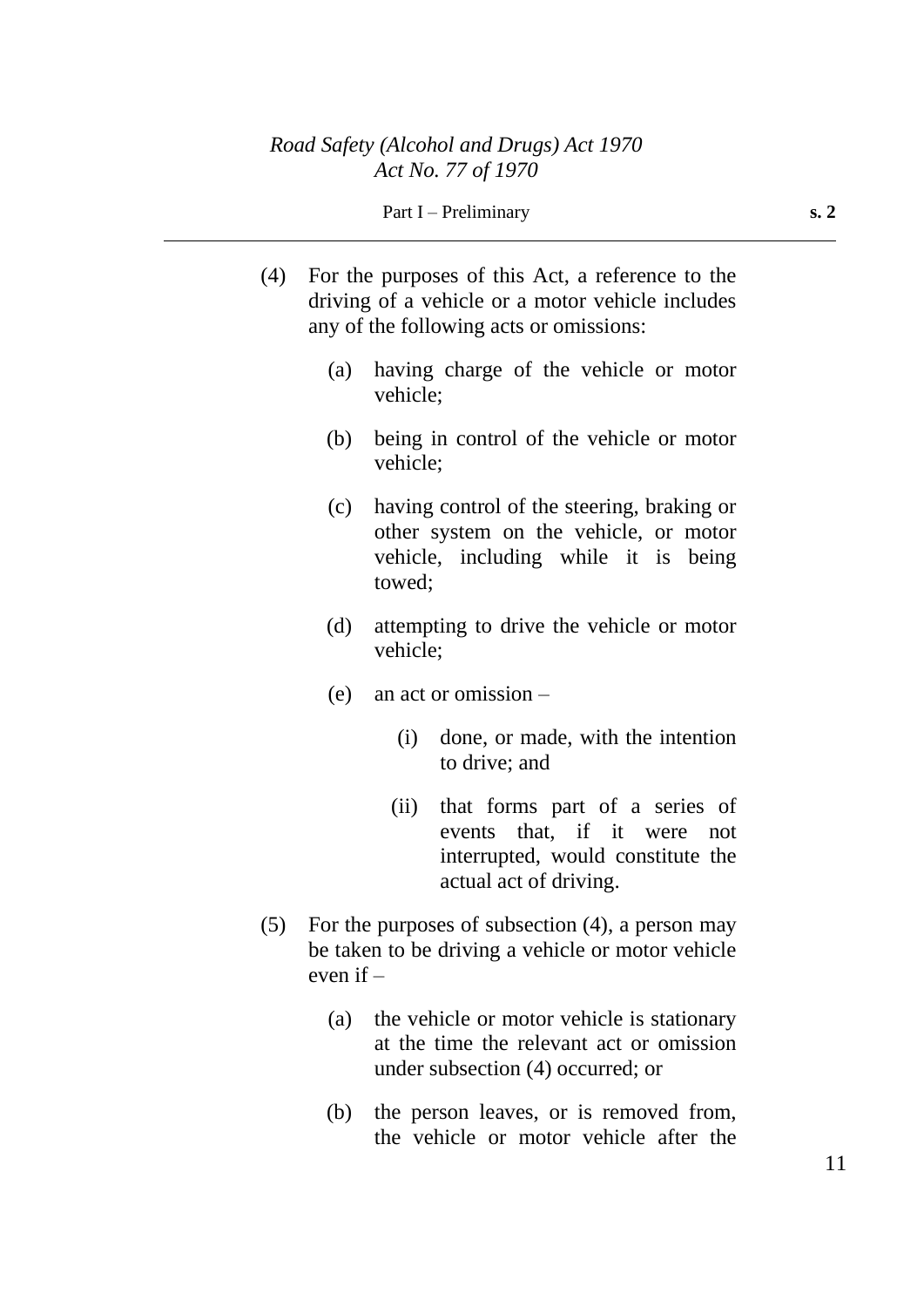| s.2 | Part I – Preliminary                                                                                                                                                                                                                                                |  |
|-----|---------------------------------------------------------------------------------------------------------------------------------------------------------------------------------------------------------------------------------------------------------------------|--|
|     | relevant<br>omission<br>under<br>act<br><b>or</b><br>subsection (4) occurred.                                                                                                                                                                                       |  |
| (6) | For the purposes of subsection $(4)$ , if the holder<br>of a learner licence is driving a vehicle, or motor<br>vehicle, within the meaning of that subsection,<br>each of the following persons is taken to be<br>driving the vehicle or motor vehicle at the time: |  |
|     | the holder of the learner driver licence;<br>(a)                                                                                                                                                                                                                    |  |
|     | the holder of an Australian driver licence<br>(b)<br>who is or was $-$                                                                                                                                                                                              |  |
|     | seated in or on the vehicle or<br>(i)<br>motor vehicle; and                                                                                                                                                                                                         |  |
|     | instructing the holder of the<br>(ii)<br>learner driver licence to drive the<br>vehicle or motor vehicle;                                                                                                                                                           |  |
|     | if the holder of the learner driver licence<br>(c)<br>is undertaking a test or assessment for<br>the purposes of the Vehicle and Traffic<br>Act 1999, the person who is or was –                                                                                    |  |
|     | seated in or on the vehicle or<br>(i)<br>motor vehicle; and                                                                                                                                                                                                         |  |
|     | testing or assessing the holder of<br>(ii)<br>the learner driver licence for the<br>purposes of that Act.                                                                                                                                                           |  |
| (7) | It is a defence to an offence under this Act if the<br>holder of an Australian driver licence referred to<br>in subsection $(6)(b)$ proves that, while in the<br>vehicle or motor vehicle with the learner driver –                                                 |  |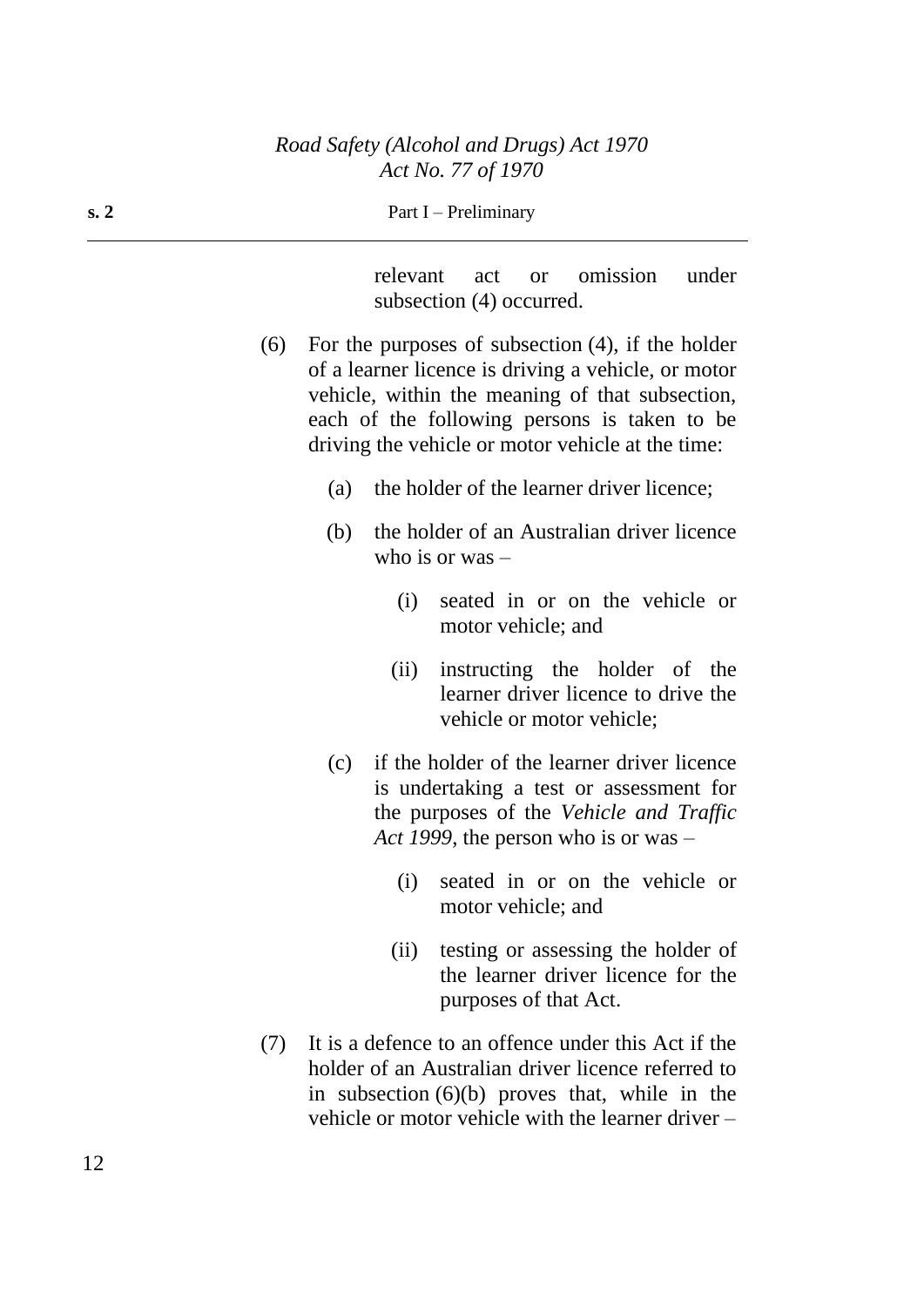#### Part I – Preliminary **s. 2A**

- (a) he or she did not consent to being in the vehicle or motor vehicle while the holder of the learner driver licence was driving the vehicle or motor vehicle; or
- (b) he or she did not know, and could not have reasonably been expected to have known, that the person driving the vehicle or motor vehicle did not hold a full licence, or provisional licence, for the vehicle or motor vehicle.

## **2A. Meaning of relevant time**

- (1) For the purposes of this Act, a reference to a relevant time in relation to a person who becomes liable to submit to a test, analysis or medical examination is a reference to the time of the last act of driving by the person before the person became so liable.
- (2) For the purposes of subsection (1), if the last act of driving cannot be ascertained with reasonable accuracy, the time of the last act of driving by a person is taken to be –
	- (a) if the person becomes liable to submit to the test or analysis under section 8(1) or  $8A(1)$ , the time when the person is first found by a police officer after becoming so liable; or
	- (b) if the person becomes liable to submit to the test, analysis or medical examination as a result of a crash –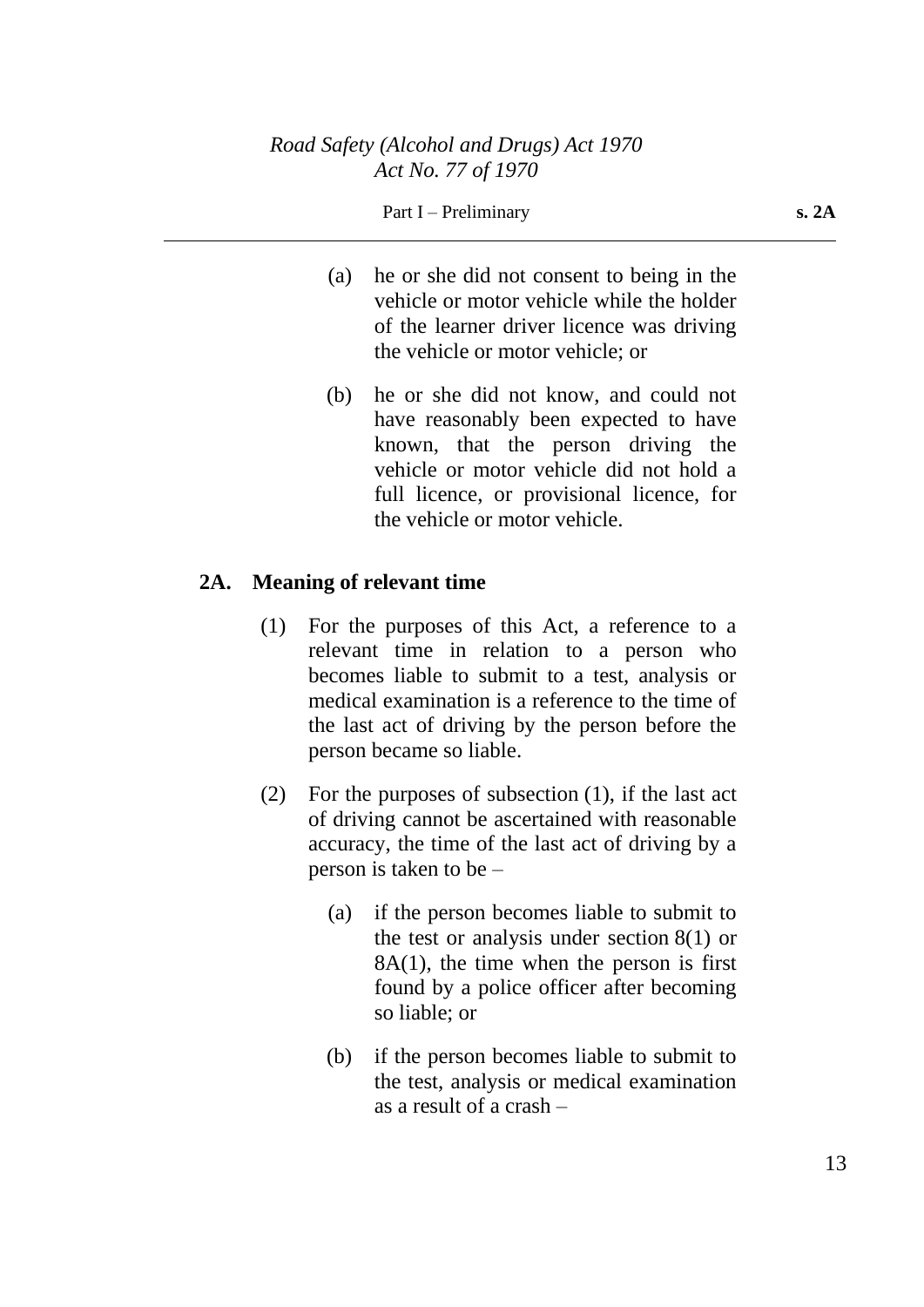| s. 2B |      | Part I – Preliminary |                                                                                                             |
|-------|------|----------------------|-------------------------------------------------------------------------------------------------------------|
|       | (1)  | $crash-$             | the time at which the person is<br>found by a police officer after the                                      |
|       |      | (A)                  | at, or near, the place of<br>the crash; or                                                                  |
|       |      | (B)                  | at, or being conveyed to, a<br>place for the purpose of<br>medical<br>receiving<br>treatment; or            |
|       | (ii) |                      | if the person is found by a police<br>officer after the crash in any other<br>place, the time of the crash. |

## **2B. Person liable to submit to analysis, examination, &c., to comply with police requirements**

- (1) For the purposes of this Act, if a person becomes liable, or elects, to submit to a breath analysis, oral fluid analysis, medical examination or provide a blood sample under this Act, he or she must comply with any reasonable requirement made of him or her by a police officer until –
	- (a) the analysis or medical examination is performed in accordance with this Act; or
	- (b) a sample of blood is taken in accordance with this Act.
- (2) For the purposes of subsection (1), a requirement under that subsection may include, but is not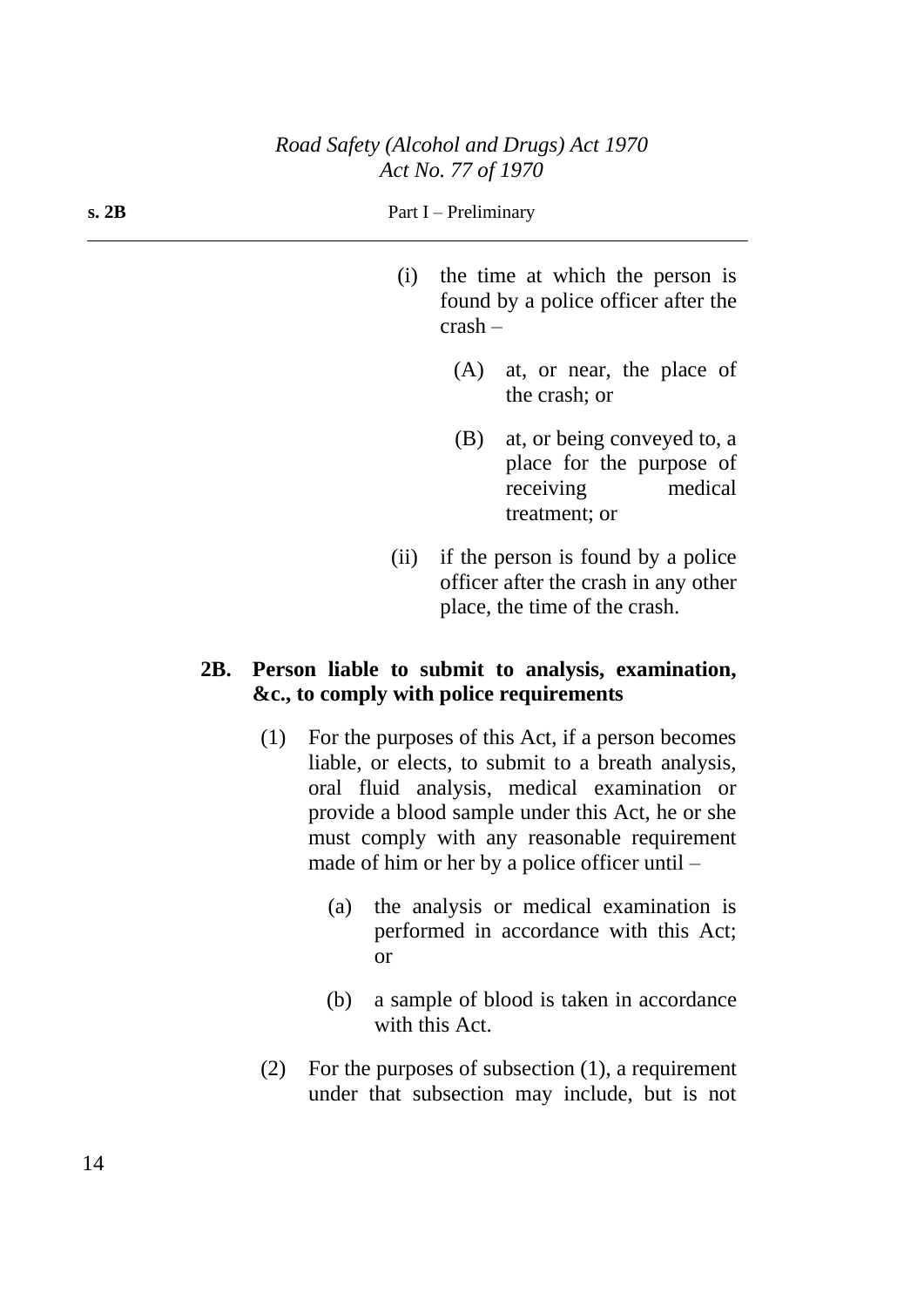limited to, either or both of the following requirements:

- (a) the person is to remain in a specific location until directed otherwise;
- (b) the person is to remain under supervision as directed.
- (3) A person who fails to comply with a requirement under subsection (1) is guilty of an offence.

## **3. Approved analysts and approved operators**

- (1) The Minister may, with the approval of the Head of a State Service Agency, appoint a State Service officer or State Service employee employed in that Agency to be an approved analyst for the purposes of this Act, and such officer or employee may hold office as an approved analyst in conjunction with State Service employment.
- (2) The Minister may appoint a person to be an approved analyst for the purposes of this Act and such person may hold office as an approved analyst in conjunction with any other employment.
- (3) The Minister is not to appoint a person as an approved analyst under subsection (1) or (2) unless the Minister is satisfied that the person to be appointed holds the prescribed qualifications, and prescribed experience, for an approved analyst.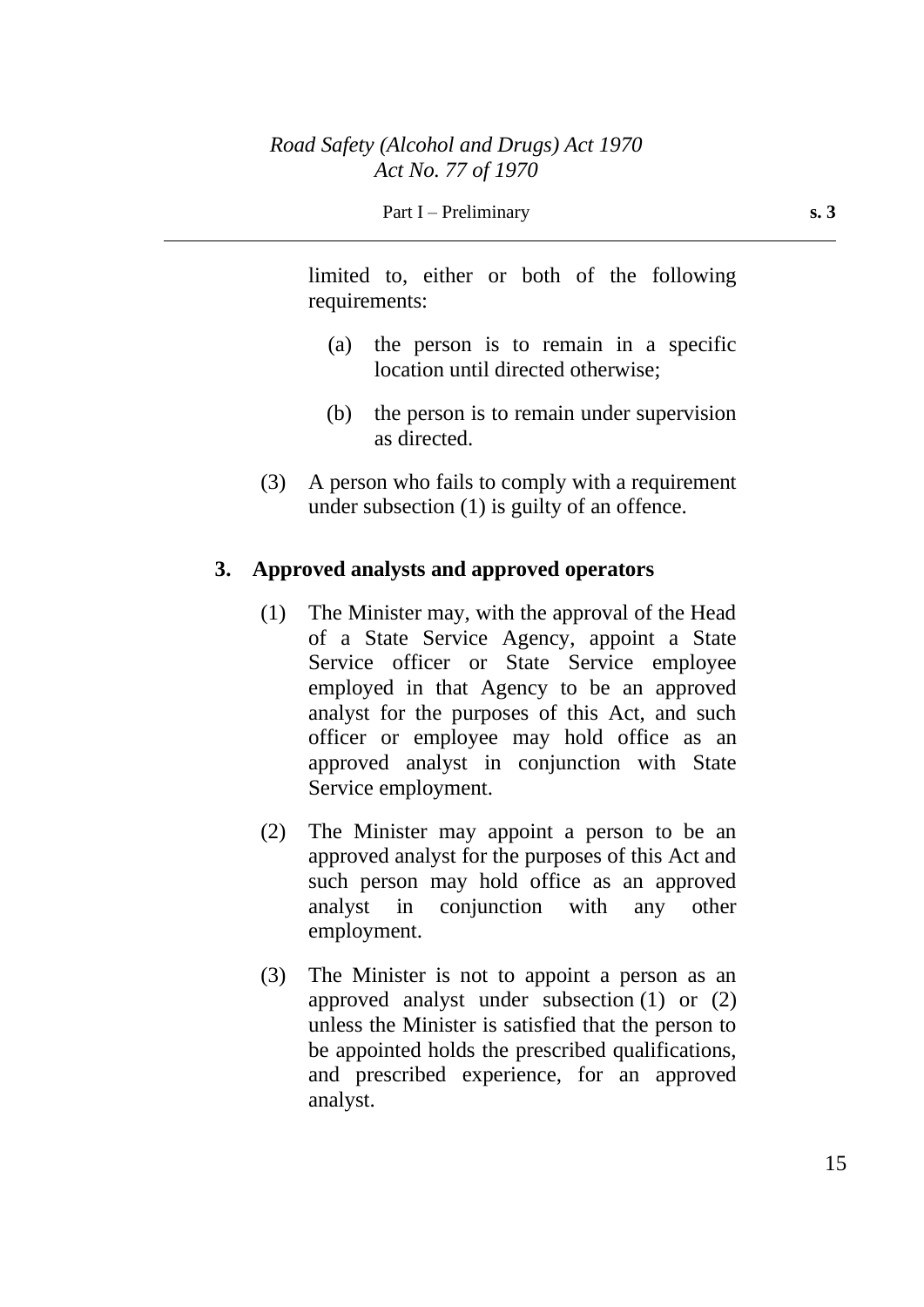- (4) An approved analyst has such functions and powers as may be prescribed.
- (5) For the purposes of this Act, an approved operator is a person of a prescribed class who is authorised by the Commissioner of Police, as prescribed, to administer a test or analysis under this Act.

## **3A. Delegation**

- (1) A police officer may delegate any of his or her functions or powers under this Act, other than his or her functions as an approved operator, to any other police officer.
- (2) An approved analyst may delegate any of his or her functions or powers under this Act to –
	- (a) any other approved analyst; or
	- (b) a person who is qualified to perform the function or exercise the power and is doing so under the supervision of an approved analyst.
- (3) A police officer, or approved analyst, may delegate a function or power under this section in relation to a matter regardless of whether he or she has performed a previous function, or exercised a previous power, in respect of the same matter.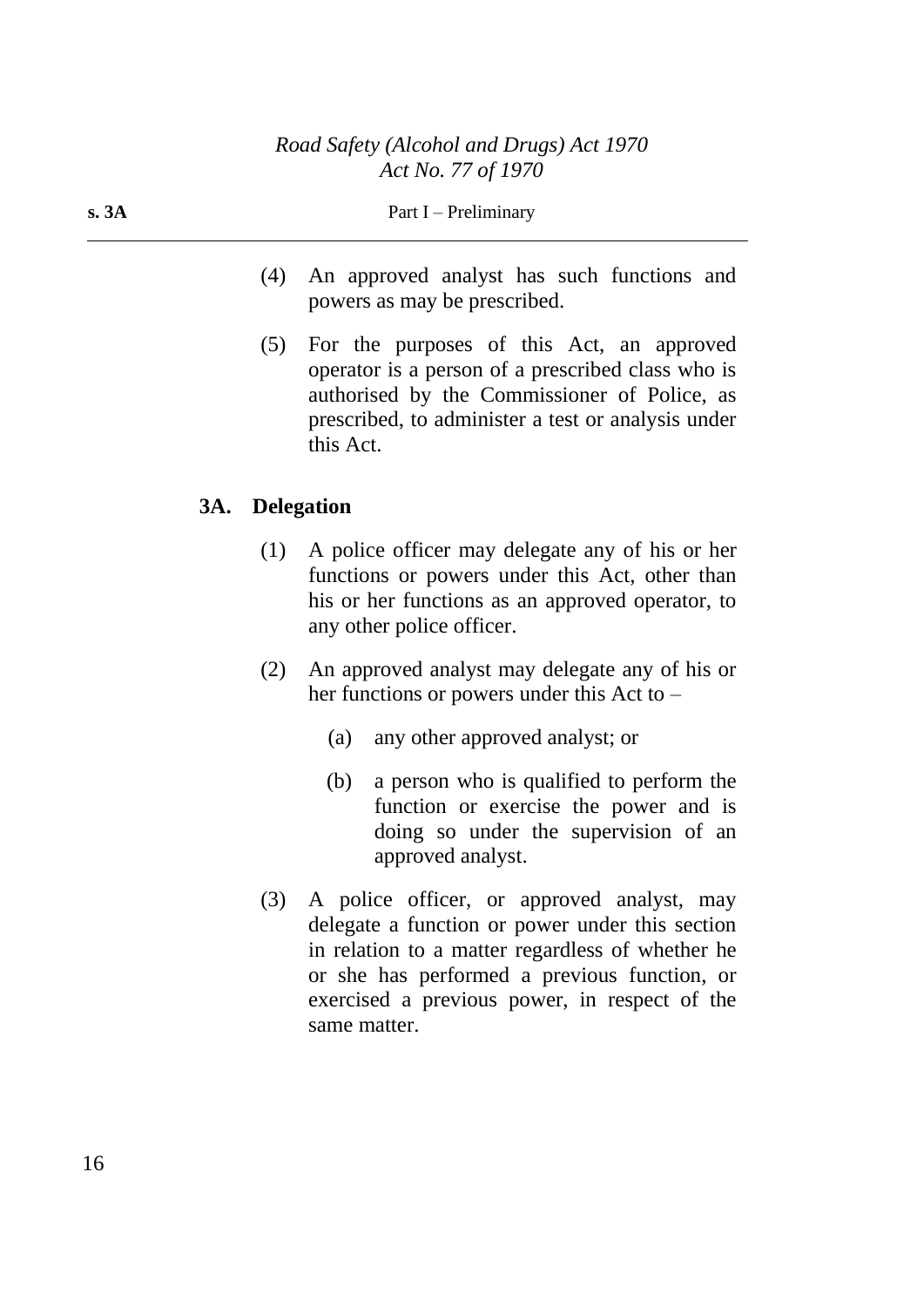## **PART II – OFFENCES RELATED TO THE TAKING OF ALCOHOL AND DRUGS AND THE DETECTION THEREOF**

### *Division 1 – Driving under the influence of alcohol or drugs*

## **4. Driving while under the influence of alcohol, drugs, &c., prohibited**

A person who drives a vehicle, whether or not the vehicle is on a public street, while under the influence of one or more of the following substances to the extent that he or she is incapable of having proper control of the vehicle is guilty of an offence:

- (a) intoxicating liquor;
- (b) a drug.

#### **5. Powers of arrest, &c.**

- (1) If a police officer has reasonable grounds to suspect that a person has committed an offence against section 4,  $14(1B)$  or  $19A(1)$ , the police officer may exercise either or both of the following powers:
	- (a) arrest the person without warrant;
	- (b) impound the vehicle driven by the person and have it removed to a convenient place for safe-keeping.

**s. 4**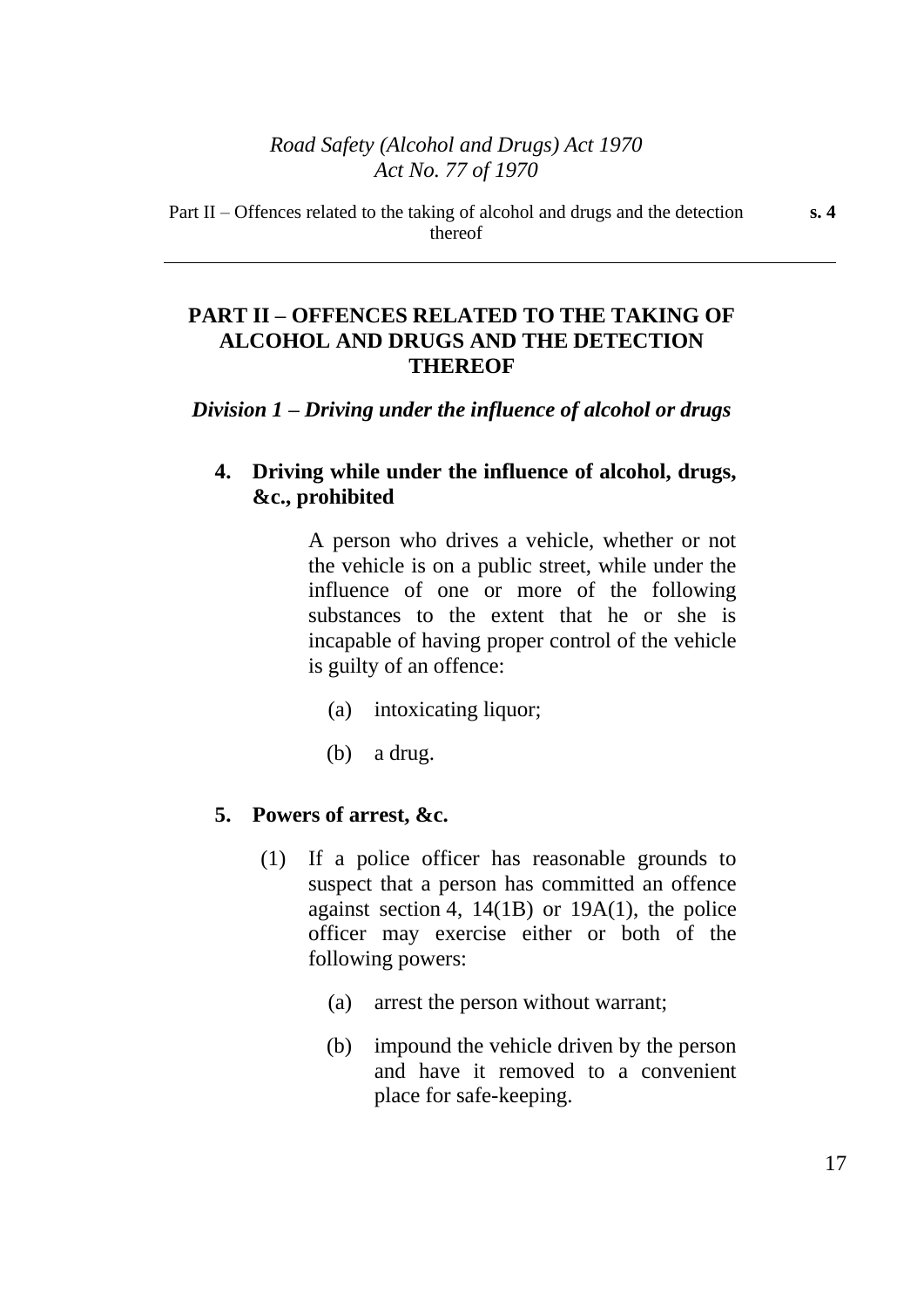**s. 5** Part II – Offences related to the taking of alcohol and drugs and the detection thereof

### (1AA) A police officer may –

- (a) arrest without warrant a person who, without reasonable excuse, fails or refuses to comply with a requirement or direction, as the case may be, made to that person by the police officer under section  $10(4)$  or  $10A(1)$ ; and
- (b) impound the vehicle driven by the person and have it removed to a convenient place for safe-keeping.
- (1AB) A police officer may use reasonable force when arresting a person in accordance with this section.
	- (1A) Where a police officer has, as a result of a breath analysis, reasonable grounds for believing that a person has committed an offence against section 6 he may arrest that person without warrant, and may impound the vehicle driven by the person and have it removed to a convenient place for safe-keeping.
	- (1B) A person entitled to possession of an impounded vehicle may collect the vehicle, or have it collected, from the place to which it has been removed for safe-keeping on payment of the reasonable cost of impounding and removing the vehicle and of its safe-keeping.
		- (2) Upon the hearing of any proceedings against a person who has been arrested under this section in respect of the circumstances occasioning the arrest, a court may order the person to pay the

18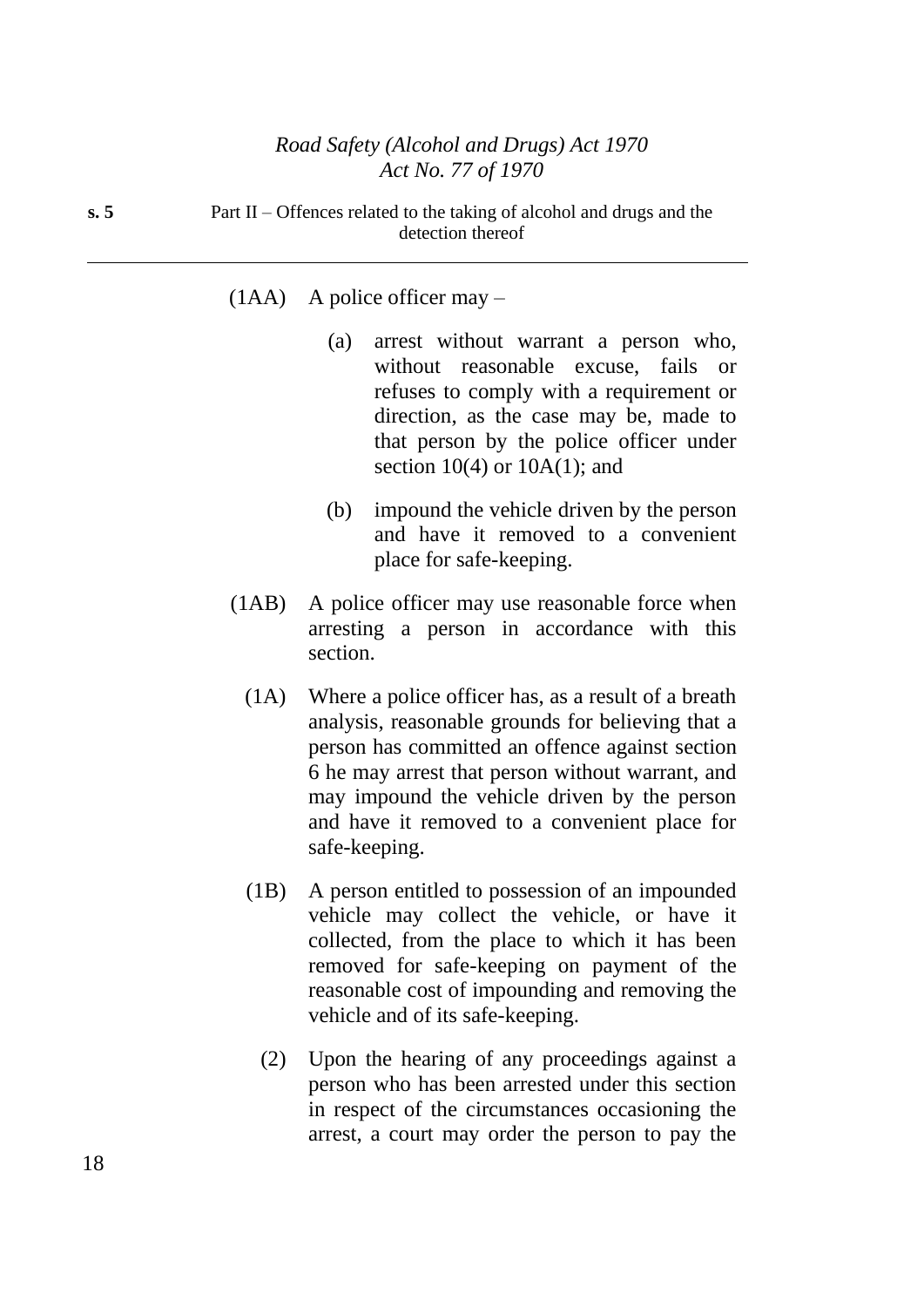Part II – Offences related to the taking of alcohol and drugs and the detection thereof

reasonable cost of impounding and removing the vehicle and of its safe-keeping.

- (3) Nothing in this section prejudices or affects the operation of section 41A of the *Traffic Act 1925*.
- (4) A police officer may, for the purpose of performing any function or exercising any power under this Act, enter a motor vehicle using such force as is necessary and reasonable.

## **5A. Powers in relation to vehicles**

- (1) If a police officer has reasonable grounds to suspect that a person is driving, is attempting to drive, has driven or has attempted to drive a vehicle in contravention of this Act, the police officer may require the person to immediately hand over all keys to any vehicle that are in the possession of the person at the time –
	- (a) to the police officer or another police officer; or
	- (b) to another person, if the police officer is satisfied that the other person –
		- (i) is authorised to drive the vehicle on a public street; and
		- (ii) at the time of receiving the keys, is able to lawfully drive the vehicle on a public street.
- (2) A police officer may make a requirement under subsection (1) in respect of a person if satisfied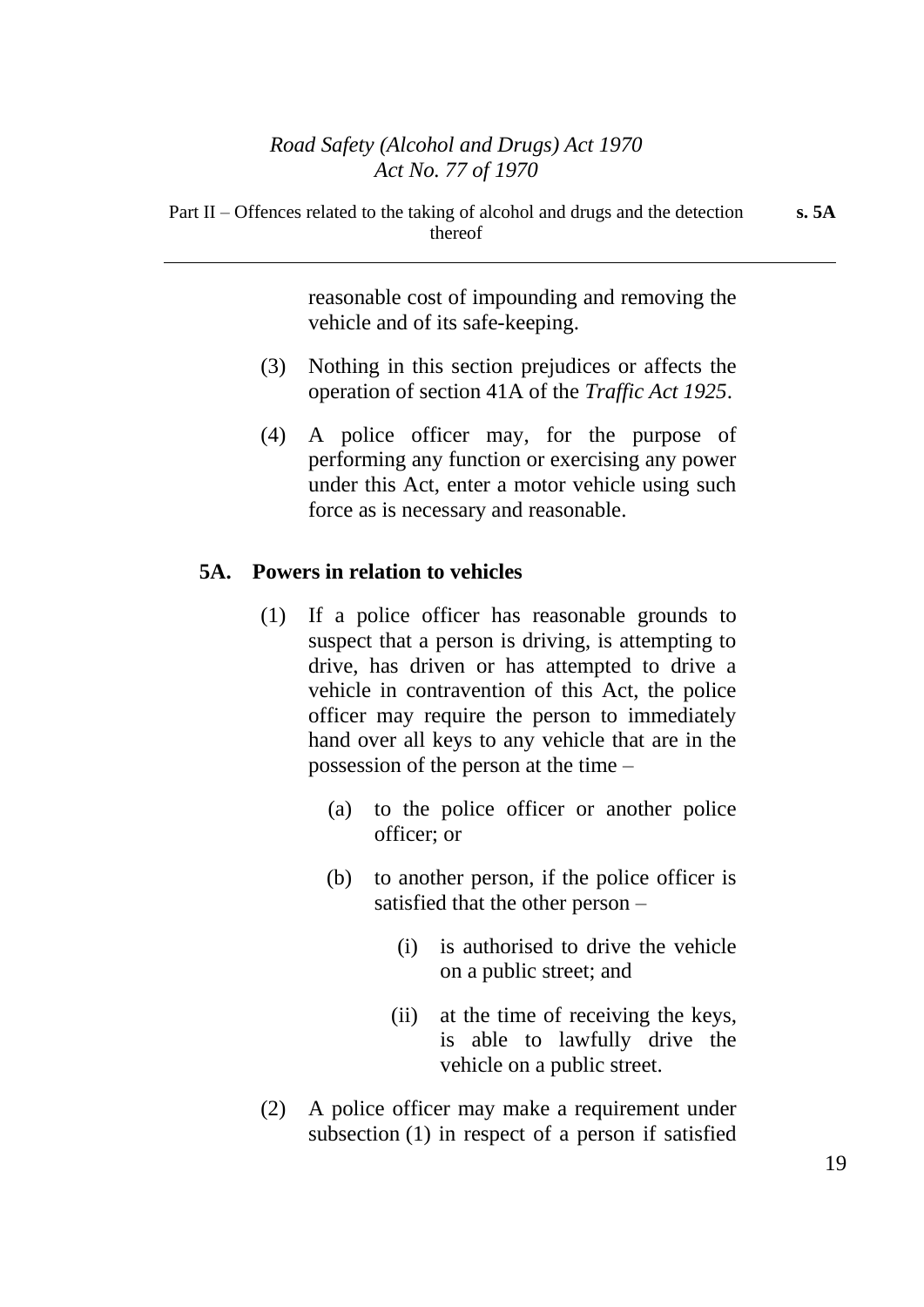that the requirement is in the interests of public safety and may do so whether or not the person has been, or is to be, charged with an offence under this Act or any other Act.

- (3) If a person hands over keys to a vehicle to a police officer under subsection  $(1)(a)$ , the police officer may take any steps that he or she considers appropriate and practicable, in order to ensure that the vehicle is not causing an obstruction and is secure, including –
	- (a) moving the vehicle to a more suitable or secure place; and
	- (b) authorising another person to move the vehicle, including towing the vehicle, to a more suitable or secure place.
- (4) A police officer may retain keys to a vehicle handed over to the police officer under subsection  $(1)(a)$  for as long as is reasonable in the circumstances.
- (5) A person who fails to comply with a requirement made of the person under subsection (1) is guilty of an offence.

## **6. Driving with excessive concentration of breath or blood alcohol**

(1) Any person who drives a motor vehicle while alcohol is present in his or her breath or blood in a concentration greater than the prescribed concentration is guilty of an offence.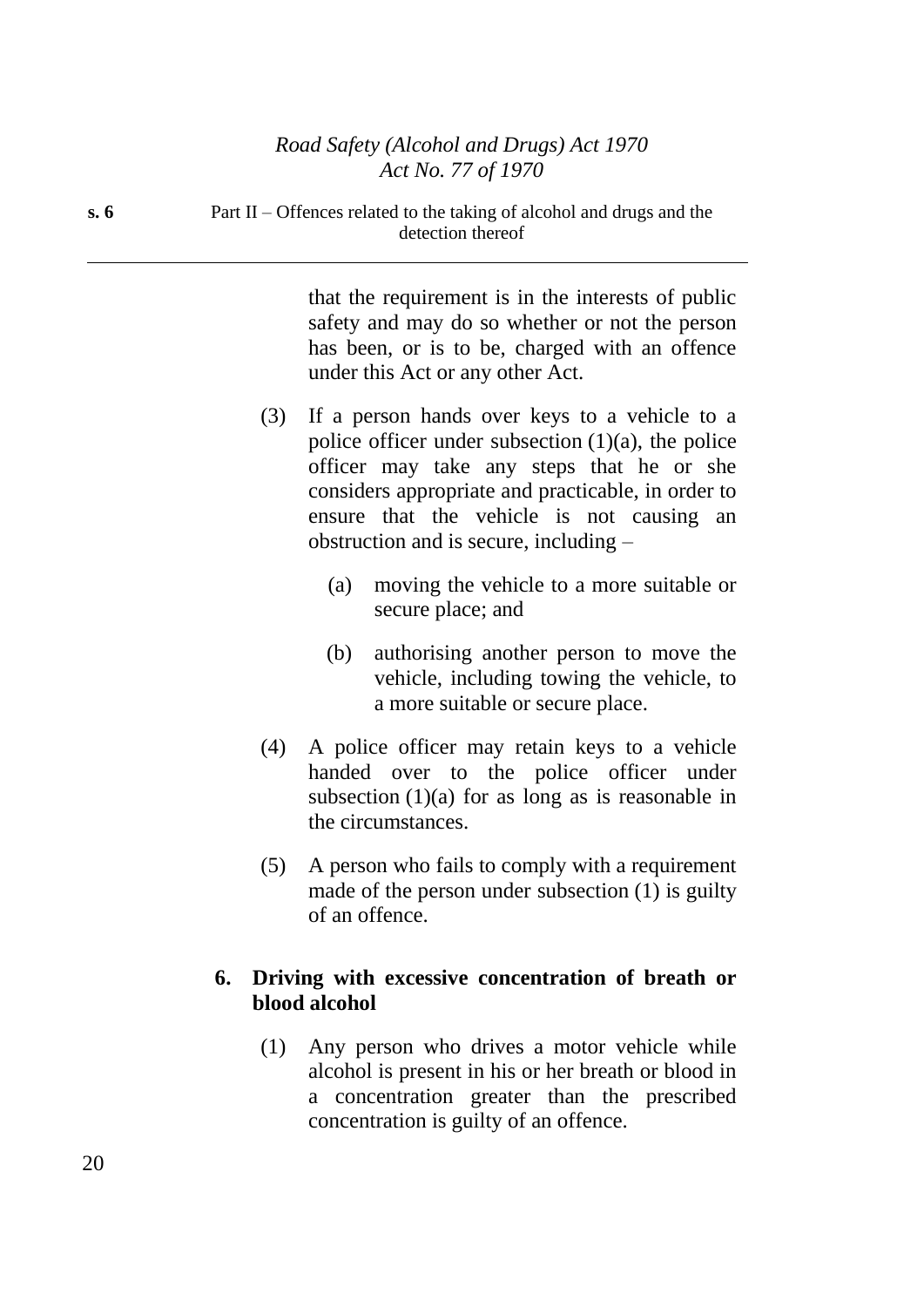- (2) A person to whom, by virtue of subsection (3) or (4), this subsection applies who drives a motor vehicle while alcohol is present in his body is guilty of an offence.
- (3) Subsection (2) applies to a person
	- (a) who does not hold an Australian driver licence, foreign driver licence or international driving permit; or
	- (ab) who holds a learner licence, a provisional licence or an equivalent licence issued under the law of another Australian jurisdiction; or
	- (ac) who is driving under the authority of an Australian driver licence that requires the holder of the licence to have no alcohol present in his or her body while driving a motor vehicle; or
		- (b) who is driving a prescribed vehicle; or
		- (c) who has, after the commencement of the *Road Safety (Alcohol and Drugs) Amendment Act 1991*, been convicted of–
			- (i) the crime of manslaughter arising out of the driving of a motor vehicle; or
			- (ii) the crime of causing death by dangerous driving–

**s. 6**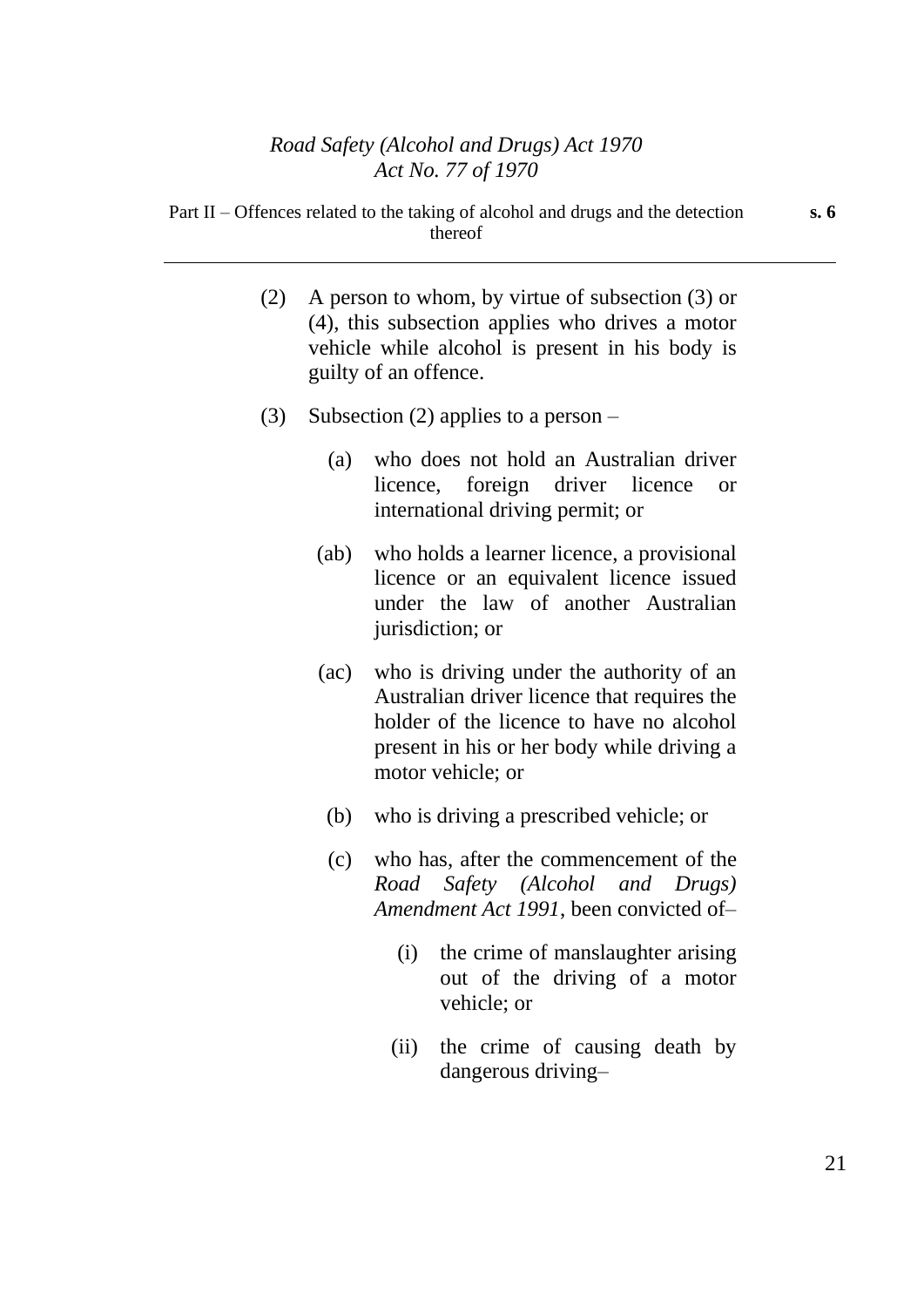| s.6 | Part II – Offences related to the taking of alcohol and drugs and the<br>detection thereof |      |                                                                                                                                                                                                                                                                                                                                                                    |
|-----|--------------------------------------------------------------------------------------------|------|--------------------------------------------------------------------------------------------------------------------------------------------------------------------------------------------------------------------------------------------------------------------------------------------------------------------------------------------------------------------|
|     |                                                                                            |      | if, as a result of the course of conduct<br>giving rise to that crime, that person was<br>also convicted of an offence under<br>section 4 of this Act or this section.                                                                                                                                                                                             |
|     |                                                                                            | (ca) | who, after the commencement of the<br>Road Safety (Alcohol and Drugs)<br><i>Amendment Act 2017</i> , has been convicted<br>$of -$                                                                                                                                                                                                                                  |
|     |                                                                                            |      | the offence of reckless driving or<br>(i)<br>negligent driving; or                                                                                                                                                                                                                                                                                                 |
|     |                                                                                            |      | an offence under section 32 of the<br>(ii)<br><i>Traffic Act 1925 –</i>                                                                                                                                                                                                                                                                                            |
|     |                                                                                            |      | if, as a result of the conduct giving rise to<br>offence, the person was<br>also<br>the<br>convicted of an offence under section 4<br>of this Act or this section; or                                                                                                                                                                                              |
|     |                                                                                            | (d)  | who is driving under the authority of a<br>restricted driver licence issued for a<br>period of disqualification from driving<br>imposed for an offence against this Act.                                                                                                                                                                                           |
|     | (3A)                                                                                       |      | For the purposes of subsection $(3)$ , a person who<br>does not hold an Australian driver licence is to<br>be taken to hold such a licence if the person<br>satisfies the court that he or she would, but for<br>an unintentional failure to comply with an<br>administrative requirement within the preceding<br>6-month period, be the holder of such a licence. |

(3B) For the purposes of subsection  $(3)(a)$ , a person –

22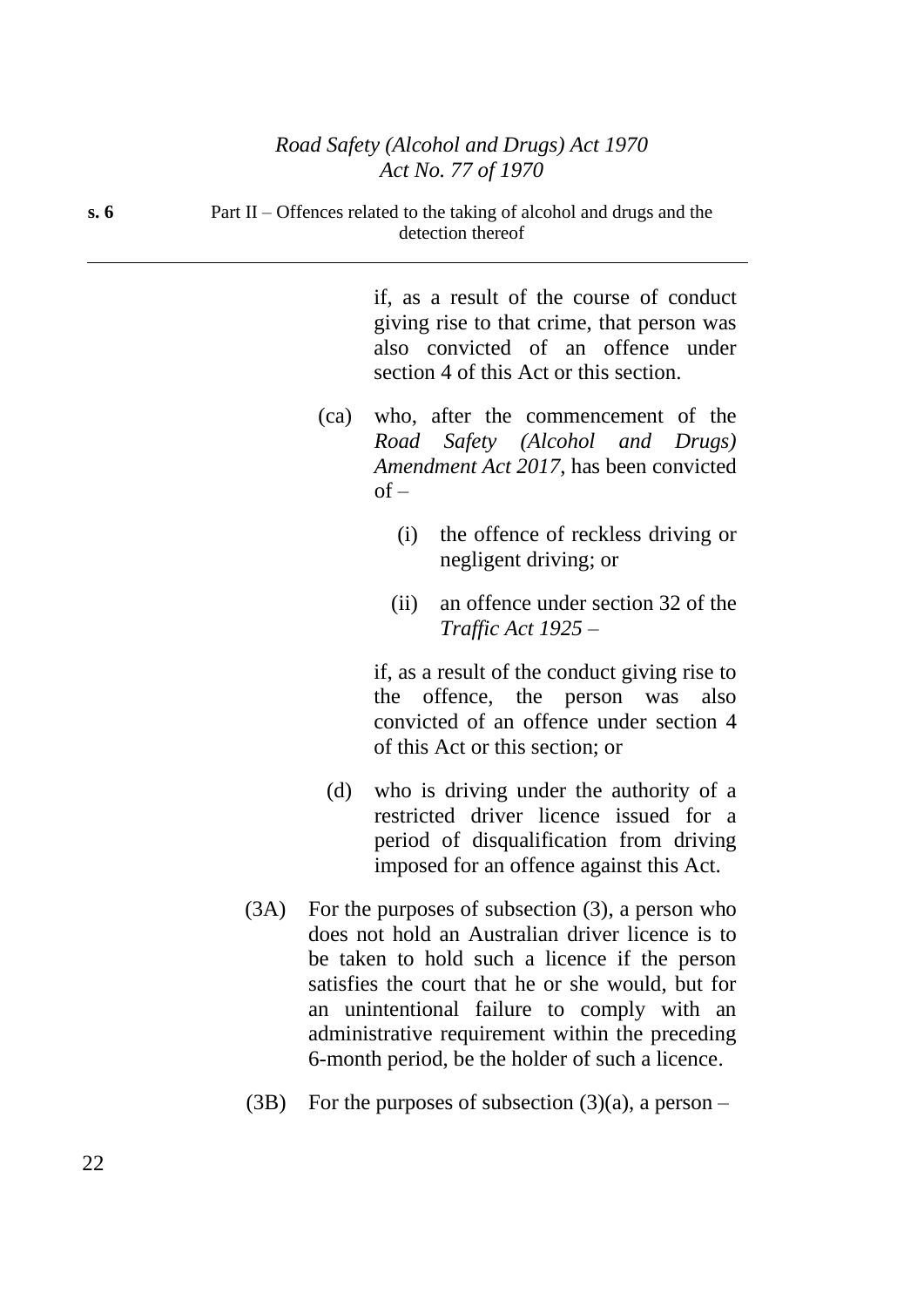| Part II – Offences related to the taking of alcohol and drugs and the detection<br>thereof |                                                                                                                                                                             |  |
|--------------------------------------------------------------------------------------------|-----------------------------------------------------------------------------------------------------------------------------------------------------------------------------|--|
| (a)                                                                                        | whose driver licence, within the meaning<br>of the <i>Vehicle and Traffic Act 1999</i> , is<br>suspended under Part 6 of the Monetary<br>Penalties Enforcement Act 2005; or |  |

(b) who is ineligible to hold such a driver licence by reason of Part 6 of the *Monetary Penalties Enforcement Act 2005* but would otherwise be eligible to hold such a driver licence –

is taken to hold an Australian driver licence.

- (4) Subsection (2) applies to a person if  $-$ 
	- (a) the person has been convicted within any 10 year period of 3 or more offences under this Act arising from at least 3 separate incidents; and
	- (b) at least one of those offences was committed on or after 12 December 1991; and
	- $(c)$  either
		- (i) less than 10 years has passed since the last of those convictions was recorded; or
		- (ii) 10 or more years have passed since the last of those convictions was recorded and the person has not provided to the Registrar of Motor Vehicles the certificate of a medical practitioner or a

**s. 6**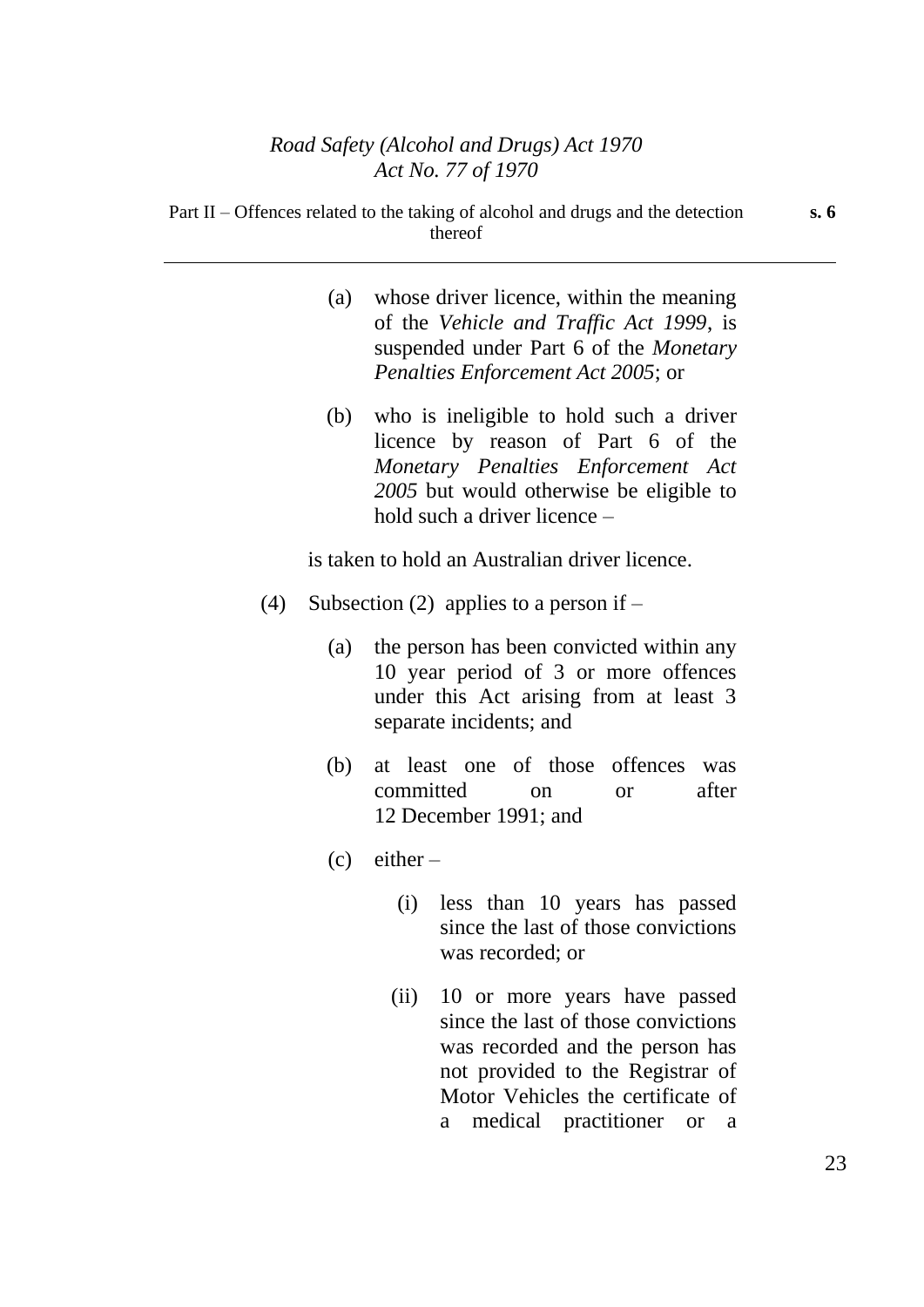**s. 6A** Part II – Offences related to the taking of alcohol and drugs and the detection thereof

> prescribed person certifying that the person is not alcoholdependent.

- (5) If any proceedings for a prescribed offence have been commenced but not completed before the assent date, those proceedings may be continued and subsections  $(2)$  and  $(3)(d)$ , as in force immediately before the assent date, continue to apply for that purpose.
- (6) Nothing in this section affects a conviction for a prescribed offence.
- $(7)$  In this section
	- *assent date* means the day on which the *Road Safety (Alcohol and Drugs) Amendment Act 1997* received the Royal Assent;
	- *prescribed offence* means an offence under subsection (2) in respect of a person of a class referred to in subsection (3)(d) as in force immediately before the assent date.

## **6A. Driving with prescribed illicit drug in blood**

- (1) Subject to subsection (2), a person who drives a motor vehicle while a prescribed illicit drug is present in his or her blood or oral fluid is guilty of an offence.
- (2) A person does not commit an offence against subsection (1) if the prescribed illicit drug was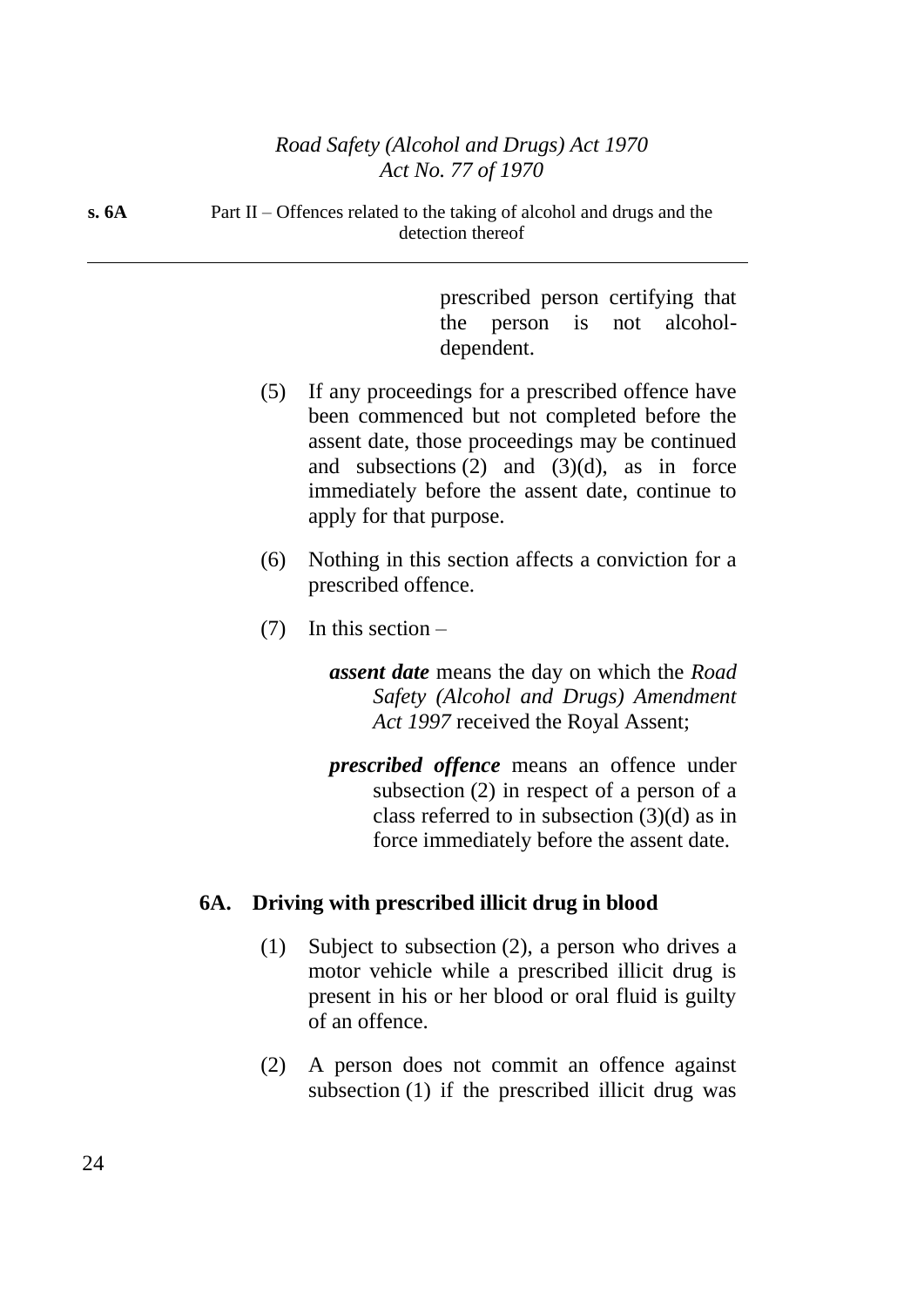Part II – Offences related to the taking of alcohol and drugs and the detection thereof

> obtained and administered in accordance with the *Poisons Act 1971*.

 $(3 - 4)$  . . . . . . .

## **7. Consumption, &c., of intoxicating liquor in motor vehicles**

- (1) No person shall drive a motor vehicle while he is consuming intoxicating liquor.
- (2) No person shall drive a motor vehicle while any person in the vehicle is, to his knowledge, consuming intoxicating liquor.
- (3) No person shall, in a motor vehicle that is in motion, consume any intoxicating liquor.
- (3A) Subsections (2) and (3) do not apply to a person in a motor vehicle that is being used to operate a passenger transport service within the meaning of the *Passenger Transport Services Act 2011* if there is a liquor permit in force under Division 3 of Part 2 of the *Liquor Licensing Act 1990* in respect of that motor vehicle.
	- (4) A person who contravenes any provision of this section is guilty of an offence.

## *Division 2 – Examination of persons for alcohol or drugs*

### **7AA. Application of Part**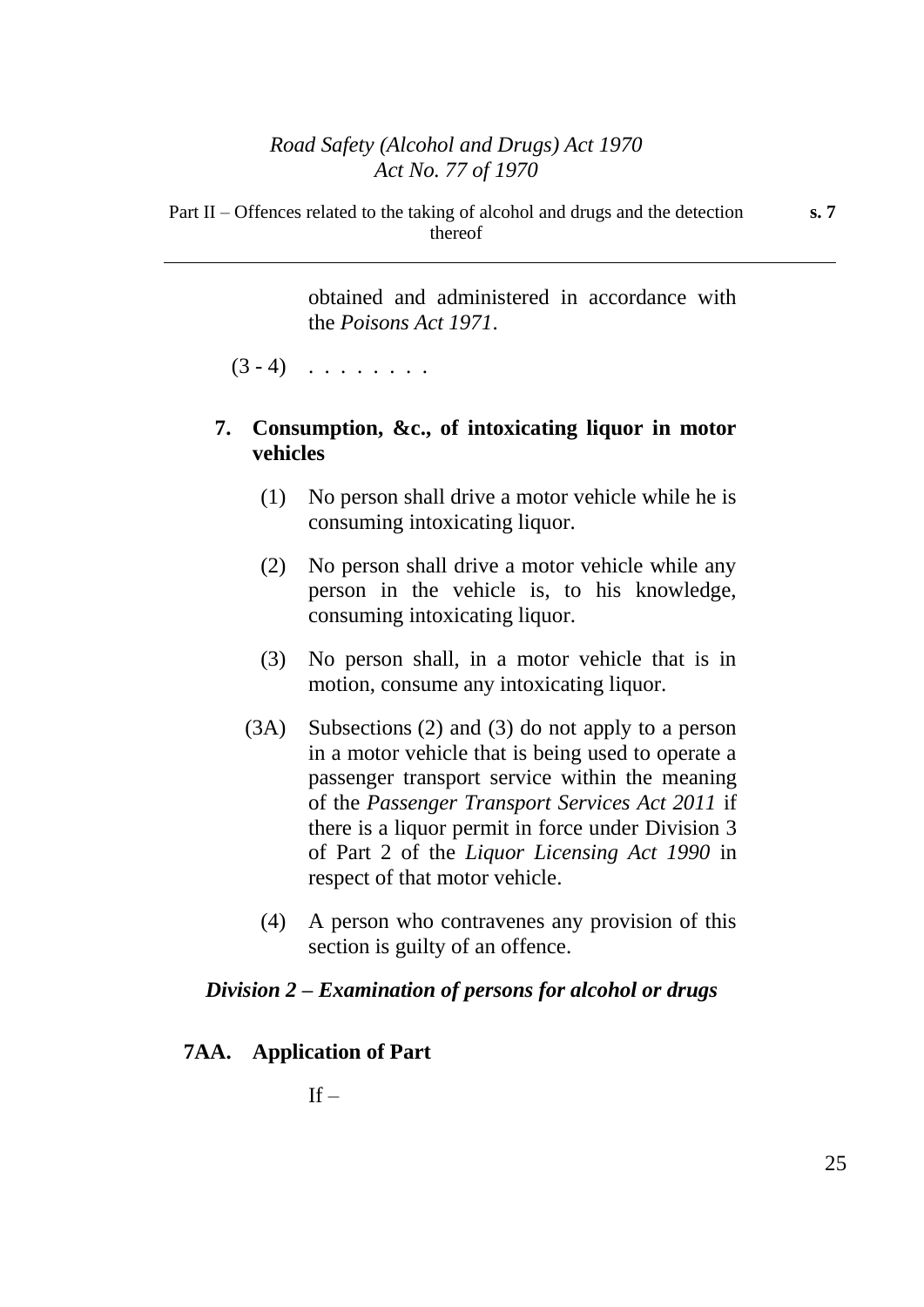| s.7A |     | Part II - Offences related to the taking of alcohol and drugs and the<br>detection thereof                                                                                                                                            |  |  |
|------|-----|---------------------------------------------------------------------------------------------------------------------------------------------------------------------------------------------------------------------------------------|--|--|
|      | (a) | a police officer reasonably believes that a<br>person is liable to submit to a test,<br>analysis or medical examination under<br>this Act; and                                                                                        |  |  |
|      | (b) | the person flees from the police officer,<br>or another person, while the police<br>officer or other person is attempting to<br>administer the test or analysis, or to<br>arrange for the medical examination to<br>be performed; and |  |  |
|      | (c) | the police officer, or another police<br>officer, immediately pursues the person<br>and the pursuit continues<br>without<br>interruption; and                                                                                         |  |  |
|      | (d) | during the pursuit the person enters a<br>private residence or another place that is<br>not a public place –                                                                                                                          |  |  |
|      |     | the pursuing police officer may, without warrant                                                                                                                                                                                      |  |  |

and using no more force than is reasonably necessary for the purpose, enter the private residence or other place notwithstanding that it is not a public place.

## **7A. Power of police officer to require driver of motor vehicle to undergo breath test**

(1) A police officer may require any person who is driving a motor vehicle on a public street to undergo, at or near the place where the requirement is made, a breath test and, for the purpose of enabling him to make such a request,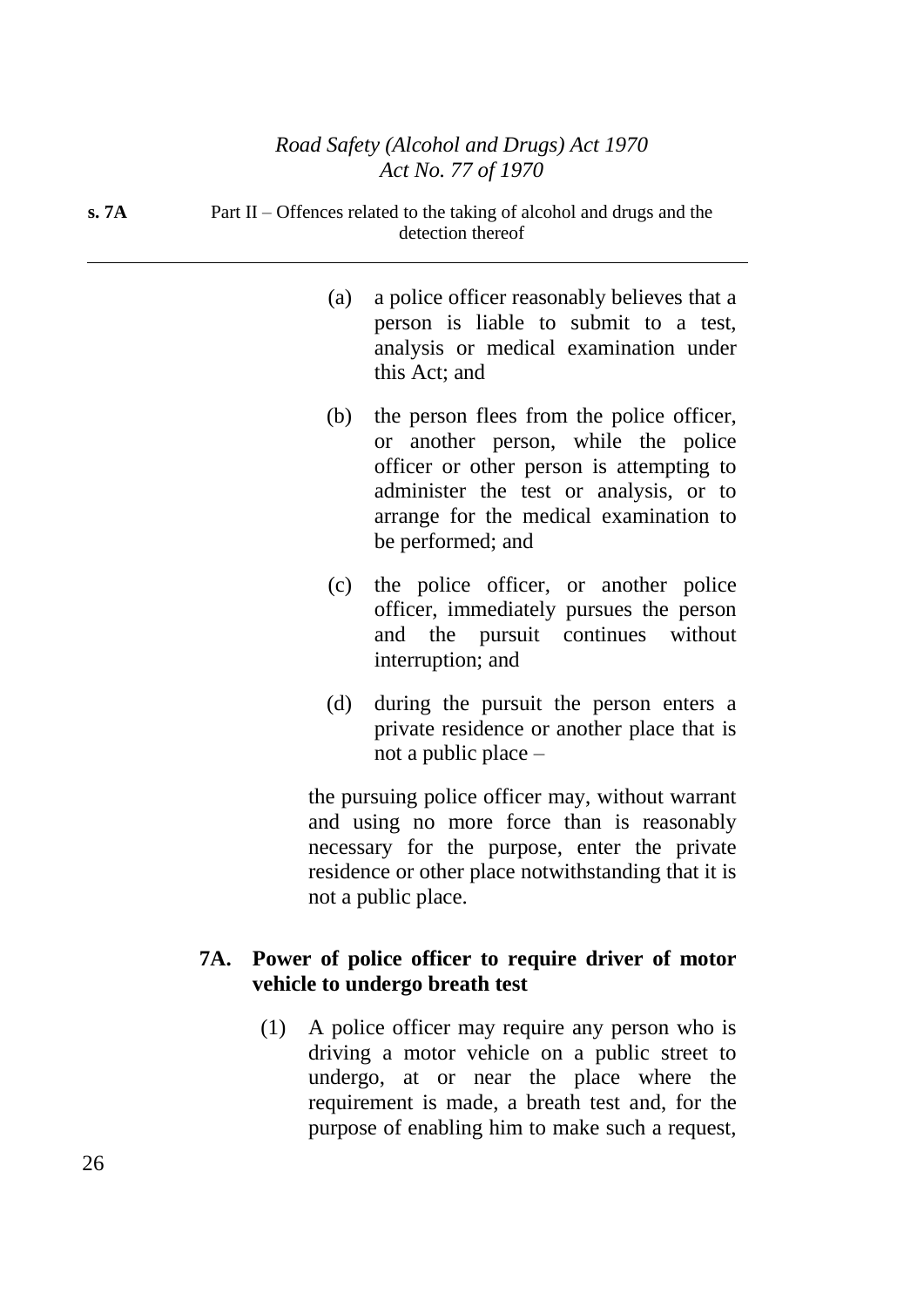thereof

may, if necessary, direct that person, by signal or otherwise, to stop his vehicle.

- (2) A requirement or direction under subsection (1) may be made by a police officer whether or not he has grounds for suspecting that a person may have consumed intoxicating liquor.
- (3) Where under subsection (1) a police officer requires a person to undergo a breath test, that person shall comply with the requirement in the presence of that officer or another police officer and in accordance with such directions as may be given by that officer or that other officer.
- (4) Where, after requiring a person to undergo a breath test in accordance with this section, a police officer reasonably believes that alcohol may be present in that person's breath or blood, whether as a result of such a test or not  $-$ 
	- (a) the police officer may require the person to undergo another breath test; and
	- (b) whether or not a further breath test is required under paragraph (a), the person becomes liable to submit to a breath analysis.
- $(5)$   $\ldots$  . . . . . .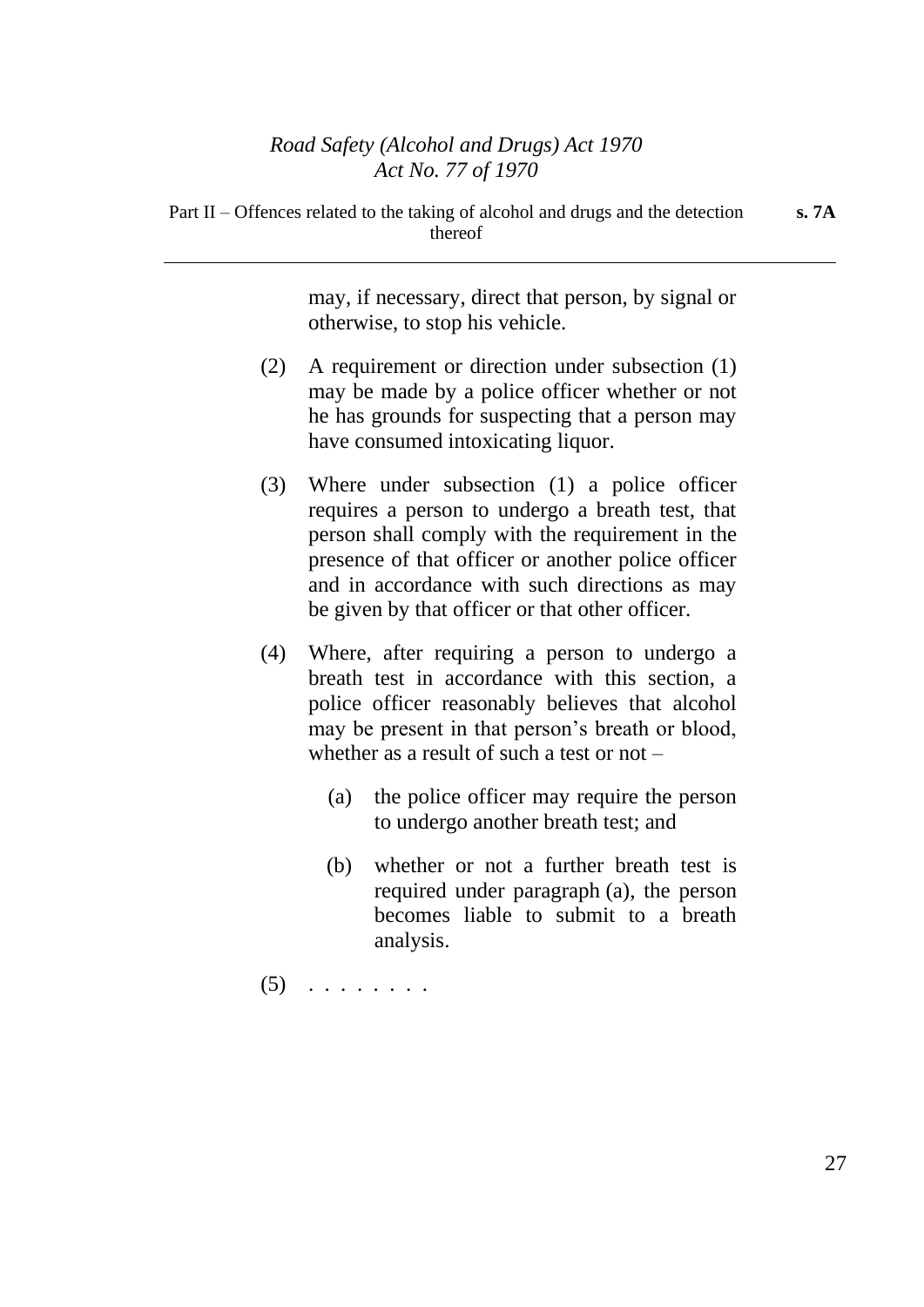**s. 7B** Part II – Offences related to the taking of alcohol and drugs and the detection thereof

## **7B. Power of police officer to require driver of motor vehicle to undergo oral fluid test**

- (1) A police officer may require any person who is driving a motor vehicle on a public street to undergo, at or near the place where the requirement is made, an oral fluid test.
- (2) For the purpose of making a requirement under subsection (1), the police officer may direct the person, by signal or otherwise, to stop the vehicle.
- (3) Where a police officer requires a person to undergo an oral fluid test under subsection (1), that person must comply with the requirement in the presence of that officer or another police officer and in accordance with such directions as may be given by that officer or that other officer.
- (4) A requirement or direction under this section may be made by a police officer whether or not the officer has grounds for suspecting that a person may have a prescribed illicit drug in his or her oral fluid.
- (5) Where, after requiring a person to undergo an oral fluid test in accordance with this section, a police officer reasonably believes that an illicit drug has been consumed by, or administered to, the person, whether as a result of such a test or  $not -$ 
	- (a) the police officer may require the person to undergo another oral fluid test; and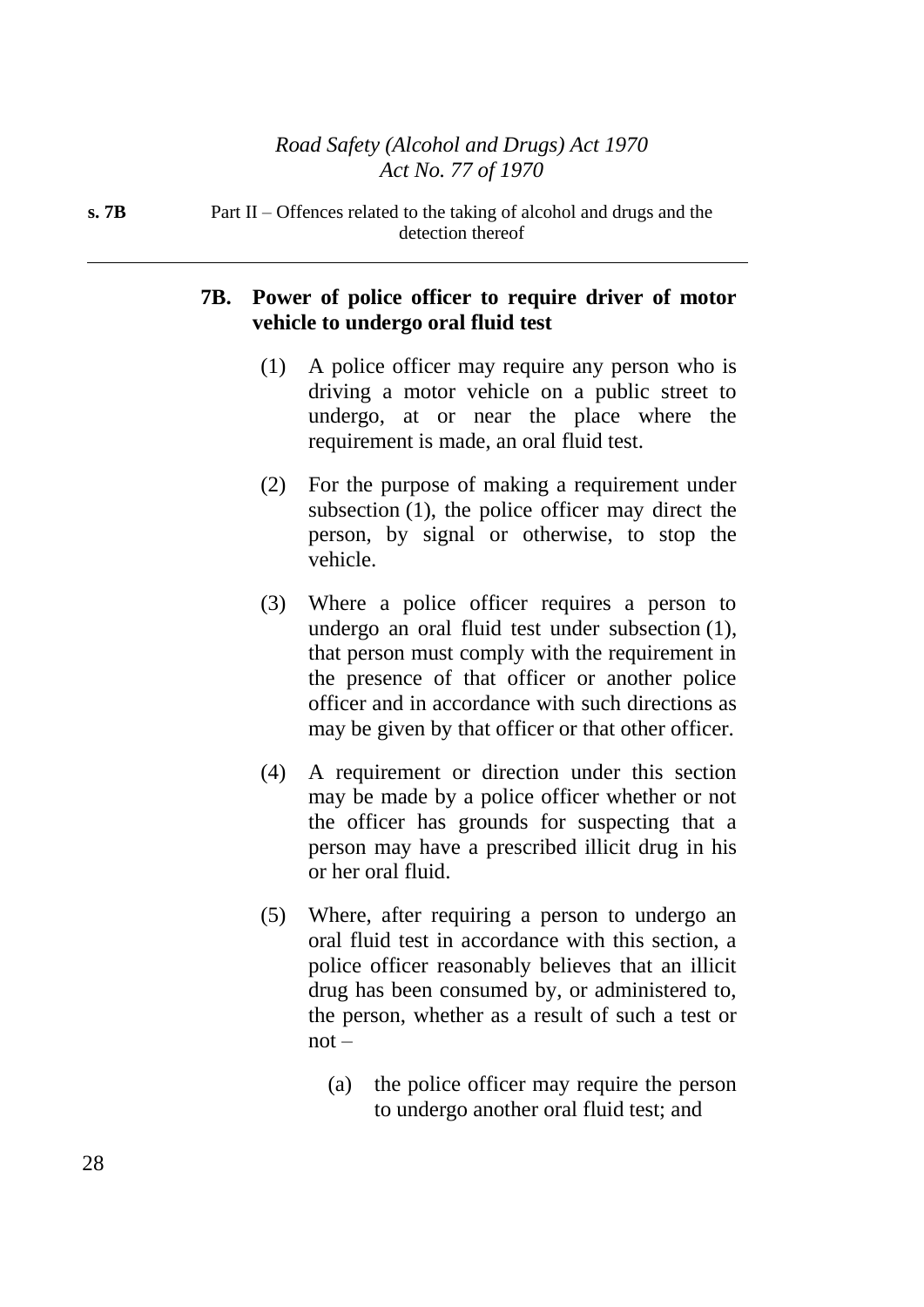(b) whether or not a further oral fluid test is required under paragraph (a), the person becomes liable to submit to an oral fluid analysis.

## **7C. Liability to provide blood sample following oral fluid test**

- (1) If a police officer requires a person to undergo an oral fluid test in accordance with section 7B or 8A and –
	- (a) the police officer reasonably believes that an illicit drug has been consumed by, or administered to, the person, whether as a result of such a test or not; or
	- (b) the person refuses to undergo the oral fluid test –

the police officer may require that person to submit to the taking, by a qualified person, of a sample of blood for analysis.

- (2) A police officer may only require a person to submit to the taking of a sample of blood for analysis if the officer reasonably believes that the sample can be taken within 5 hours of the relevant time.
- (3) Where a police officer requires a person to submit to the taking of a sample of blood for analysis under subsection (1), that person must comply with the requirement in the presence of that officer or another police officer and in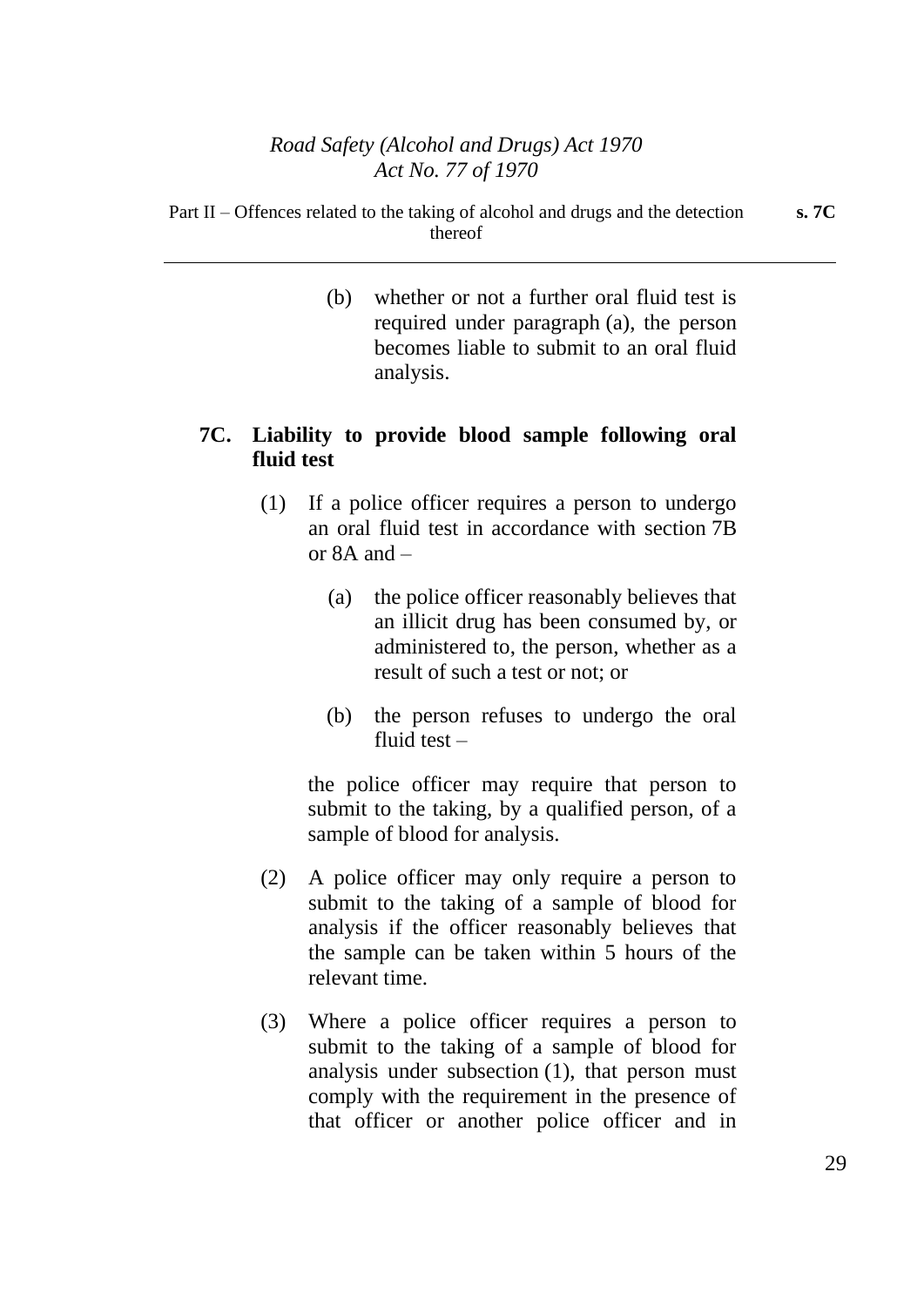accordance with such directions as may be given by that officer or that other officer.

## **7D. Trace particle detection tests**

- (1) A police officer may direct any person who is driving a motor vehicle on a public street to stop his or her vehicle for the purpose of conducting a trace particle detection test.
- (2) A direction may be given under subsection (1) whether or not the police officer has grounds for suspecting that a person may have a prescribed illicit drug in his or her blood or oral fluid.
- (3) For the purpose of performing a trace particle detection test, a police officer may collect a sample from the steering wheel of a motor vehicle directed to stop under subsection (1) or required or directed to stop under any other provision of this Act.
- (4) A police officer may use such force as is necessary and reasonable to collect a sample referred to in subsection (3).

## **8. Liability for breath test as a result of conduct**

(1) Where at any time a police officer finds a person in circumstances which give him cause to suspect that alcohol may be present in that person's breath or blood and the police officer reasonably believes that that person drove a motor vehicle while that alcohol was so present,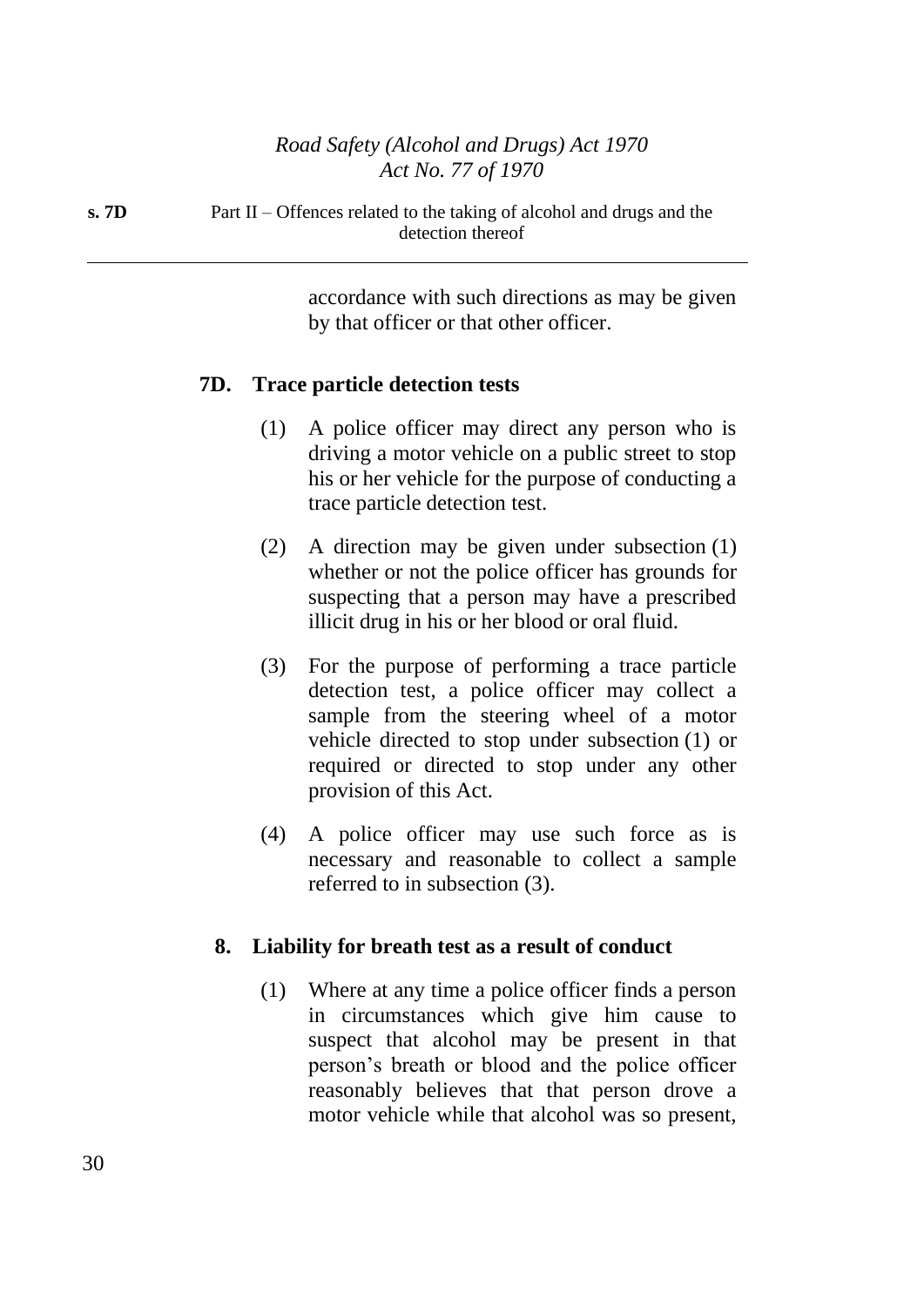Part II – Offences related to the taking of alcohol and drugs and the detection thereof

> that person becomes liable to submit to a breath analysis.

- (2) Where a police officer reasonably believes that, while a motor vehicle was in motion, an offence under section 167A of the *Criminal Code*, or an offence under this Act, the *Traffic Act 1925* or the *Vehicle and Traffic Act 1999*, was committed, the person (if any) who was driving the vehicle when it was in motion becomes liable to submit to a breath analysis.
- (2A) Where the driver of a vehicle that has been involved in a crash cannot be immediately identified, any person who was in the vehicle at the time of the crash becomes liable to submit to a breath analysis.
	- (3) Where a police officer reasonably believes that, while a motor vehicle was in motion, the vehicle became involved in a crash, the person (if any) who was driving the vehicle at the time of the crash becomes liable to submit to a breath analysis.
	- (4) Without affecting the generality of subsection (1), a police officer may, for the purpose of forming the suspicion referred to in that subsection, deduce from the manner in which the person concerned was behaving at the time when the police officer found him that that person may have had alcohol in his body at that time.
	- (5) Where a motor vehicle continues in motion after the commission of an offence referred to in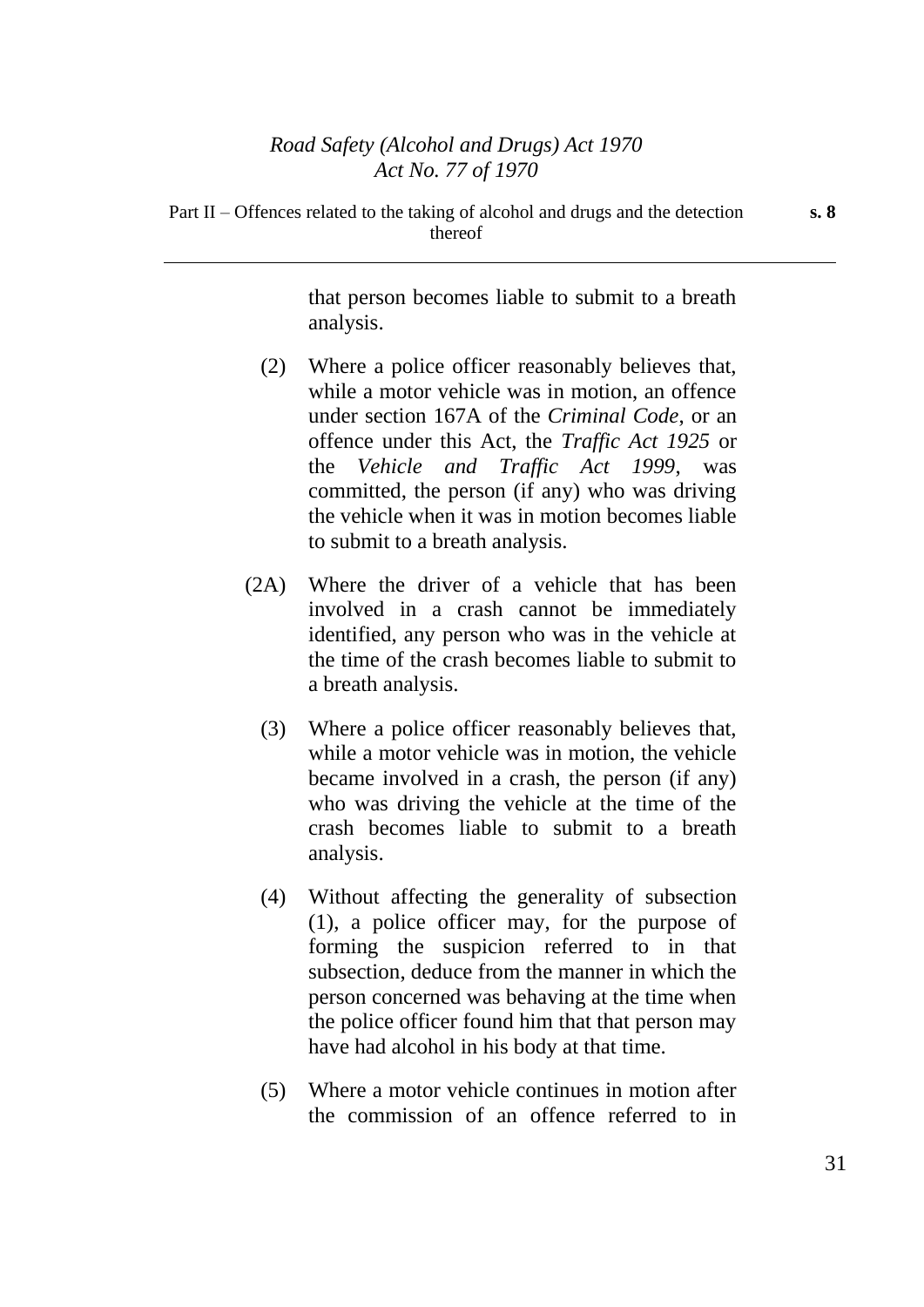**s. 8A** Part II – Offences related to the taking of alcohol and drugs and the detection thereof

> subsection (2) or after the occurrence of a crash referred to in subsection (3), the police officer concerned may, if necessary, direct the person who is driving the vehicle, by signal or otherwise, to stop his vehicle.

- (6) Where a person has become liable to undergo a breath analysis by virtue of subsection (1), (2), (2A) or (3), a police officer may first require that person to undergo a breath test at or near the place where the requirement was made.
- (7) Where under subsection (6) a police officer requires a person to undergo a breath test, that person shall comply with that requirement in the presence of that officer or another police officer and in accordance with such directions as may be given by that officer or that other officer.
- (8) Where a person who has become liable under this section to submit to a breath analysis undergoes a breath test in accordance with the directions of a police officer, that person ceases to be so liable, unless the result of the breath test indicates that alcohol may be present in that person's breath or blood.

## **8A. Liability for oral fluid test or oral fluid analysis as result of conduct**

(1) Where at any time a police officer finds a person in circumstances which give the police officer cause to reasonably suspect that a prescribed illicit drug may be present in that person's oral fluid and the police officer reasonably believes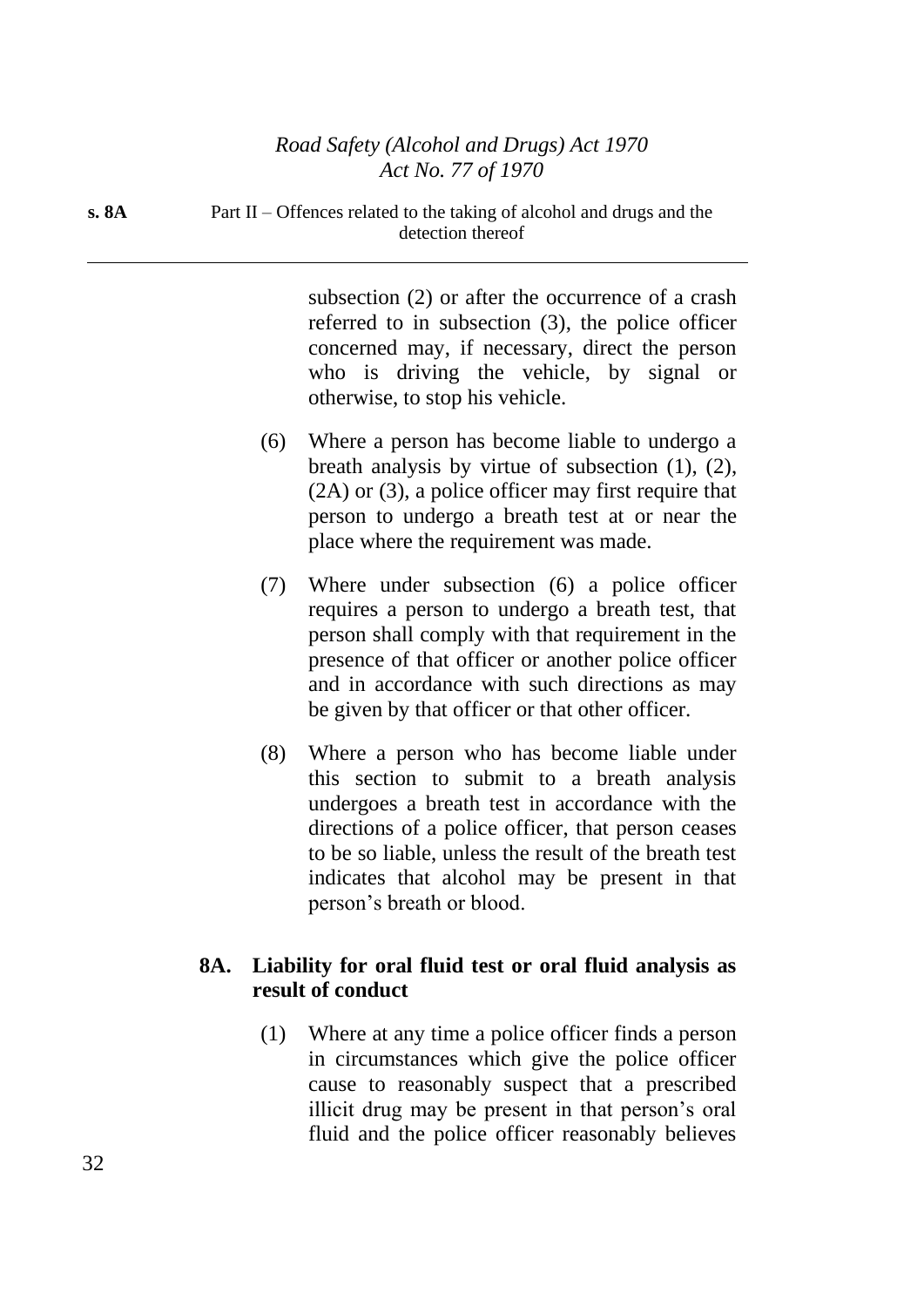Part II – Offences related to the taking of alcohol and drugs and the detection

thereof

that that person drove a motor vehicle while that drug was so present, the police officer may require the person to undergo an oral fluid test or oral fluid analysis.

- (2) Where a police officer reasonably believes that, while a motor vehicle was in motion, a crime under section 167A of the *Criminal Code*, or an offence under the *Traffic Act 1925* or the *Vehicle and Traffic Act 1999*, was committed, the police officer may require the person (if any) who was driving the vehicle when it was in motion to undergo an oral fluid test or oral fluid analysis.
- (3) Where a police officer reasonably believes that, while a motor vehicle was in motion, the vehicle became involved in a crash, the police officer may require the person (if any) who was driving the vehicle at the time of the crash to undergo an oral fluid test or oral fluid analysis.
- (4) Without affecting the generality of subsection (1), a police officer may, for the purpose of forming the suspicion referred to in that subsection, deduce from the manner in which the person concerned was behaving at the time when the police officer found him or her that that person may have had a prescribed illicit drug in his or her oral fluid at that time.
- (5) Where a motor vehicle continues in motion after the commission of a crime or an offence referred to in subsection (2) or after the occurrence of a crash referred to in subsection (3), the police officer concerned may, if necessary, direct the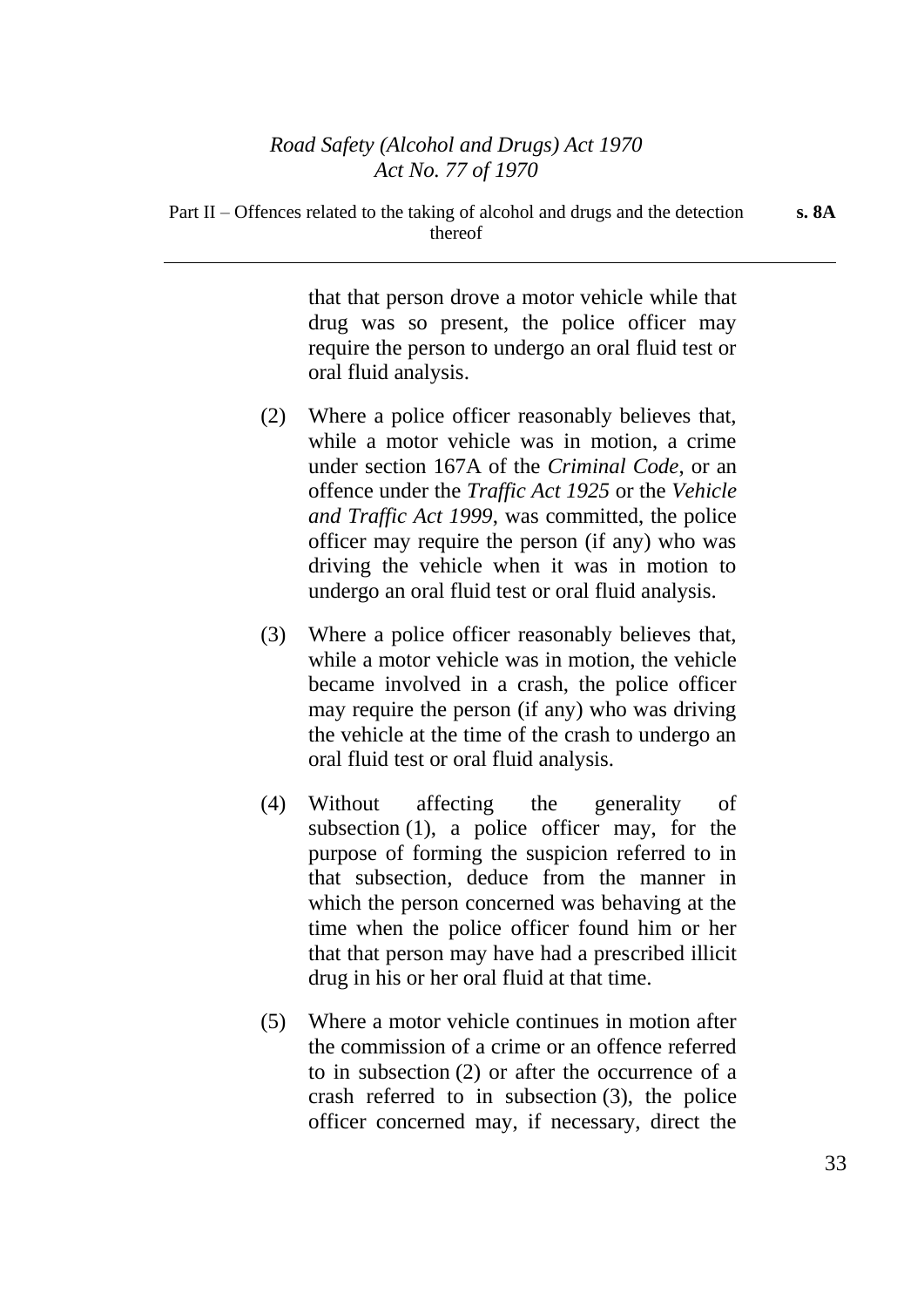| s. 9 | Part II – Offences related to the taking of alcohol and drugs and the |
|------|-----------------------------------------------------------------------|
|      | detection thereof                                                     |

person who is driving the vehicle, by signal or otherwise, to stop the vehicle.

- (5A) Where a person has become liable to undergo an oral fluid analysis by virtue of this section, a police officer may first require that person to undergo an oral fluid test at or near the place where the requirement was made.
	- (6) Where a police officer requires a person to undergo an oral fluid test under subsection (1), (2) (3) or (5A) that person must comply with the requirement in the presence of that officer or another police officer and in accordance with such directions as may be given by that officer or that other officer.
	- (7) Where under subsection (5A) a police officer requires a person to undergo an oral fluid test, that person must comply with that requirement in the presence of that officer or another police officer and in accordance with such directions as may be given by that officer or that other officer.

## **9. Liability for medical examination where condition may not be due to alcohol**

(1) Where a police officer reasonably believes that a person drove a motor vehicle in a public street while he was in such a condition as to be incapable of driving that vehicle without risk of danger to other persons and is of the opinion (as the result of a breath test or a breath analysis or otherwise) that that condition did not arise, or did not wholly arise, from the presence of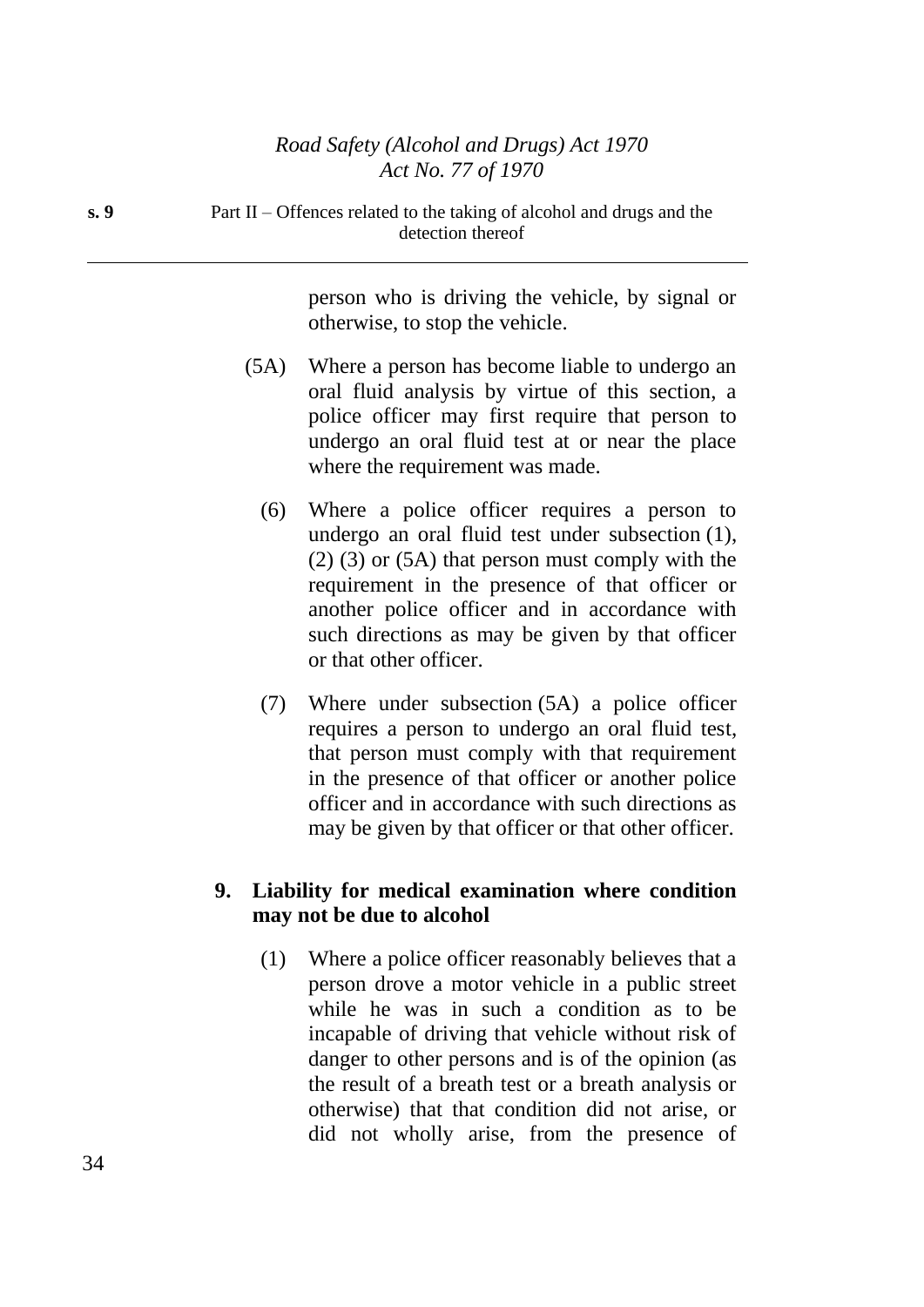alcohol in his body, the police officer may require that person to undergo a medical examination, and, for the purpose of enabling him to make such a requirement, the police officer may direct that person, by signal or otherwise, to stop his vehicle.

- (2) Where a requirement is made of a person under subsection (1), that person becomes liable to submit to a medical examination.
- (3) The medical examination referred to in this section is an examination by a medical practitioner directed to ascertaining whether the condition of the person submitting to the examination arises wholly or partially from the taking or administration of drugs, and, if such be the case, the nature of those drugs.
- (3A) A police officer may request that, as part of a medical examination referred to in this section, the medical practitioner by whom it is being carried out enable a qualified person to take a sample of blood for analysis under this Act from the person being examined.
	- (4) Where in the course of such a medical examination as is referred to in this section the medical practitioner by whom the examination is being carried out informs the person submitting to the examination that it is necessary or desirable in order to effect the purpose of the examination for an analysis to be made of a sample of the blood of that person, or a request has been made under subsection (3A) in respect

**s. 9**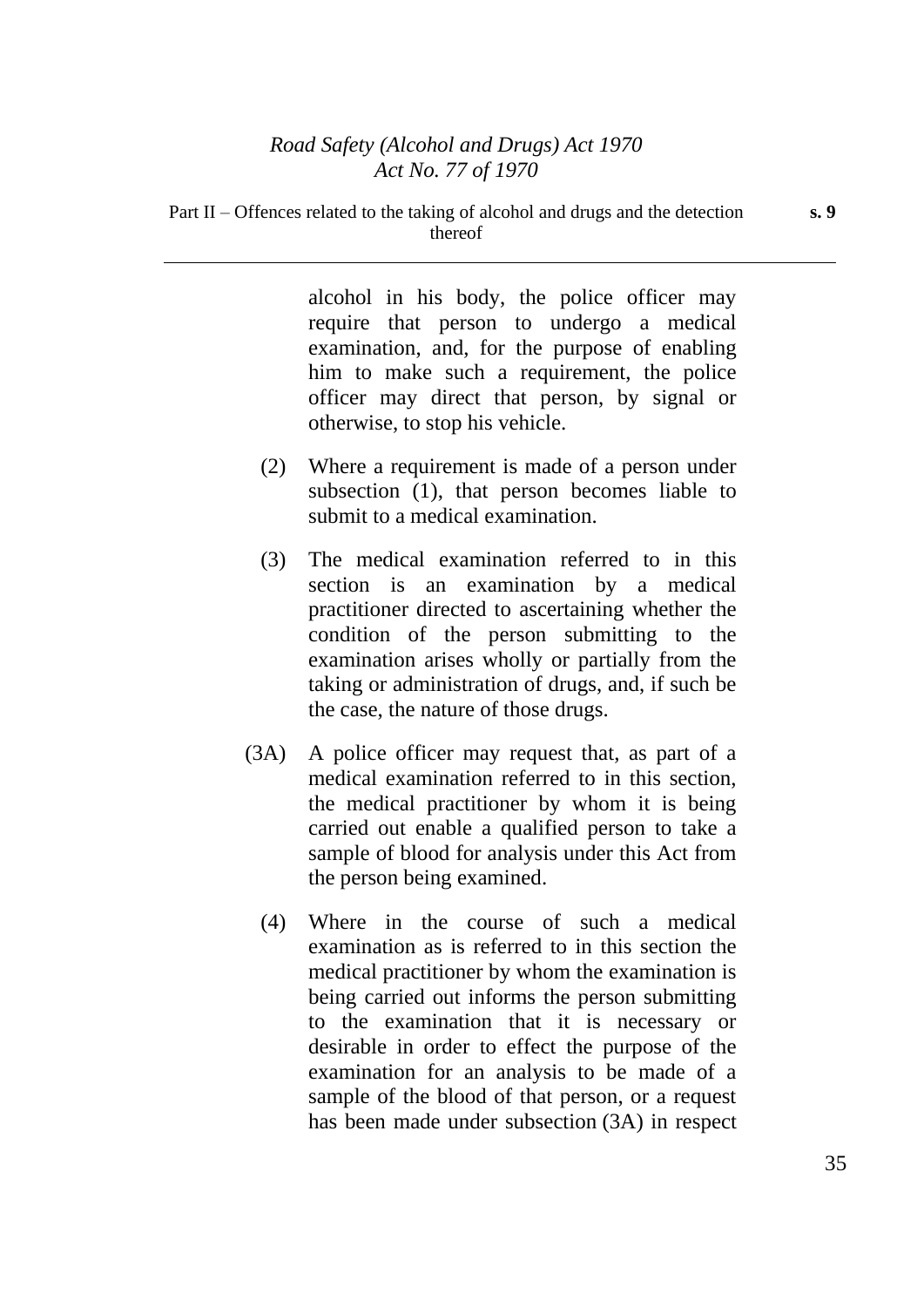**s. 10** Part II – Offences related to the taking of alcohol and drugs and the detection thereof

> of the person, the obligation of that person to submit to that examination shall be deemed to include an obligation to submit to the taking of a sample of his blood.

## **10. Enforcement of obligation to provide blood sample or submit to breath analysis or medical examination**

- (1) A police officer may require a person who is liable under this Part to submit to the taking of a sample of blood for analysis or submit to a breath analysis, oral fluid analysis or a medical examination to proceed to such place or into such vehicle by such means and with such person as the officer may indicate and there submit himself or herself to the taking of that sample or to that analysis or that examination.
- (2) If a person fails or refuses to comply with a requirement made under subsection (1), or is in such a condition or behaves in such a manner as to give reasonable grounds for believing that he will not comply with the requirement, a police officer may take him into custody and convey him or cause him to be conveyed to some appropriate place, and there detain him or cause him to be detained, for so long as is necessary to enable a direction to be given to him under subsection  $(4)$ .
- (3) A police officer shall not exercise his powers under subsection (2) in respect of any person unless that officer has reasonable cause to believe that the taking of the sample of blood for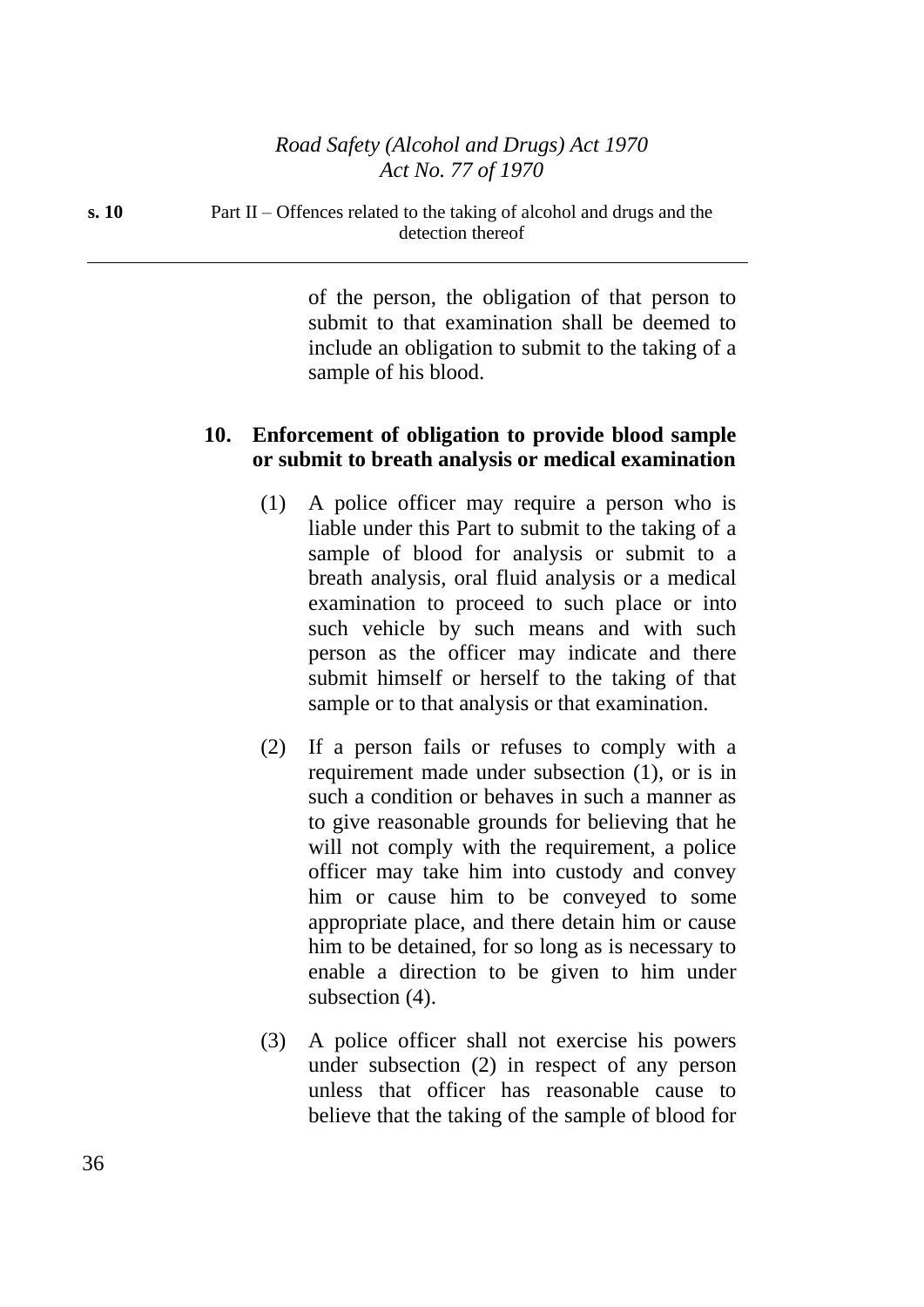analysis, or the taking of a sample of oral fluid for oral fluid analysis, or the breath analysis or medical examination can be carried out, within 5 hours after the relevant time, at or near the place to which that person is to be, is being, or has been conveyed in the exercise of those powers.

- (4) Where a person who is liable to submit to the taking of a sample of blood for analysis, or the taking of a sample of oral fluid for oral fluid analysis, or submit to a breath analysis or a medical examination is at a place where, or in a vehicle in which, that sample can forthwith be taken or that analysis or medical examination can forthwith be carried out, a police officer may direct him or her there to submit to the taking of the sample or to the analysis or examination.
- (4A) Where a person who is liable to submit to a breath analysis is at a place where, or in a vehicle in which, that analysis can be carried out forthwith and that person fails or refuses to comply with a direction given to him in accordance with subsection (4), the approved operator of the breath analysing instrument at that place or in that vehicle shall inform that person that he may elect to submit to the taking of a sample of his blood for analysis instead of submitting to a breath analysis, but only if the taking of that sample can be begun within 5 hours after the relevant time.
- (4AB) Where a person who has been informed in accordance with subsection (4A) declines to submit to the taking of a sample of blood –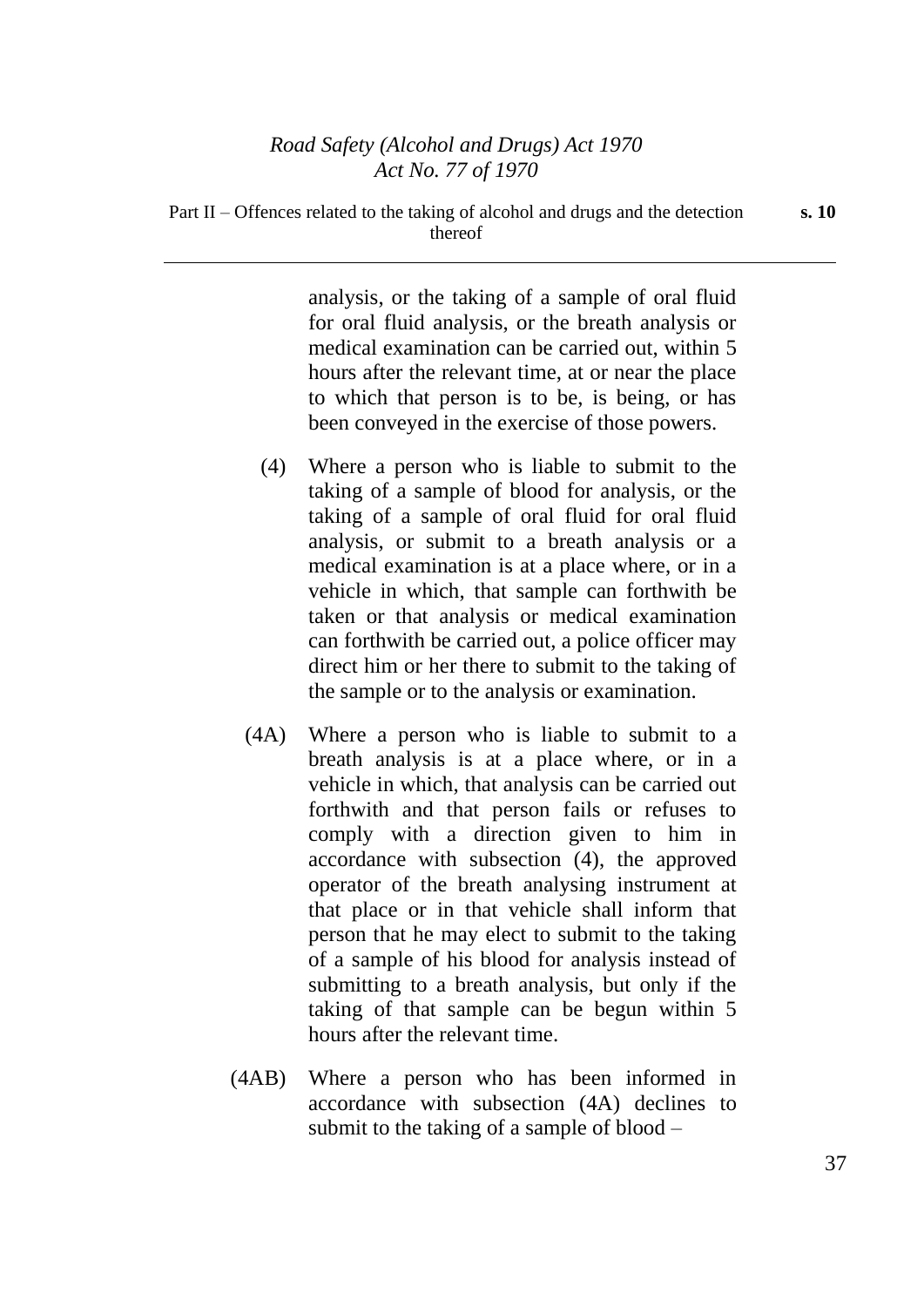| s. 10 | Part II – Offences related to the taking of alcohol and drugs and the<br>detection thereof |             |                                                                                                                                                                        |  |
|-------|--------------------------------------------------------------------------------------------|-------------|------------------------------------------------------------------------------------------------------------------------------------------------------------------------|--|
|       | (a)                                                                                        | sample; and | the approved operator concerned is to<br>inform the person of the consequences of<br>declining to submit to the taking of the                                          |  |
|       | (b)                                                                                        |             | if the person does not elect to submit to<br>the taking of the sample as soon as<br>practicable after being informed of the<br>consequences of declining to submit $-$ |  |
|       |                                                                                            | (i)         | the person is taken to have<br>declined to submit to the taking<br>of the sample; and                                                                                  |  |
|       |                                                                                            | (11)        | the deemed decision to decline to<br>submit to the taking of the sample                                                                                                |  |

(4B) Where a person who has been informed in accordance with subsection (4A) elects to submit to the taking of a sample of blood under subsection (4A) or (4AB), the approved operator concerned shall forthwith cause arrangements to be made for such a sample to be taken by a qualified person.

is final.

(5) Where a person is at a hospital for medical treatment or is being attended by a medical practitioner for medical treatment, a police officer shall not direct that person to submit to a breath analysis unless he notifies the medical practitioner in charge of that treatment of his intention to make the direction and that medical practitioner does not object on the grounds that compliance therewith, would, in his opinion, be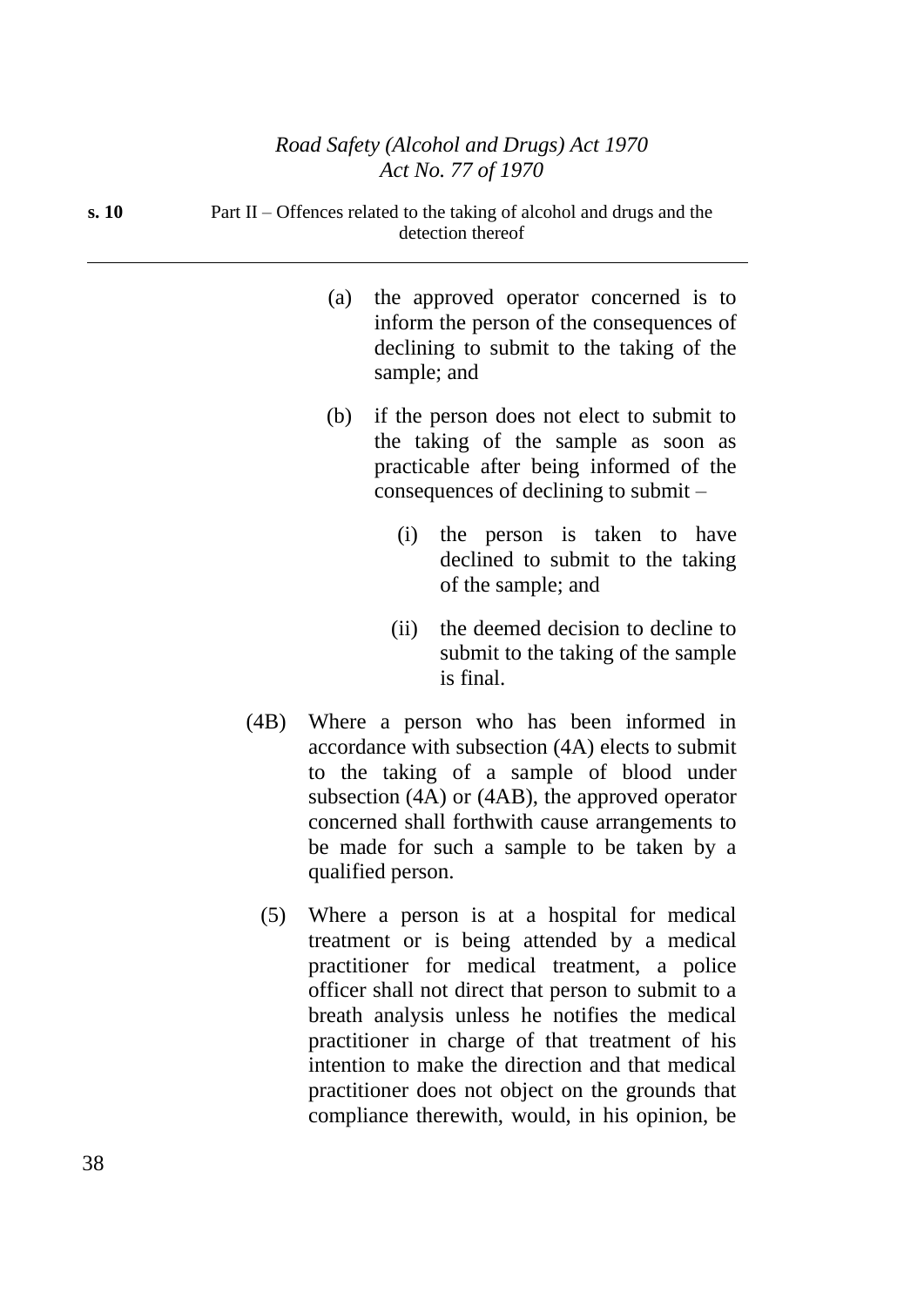prejudicial to the proper care or treatment of that person.

- (6) Where a person is liable to submit to a breath analysis a police officer, if –
	- (a) a medical practitioner has objected to the submission of that person to such an analysis on the grounds referred to in subsection (5);
	- (b) it appears to that officer that it may be dangerous to that person's medical condition to submit to the analysis; or
	- (c) it appears to that officer that, by reason of that person's condition, it is not practicable for that person to submit to the analysis –

may direct that person to submit to the taking of a sample of his blood for analysis.

- (7) No direction shall be given under this section to a person requiring him to submit to a breath analysis or oral fluid analysis, or to a medical examination, or to the taking of a sample of his blood, after the expiration of 5 hours after the relevant time and a person is not required under this section to submit to a breath analysis or oral fluid analysis, or to the taking of a sample of his blood, or to a medical examination that is begun after the expiration of that period.
- (8) Where a motor vehicle is involved in a crash in a public street a police officer may place on, or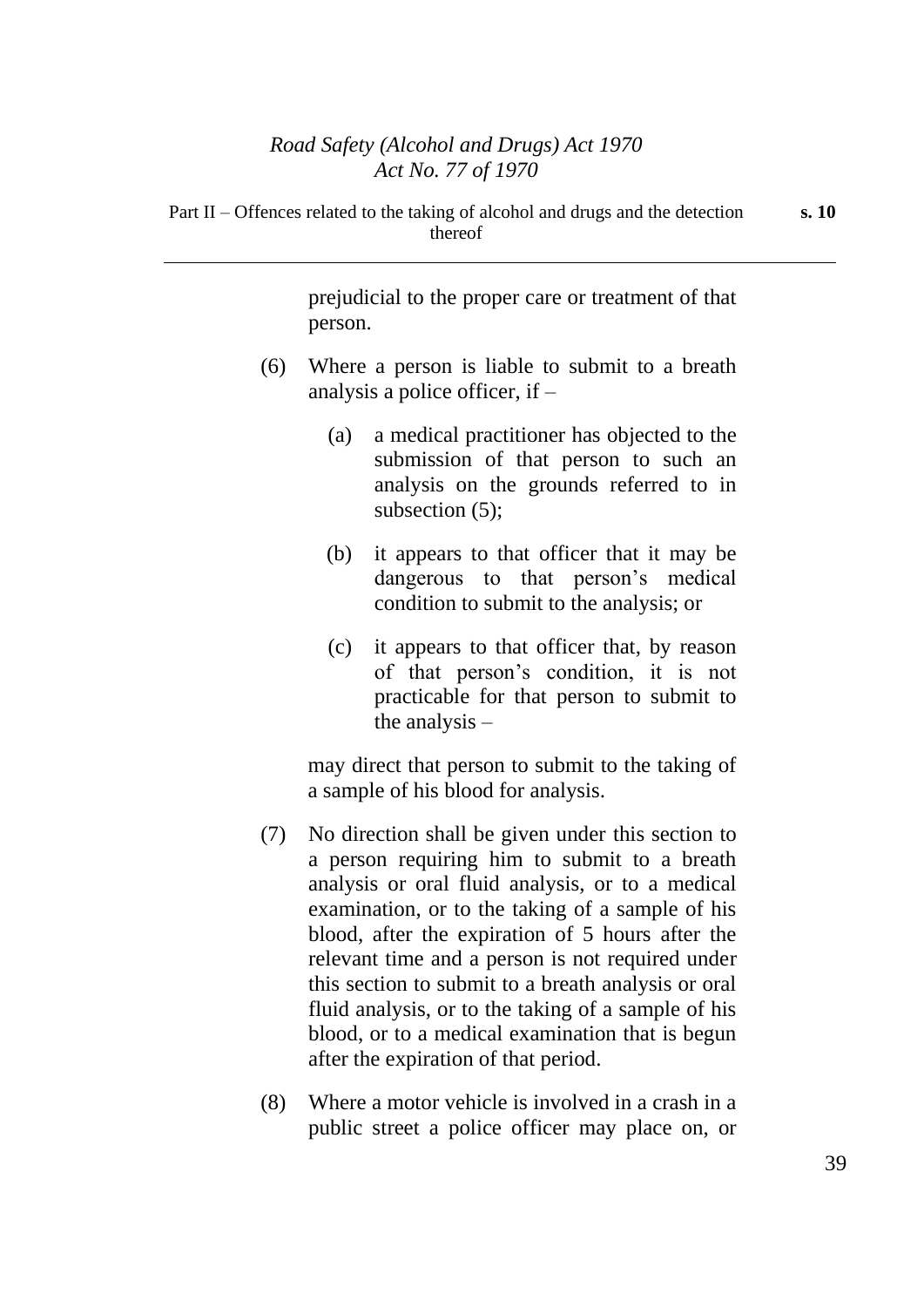**s. 10A** Part II – Offences related to the taking of alcohol and drugs and the detection thereof

> attach to, the clothing or body of any person whom that officer reasonably believes may have been the driver of that vehicle, a prescribed means of identification, if the officer is satisfied that that person is in such a condition as to be unable to understand or comply with any request or direction that, assuming that person to have been the driver of that vehicle at the time of the crash, could otherwise be given to him under this section.

## **10A. Blood samples to be provided in certain cases**

- (1) Where a police officer reasonably believes that a person was the driver of a vehicle involved in a crash in which personal injury to any person was sustained, the police officer may require the driver to submit to the taking of a sample of blood for analysis.
- (1A) Where the driver of a vehicle that has been involved in a crash cannot be immediately identified, a police officer may require any person who was in the vehicle at the time of the crash to submit to the taking of a sample of blood for analysis.
- (1B) Where a person is arrested by a police officer for an offence under section 4, the police officer may require the person to submit to the taking of a sample of blood for analysis.
	- (2) Where a person agrees to submit to the taking of a sample of blood, the relevant provisions of this Act apply as if the person were a person who had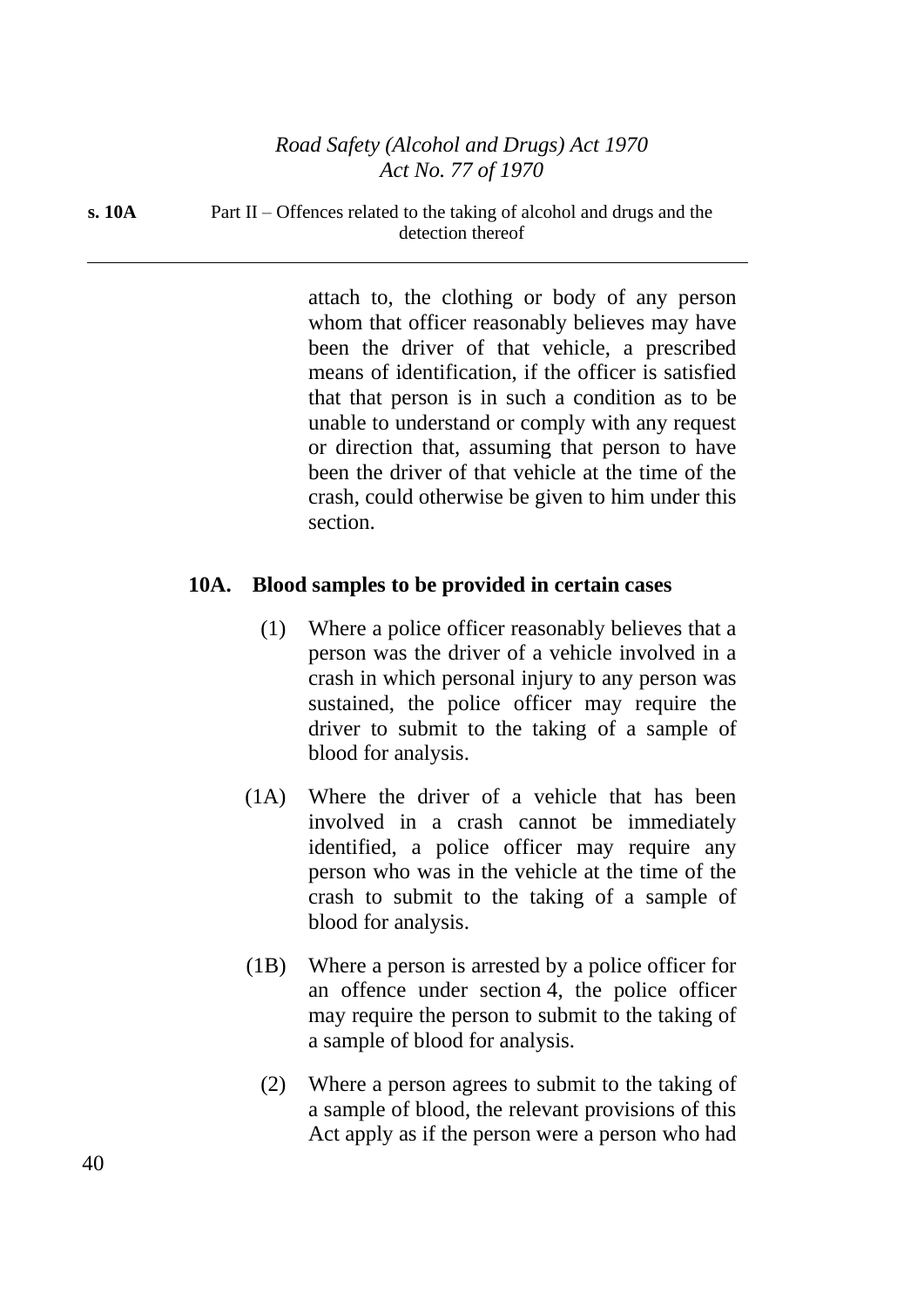elected to provide a sample of blood in accordance with section 10.

#### **10B. Subsequent testing and samples in certain cases**

- (1) A police officer may require a person, who is liable under this Part to submit to a breath test, oral fluid test, breath analysis or oral fluid analysis, to submit to a further test or analysis  $if -$ 
	- (a) the previous breath test, oral fluid test, breath analysis or oral fluid analysis of the person was unable to be completed due to an error by, or a malfunction of, an instrument, or thing, used as part of the test or analysis; and
	- (b) it is still within the relevant time in respect of the act of the person, or the act of driving by the person, that resulted in that liability of the person.
- (2) Nothing in subsection (1) alters the relevant time in respect of an act of the person or an act of driving by the person.
- (3) For the purposes of subsection (1), a police officer may direct the person to another location for the purpose of a subsequent test or analysis.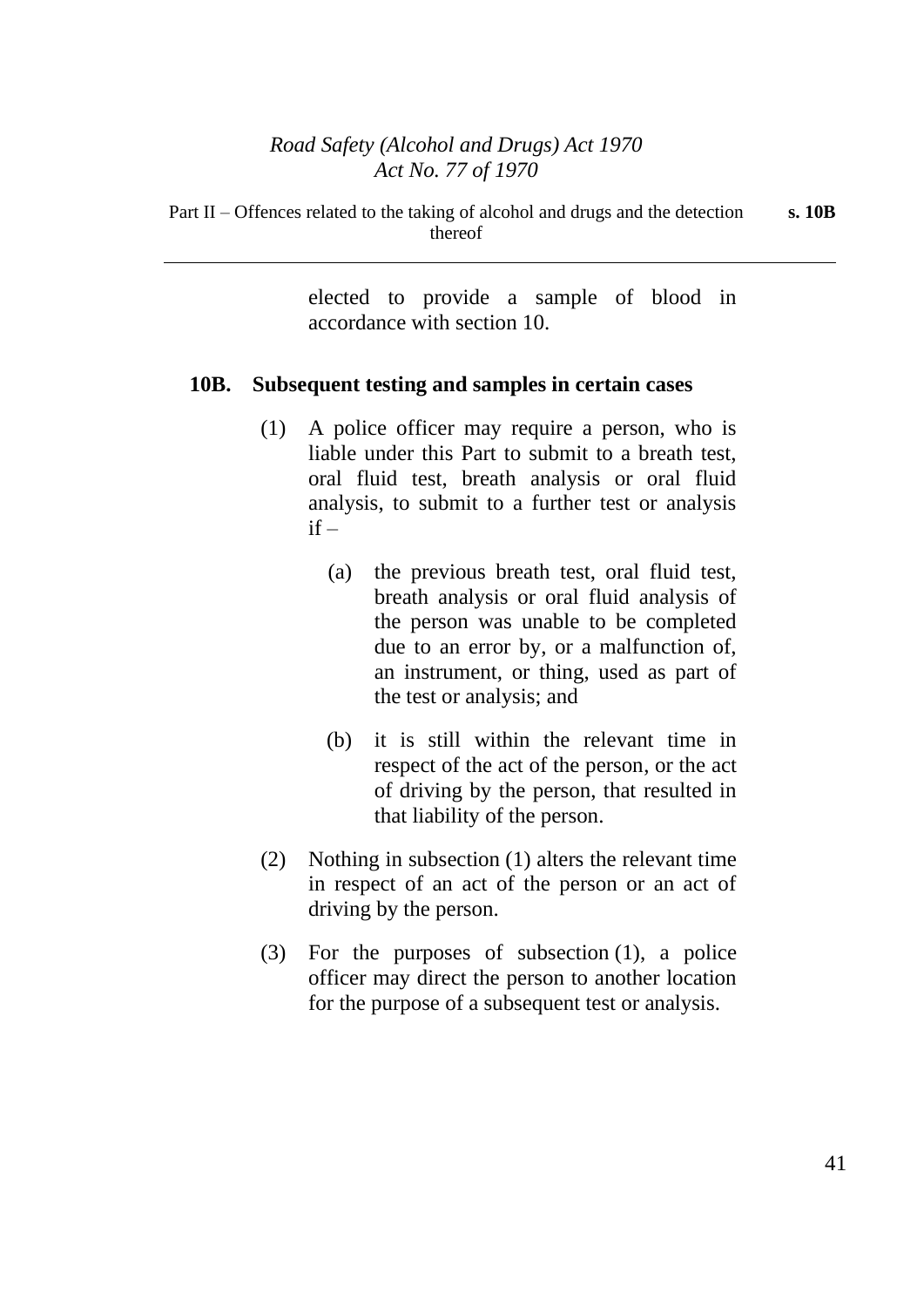**s. 11** Part II – Offences related to the taking of alcohol and drugs and the detection thereof

### **11. Rights and obligations on completion of breath analysis or oral fluid analysis**

- (1) As soon as practicable after a person has submitted to a breath analysis the approved operator by whom the breath analysing instrument was operated shall read over to him and hand to him a written statement, in such prescribed form as is appropriate to the case, that indicates the concentration of alcohol in the breath of that person as determined by that analysis.
- (1A) As soon as practicable after a person has provided a sample of oral fluid for oral fluid analysis, the approved operator who took the sample is to read over to the person, and hand the person, a written statement in such prescribed form as is appropriate to the case.
	- (2) The forms prescribed for the purposes of this section are those set out in Schedule 1 unless other forms are prescribed for those purposes by regulations under this Act.
	- (3) Where an approved operator hands a statement to a person in accordance with subsection (1) or (1A), that person may immediately request the operator to make arrangements for a sample of that person's blood to be taken for analysis, and, on such a request being made, it is the duty of the operator to comply with the request by making arrangements for the taking of such a sample to be begun by a qualified person within 5 hours after the relevant time.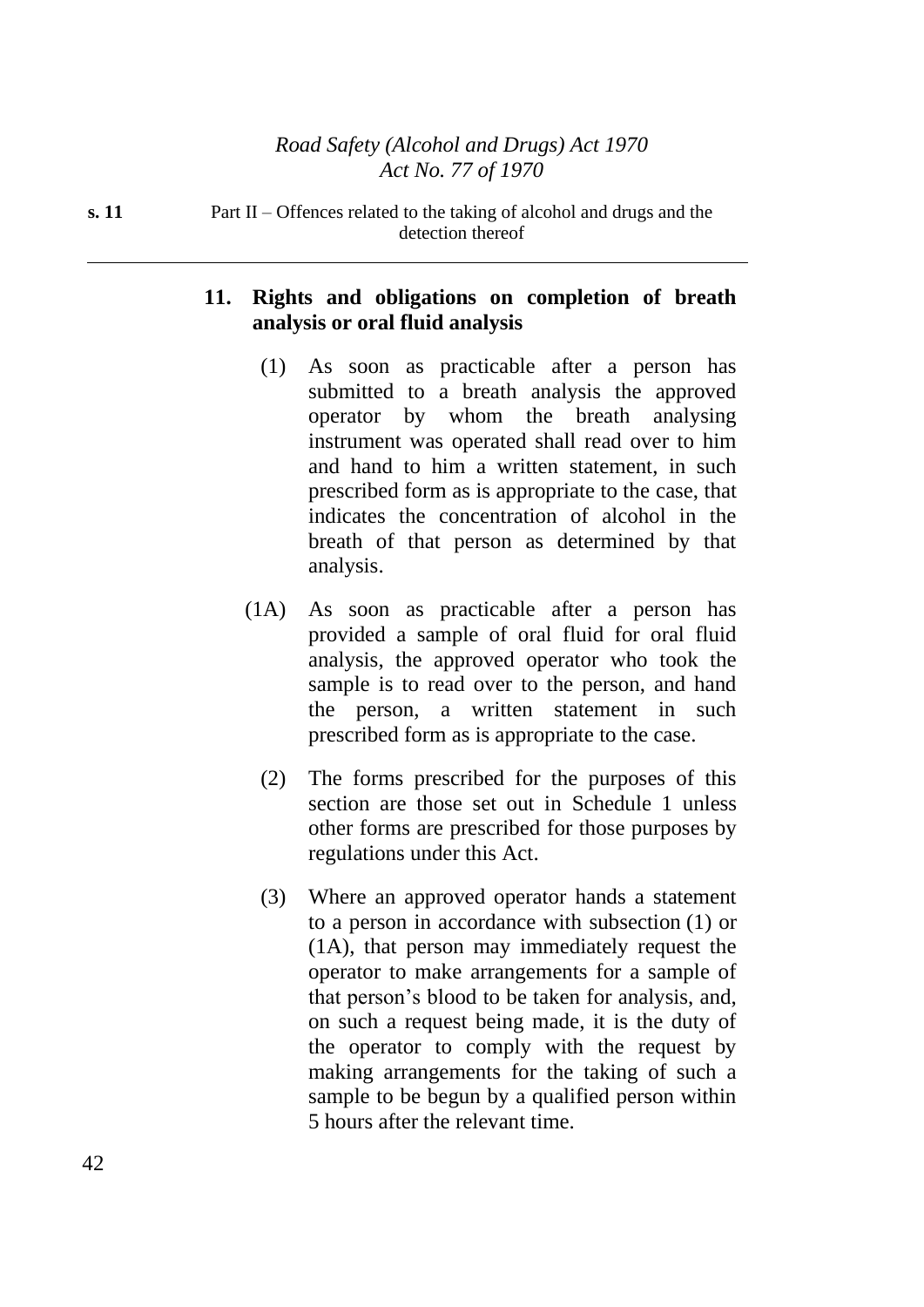(4) A person who makes an election under section  $10(4A)$  or a request under subsection (3) of this section is not liable under section 30A for the cost incurred in making arrangements for taking a sample of blood in consequence of that person's election or request.

# **12. Examination, &c., of persons incapable of consenting**

- (1) If a police officer is informed by a medical practitioner attending a person for medical treatment that the person is by reason of his or her physical condition incapable of giving consent –
	- (a) to the taking of a sample of his or her blood; or
	- (b) to a medical examination –

to which, under this Division, the person has or could be directed to submit, the police officer may request the medical practitioner to take a sample of the person's blood or to carry out the medical examination.

- (2) A medical practitioner must comply with a request made to him or her in accordance with subsection (1) unless the medical practitioner is of the opinion that to do so would be prejudicial to the proper care or treatment of the person.
- (3) Where a request is made of a medical practitioner under subsection (1) in respect of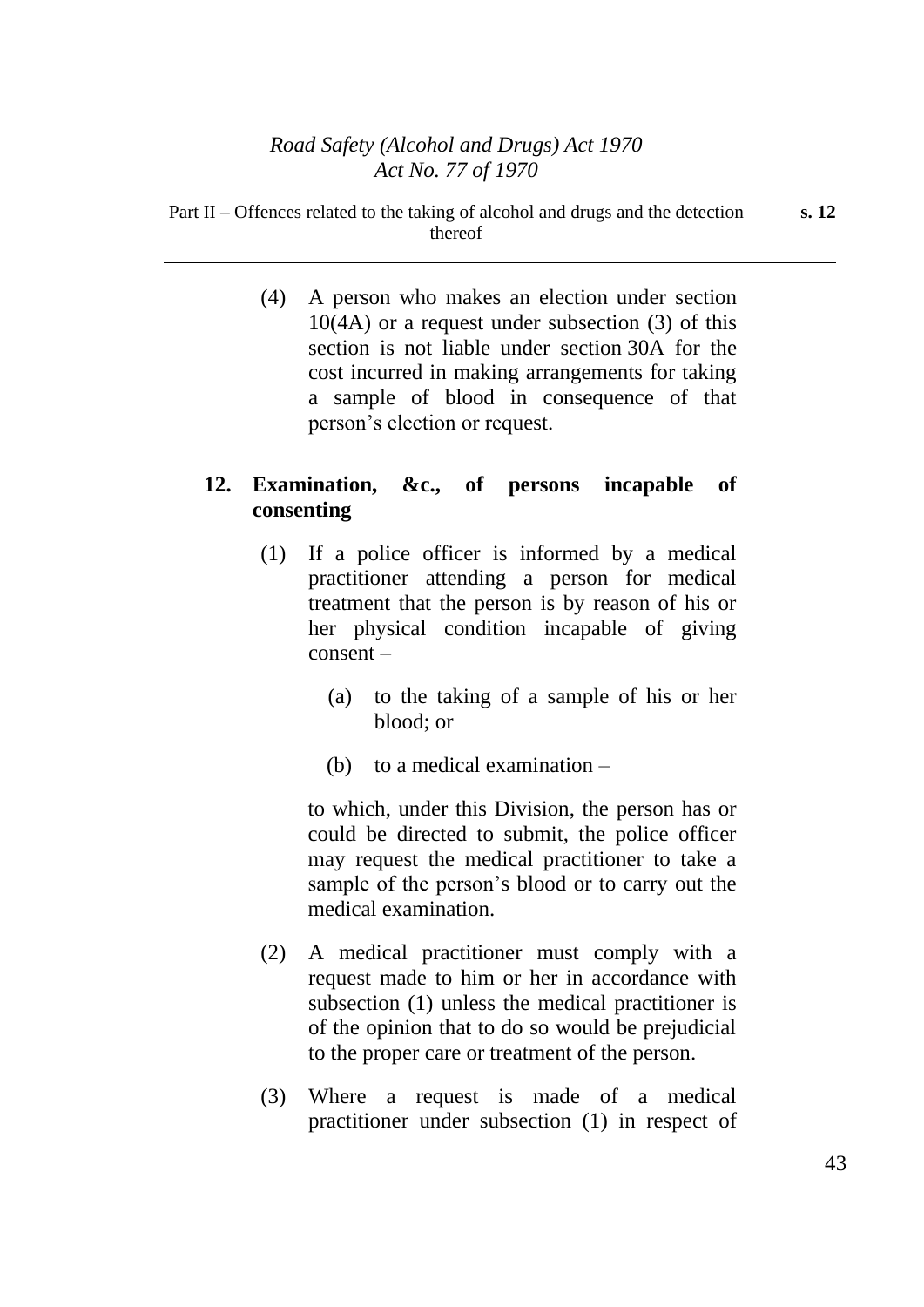**s. 13** Part II – Offences related to the taking of alcohol and drugs and the detection thereof

> any person, any sample of the blood of that person that has been taken in the course of, or in connection with, the medical diagnosis or treatment of that person and is available for analysis may, if the medical practitioner in immediate charge of the treatment so desires, be treated as having been taken in pursuance of the request.

- (4) No request shall be made under this section for the taking of the sample of the blood of any person after the expiration of 5 hours after the relevant time and where a request is made under this section for the taking of a sample of the blood of that person the taking of that sample shall begin within 5 hours after the relevant time.
- (5) Where a medical practitioner is in immediate charge of the medical treatment of a person whose clothing or body bears such a means of identification as is referred to in section 10(8), that medical practitioner may take a sample of the blood of that person unless that person, being in a condition to refuse to submit to the taking of the sample, objects to its being taken.

## **13. Duties of medical practitioners and nurses in relation to taking of blood samples, &c.**

(1) Except as otherwise expressly provided therein, nothing in this Act shall be construed as requiring a qualified person to take a sample of the blood of any person, or carry out a medical examination of any person.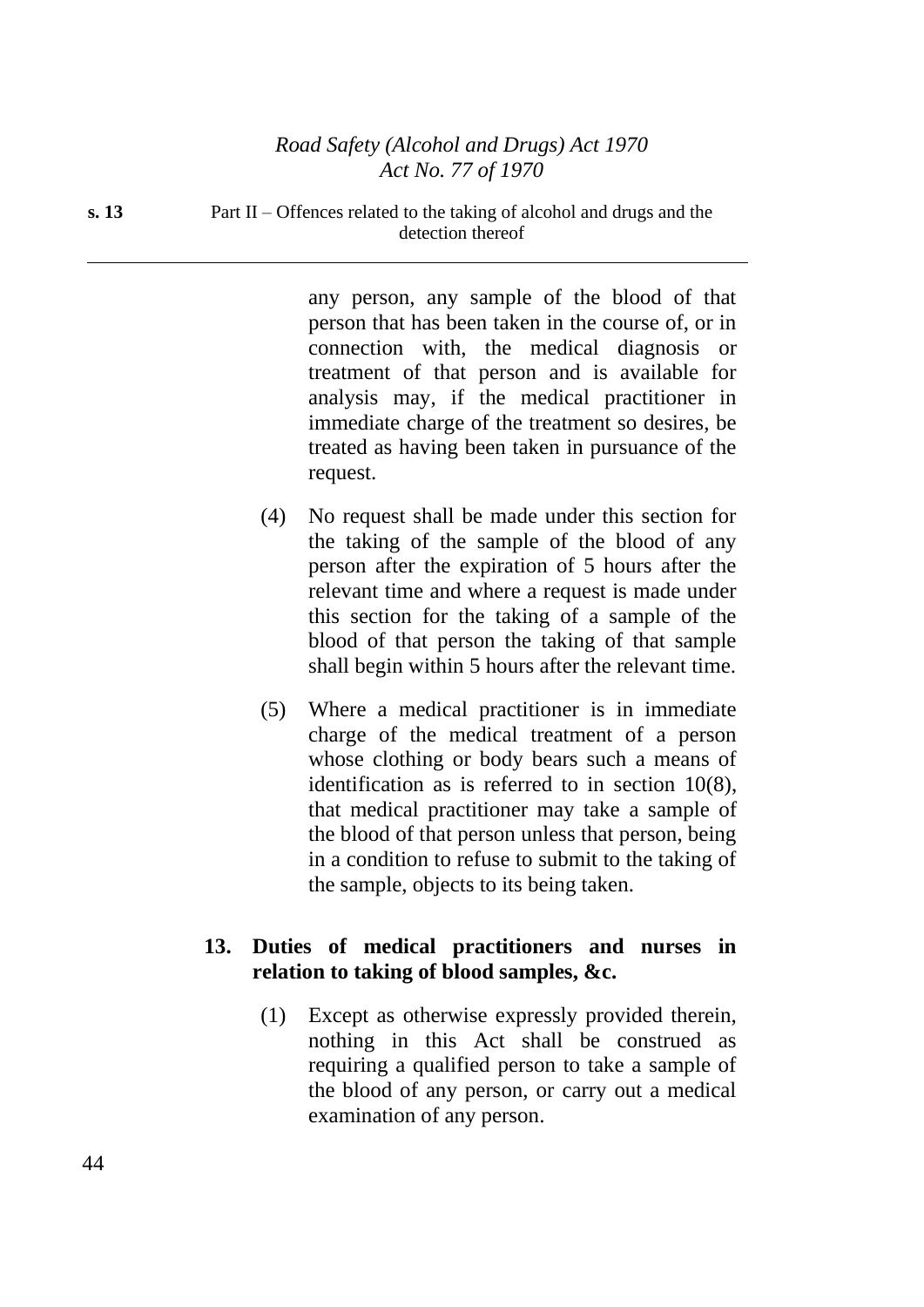- (1A) For the purposes of this section, a sample of blood may be divided into 3 parts at the time it is taken or given or at any subsequent time.
	- (2) Where a medical practitioner has refused to take, or refrained from taking, a sample of the blood of a person for the purposes of this Act, or has refused to make, or refrained from making, a medical examination of a person for those purposes, on the grounds that to do so would, in his opinion, be prejudicial to the proper care or treatment of that person, he shall, if so requested by a police officer –
		- (a) express an opinion on the question whether that person has or, if he is in hospital, had, at the time of his admission to the hospital, alcohol or a prescribed illicit drug or other drug in his blood; and
		- (b) to the best of his ability answer any relevant questions put to him by the police officer in relation to that question.
	- (3) If a qualified person takes a sample of a person's blood for analysis for the purposes of this Act, it is the duty of the qualified person to ensure that the following provisions of this section are complied with in respect of the taking of the sample so far as they are applicable.
	- (4) Where regulations under this Act prescribe the manner in which a sample of blood is to be taken that sample shall be taken in that manner.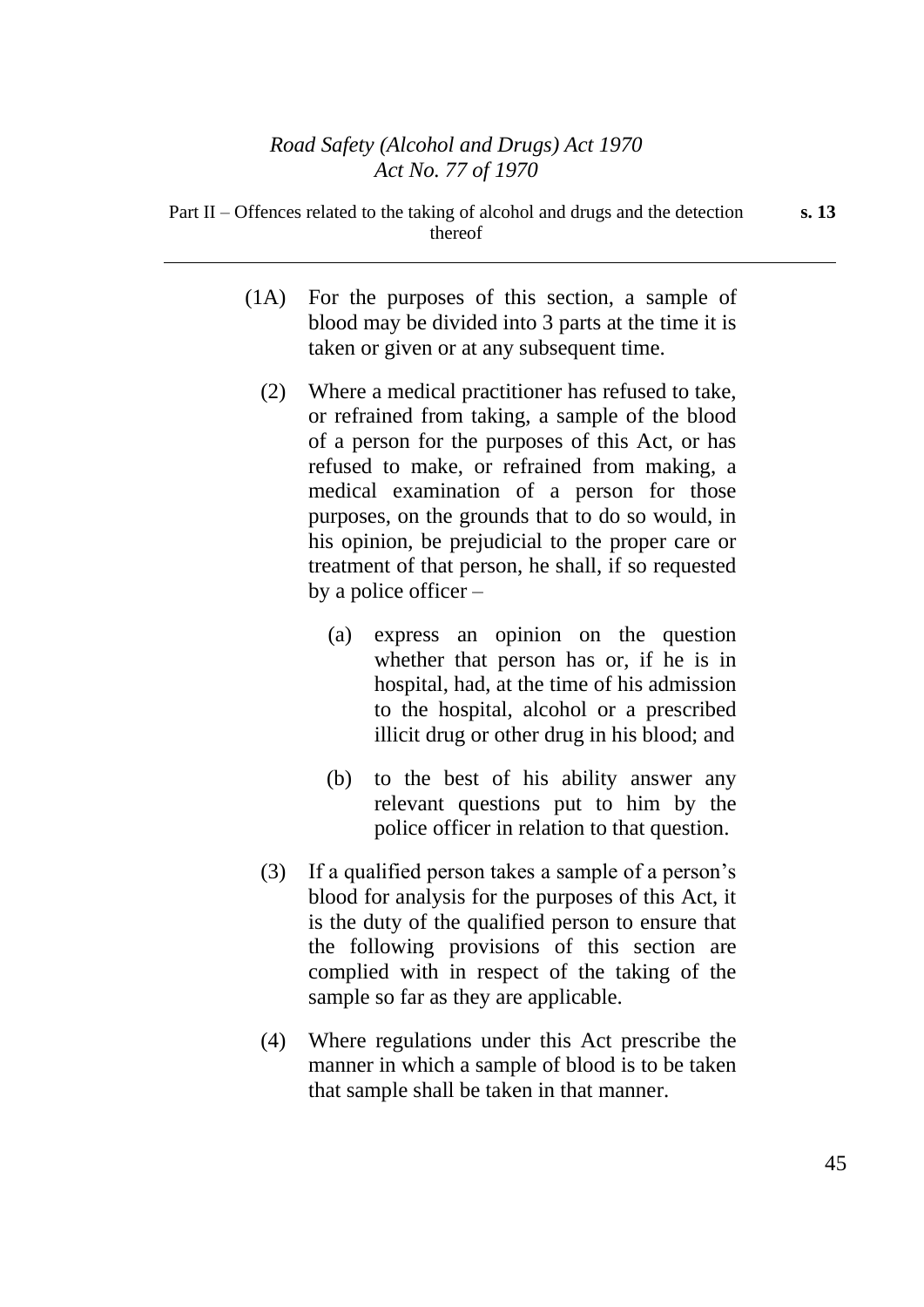**s. 13** Part II – Offences related to the taking of alcohol and drugs and the detection thereof

- (4A) Where regulations under this Act prescribe an amount of blood which constitutes a sample, less than that amount may be taken if a qualified person certifies that it was not possible to obtain the prescribed amount due to the medical condition of the patient at the time.
- (4B) If a sample of blood that is less than the prescribed amount is taken in accordance with subsection (4A), that smaller sample is to be taken to be sufficient for the purposes of this Act.
	- (5) The sample of blood is to be divided into 3 parts, each part being –
		- (a) enclosed in a container of a type approved by the Minister by notice in the *Gazette*; and
		- (b) labelled in such manner as may be prescribed.
- $(5A)$  . . . . . . .
- (5B) One of the containers containing a part of the sample of the blood is to, as soon as practicable after it has been taken, be tendered to the person from whom it was taken or, if he or she is in custody, to a police officer who was present while it was taken.
- (5C) The containers containing the other 2 parts of the sample of blood is to, within 10 days, be delivered to an approved analyst.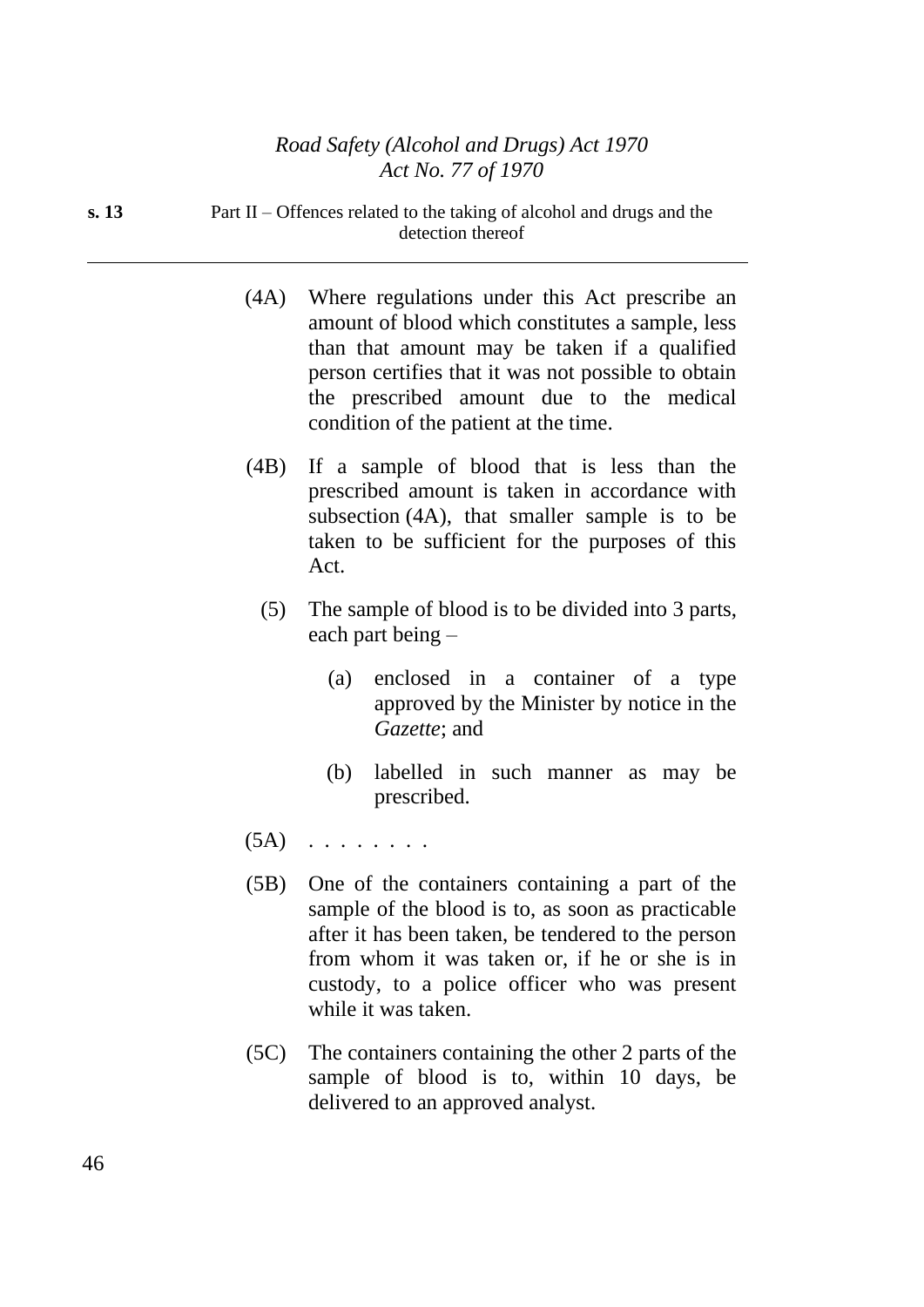- (6) If a sample of blood is taken from a person in accordance with section 12(1) (person incapable of consenting), a police officer must–
	- (a) give written notice to the person that the sample was taken; and
	- (b) tender to the person the part of the sample referred to in subsection  $(5B)$ ; and
	- (c) give written notice to the person that he or she may object to the sample being analysed, but in that case the person will be guilty of an offence under this Act–

as soon as the police officer considers it is practical to do so having regard to the person's physical condition.

 $(7 - 9)$  . . . . . . .

# **13A. Retention of blood sample during detention in custody**

- (1) Where a container containing part of a sample of blood is delivered to a police officer as mentioned in section 13(5B), it shall be kept in such manner as may be prescribed.
- (2) If the person from whom the sample was taken is released from custody within 24 hours from the time at which the sample was taken, the container shall be tendered to him on his release from custody.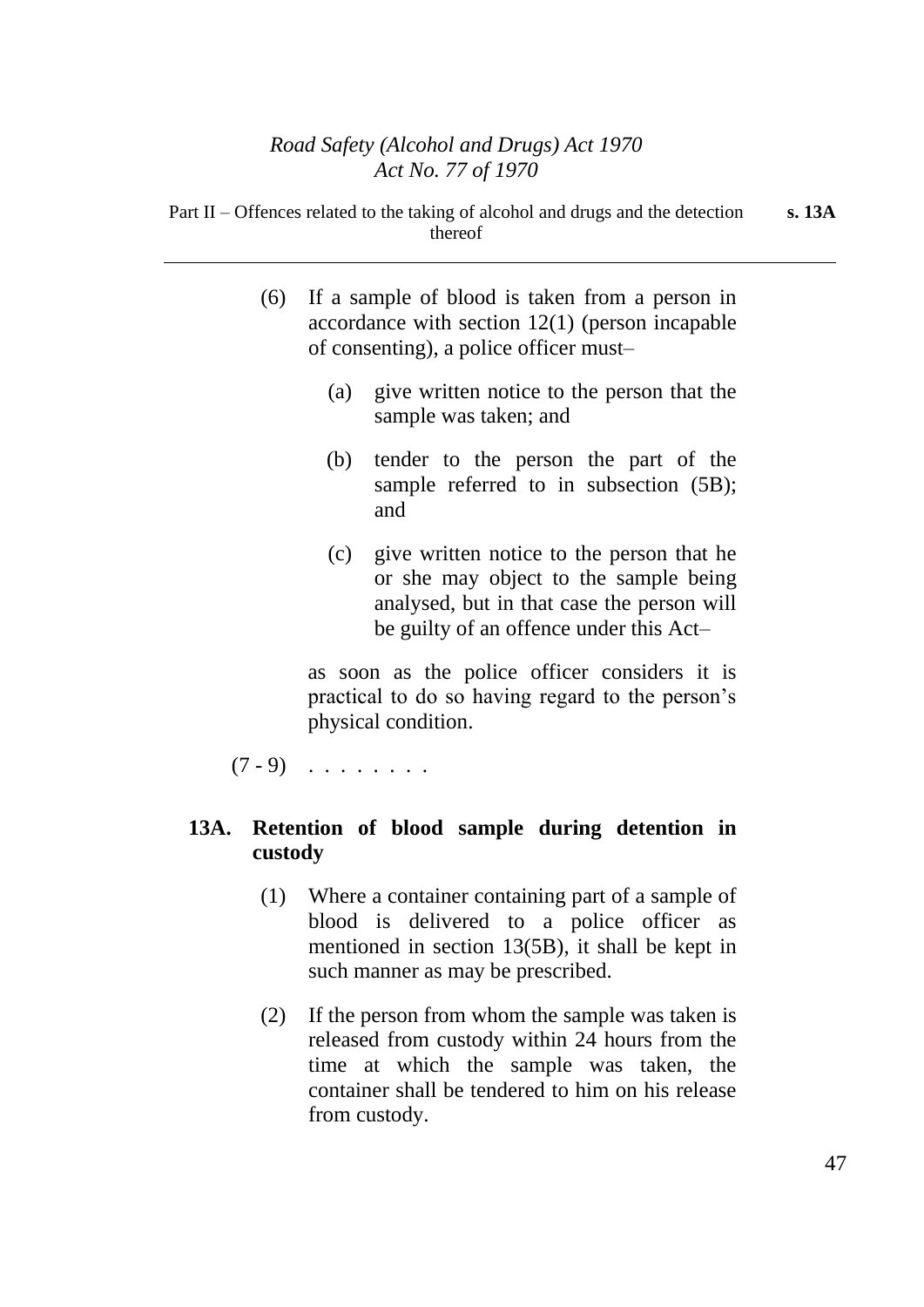| s. 13B | Part II – Offences related to the taking of alcohol and drugs and the |
|--------|-----------------------------------------------------------------------|
|        | detection thereof                                                     |

- (3) If the container is not tendered as mentioned in subsection (2), it shall, on a written request made by or on behalf of the person from whom the sample was taken, be delivered to him, or to such other person at such place within the State as may be specified in the request.
- (4) . . . . . . . .
- (5) Where for the purposes of subsection (3) a request in writing is made to any person purporting to be signed by an Australian legal practitioner acting for the person from whom the sample was taken, the person to whom the request is made is entitled to assumed that the request is made on behalf of the person from whom the sample was taken.
- (6) Where a request in respect of a sample has not been made under subsection (3) within 60 days after the person from whom the sample was taken was released from custody, the sample is to be destroyed.

#### **13B. Analysis of blood samples by approved analyst**

(1) Where the 2 containers containing parts of the sample of blood are delivered to an approved analyst, the part of the sample contained in one of those containers may be analysed by an approved analyst and the part contained in any other of those containers may not, except as a court may otherwise direct, be so analysed or otherwise dealt with except on request in writing made by or on behalf of the person from whom

48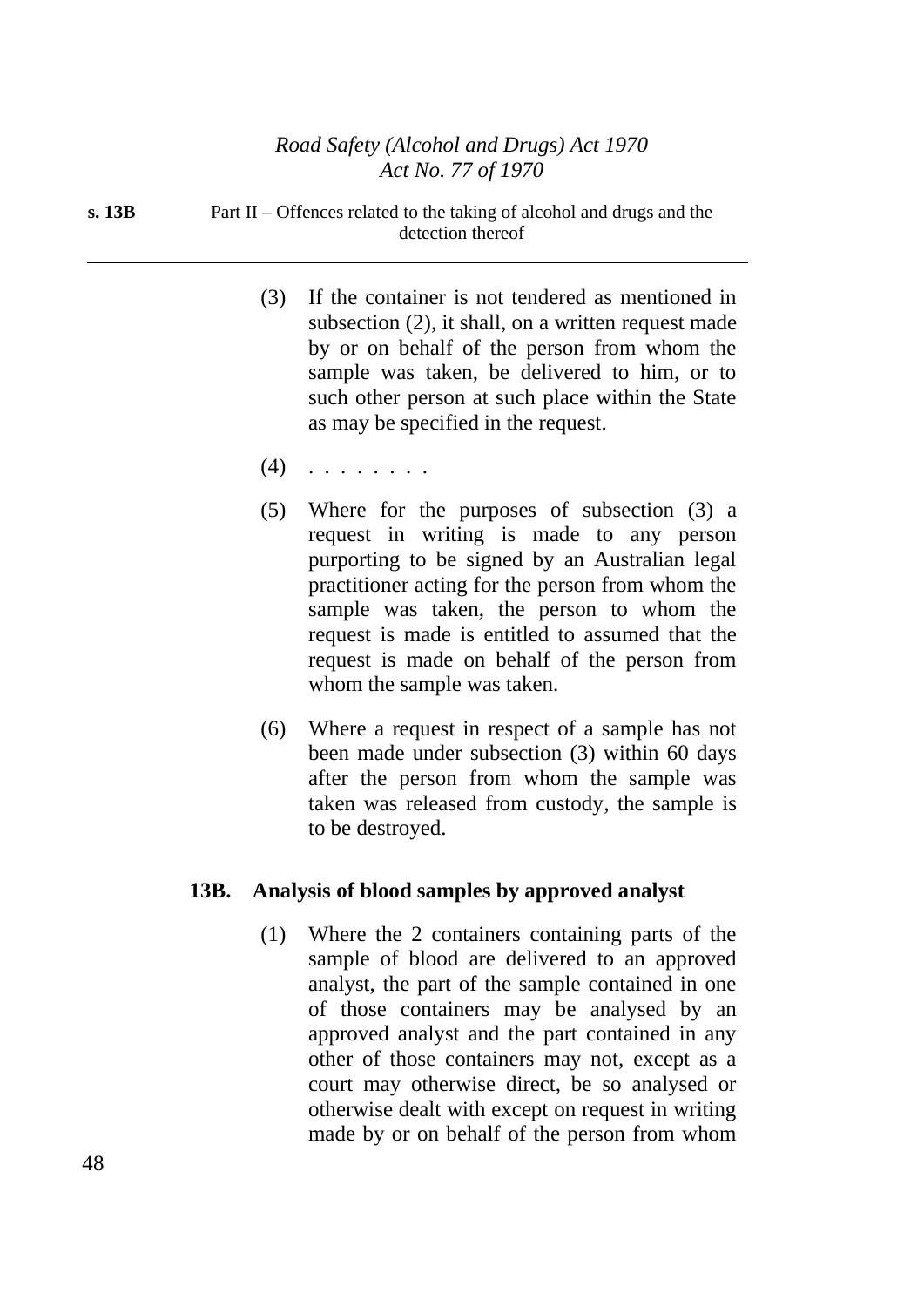the sample was taken and an Australian legal practitioner acting on behalf of the Crown.

- (2) Where a part of the sample of the blood taken from a person has been analysed under subsection (1), an approved analyst must ensure a copy of the report of the analysis, within 21 days after the completion of the report –
	- (a) if the analysis was made on request by, or on behalf of, that person and an Australian legal practitioner as referred to in subsection (1), is given to the person specified by the Australian legal practitioner in the request; and
	- (b) if such a request was not made, is provided to a police officer.
- (2A) If a police officer is provided with a copy of a report under subsection (2)(b), the police officer is to ensure that a copy of the report is given to the person from whom the sample of the blood was taken.
	- (3) The report referred to in subsection (2) made in respect of a sample of blood shall state the concentration of alcohol in the part of the sample analysed, expressed in grams of alcohol in 100 millilitres of blood, as determined by that analysis, unless the sample was taken pursuant to an obligation arising under section 7C, 9 or 10A.
	- $(4)$  . . . . . . .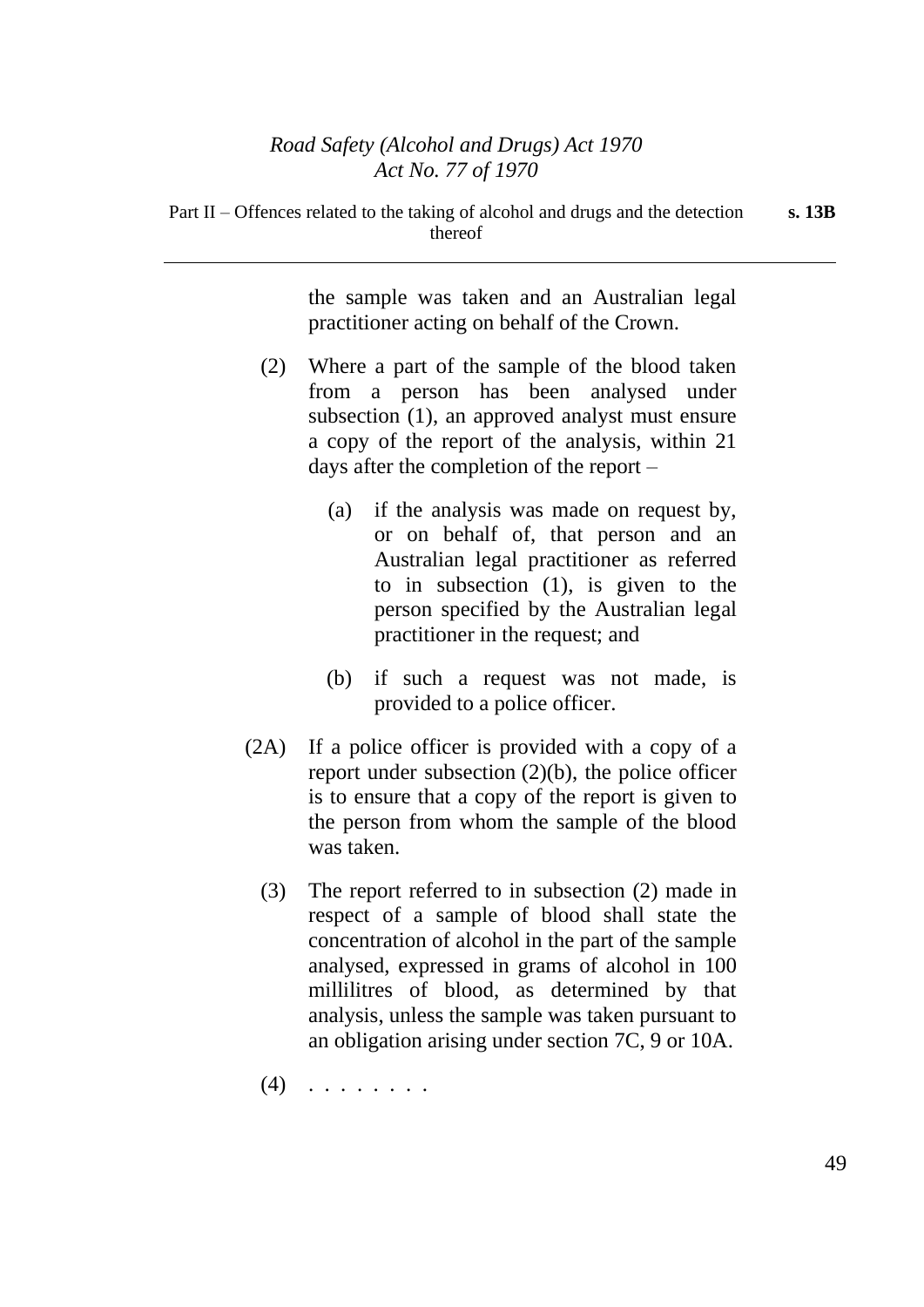**s. 13C** Part II – Offences related to the taking of alcohol and drugs and the detection thereof

#### **13C. Analysis of oral fluid samples by approved analyst**

- (1) If a sample of a person's oral fluid is taken for analysis for the purposes of this Act –
	- (a) the sample is to be taken in accordance with the prescribed requirements and delivered to an approved analyst; and
	- (b) an approved analyst may analyse the sample.
- (2) If a sample of oral fluid taken from a person has been analysed under subsection (1)(b), an approved analyst must ensure that a copy of the report of the analysis is provided to a police officer within 21 days after the completion of the report.
- (3) A police officer provided with a copy of a report under subsection (2) is to ensure that a copy of the report is given to the person who provided the sample of oral fluid.
- (4) The report referred to in subsection (2) made in respect of a sample of oral fluid is to state whether or not an illicit drug was present in the part of the sample analysed.

#### **14. Offences under Division 2**

(1) Any person who, without reasonable excuse, fails or refuses –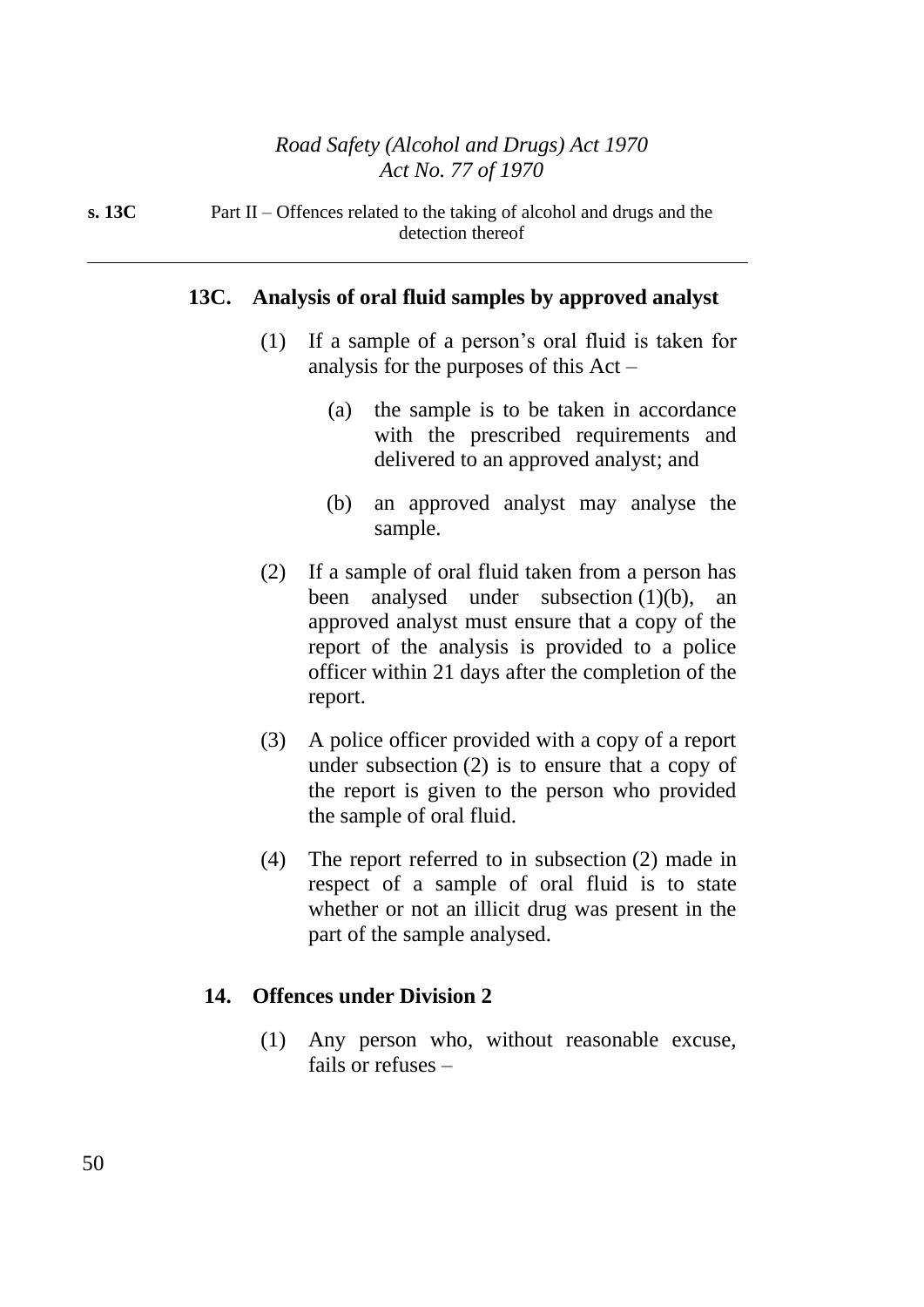| Part II – Offences related to the taking of alcohol and drugs and the detection | thereof |  |                                                                           |  |
|---------------------------------------------------------------------------------|---------|--|---------------------------------------------------------------------------|--|
|                                                                                 |         |  | (a) to comply with a requirement made to<br>him by a police officer under |  |

section 7A(1), 7C, 8(6) or 8A;

- (b) to comply with a direction made to him by a police officer under section 7A(1), 7B, 8(5), or 9(1); or
- (c) to comply with section  $7A(3)$  or  $8(7)$  –

is guilty of an offence.

- (1A) Any person who, without reasonable excuse, fails or refuses to comply with a requirement made to him by a police officer under section  $10(1)$  or section  $10A(1)$  or  $(1A)$  is guilty of an offence.
- (1B) Any person who is liable to submit to a breath test, oral fluid test, breath analysis, oral fluid analysis or medical examination, or to provide a blood sample, under this Act and who, having been taken into custody –
	- (a) escapes or attempts to escape from that custody; or
	- (b) obstructs or hinders his or her conveyance to a place where the test, analysis or examination is to take place –

is guilty of an offence.

- $(1C)$   $\ldots$  . . . . . .
	- (2) Any person who, having been directed under section 10(4) to submit to a breath analysis, fails

**s. 14**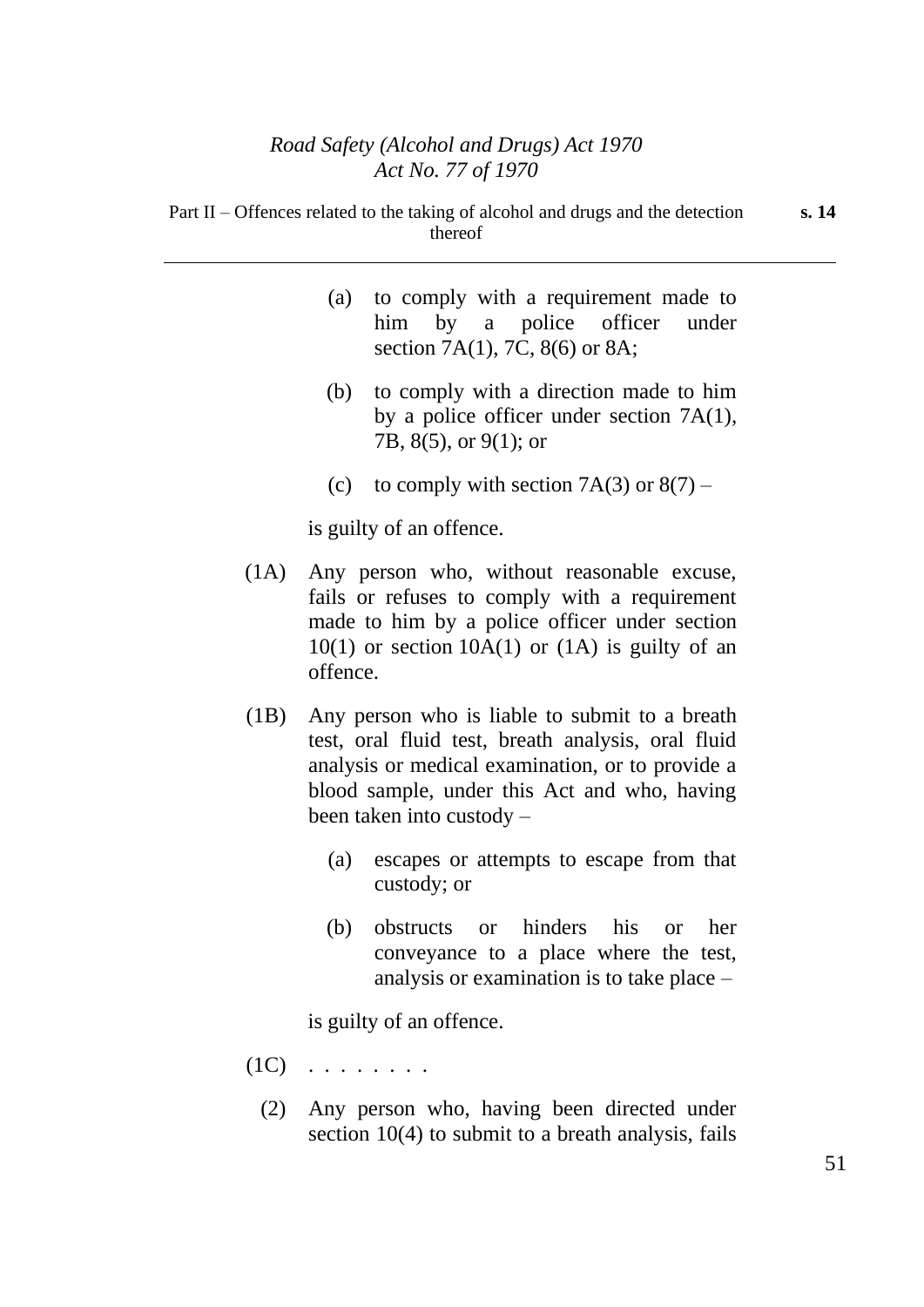**s. 14** Part II – Offences related to the taking of alcohol and drugs and the detection thereof

> or refuses, without reasonable excuse, to submit to a breath analysis in accordance with the directions of an approved operator is guilty of an offence.

- (2AA) For the purposes of subsection (2), the fact that a person has a medical or physical condition is not a reasonable excuse for failing or refusing to submit to a breath analysis unless –
	- (a) that medical or physical condition is, or that person has a further medical or physical condition that is, a reasonable excuse for not having a sample of blood taken; or
	- (b) that person elected instead to the taking of a sample of blood for analysis and made himself or herself available so as to facilitate the taking of the sample within 5 hours after the relevant time but the sample was not taken within that 5-hour period.
	- (2A) It is a defence in any proceedings for an offence under subsection  $(2)$  for the defendant to show –
		- (a) that he elected to submit to the taking of a sample of his blood for analysis instead of a breath analysis; and
		- (b) that the taking of that sample was carried out, or could have been carried out, within 5 hours after the relevant time.
		- (3) Any person who –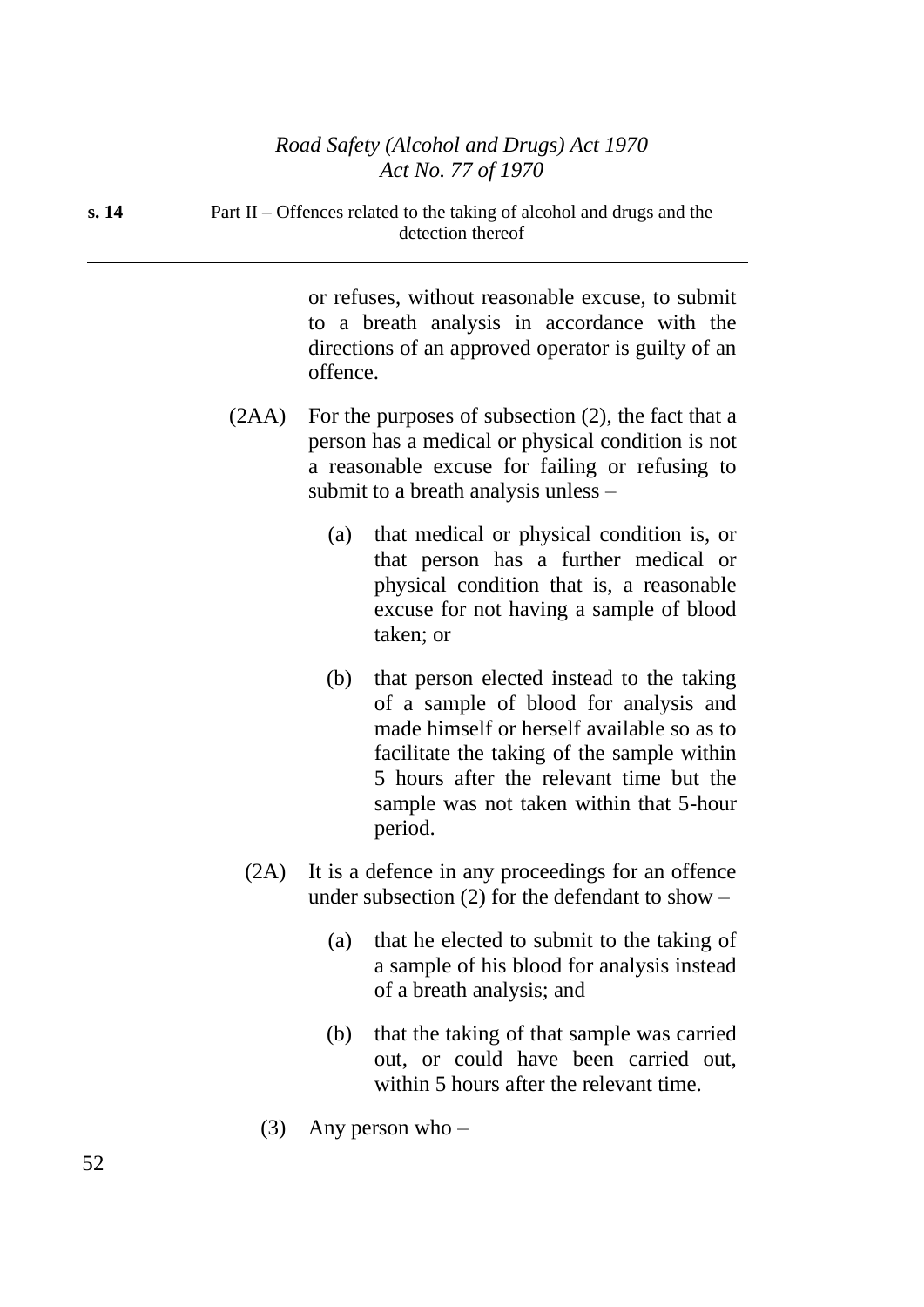|     | (a)                                                                                                                                                   | having been informed as referred to in<br>section $9(4)$ , fails or refuses without<br>reasonable excuse to submit to the taking<br>of a sample of blood; or                                |  |
|-----|-------------------------------------------------------------------------------------------------------------------------------------------------------|---------------------------------------------------------------------------------------------------------------------------------------------------------------------------------------------|--|
|     | (ab)                                                                                                                                                  | having been directed under section $10(4)$<br>to submit to an oral fluid analysis, fails<br>or refuses, without reasonable excuse, to<br>submit to that analysis; or                        |  |
|     | (b)                                                                                                                                                   | having been directed under section $10(4)$<br>to submit to a medical examination, fails<br>or refuses, without reasonable excuse, to<br>submit to that examination or any part of<br>$it -$ |  |
|     |                                                                                                                                                       | is guilty of an offence.                                                                                                                                                                    |  |
| (4) | Any person who, having been directed under<br>section $10(6)$ , or required under section 7C, to<br>submit to the taking of a sample of his blood for |                                                                                                                                                                                             |  |

analysis, fails or refuses without reasonable excuse to submit to the taking of a sample of his blood in accordance with the direction is guilty of an offence.

- (5) A person who, on being notified under section 13(6) that a sample of his blood has been taken for analysis, objects, without reasonable excuse, to that sample being analysed is guilty of an offence.
- (6) Any person who, having been required under section 7A(1), section 7B(1), section 8(6) or section  $8A(1)$ ,  $(2)$  or  $(3)$  to undergo a breath test or an oral fluid test, does anything before he or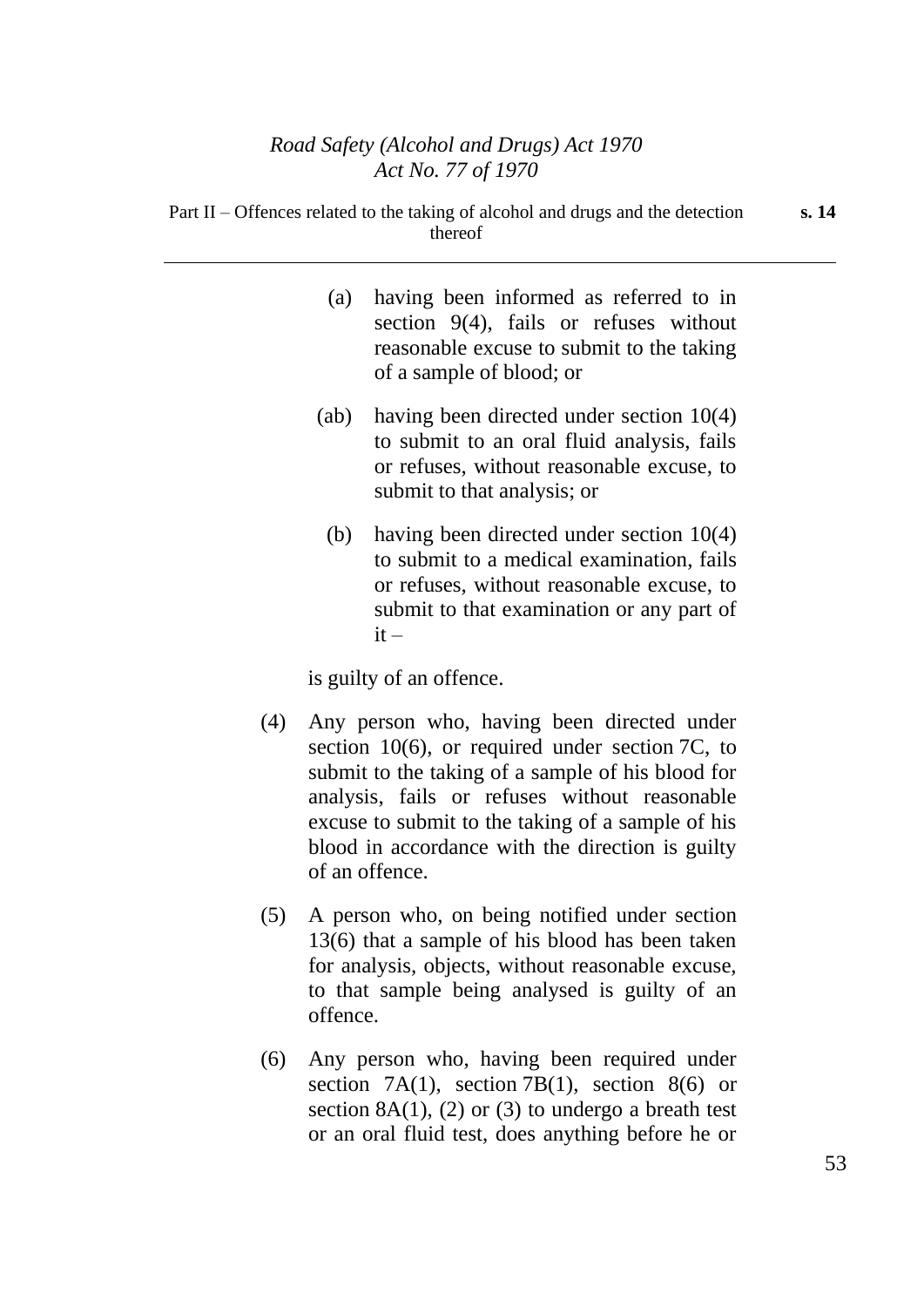**s. 14** Part II – Offences related to the taking of alcohol and drugs and the detection thereof

> she undergoes that test with intent to alter the concentration of alcohol or a prescribed illicit drug in his or her breath, oral fluid or blood is guilty of an offence.

- (7) Any person who, having become liable to submit to a breath analysis, oral fluid analysis or to the taking of a sample of blood for analysis does anything, before he submits, in pursuance of that liability, to a breath analysis, oral fluid analysis or the taking of a sample of his blood, with intent to alter the concentration of alcohol or a prescribed illicit drug in his breath, oral fluid or blood is guilty of an offence.
- (8) A person is guilty of an offence, if the person
	- (a) becomes liable to submit to a breath test, oral fluid test, breath analysis, oral fluid analysis or to the taking of a sample of blood for analysis under this Act; or
	- (b) is the driver of a vehicle that has been involved in a crash –

and the person consumes an intoxicating liquor or drug, or administers a drug to himself or herself or has a drug administered to himself or herself, before all relevant tests, analyses and examinations have been performed under this Act in respect of the person's liability under this Act, or the crash.

(9) Subsection (8) does not apply in respect of a drug that was obtained and administered in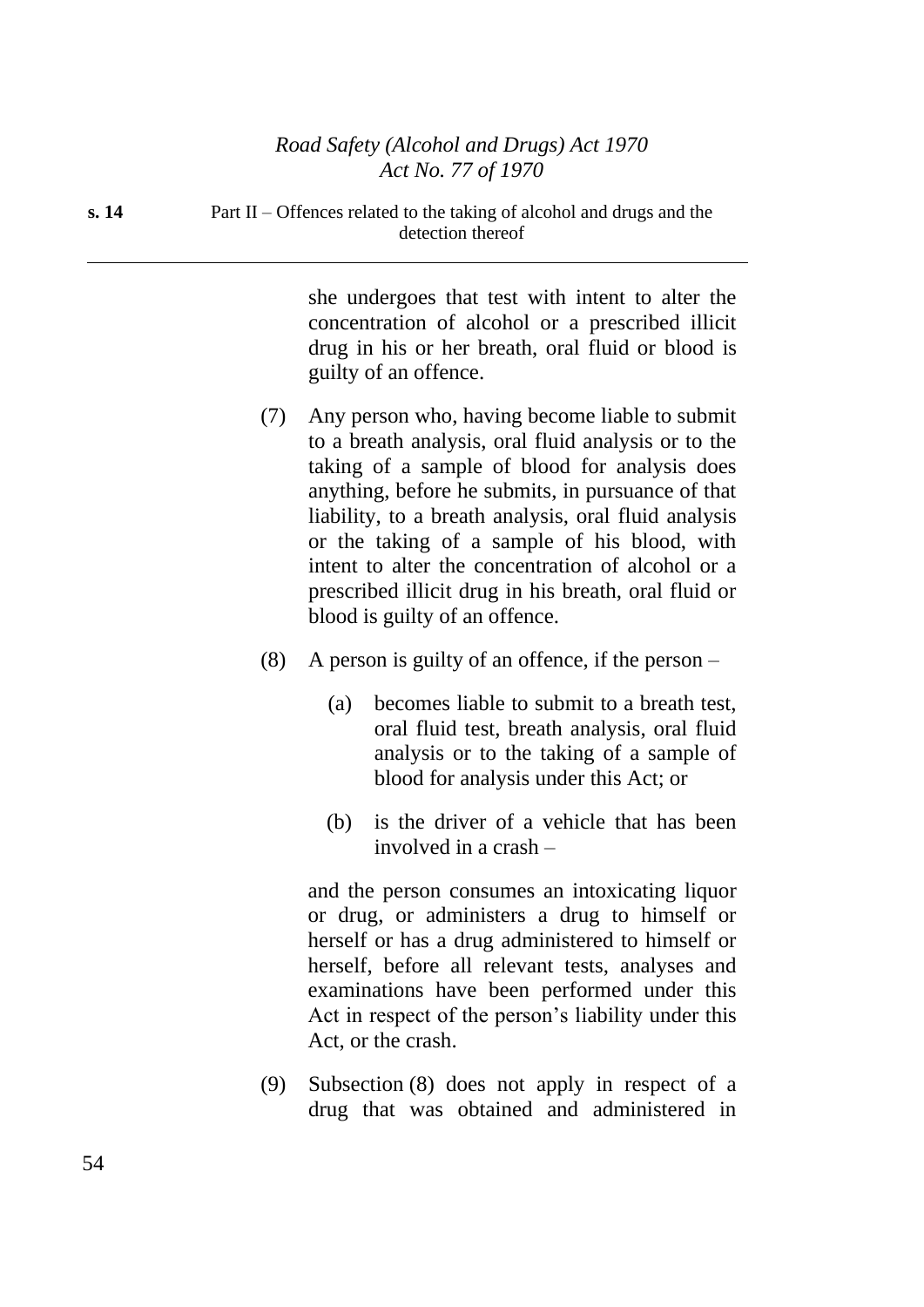Part II – Offences related to the taking of alcohol and drugs and the detection thereof

accordance with the *Poisons Act 1971* or was otherwise lawfully obtained and administered.

## *Division 3 – Supplementary provisions*

#### **15. Identification of offenders**

- (1) A police officer may require a person to whom a request has been made, or a direction has been given, under Division 2 or whom that officer has reasonable grounds for believing has committed an offence under this Act to state his name, date of birth and the address of his place of abode.
- (2) A person who
	- (a) refuses or fails to comply with a requirement made by a police officer under this section; or
	- (b) in response to any such requirement, furnishes that officer with information that is false –

is guilty of an offence.

- (3) A police officer may arrest without warrant a person who, in response to the requirement of the police officer made under subsection  $(1)$  –
	- (a) refuses or fails to state his or her name, date of birth or the address of his or her place of abode; or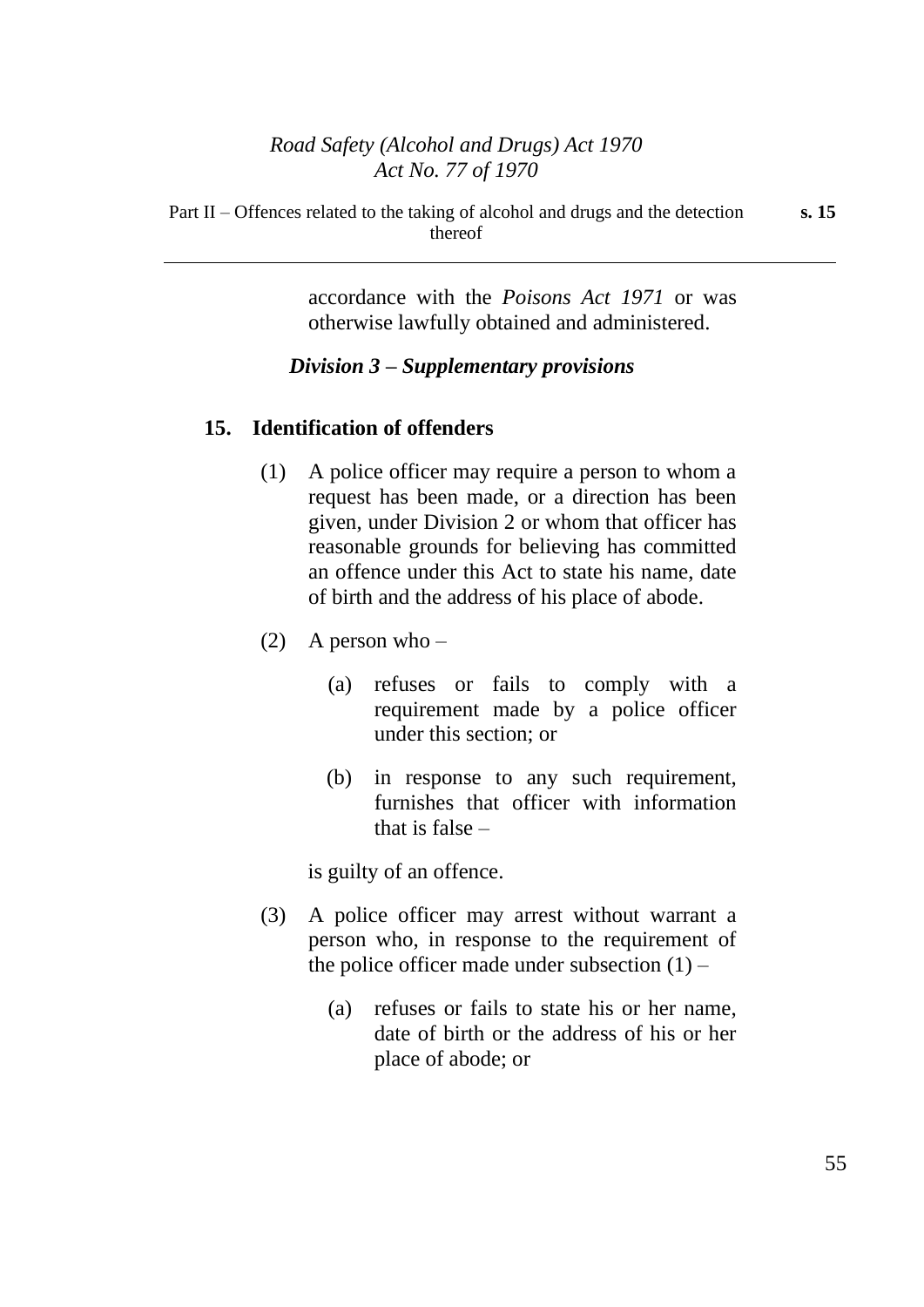#### **s. 16** Part II – Offences related to the taking of alcohol and drugs and the detection thereof

(b) states a name, date of birth or an address of a place of abode that the police officer reasonably believes to be false.

#### **16. Proceedings before magistrate**

Proceedings for an offence under this Act shall be heard by a magistrate sitting alone.

## **17. Penalties for drink-driving offences, &c.**

- (1) For the purposes of this section  $-$ 
	- (a) *the Table* means the Table at the end of this section; and
	- (b) a person is guilty of a subsequent offence if that person has previously been convicted of an offence under section 4, section 6, section  $6A(1)$  or section  $14(5)$ or an offence in respect of a failure to comply with a requirement made under section 10(4) or section 10A(1) or  $(1A)$ .
- (2) The application of this section does not extend to an offence committed before the commencement of the *Road Safety (Alcohol and Drugs) Amendment Act 1991*.
- (3) Subject to subsection (5), a court that convicts a person of an offence specified in column 1 of the Table –
	- $(a)$  must –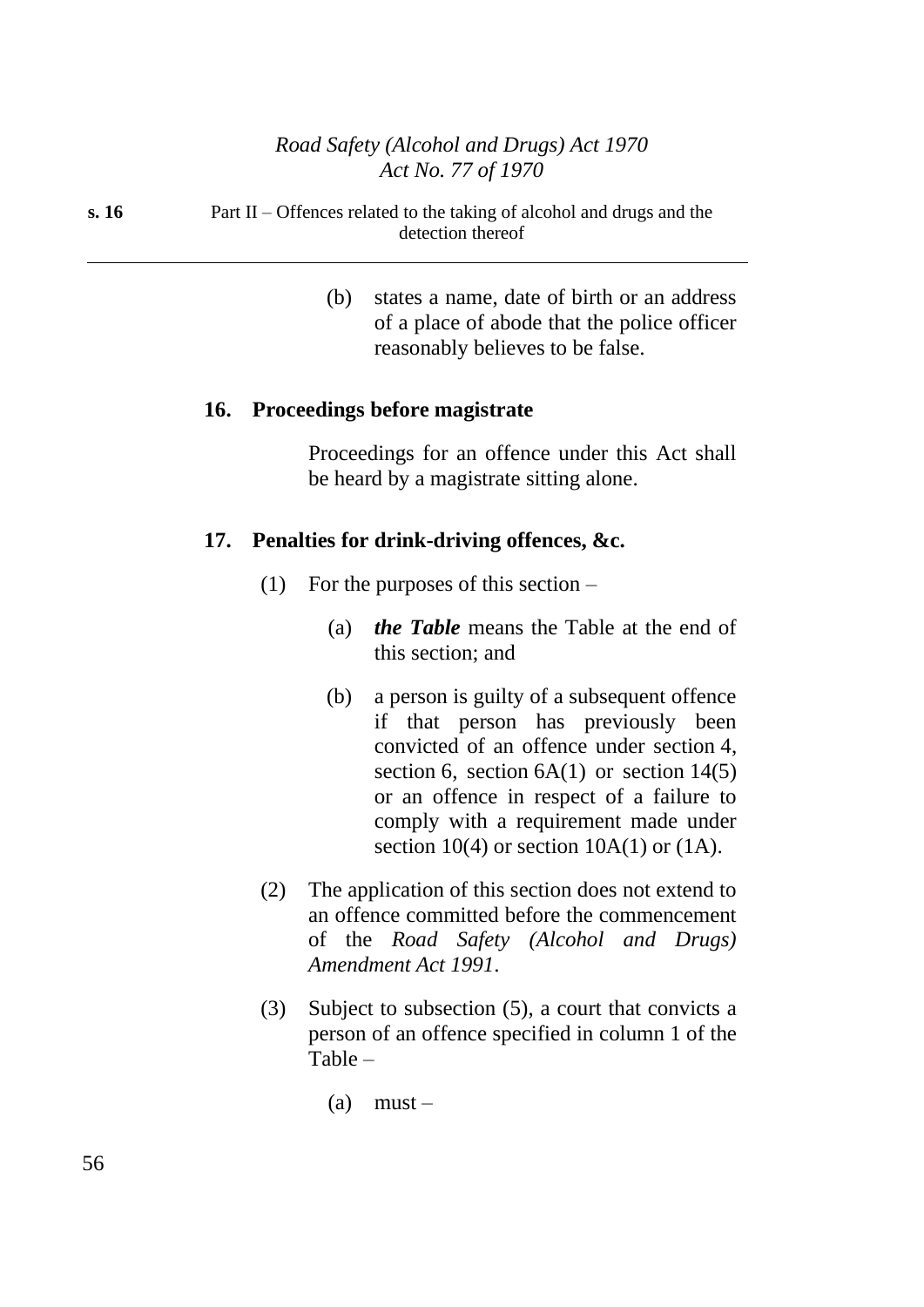|     | (i)   | impose a fine of an amount not<br>less than the minimum amount<br>shown in the Table and not more<br>than the maximum amount shown<br>in the Table; or |
|-----|-------|--------------------------------------------------------------------------------------------------------------------------------------------------------|
|     | (ii)  | impose a term of imprisonment<br>for a term not exceeding the term<br>shown in the Table; or                                                           |
|     | (iii) | impose both that fine and that<br>term of imprisonment; and                                                                                            |
| (b) |       | must, in addition, disqualify the person<br>from driving for a period not less than                                                                    |

- from driving for a period not less than the minimum period shown in the Table and not more than the maximum period shown in the Table.
- (3A) When a court imposes a disqualification from driving under this section, it must suspend or cancel any Australian driver licence held by the person against whom the disqualification is imposed as required by section 17 of the *Vehicle and Traffic Act 1999*.
- (3B) Section 17(3) of the *Vehicle and Traffic Act 1999* does not apply to a suspension or cancellation of an Australian driver licence in accordance with subsection (3A).
	- (4) For the purposes of subsection  $(3)$ 
		- (a) the relevant fine, period of disqualification and term of imprisonment for a first offence specified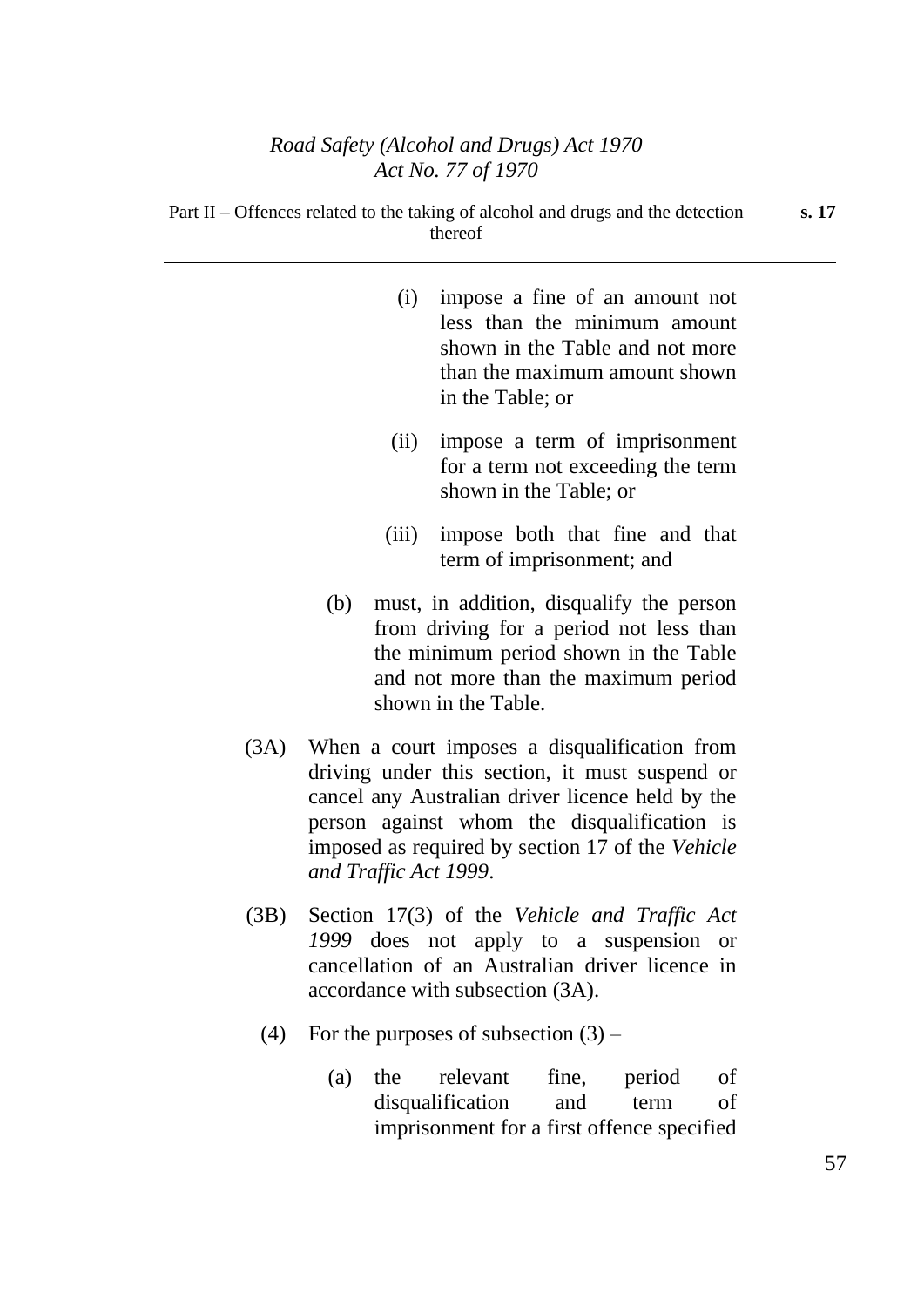**s. 17** Part II – Offences related to the taking of alcohol and drugs and the detection thereof

> in column 1 of the Table is, in the case of an offence under section 6, to be ascertained by reference to the concentration of alcohol in the breath or blood of the offender as specified in column 2 of Part 1 of the Table; and

- (b) the relevant fine, period of disqualification and term of imprisonment for a subsequent offence is to be ascertained by reference to the concentration of alcohol in the breath or blood of the offender as specified in column 2 of Part 2 of the Table.
- (5) Notwithstanding subsection (3), if a person who is convicted of an offence referred to in column 1 of the Table satisfies the court which convicted the person that there are special circumstances why the minimum fine specified in the Table or the minimum period of disqualification specified in the Table should not be imposed, the court may impose a lesser fine or a lesser period of disqualification.

58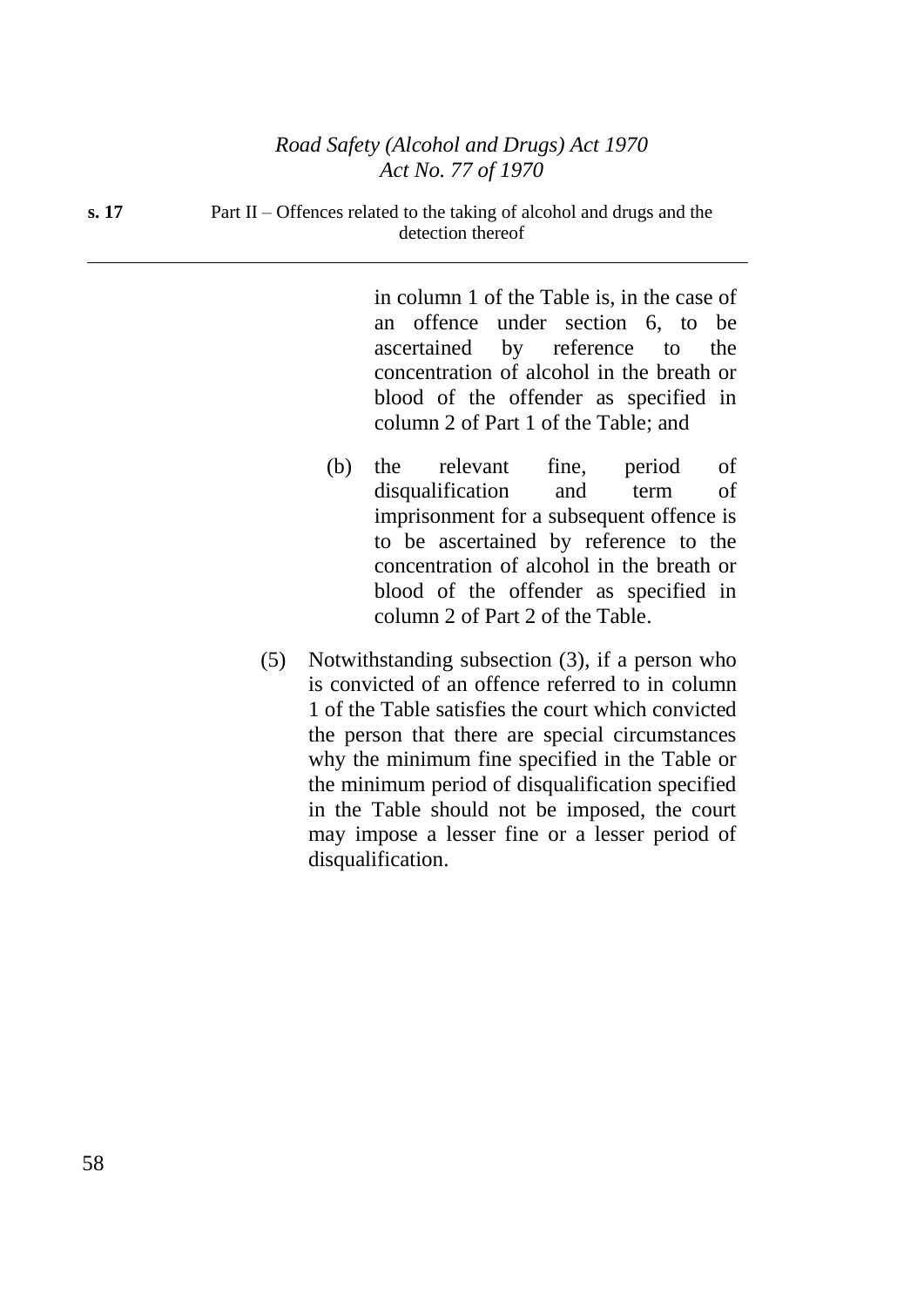Part II – Offences related to the taking of alcohol and drugs and the detection thereof **s. 17**

| Column 1                                                                                                                  | Column <sub>2</sub>                                                                                                                          | Column <sub>3</sub>                                    | Column <sub>4</sub>                          | Column <sub>5</sub>            |
|---------------------------------------------------------------------------------------------------------------------------|----------------------------------------------------------------------------------------------------------------------------------------------|--------------------------------------------------------|----------------------------------------------|--------------------------------|
| <b>Section of Act or</b><br>offence                                                                                       | <b>Concentration of</b><br>alcohol in breath in<br>grams per 210 litres<br>of breath or in blood<br>in grams per 100<br>millilitres of blood | <b>Fine</b>                                            | Period of<br>disqualification                | <b>Term of</b><br>imprisonment |
| Section $6(2)$                                                                                                            | less than $0.05$                                                                                                                             | Minimum 2 penalty units<br>Maximum 10 penalty<br>units | Minimum 3<br>months<br>Maximum<br>12 months  | 3 months                       |
| Section 6                                                                                                                 | $0.05$ or more but<br>less than $0.1$                                                                                                        | Minimum 2 penalty units<br>Maximum 10 penalty<br>units | Minimum 3<br>months<br>Maximum<br>12 months  | 3 months                       |
|                                                                                                                           | $0.1$ or more but<br>less than $0.15$                                                                                                        | Minimum 4 penalty units<br>Maximum 20 penalty<br>units | Minimum 6<br>months<br>Maximum<br>18 months  | 6 months                       |
|                                                                                                                           | $0.15$ or more                                                                                                                               | Minimum 5 penalty units<br>Maximum 30 penalty<br>units | Minimum 12<br>months<br>Maximum<br>36 months | 12 months                      |
| Section 4 or<br>14 $(5)$ or<br>failure to<br>comply with a<br>requirement<br>made under<br>section $10(4)$<br>or $10A(1)$ |                                                                                                                                              | Minimum 5 penalty units<br>Maximum 30 penalty<br>units | Minimum 12<br>months<br>Maximum<br>36 months | 12 months                      |
| Section $6A(1)$                                                                                                           | Not applicable                                                                                                                               | Minimum 2 penalty units<br>Maximum 10 penalty<br>units | Minimum 3<br>months<br>Maximum<br>12 months  | 3 months                       |

#### TABLE **PART 1 - FIRST OFFENCE**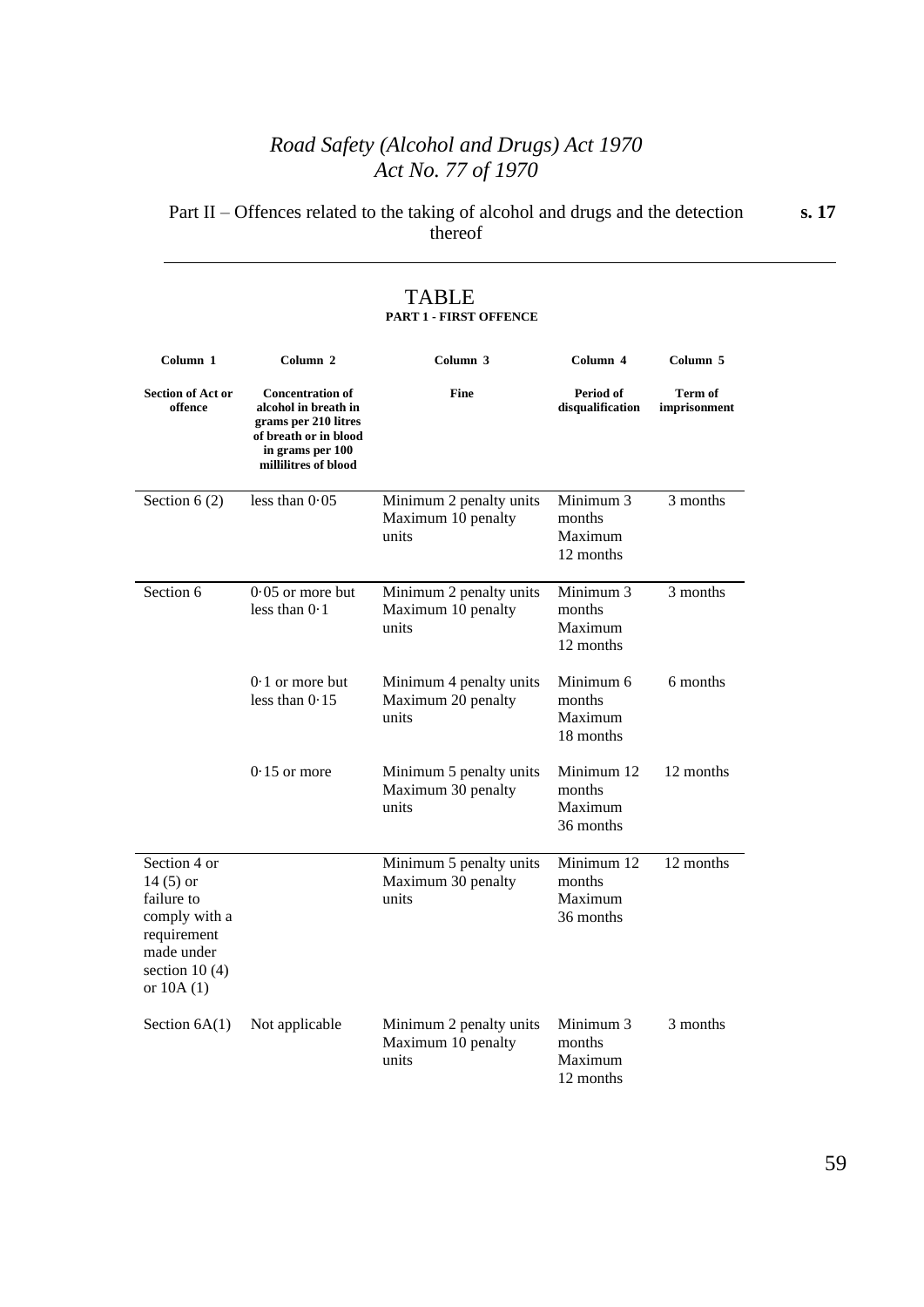**s. 17** Part II – Offences related to the taking of alcohol and drugs and the detection thereof

|                                                                                                                           |                                                                                                                                       | <b>PART 2 - SUBSEQUENT</b><br><b>OFFENCE</b>            |                                              |                         |
|---------------------------------------------------------------------------------------------------------------------------|---------------------------------------------------------------------------------------------------------------------------------------|---------------------------------------------------------|----------------------------------------------|-------------------------|
| Column 1                                                                                                                  | Column 2                                                                                                                              | Column 3                                                | Column 4                                     | Column 5                |
| <b>Section of Act or</b><br>offence                                                                                       | Concentration of<br>alcohol in breath in<br>grams per 210 litres of<br>breath or in blood in<br>grams per 100<br>millilitres of blood | <b>Fine</b>                                             | Period of<br>disqualification                | Term of<br>imprisonment |
| Section $6(2)$                                                                                                            | less than $0.05$                                                                                                                      | Minimum 4 penalty units<br>Maximum 20 penalty<br>units  | Minimum 6<br>months<br>Maximum<br>24 months  | 6 months                |
| Section 6                                                                                                                 | $0.05$ or more but<br>less than $0.1$                                                                                                 | Minimum 4 penalty units<br>Maximum 20 penalty<br>units  | Minimum 6<br>months<br>Maximum<br>24 months  | 6 months                |
|                                                                                                                           | $0.1$ or more but<br>less than $0.15$                                                                                                 | Minimum 8 penalty units<br>Maximum 40 penalty<br>units  | Minimum 12<br>months<br>Maximum<br>36 months | 12 months               |
|                                                                                                                           | $0.15$ or more                                                                                                                        | Minimum 10 penalty<br>units Maximum 60<br>penalty units | Minimum 24<br>months<br>Maximum<br>72 months | 24 months               |
| Section 4 or<br>14 $(5)$ or<br>failure to<br>comply with a<br>requirement<br>made under<br>section $10(4)$<br>or $10A(1)$ |                                                                                                                                       | Minimum 10 penalty<br>units Maximum 60<br>penalty units | Minimum 24<br>months<br>Maximum<br>72 months | 24 months               |
| Section $6A(1)$                                                                                                           | Not applicable                                                                                                                        | Minimum 4 penalty units<br>Maximum 20 penalty<br>units  | Minimum 6<br>months<br>Maximum<br>24 months  | 6 months                |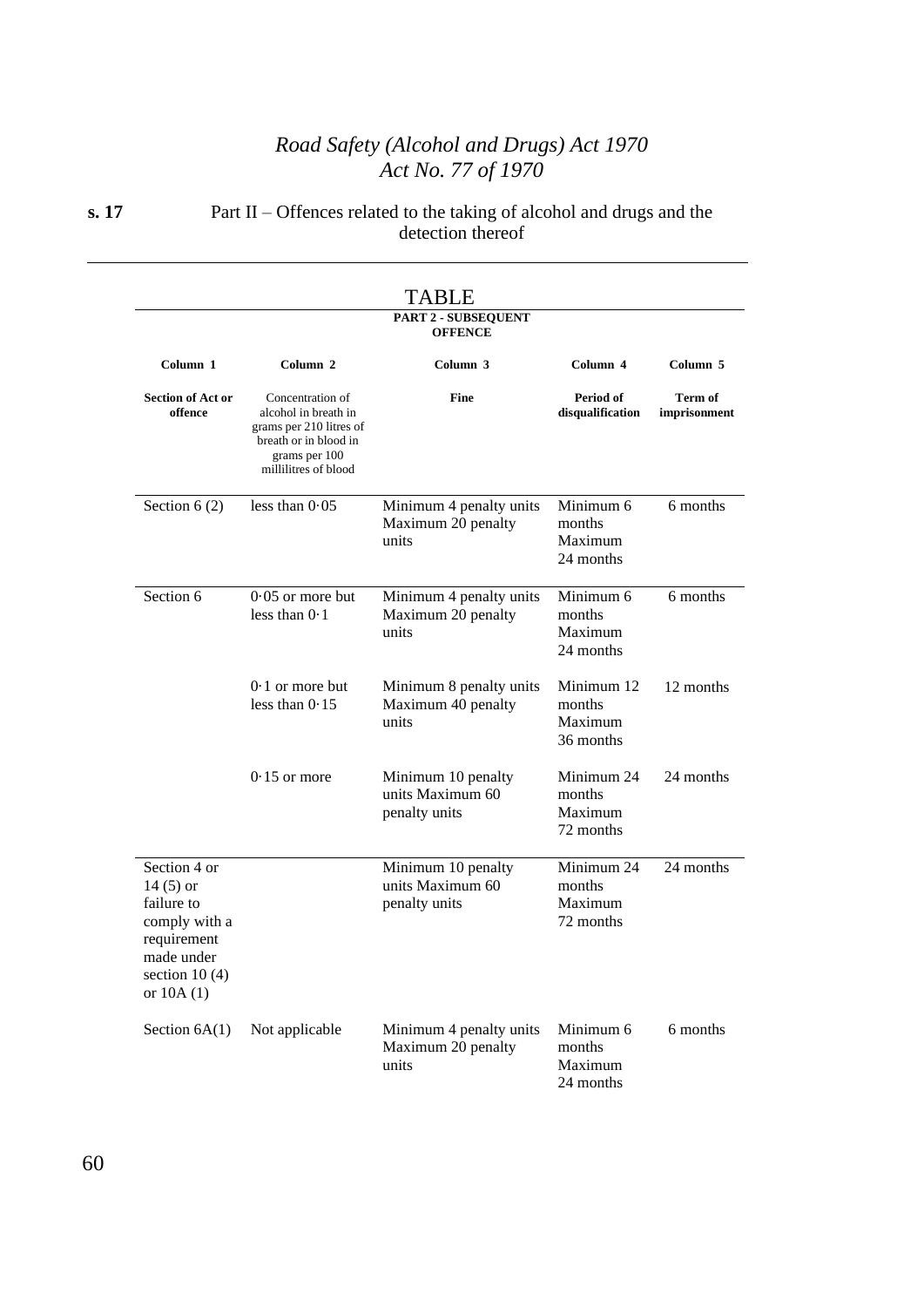### **17A. Penalties for other offences**

- (1) A person who is convicted of an offence under this Act, other than an offence referred to in section 6A or section 17, is liable to a fine not exceeding 10 penalty units or imprisonment for a term not exceeding 6 months.
- (2) A court that convicts a person of an offence referred to in subsection (1) may, in addition to any penalty imposed under that subsection, order the person to be disqualified from driving for a period not exceeding 3 years.

17B - 18**.** . . . . . . . .

## **18A. Traffic infringement notice may be issued in certain circumstances**

- $(1)$  In this section
	- *infringement offence* means an offence against this Act, or the regulations under this Act, that is prescribed by the regulations to be an infringement offence.
- (2) A police officer may issue and serve an infringement notice on a person if he or she reasonably believes that the person has committed an infringement offence.
- (3) An infringement notice under this section –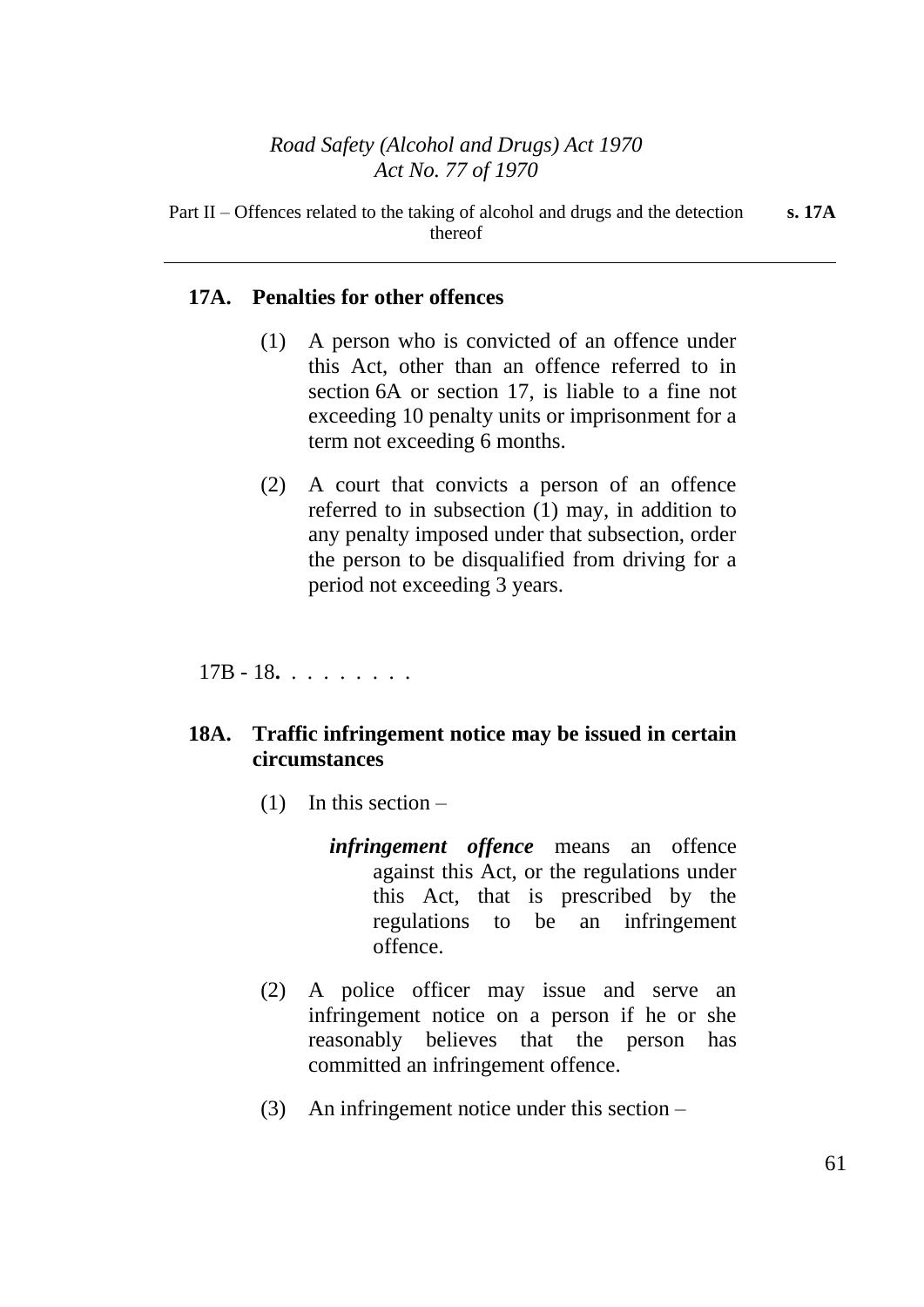| s. 18B |      |     |     | Part II – Offences related to the taking of alcohol and drugs and the<br>detection thereof                                                                                                                                                                                                                                  |
|--------|------|-----|-----|-----------------------------------------------------------------------------------------------------------------------------------------------------------------------------------------------------------------------------------------------------------------------------------------------------------------------------|
|        |      |     | (a) | is to be in accordance with section 14 of<br>the Monetary Penalties Enforcement Act<br>2005; and                                                                                                                                                                                                                            |
|        |      |     | (b) | is a traffic infringement notice, within the<br>meaning of the <i>Traffic Act 1925</i> , for the<br>purposes of this or any other Act.                                                                                                                                                                                      |
|        |      | (4) |     | The regulations may prescribe $-$                                                                                                                                                                                                                                                                                           |
|        |      |     | (a) | the penalties payable under infringement<br>notices; and                                                                                                                                                                                                                                                                    |
|        |      |     | (b) | circumstances in which an infringement<br>notice may not be issued in respect of an<br>infringement offence; and                                                                                                                                                                                                            |
|        |      |     | (c) | circumstances where a person may be<br>disqualified from driving, and his or her<br>Australian<br>driver licence<br>be<br>may<br>suspended or cancelled, if the person is<br>taken to have been convicted of an<br>infringement offence in accordance with<br>section 20 of the Monetary Penalties<br>Enforcement Act 2005. |
|        | 18B. |     |     | <b>Immediate disqualification in certain circumstances</b>                                                                                                                                                                                                                                                                  |
|        |      | (1) |     | If a police officer forms a belief on reasonable<br>grounds that a person has $-$                                                                                                                                                                                                                                           |

- (aa) committed an offence under section 4; or
	- (a) committed an offence under section 6 where it is alleged that the concentration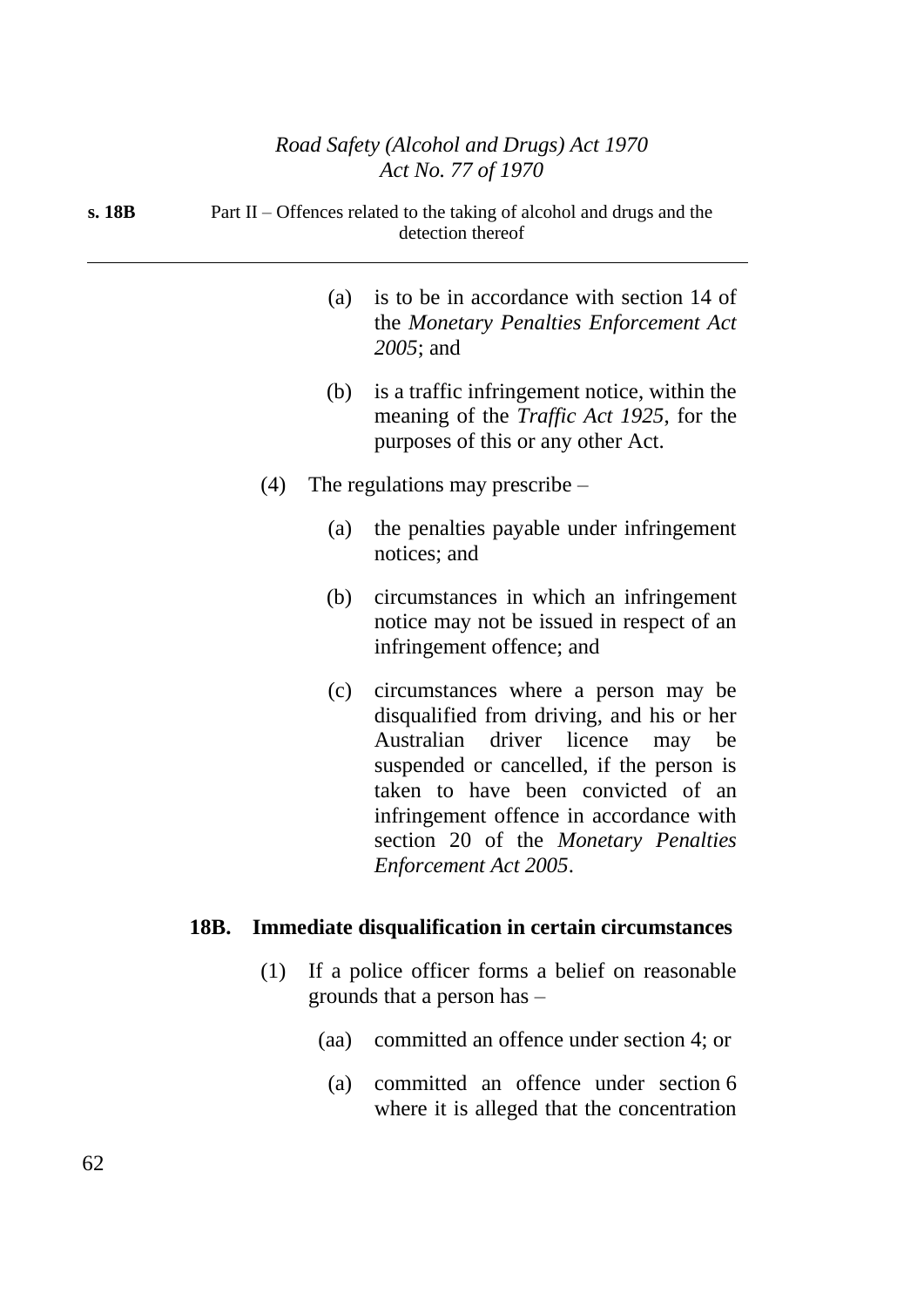of alcohol in the person's blood or breath (as the case requires) was –

- (i) if the person holds a full licence or a foreign driver licence –
	- (A) 0.15 grams or more per 100 millilitres of blood; or
	- (B) 0.15 grams or more per 210 litres of breath; or
- (ii) if the person does not hold a full licence or a foreign driver licence or holds a learner licence or provisional licence –
	- (A) 0.07 grams or more per 100 millilitres of blood; or
	- (B) 0.07 grams or more per 210 litres of breath; or
- (b) committed an offence that would be a subsequent offence within the meaning of section  $17(1)(b)$  if the person were convicted; or
- (c) failed or refused to submit to a breath analysis, oral fluid analysis or to the taking of a sample of blood for analysis –

an approved operator may, as soon as practicable after that belief has been formed, issue a notice in the name of the person, known as a road safety disqualification notice.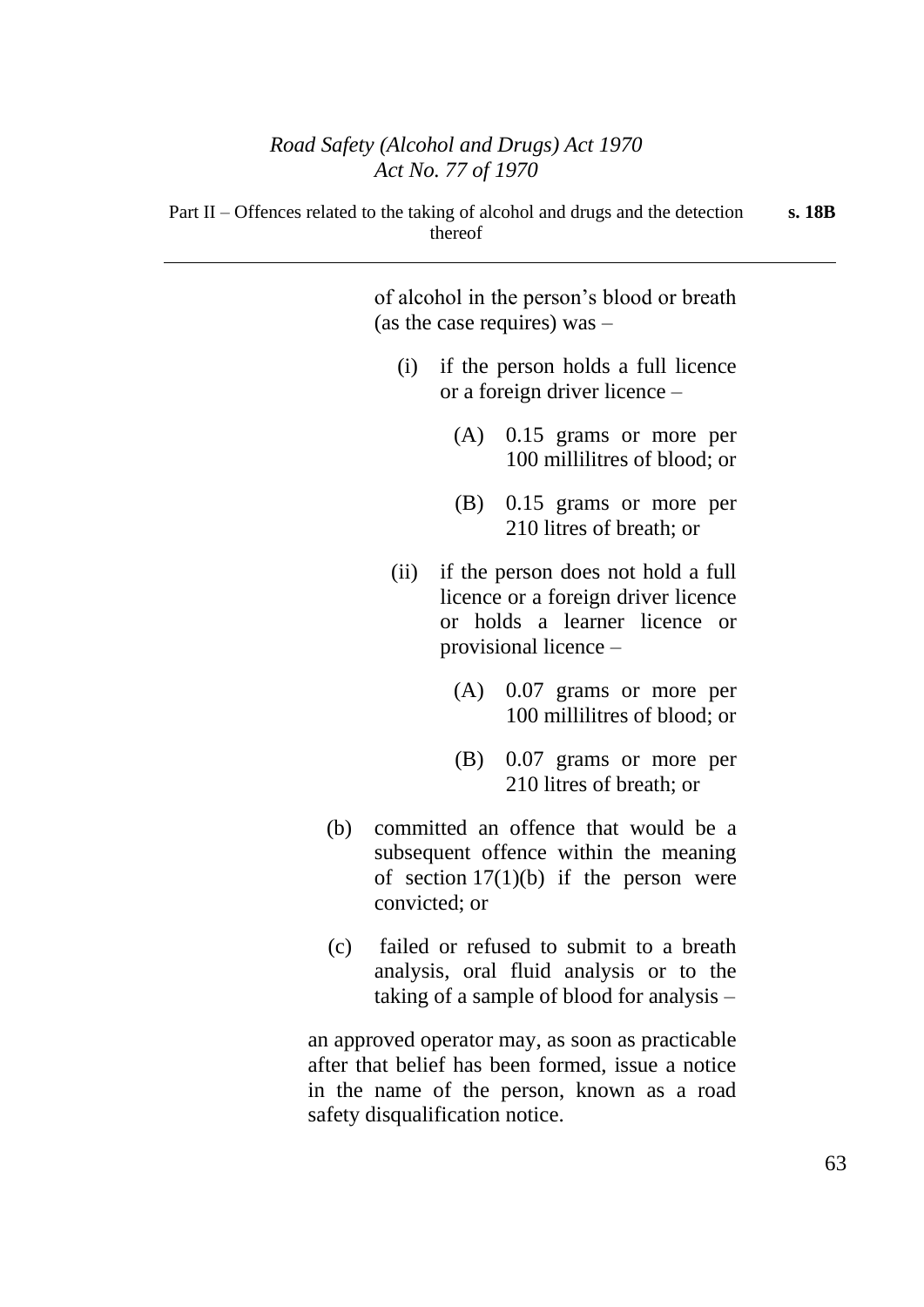| s. 18B | Part II – Offences related to the taking of alcohol and drugs and the |
|--------|-----------------------------------------------------------------------|
|        | detection thereof                                                     |

- (2) On the issue of a notice under subsection (1), a police officer is to give the notice to the person named in it.
- (3) If a road safety disqualification notice is given to a person –
	- (a) if he or she holds a restricted driver licence, that restricted driver licence is suspended; or
	- (b) in any other case, he or she is disqualified from driving.
- (4) A road safety disqualification notice must  $specify -$ 
	- (a) if the accused holds a restricted driver licence, the fact that his or her licence is suspended due to the road safety disqualification notice; or
	- (b) in any other case, the fact that the accused is disqualified from driving and the period of that disqualification in accordance with subsection (5).
- (5) A person to whom a road safety disqualification notice is given is disqualified from driving pursuant to that notice until the sooner of the following:
	- (a) the charge has been determined by a court;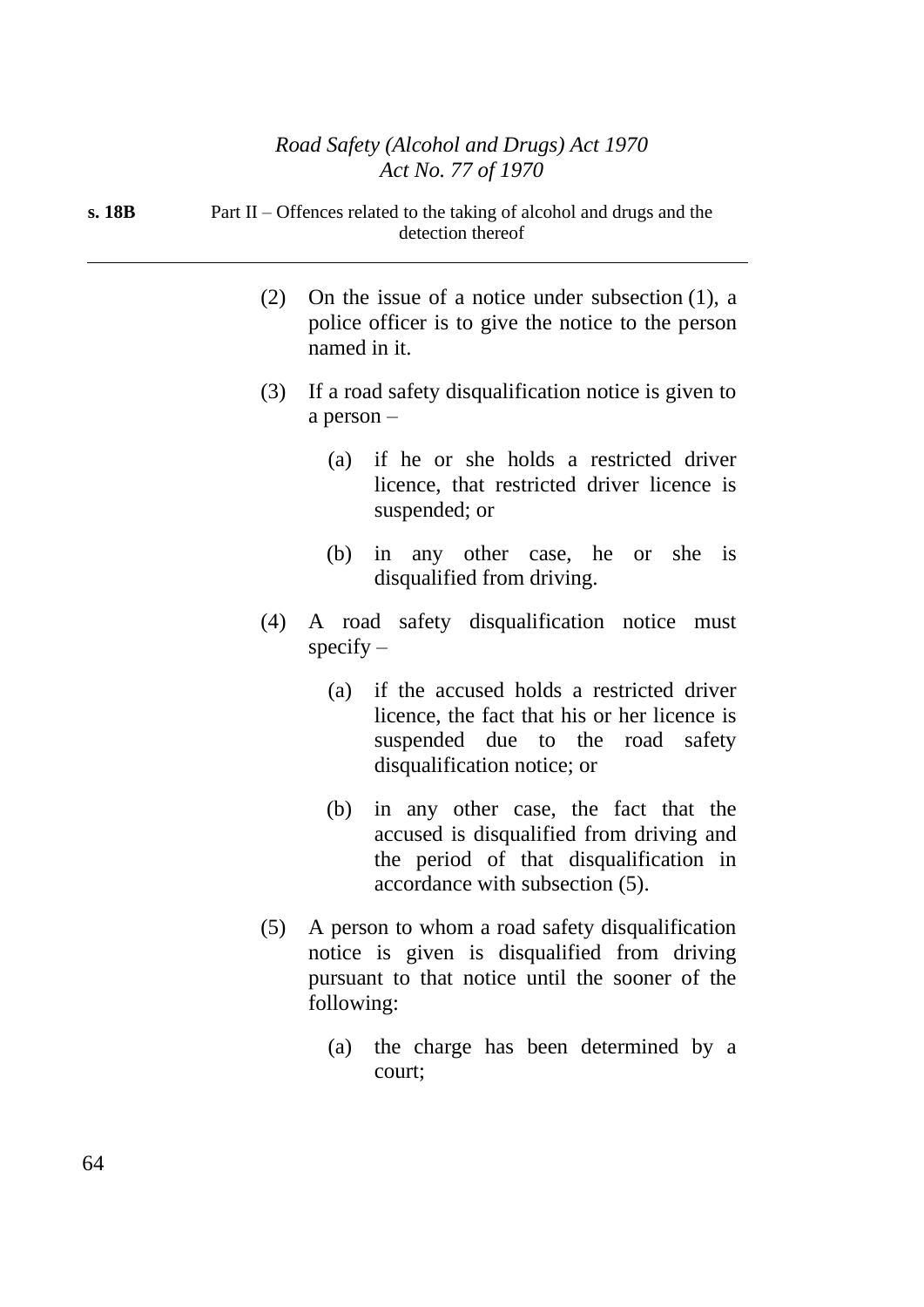- (b) the expiration of the minimum period after the notice is given, set out in Column 4 of the Table in section 17 –
	- (i) that corresponds to the breath or blood alcohol concentration in Column 2 of that Table that is stated in the notice; or
	- (ii) in the case of an offence against section 4 or 14(5) or failure to comply with a requirement made under section 10(4) or section  $10A(1)$  or  $(1A)$ , that corresponds to the reference to that offence or failure in Column 1 of that Table.
- (6) If, on the subsequent hearing of the charge, the accused is disqualified from driving, the court must take into account in fixing the period of disqualification the period of disqualification served under this section.
- (7) If a person is given a road safety disqualification notice and he or she holds a restricted driver licence –
	- (a) the licence is suspended under subsection  $(3)(a)$  as soon as the person is given the road safety disqualification notice; and
	- (b) the provisions of the *Vehicle and Traffic Act 1999*, other than section 17(3) of that Act, apply in respect of the suspension.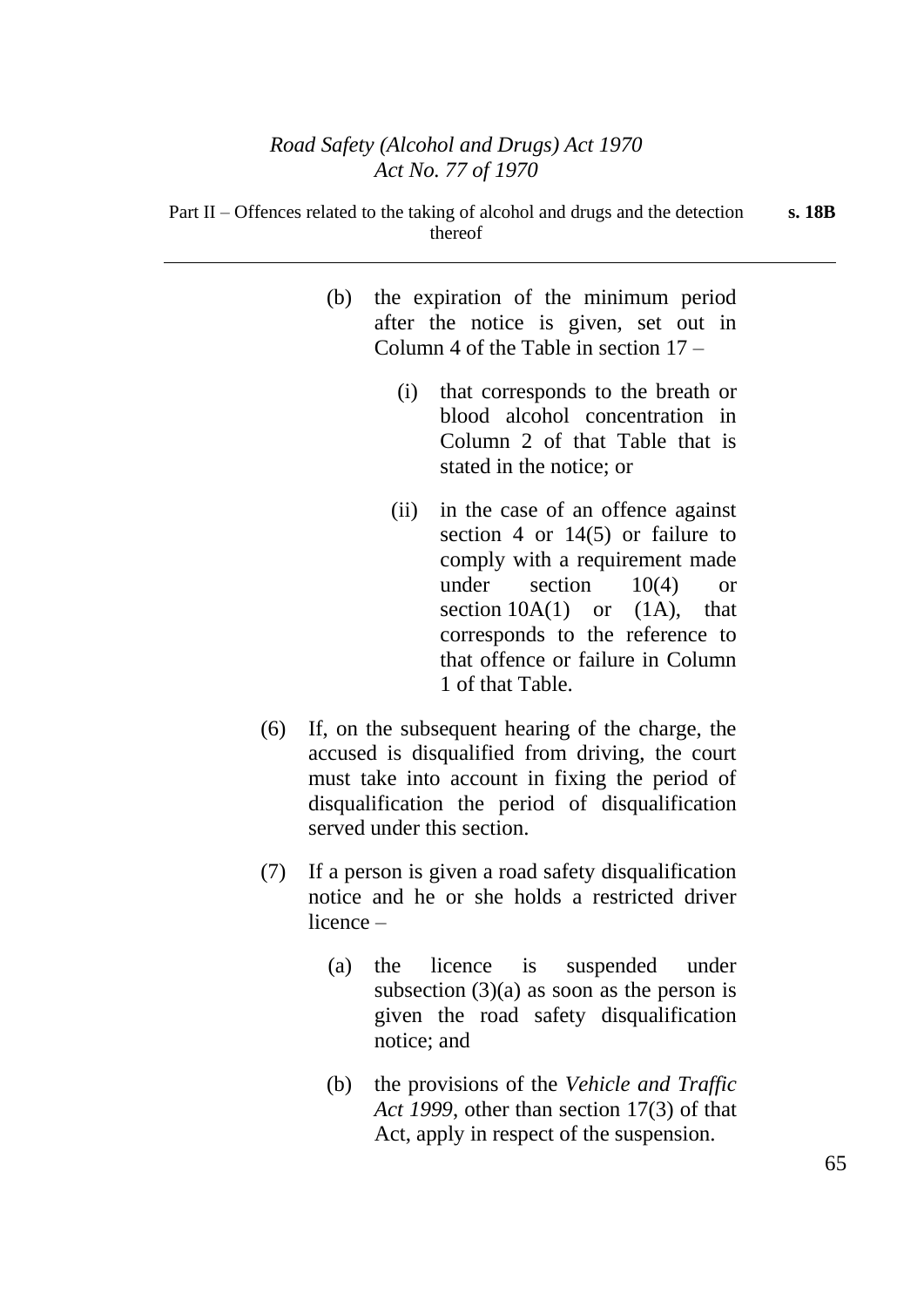**s. 18C** Part II – Offences related to the taking of alcohol and drugs and the detection thereof

### **18C. Commencement of period of disqualification**

A period of disqualification takes effect –

- (a) if the person is not subject to a current period of disqualification, licence suspension or ineligibility to hold a driver licence as a result of the accumulation of demerit points, as soon as the person is given the road safety disqualification notice; or
- (b) if, at the time of being given the notice, the person is subject to a current period of disqualification, licence suspension or ineligibility to hold a driver licence as a result of the accumulation of demerit points, on the expiration of that period of disqualification, suspension or ineligibility.

#### **18D. Cancellation of road safety disqualification notice**

- (1) The Commissioner of Police may cancel a road safety disqualification notice by notifying (in writing) the person to whom the notice was given.
- (2) If the Commissioner of Police cancels a notice, he or she must cause a copy of the cancellation to be sent immediately to the Registrar of Motor Vehicles who must give effect to the cancellation.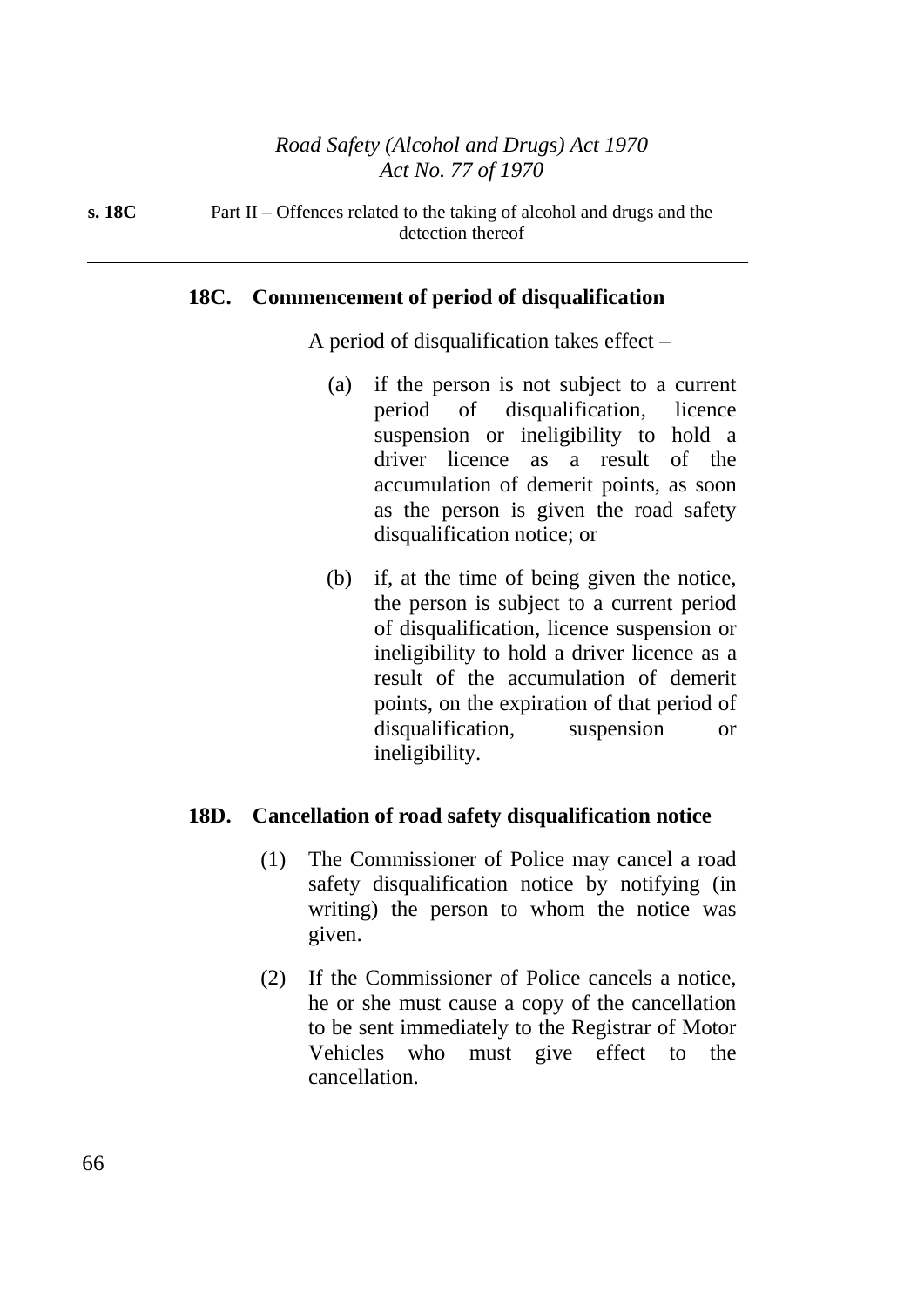- (3) If a person is disqualified from driving, in accordance with a road safety disqualification notice, and is before a court for any reason in relation to the alleged offence, the court may make an order cancelling the notice if it is satisfied that the person would suffer severe and unusual hardship if the order were not made or that, having regard to the public interest and any special circumstances of the case, it is appropriate to do so.
- (4) An order of the Magistrates Court under subsection (3) is final and conclusive and must be given effect to by the Registrar of Motor Vehicles.

# **18E. Appeal against road safety disqualification notice**

- (1) A person to whom a notice is given under section 18B(1) may appeal against that notice to the Magistrates Court on the ground that the notice will cause the person severe and unusual hardship or that there are other special circumstances as to why the notice should not have been given.
- (2) A person who appeals under subsection (1) must, at least 14 days before the appeal is to be heard by the court, give written notice of the appeal (including particulars of the alleged severe and unusual hardship or other special circumstances) to the Commissioner of Police and a registrar of the Magistrates Court.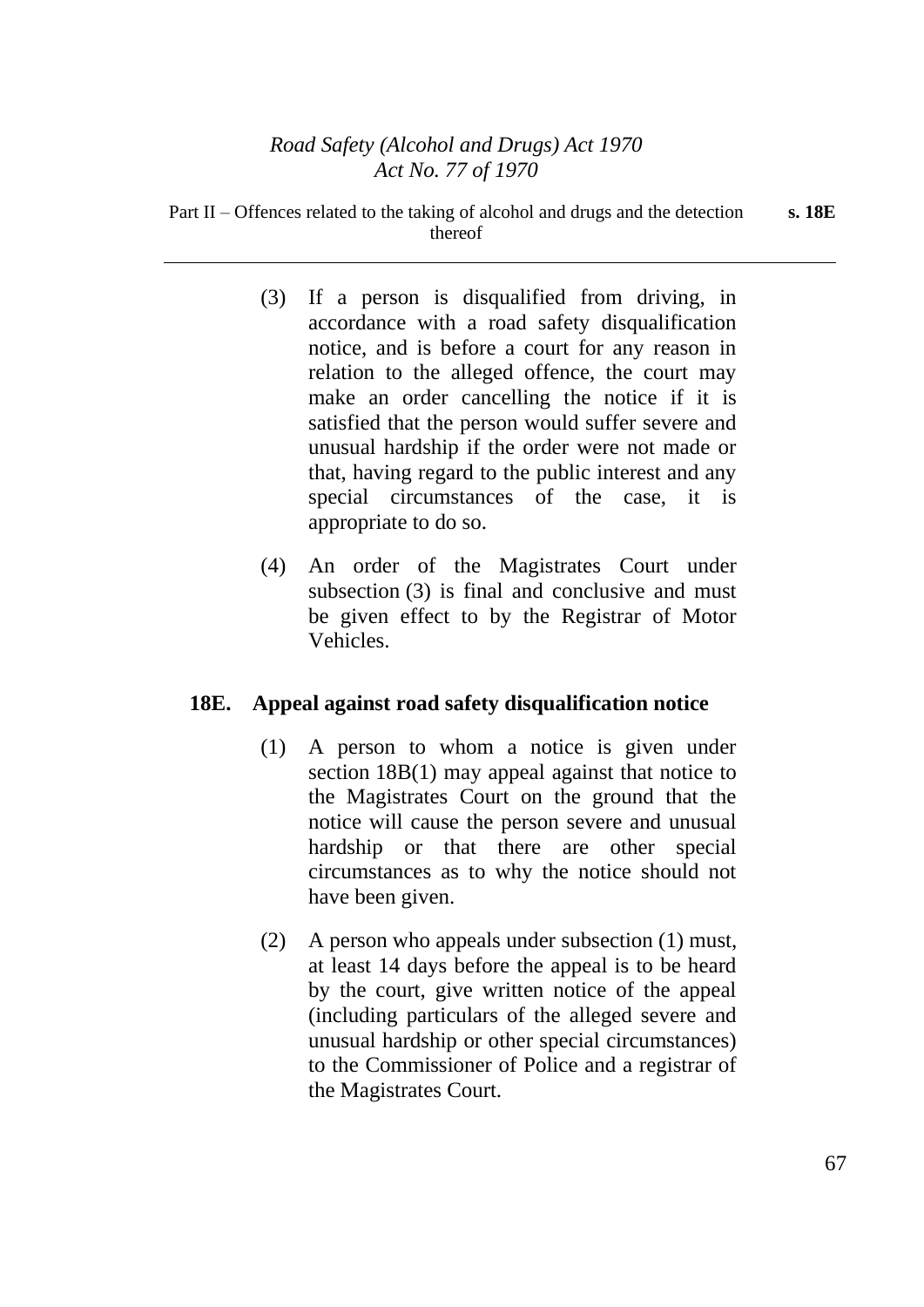| s. 19 | Part II – Offences related to the taking of alcohol and drugs and the<br>detection thereof |
|-------|--------------------------------------------------------------------------------------------|
|       |                                                                                            |

- (3) In determining the appeal, the court must hear any relevant evidence tendered by the applicant or by the Commissioner of Police.
- (4) On an appeal under subsection (1), the court may make an order –
	- (a) confirming the notice; or
	- (b) cancelling the notice.
- (5) The Magistrates Court must not make an order under subsection (4) cancelling a notice unless it is satisfied that the applicant would suffer severe and unusual hardship if the order were not made or that it is appropriate to do so because of other special circumstances.

# **19. Special hardship orders**

- (1) Except as provided by this section, section 18 of the *Vehicle and Traffic Act 1999* applies to the conviction of a person for an offence under this Act as it would apply if that offence were an offence under that Act.
- (1A) No order is to be made under section 18 of the *Vehicle and Traffic Act 1999* in respect of a conviction for an offence under this Act if–
	- (a) the offence was committed during any period of disqualification or within 3 years after the end of any period of disqualification imposed under this Act; or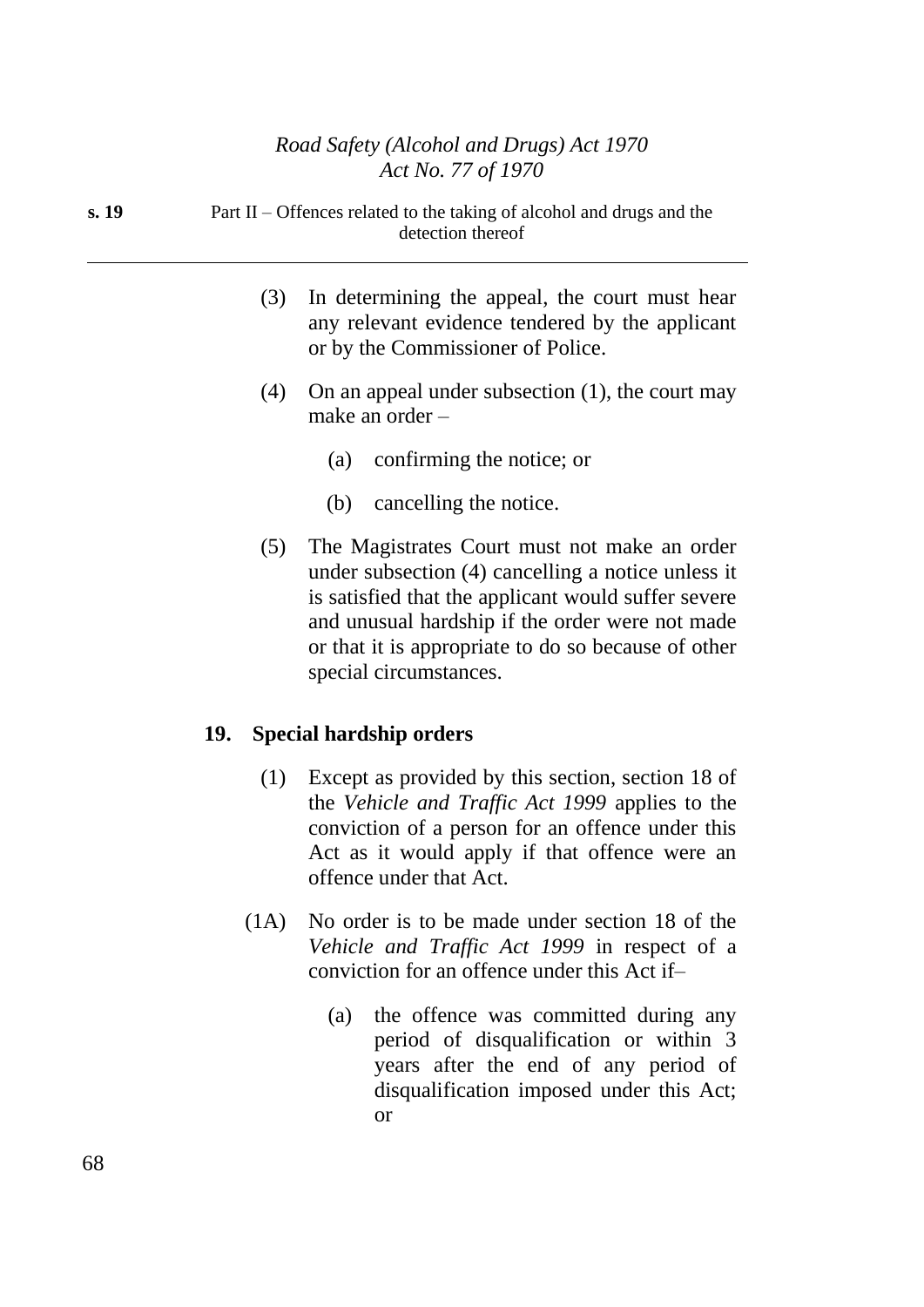| (b)  | the offence was under section 6 where<br>the offender had alcohol in his or her<br>breath or blood of a concentration equal<br>to or greater than 0.15 of a gram of<br>alcohol in 210 litres of breath or equal to<br>or greater than $0.15$ of a gram of alcohol<br>in 100 millilitres of blood; or                                                                                                                                                                                       |
|------|--------------------------------------------------------------------------------------------------------------------------------------------------------------------------------------------------------------------------------------------------------------------------------------------------------------------------------------------------------------------------------------------------------------------------------------------------------------------------------------------|
| (c)  | the offence was under section 4; or                                                                                                                                                                                                                                                                                                                                                                                                                                                        |
| (d)  | the offence was under section $14(5)$ ; or                                                                                                                                                                                                                                                                                                                                                                                                                                                 |
| (e)  | except in the case of an offence against<br>section 6A, the offender was the holder<br>of a learner licence or a provisional<br>licence; or                                                                                                                                                                                                                                                                                                                                                |
| (ea) | except in the case of an offence against<br>section 6A, at the time of the offence the<br>offender was not authorised under an<br>Australian driver licence to drive the<br>vehicle in respect of which the offence<br>was committed or cannot satisfy the<br>court that he or she would, but for an<br>unintentional failure to comply with an<br>administrative requirement within the<br>preceding 6-month period, have been so<br>authorised to drive that vehicle at that<br>time; or |

- (f) the offender was driving a prescribed vehicle at the time of the offence; or
- (g) the offence was in respect of a failure to comply with a requirement made under section 10(4) or 10A(1).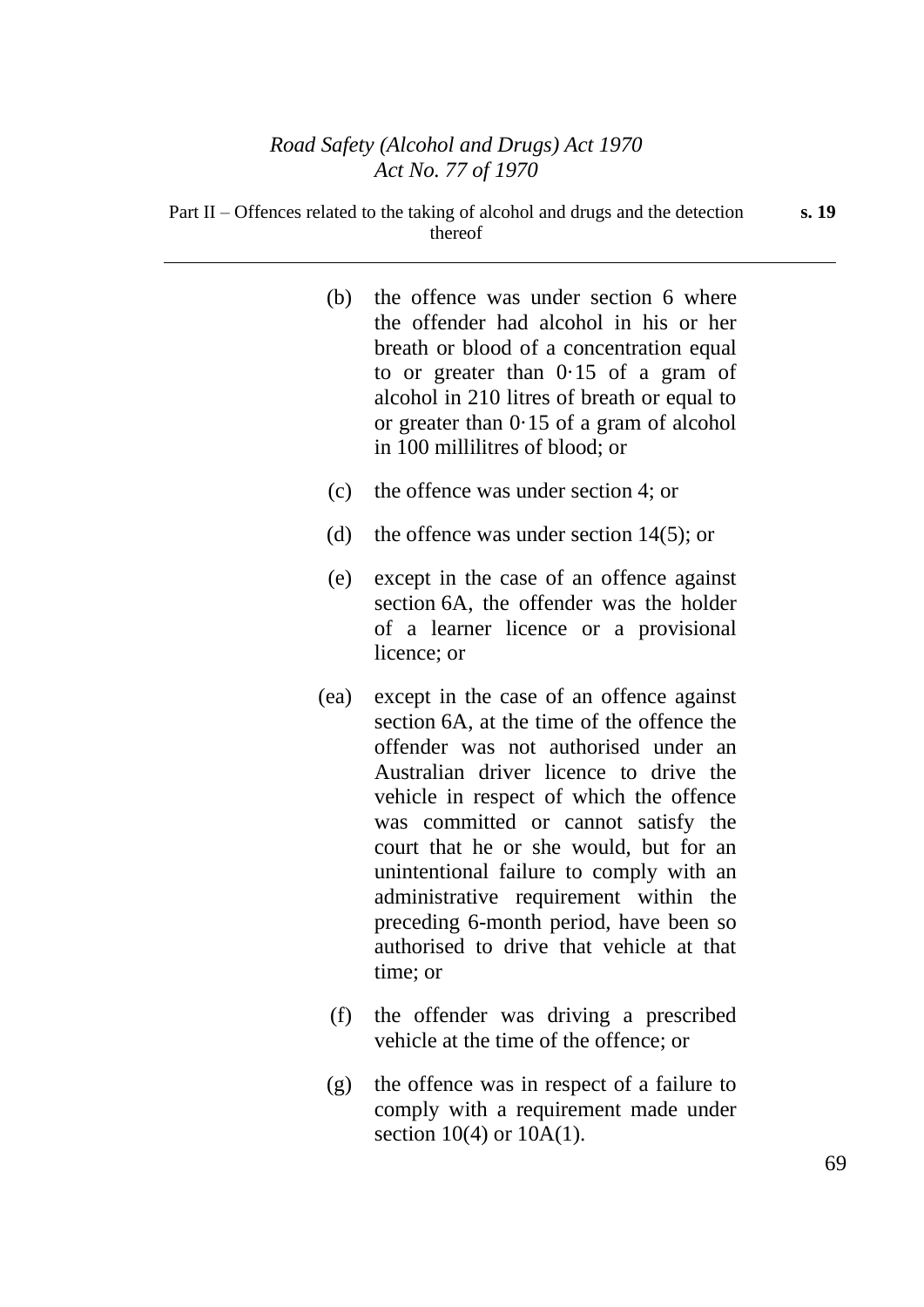**s. 19** Part II – Offences related to the taking of alcohol and drugs and the detection thereof

- (1B) If an order is made under section 18 of the *Vehicle and Traffic Act 1999* in respect of a conviction for an offence under this Act, the Court may increase the period of disqualification from driving remaining at the time the order is made by an amount not exceeding the period so remaining.
- (1C) The application of subsections (1A) and (1B) does not extend to an offence committed before the commencement of the *Road Safety (Alcohol and Drugs) Amendment Act 1991*.
	- (2) Without prejudice to the generality of the provisions of section 18(5)(c) of the *Vehicle and Traffic Act 1999* it shall be deemed to be contrary to the public interest to make an order authorizing the granting of a restricted driver licence to a person suffering from alcohol dependency, and the court may refuse to make such an order in respect of a person who is disqualified from driving as a consequence of a conviction of an offence under this Act, section 41 of the *Traffic Act 1925* or section 53 of the *Vehicle and Traffic Act 1999* unless the court is satisfied on the evidence of a medical practitioner approved by the court that that person is not so suffering from alcohol dependency.
	- (3) For the purposes of subsection (2), a report in writing purporting to be signed by a medical practitioner may be received in evidence without proof of the signature of the medical

70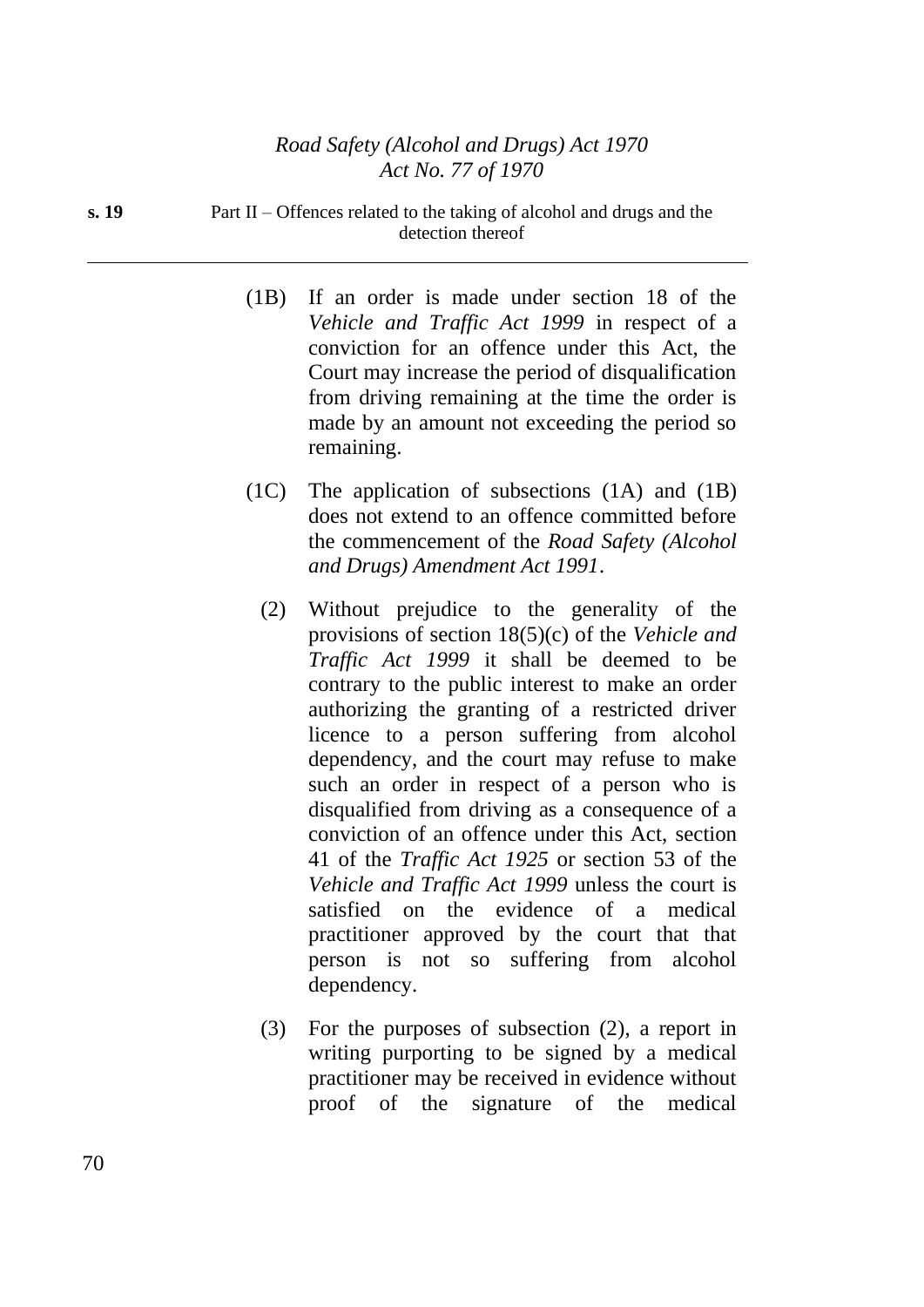practitioner; but the court may in any case require him to be called to give oral evidence.

- (4) Where, in pursuance of the directions of the court, any such report as is referred to in subsection (3) is tendered in evidence, otherwise than by or on behalf of the person on whom it is made, then –
	- (a) if that person is represented by counsel, a copy of the report shall be given to his counsel;
	- (b) if he is not so represented, the substance of the report shall be disclosed to him; and
	- (c) in any case, he, or the person by whom he is represented, may require the medical practitioner by whom the report is signed to be called to give oral evidence.
- (5) The court may order that the person on whom a report is made by a medical practitioner for the purposes of this section shall pay the whole or a portion of the costs of the report and the examination on which it is made, to the extent that those costs exceed such sum as may be prescribed, and shall specify in that order the person to whom those costs are to be paid; and that order has the like effect as if that person on whom the report was made and the person to whom the costs are ordered to be paid were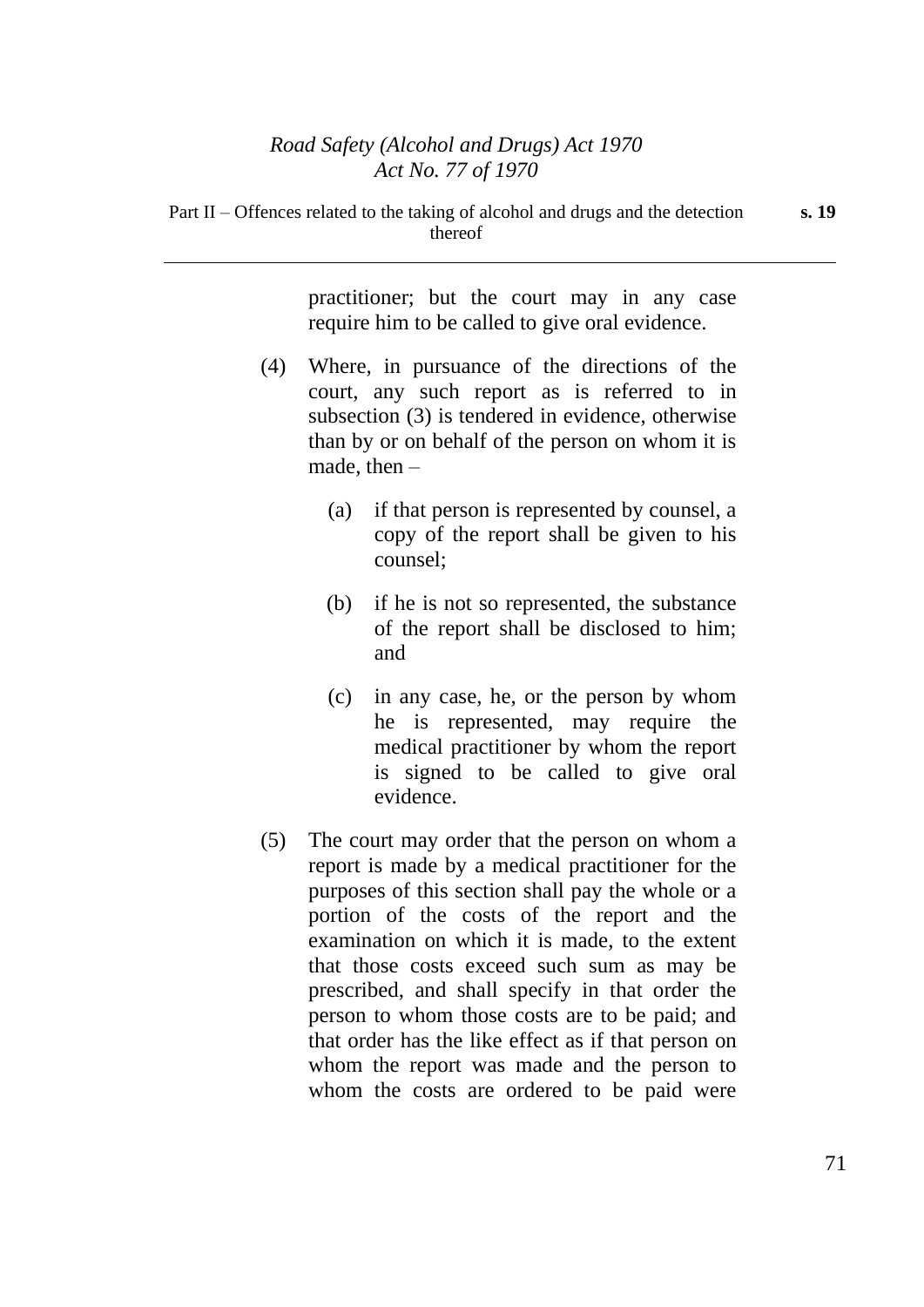**s. 19A** Part II – Offences related to the taking of alcohol and drugs and the detection thereof

> respectively defendant and complainant in proceedings before the court.

#### **19A. Driving while disqualified under this Act**

(1) A person who, except in so far as he is authorized to do so by a licence issued pursuant to an order made under section 18 of the *Vehicle and Traffic Act 1999*, drives a motor vehicle while he is disqualified from driving under this Act is guilty of an offence.

Penalty: In the case of –

- (a) a first offence a fine not exceeding 40 penalty units or imprisonment for a term not exceeding 6 months (or both) and a further period of disqualification (not exceeding 3 years) fixed by the court; and
- (b) a second or subsequent offence – a fine not exceeding 80 penalty units or imprisonment for a term not exceeding 12 months (or both) and a further period of disqualification (not exceeding 5 years) fixed by the court.
- (2) A person who drives a motor vehicle while his or her licence is suspended under section  $18B(3)(a)$  is guilty of an offence.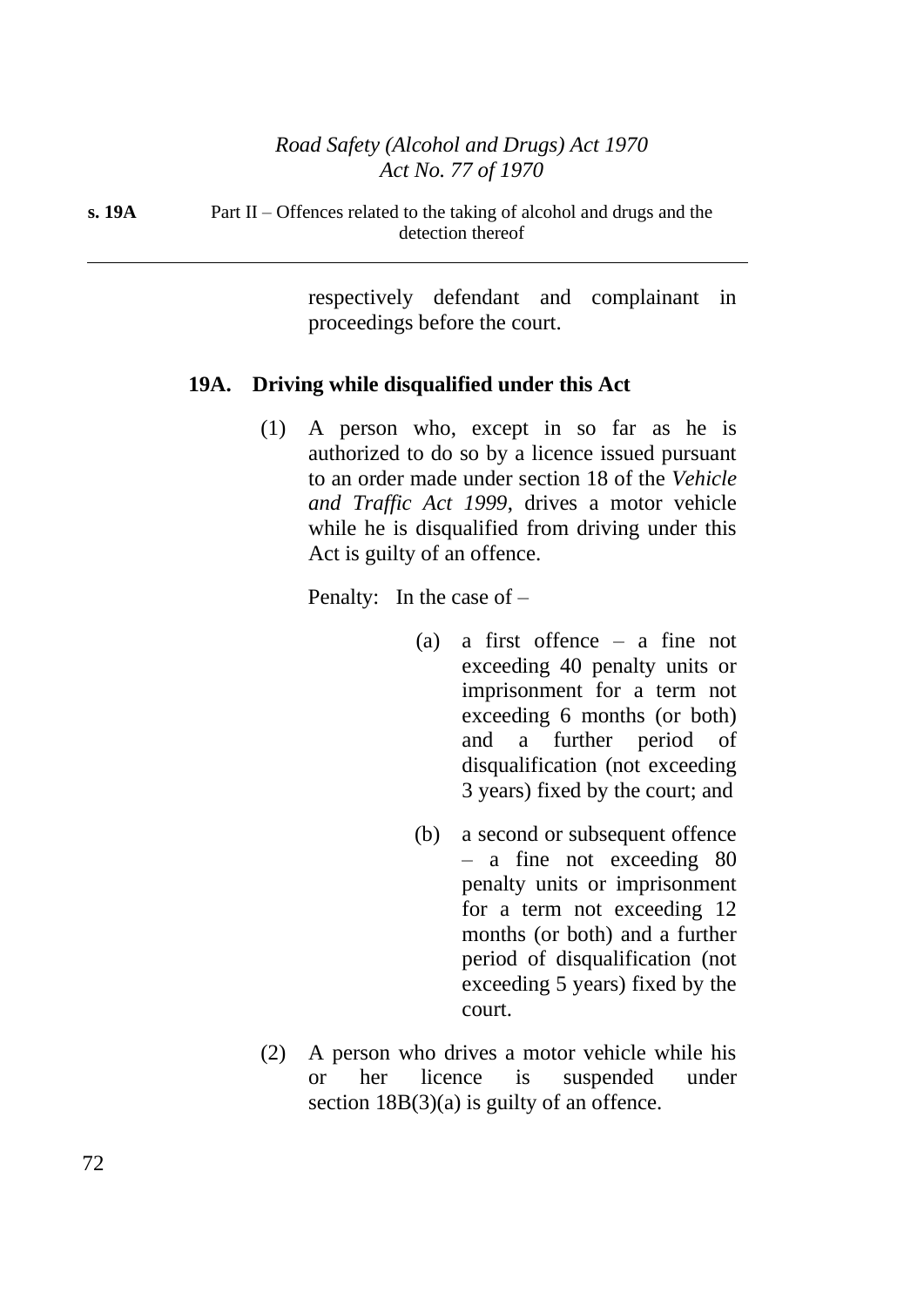Penalty: In the case of –

- (a) a first offence a fine not exceeding 40 penalty units or imprisonment for a term not exceeding 6 months (or both) and a further period of disqualification (not exceeding 3 years) fixed by the court; and
- (b) a second or subsequent offence – a fine not exceeding 80 penalty units or imprisonment for a term not exceeding 12 months (or both) and a further period of disqualification (not exceeding 5 years) fixed by the court.

 $(3 - 4)$  . . . . . . .

19B**.** . . . . . . . .

### **20. Concurrent offences not treated separately**

Where arising from his driving a vehicle on any particular occasion a person is convicted of 2 or more offences, being offences under section 4, section 6 or section 6A or under section 41 of the *Traffic Act 1925* or section 53 of the *Vehicle and Traffic Act 1999*, those convictions shall for the purposes of this Division be treated as one single conviction.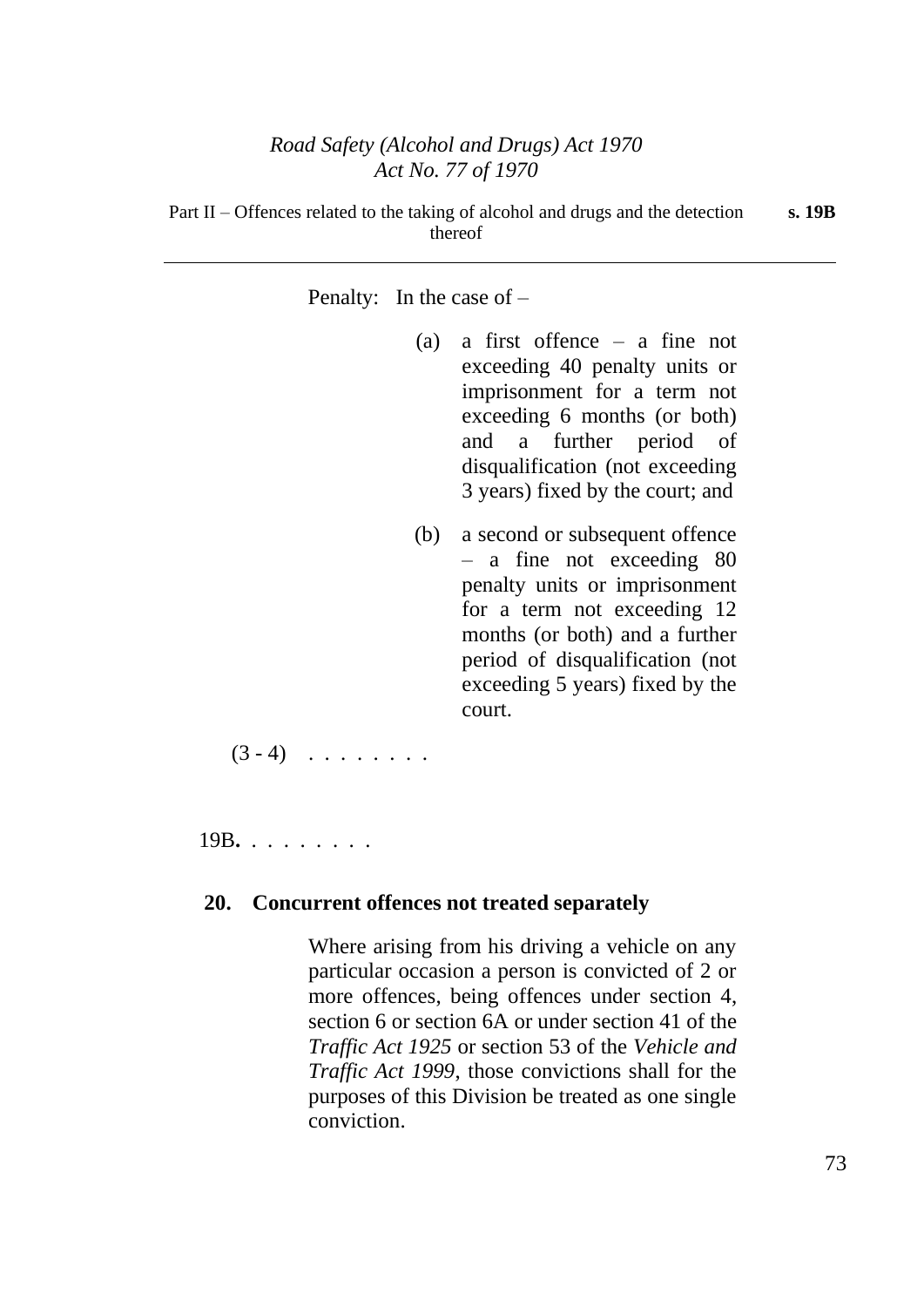**s. 21** Part II – Offences related to the taking of alcohol and drugs and the detection thereof

# **21. Avoidance of certain provisions in contracts of insurance**

Any covenant, term, condition, or other provision of a contract or other agreement to the extent that it purports to exclude or limit the liability of an insurer under any contract of insurance in the event of the owner or driver of a motor vehicle –

- (a) being convicted of an offence under this Act (not being an offence under section 4); or
- (b) having more than a specified concentration of alcohol present in his breath or blood as indicated by an analysis of his breath or blood –

is void.

# **21A. Prohibited analysis of blood or oral fluid**

- (1) A sample of blood or oral fluid taken according to the provisions of this Act –
	- (a) may only be used in relation to offences committed against this Act; and
	- (b) may not be used for the purposes of identification by DNA analysis.
- (2) A person is guilty of an offence if he or she intentionally or recklessly –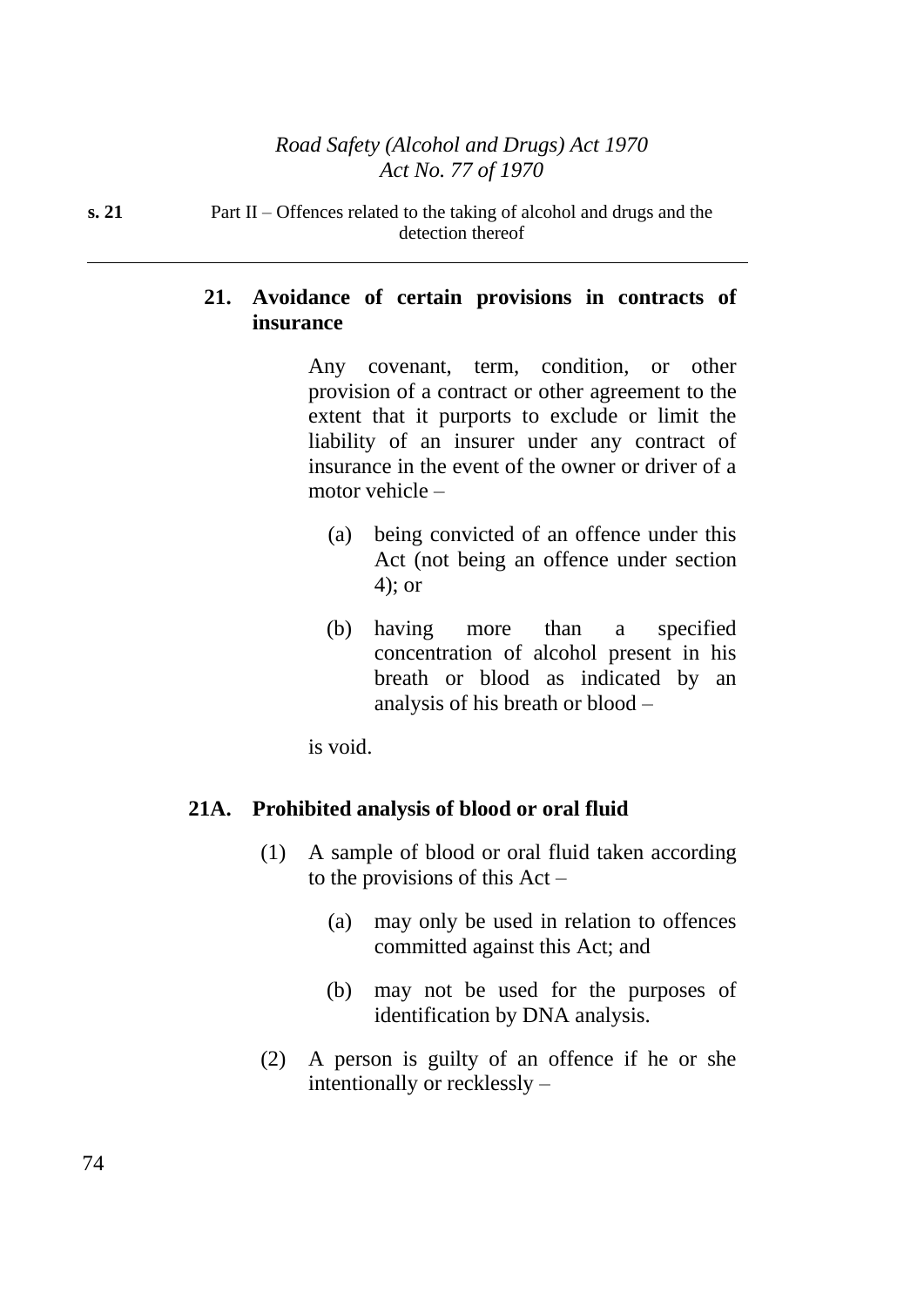Part II – Offences related to the taking of alcohol and drugs and the detection thereof

| (a) | supplies a sample of blood taken in<br>accordance with this Act, or causes or<br>permits a sample to be supplied, to a<br>person for prohibited analysis; or |  |
|-----|--------------------------------------------------------------------------------------------------------------------------------------------------------------|--|
| (b) | carries out, or causes or permits to be<br>carried out, a prohibited analysis of a<br>sample of blood taken in accordance with<br>this Act; or               |  |
|     | (c) includes, or causes or permits the<br>inclusion of, information derived from a<br>prohibited analysis on a DNA database.                                 |  |
| (3) | For the purposes of this section $-$                                                                                                                         |  |
|     | $DNA$ database includes $-$                                                                                                                                  |  |
|     | a DNA database system within<br>(a)<br>the meaning of the Forensic<br><i>Procedures Act 2000; and</i>                                                        |  |
|     | a database containing DNA data<br>(b)<br>that is kept under a law of this, or<br>any other, jurisdiction; and                                                |  |
|     | such other database, or class of<br>(c)<br>databases, as is prescribed;                                                                                      |  |
|     | <i>prohibited analysis</i> , in relation to a sample of                                                                                                      |  |
|     | blood, means analysis of the sample for a<br>purpose other than a purpose for which<br>the sample is permitted to be used under<br>this Act.                 |  |

**s. 21A**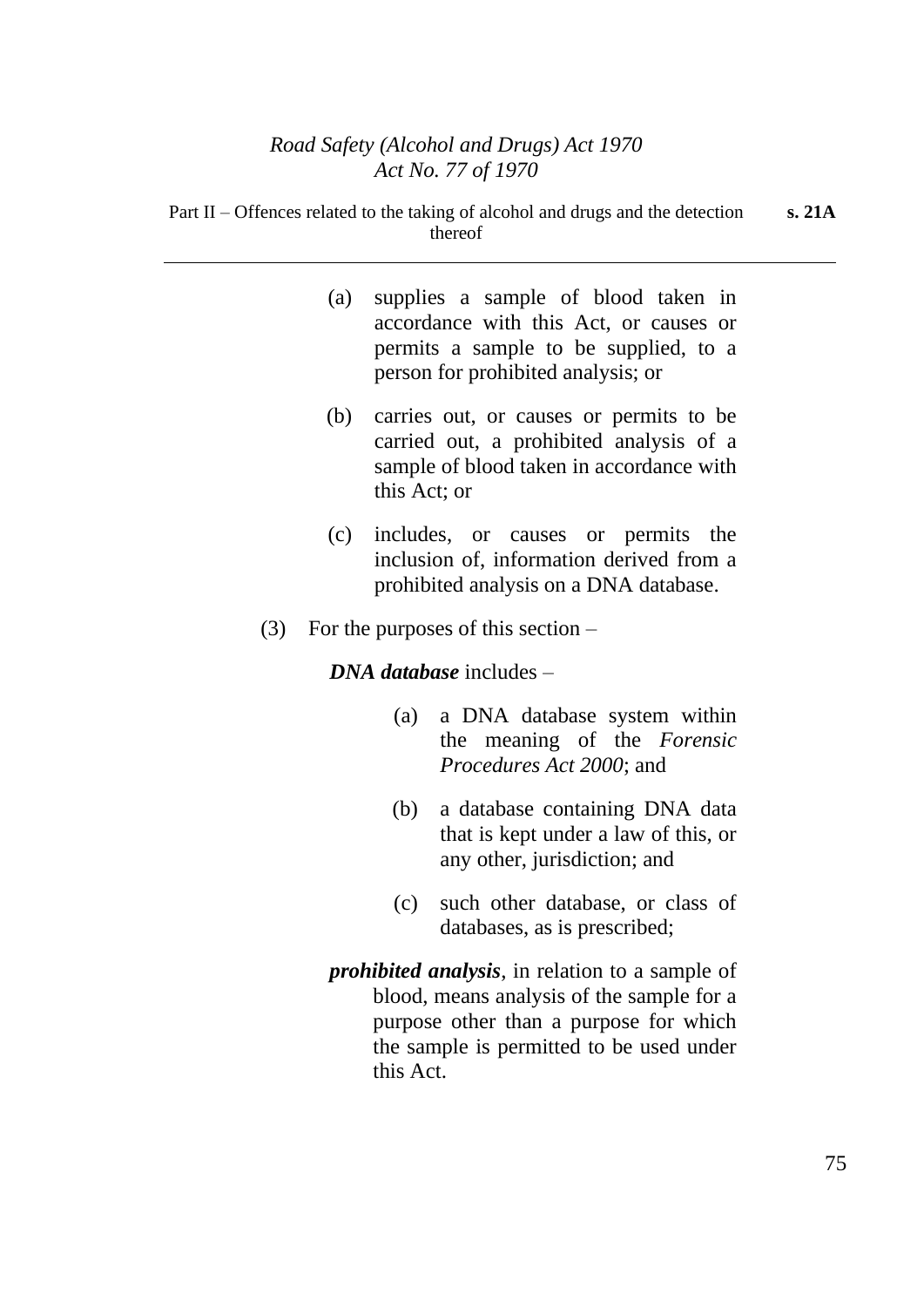# **PART III – EVIDENTIARY PROVISIONS**

### *Division 1 – Evidence in certain criminal proceedings*

#### **22. Application of Division 1**

- (1) This Division applies to any proceedings in respect of any crime or offence specified in subsection (2) if one or more of the following matters is relevant to the proceedings:
	- (a) whether a person was or was not under the influence, or the extent to which a person was under the influence, of intoxicating liquor at the time of the commission of the crime or offence;
	- (b) the concentration of alcohol in the breath or blood of a person at the time of the commission of the crime or offence;
	- (c) whether or not a person failed or refused to submit to a breath analysis or oral fluid analysis;
	- (d) the presence of a prescribed illicit drug in a person's oral fluid or blood at the time of the commission of the crime or offence.
- (2) The following crimes and offences are the crimes and offences referred to in subsection (1), that is to say:
	- (a) the crime of manslaughter arising out of the driving of a motor vehicle;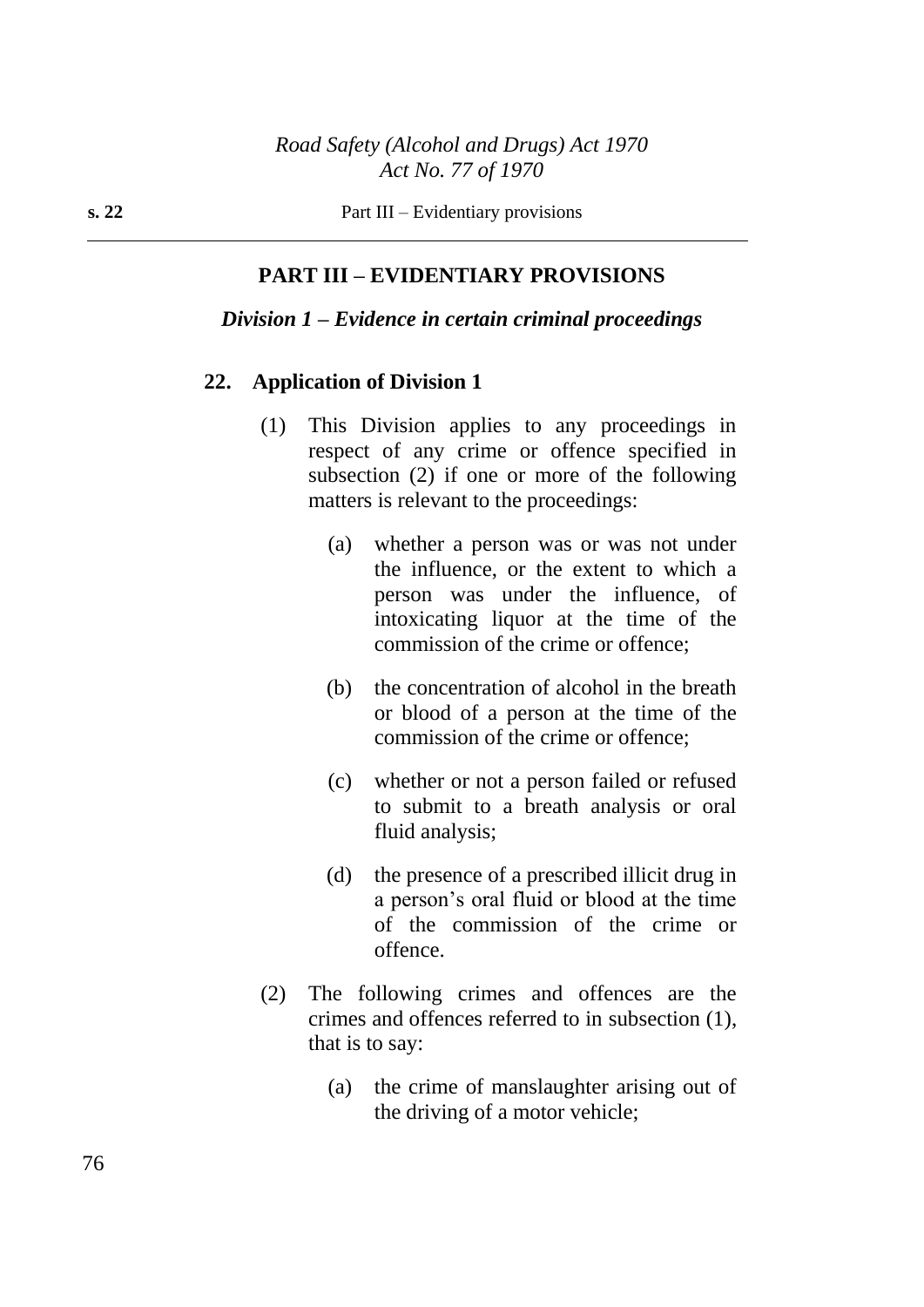- (ab) the crime of causing death by dangerous driving;
- (b) an offence under this Act;
- (ba) an offence under section 12 of the *Vehicle and Traffic Act 1999*;
	- (c) an offence under section 32 of the *Traffic Act 1925*.
- (3) Nothing in this Division prevents one or more certificates under this Division from being issued as a single document.

# **23. Statutory presumptions with respect to breath analyses and blood tests, &c.**

- (1) In any proceedings to which this Division applies, the concentration of alcohol in a sample of blood taken from a person in accordance with this Act shall be deemed to be the actual concentration of alcohol in his blood at the time at which the sample was taken, unless the contrary is proved.
- (2) In any proceedings to which this Division applies, the concentration of alcohol in the breath of a person as determined by a breath analysis that was properly carried out shall be deemed to be the actual concentration of alcohol in the breath of that person at the time at which he submitted to the analysis, unless it is shown on the balance of probabilities that the concentration of alcohol in his breath at the time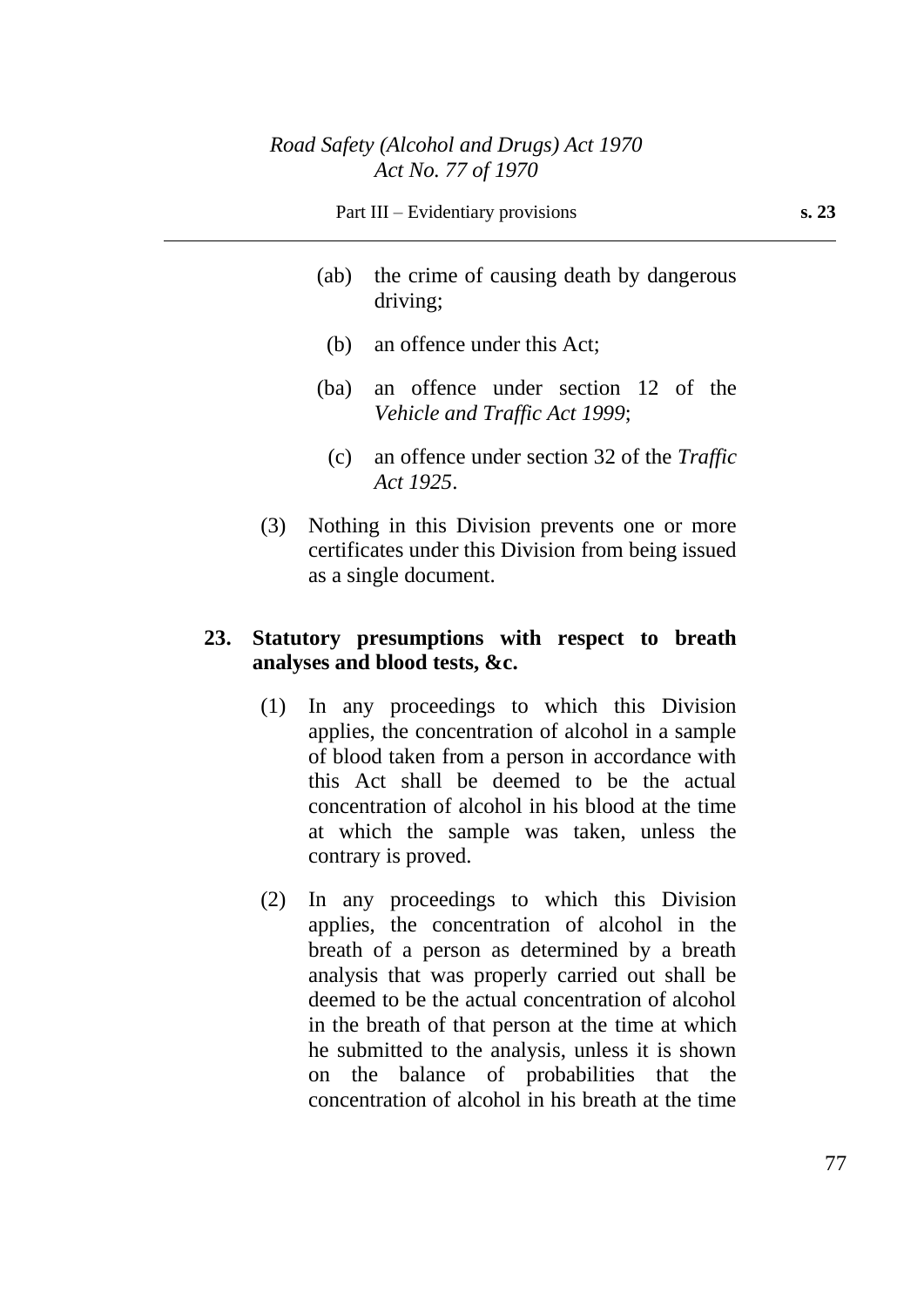**s. 23** Part III – Evidentiary provisions

was not greater than the prescribed concentration.

- (3) Where, in any proceedings to which this Division applies, there is a conflict between the evidence referred to in subsection (1) and that referred to in subsection (2) the former evidence shall prevail.
- (4) Where in any proceedings for an offence under section 6(1) it is shown that the concentration of alcohol in the breath or blood of a person who became liable to submit to a breath analysis was, at any time within 6 hours after the relevant time, equal to or not less than a particular concentration (being a concentration not less than the prescribed concentration), that particular concentration shall be deemed to have been the concentration of alcohol in his breath or blood at the time of the relevant act of driving unless it is shown that the concentration of alcohol in his breath or blood at the time of that act of driving was not greater than the prescribed concentration.
- (5) Where in any proceedings for an offence under section  $6(2)$  it is shown that a person who became liable to submit to a breath analysis had alcohol in his breath or blood at any time within 6 hours after the relevant time it shall be presumed, unless the contrary is proved, that he had alcohol in his breath or blood at the time of the relevant act of driving.
- (6) Where in any proceedings to which this Division applies (other than proceedings for an offence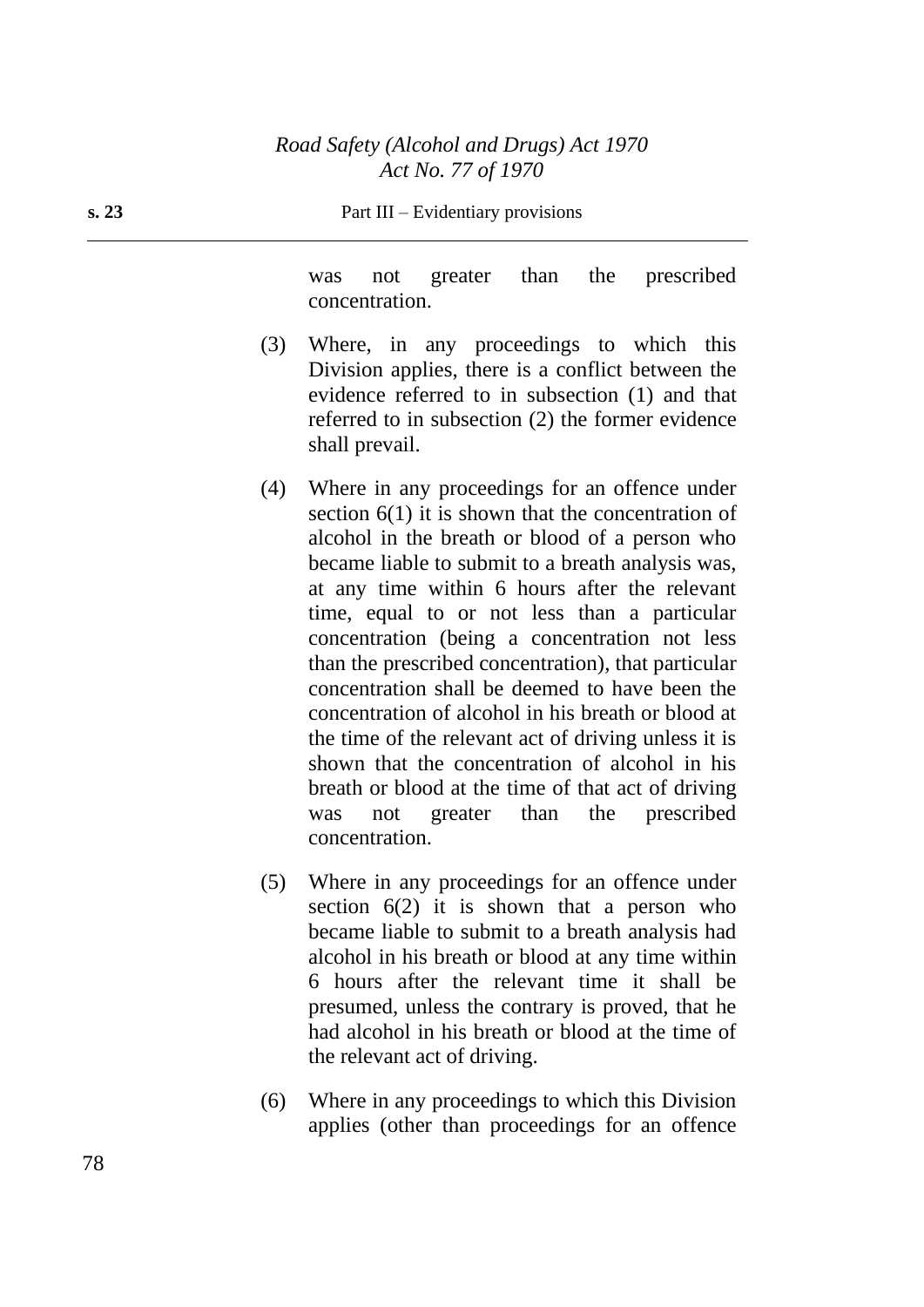#### Part III – Evidentiary provisions **s. 23**

under section 6), it is shown that the concentration of alcohol in the breath or blood of a person who became liable to submit to a breath analysis was, at any time within 6 hours after the relevant time, equal to or not less than a particular concentration, it shall be presumed, unless the contrary is proved, that the concentration of alcohol in the breath or blood of that person at the time of the relevant act of driving was not less than that particular concentration.

- (7) For the purposes of this section a breath analysis is properly carried out if it is carried out by means of a breath analysing instrument in proper working order operated by an approved operator in the manner prescribed.
- (7A) Where in any proceedings for an offence under this Act, a person has submitted to a breath analysis but has declined or refused a request under this Act to submit to a sample of blood being taken in respect of the same offence, the person may not rebut a statutory presumption, within this section, in respect of the breath analysis.
	- (8) For the purposes of this section, *relevant act of driving*, in relation to a person against whom proceedings to which this Division applies are brought, means the act of driving alleged to be an ingredient of the crime or offence with which the person is charged in those proceedings.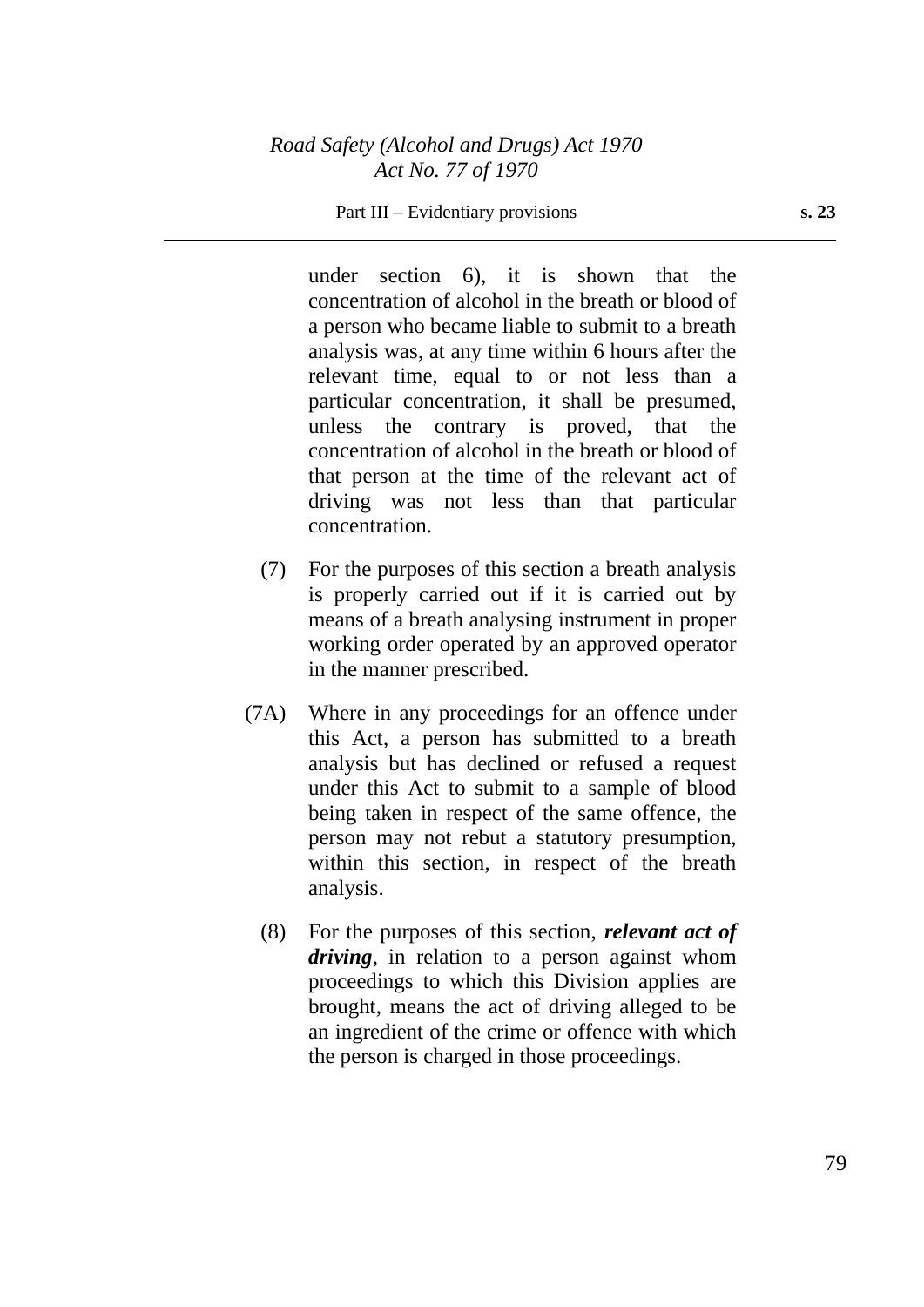# **23A. Statutory presumptions with respect to prescribed illicit drugs**

Where in any proceedings for an offence under section 6A it is shown that a prescribed illicit drug was present in the person's oral fluid or blood at any time within 6 hours after the relevant time, it is presumed, unless the contrary is proved, that he or she had the illicit drug in his or her oral fluid or blood at the relevant time.

# **24. Restrictions on admission of evidence of breath analysis**

- (1) Evidence of the concentration of alcohol in the breath of a person as determined by a breath analysing instrument is not admissible in evidence in any proceedings to which this Division applies, unless–
	- (a) such a statement as is referred to in section 11 was read over to him and handed to him on the completion of the analysis; and
	- (b) if he made such a request as is referred to in subsection (3) of that section–
		- (i) a sample of his blood was taken by a qualified person in accordance with this Act and the taking of that sample began within 5 hours after the relevant time; or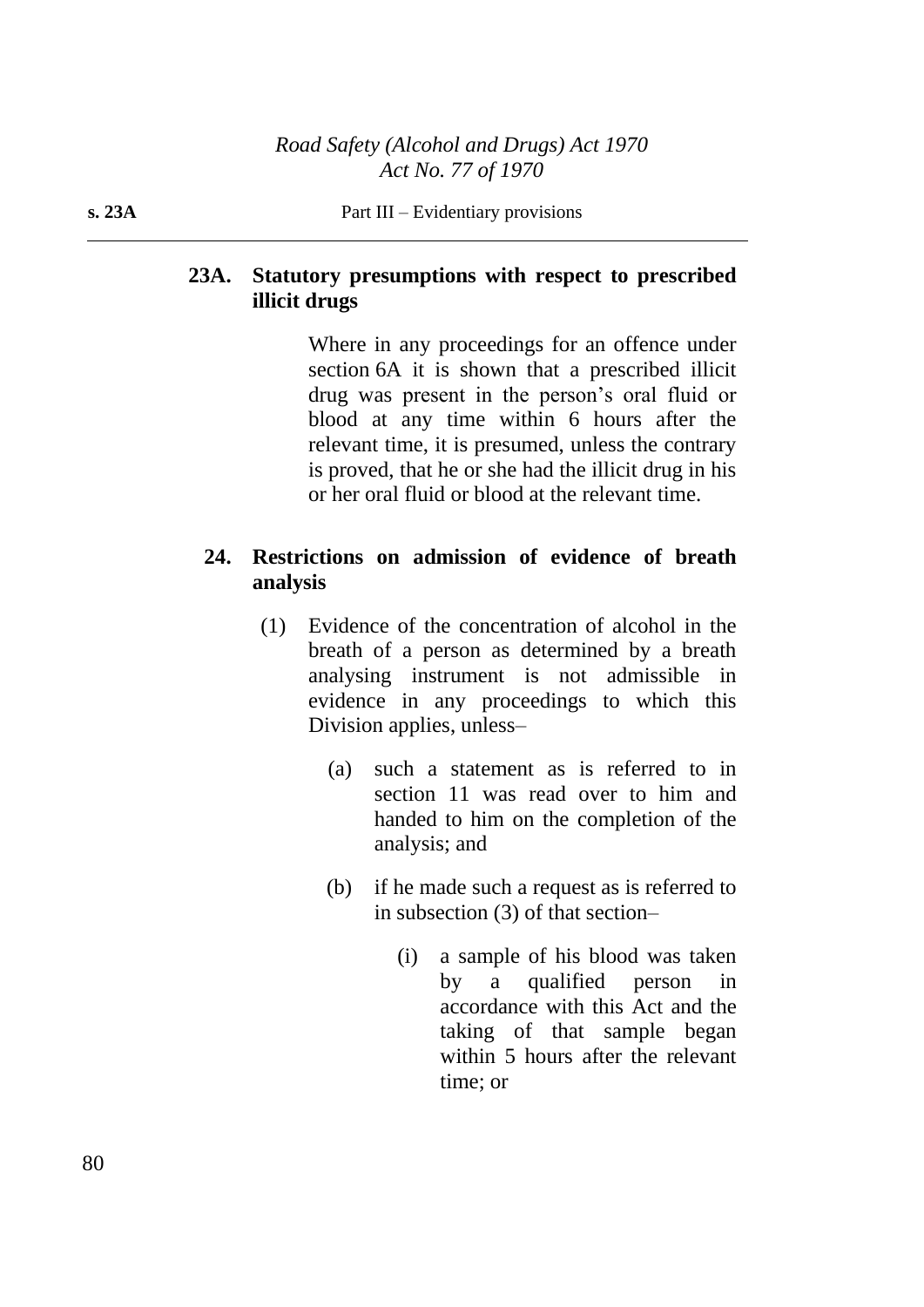#### Part III – Evidentiary provisions **s. 24**

- (ii) he refused to submit to the taking of a sample of his blood after appropriate arrangements had been made under that section in response to that request.
- (2) Where the statement referred to in subsection (1)(a) indicates that the concentration of alcohol in the breath of the person submitting to the breath analysis, as determined by that analysis, exceeded the prescribed concentration, the statement shall be in such form as to draw his attention to his right to make the request referred to in section  $11(3)$ .
- (3) Without prejudice to the foregoing provisions of this section, in proceedings against a person for an offence under section 6(2) such evidence as is referred to in subsection (1) is inadmissible unless either –
	- (a) the statement referred to in subsection  $(1)(a)$  is in such a form as to draw the attention of that person to his right to make such a request as is referred to in section  $11(3)$ ; or
	- (b) that person, before the statement was read over to him, represented to the approved operator by whom the analysis was carried out that he was not a person referred to in section 6(3) or did not, on inquiry made to him by the operator, inform the operator that he was such a person.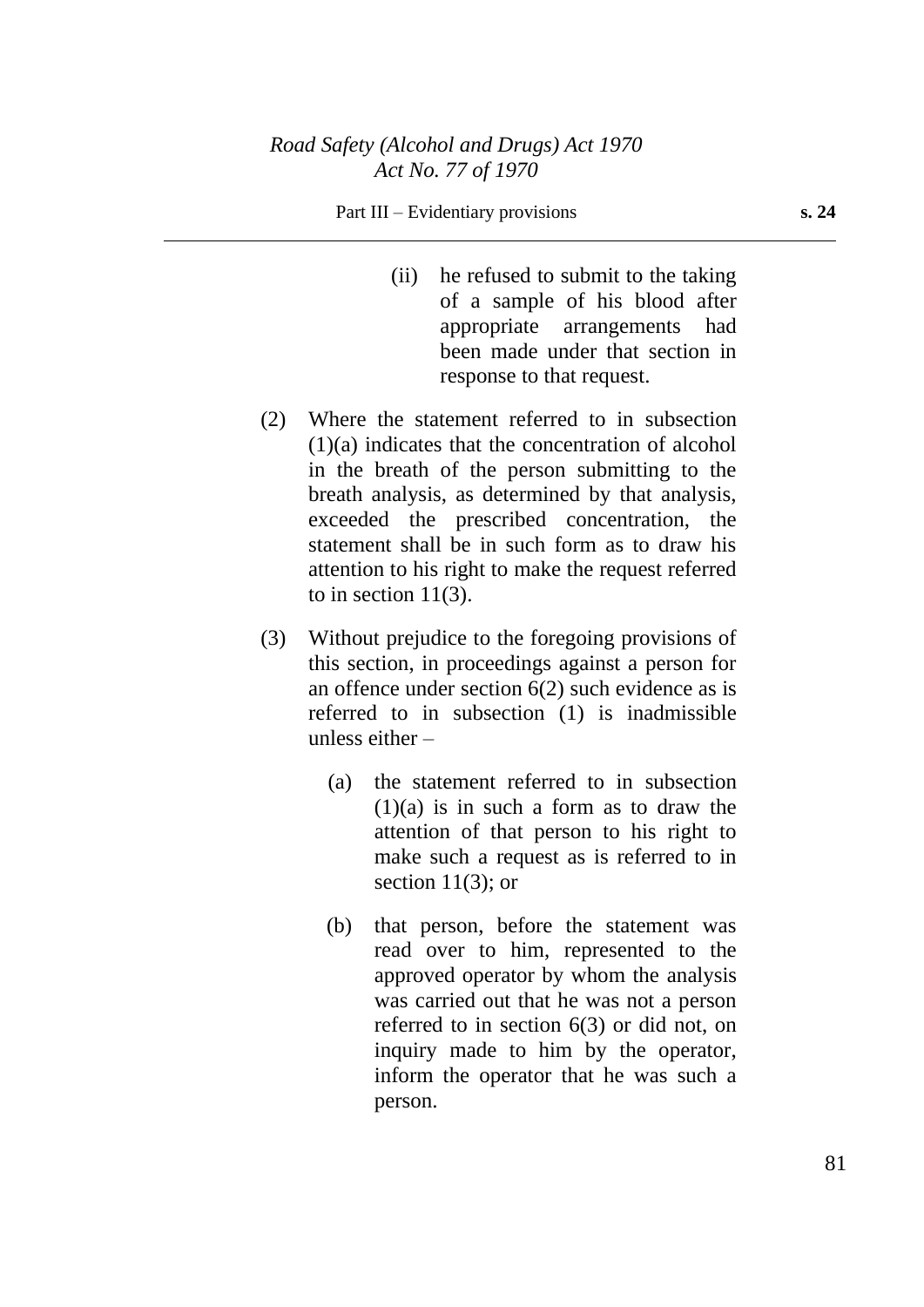#### **25. Evidence as to carrying out of breath analysis**

- (1) Where in any proceedings to which this Division applies evidence is given by any person–
	- (a) that at a specified time and place he carried out a breath analysis of a person by means of a breath analysing instrument;
	- (b) that he was at that time at which that breath analysis was carried out, an approved operator;
	- (c) that at that time the instrument was in proper working order; and
	- (d) that in carrying out the analysis he operated that instrument in the prescribed manner–

that evidence is admissible in those proceedings and is *prima facie* evidence of the particulars so stated and of the fact that, at the time the analysis was carried out, the instrument was in proper working order.

- (2) In any proceedings to which this Division applies a certificate certifying–
	- (a) that the person named therein submitted to a breath analysis carried out by the person by whom the certificate purports to have been signed;
	- (b) that, at the time the breath analysis was carried out, the person by whom the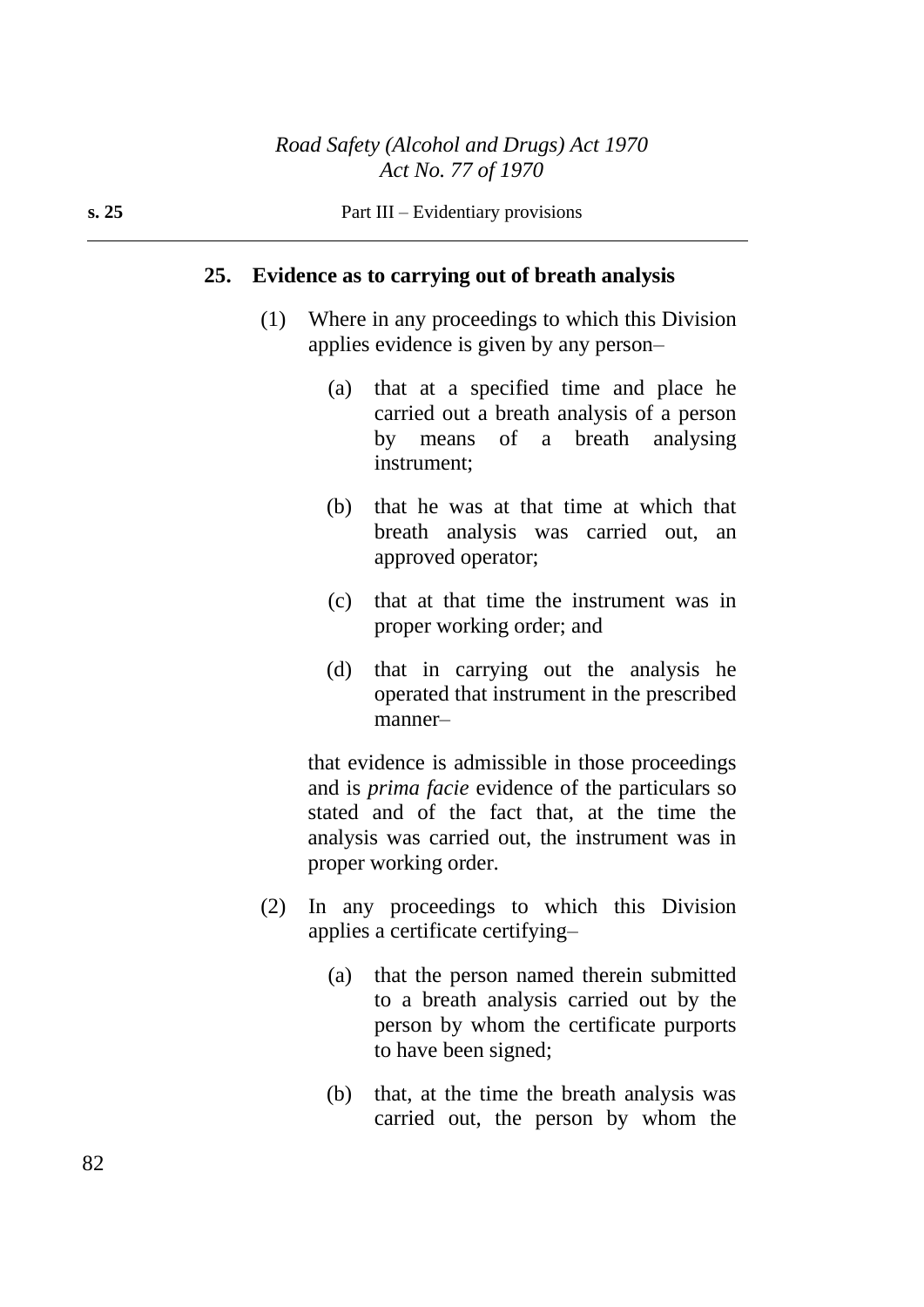certificate purports to have been signed was an approved operator;

- (c) that the apparatus used by him to carry out the breath analysis was a breath analysing instrument within the meaning of this Act and that that instrument was in proper working order;
- (d) that, in carrying out the analysis, he operated the instrument in the prescribed manner;
- (e) that the analysis was made on the day and completed at the time stated in the certificate;
- (f) that the concentration of alcohol, expressed in grams of alcohol in 210 litres of breath, as determined by the analysis to be present in the breath of the person who submitted thereto, is that specified in the certificate; and
- (g) that the statement required by section 11 to be read over to that person and handed to him, was so read over to and handed to him–

is admissible in those proceedings and is *prima facie* evidence of those particulars.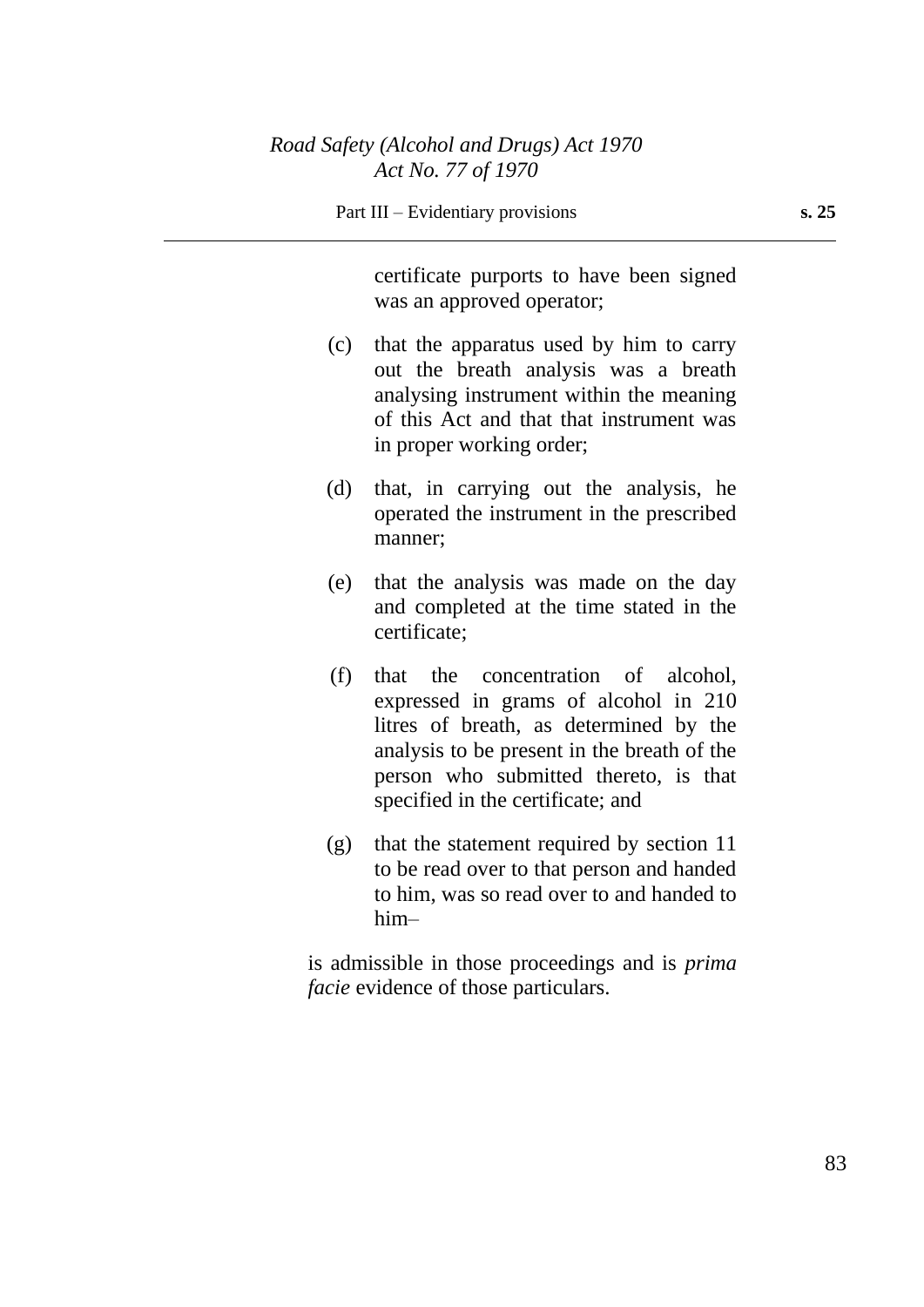# **25A. Evidence of matters related to refusal to submit to breath analysis**

- (1) Where in any proceedings to which this Division applies evidence is given by any person–
	- (a) that at a specified time and place the person named therein failed or refused to submit to a breath analysis;
	- (b) that at that time and place a breath analysis could have been properly carried out by the person by means of a breath analysing instrument that he then had with him;
	- (c) that at that time a breath analysing instrument was in proper working order; and
	- (d) that at that time the person was an approved operator–

that evidence is admissible in those proceedings and is *prima facie* evidence of the facts so stated.

- (2) In any proceedings to which this Division applies a certificate stating–
	- (a) that at a particular time and place the person named therein was directed by the person by whom the certificate purports to be signed to submit to a breath analysis;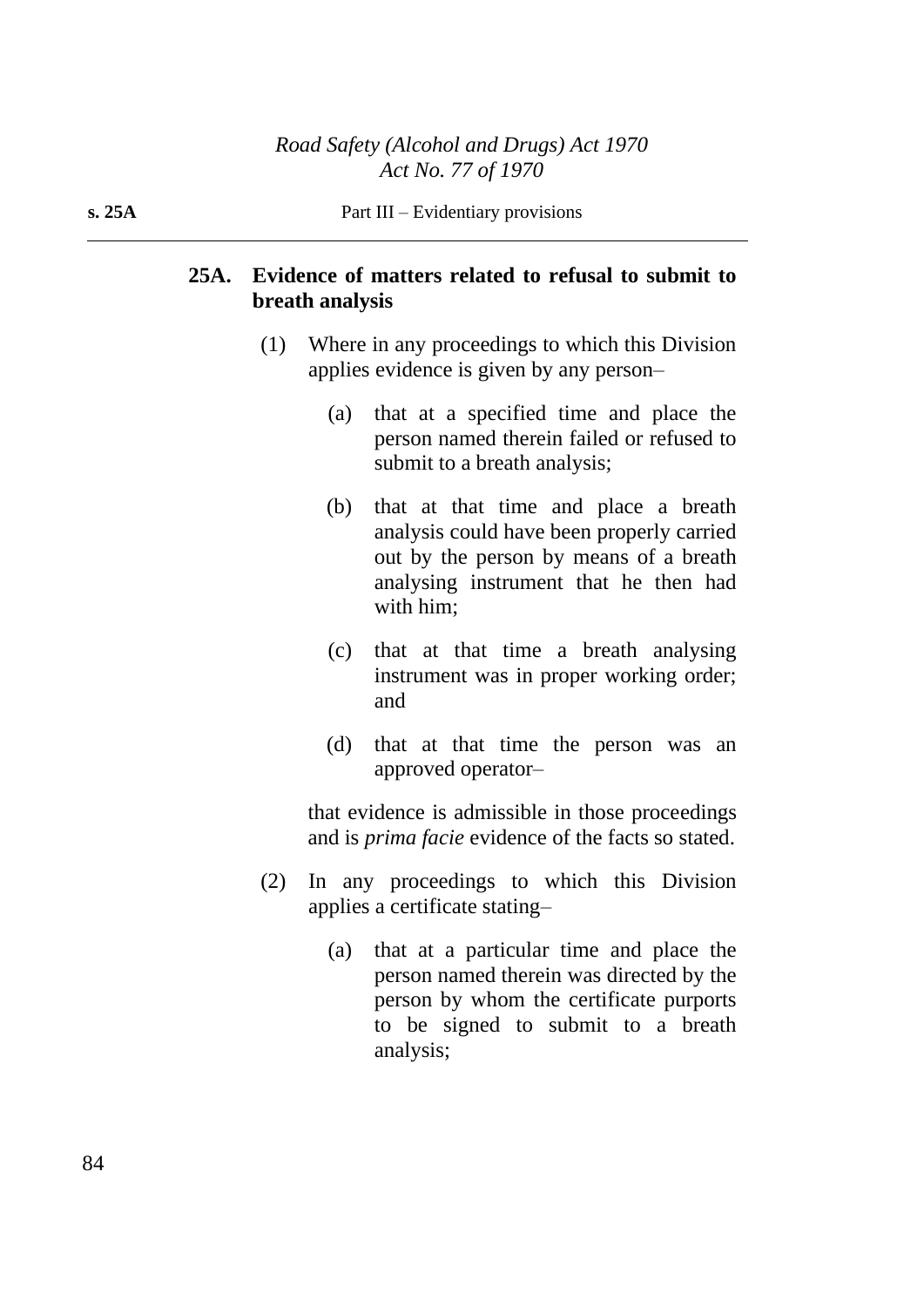- (b) that the person so named then failed or refused to submit to a breath analysis in accordance with the direction;
- (c) that at that time and place a breath analysis could have been properly carried out by the person by whom the certificate purports to have been signed by means of a breath analysing instrument he then had with him;
- (d) that at that time that breath analysing instrument was in proper working order; and
- (e) that at that time the person by whom the certificate purports to be signed informed the person named in the certificate that he or she could elect to submit to the taking of a sample of blood for analysis instead of submitting to a breath analysis;
- (f) that the person named in the certificate did not so elect to submit to the taking of a sample of blood for analysis; and
- (g) that at that time the person by whom the certificate purports to be signed was an approved operator –

is admissible in those proceedings and is *prima facie* evidence of the particulars contained in the certificate.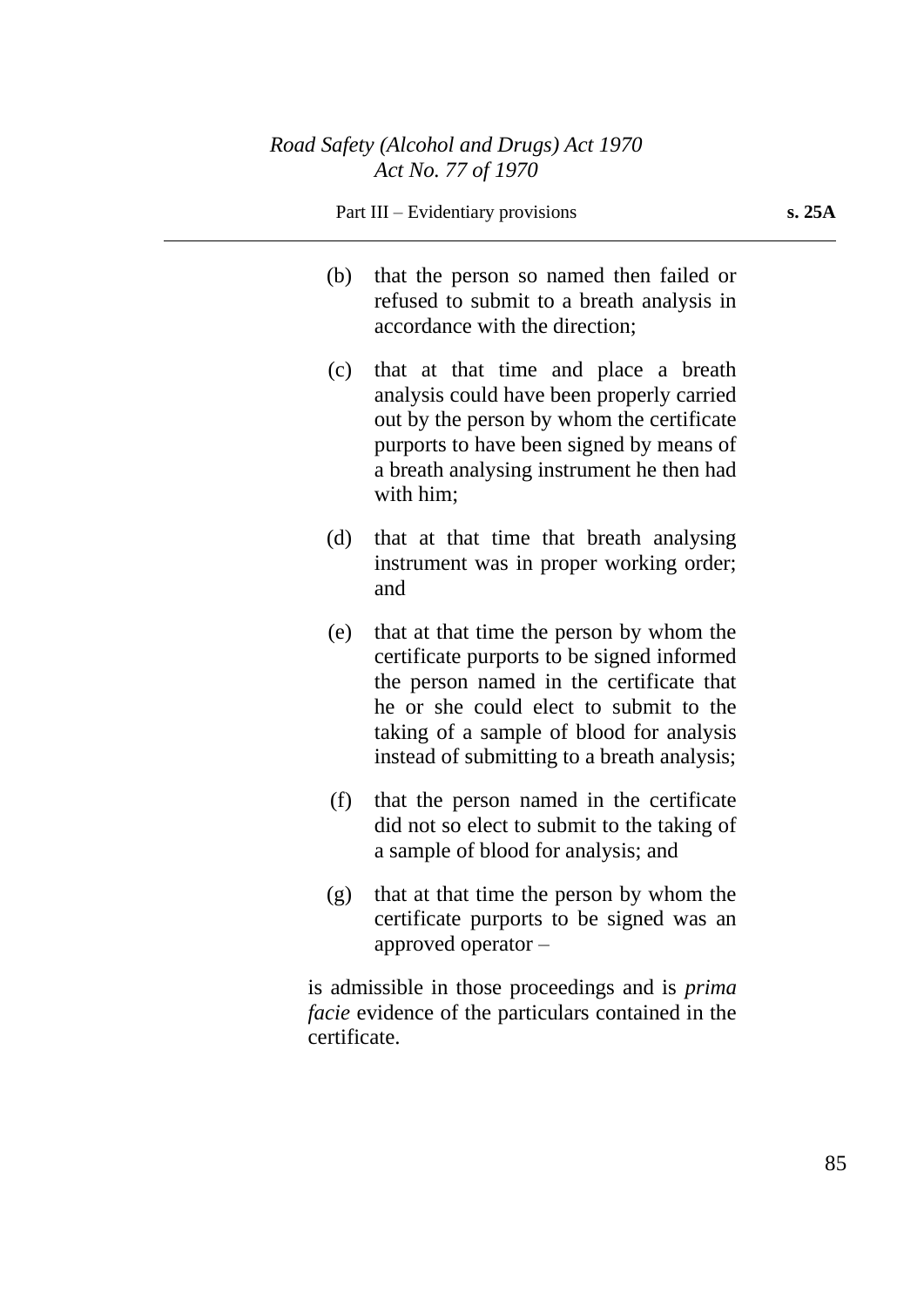# **26. Certificates and records of approved analyst and approved operators**

In any proceedings to which this Division applies–

- (a) a certificate purporting to be a certificate signed by an approved analyst in accordance with regulations under this Act containing any particulars relating to a breath analysing instrument required to be contained therein under those regulations; and
- (b) any record purporting to be a record kept by an approved operator in accordance with those regulations containing any particulars relating to the performance by that operator of his functions under this Act–

is admissible in those proceedings and is *prima facie* evidence of those particulars.

## **27. Certificate in relation to taking of blood samples**

- (1) In any proceedings to which this Division applies a certificate–
	- (a) stating that, on the day and at the time stated in the certificate, the person by whom the certificate purports to be signed took a sample of the blood of the person named therein;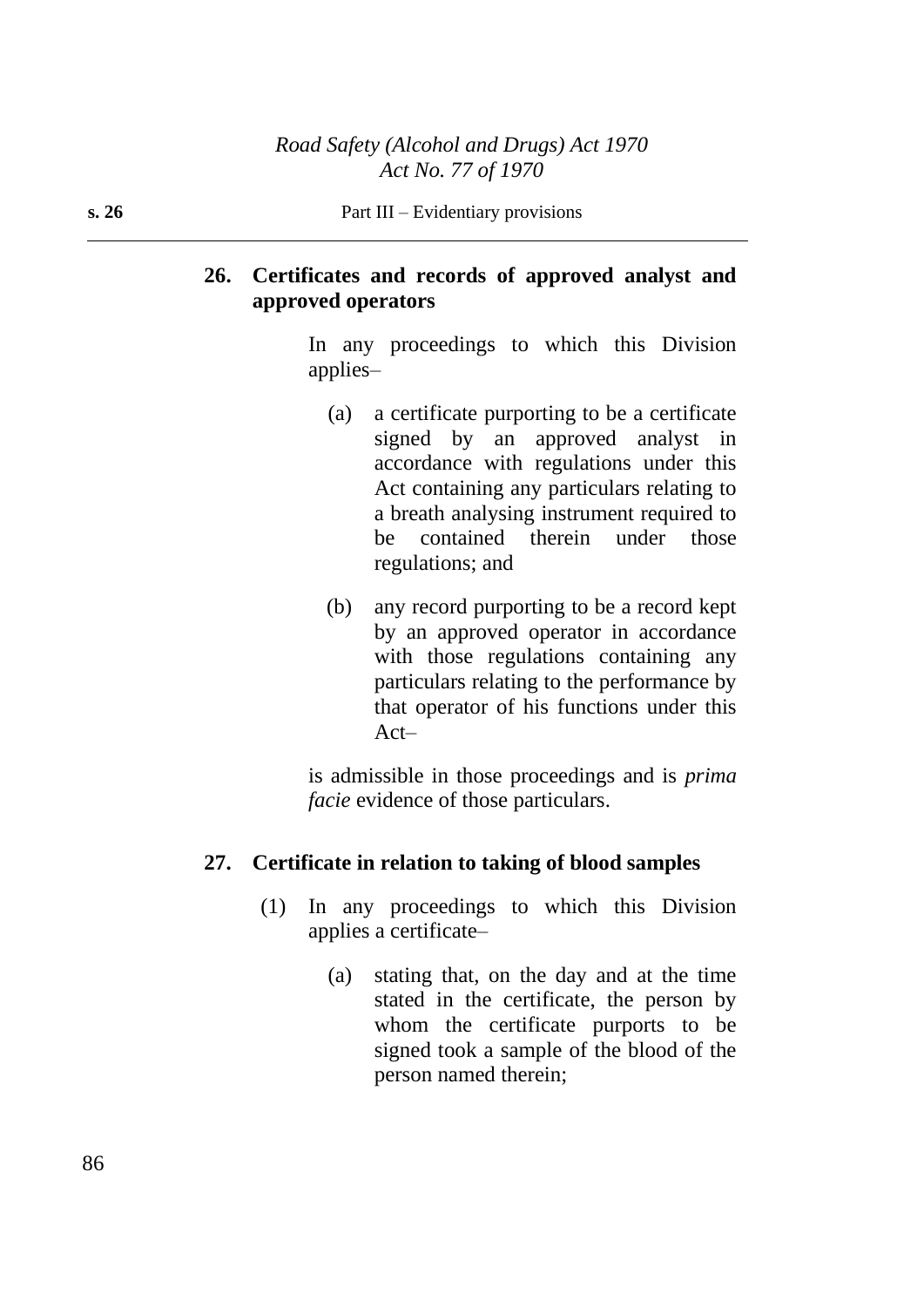#### Part III – Evidentiary provisions **s. 27**

- (b) stating that when that sample was so taken the person by whom the certificate purports to be signed was a qualified person; and
- (c) containing particulars of the manner in which the sample was taken or of any action taken by that person consequent upon, or in relation to, the taking of that sample–

is admissible in those proceedings and is *prima facie* evidence of the particulars contained in the certificate.

- (2) In any proceedings to which this Division applies a certificate–
	- (a) stating that a container containing a part of a sample of blood taken from the person named in the certificate was kept at a particular place during a particular period;
	- (b) containing particulars of the manner in which it was so kept;
	- (c) stating that the person from whom the sample was taken was detained in custody during a particular period, and specifying the place at which he was so kept in custody;
	- (d) stating the time at which the container was delivered to any person and containing particulars of the request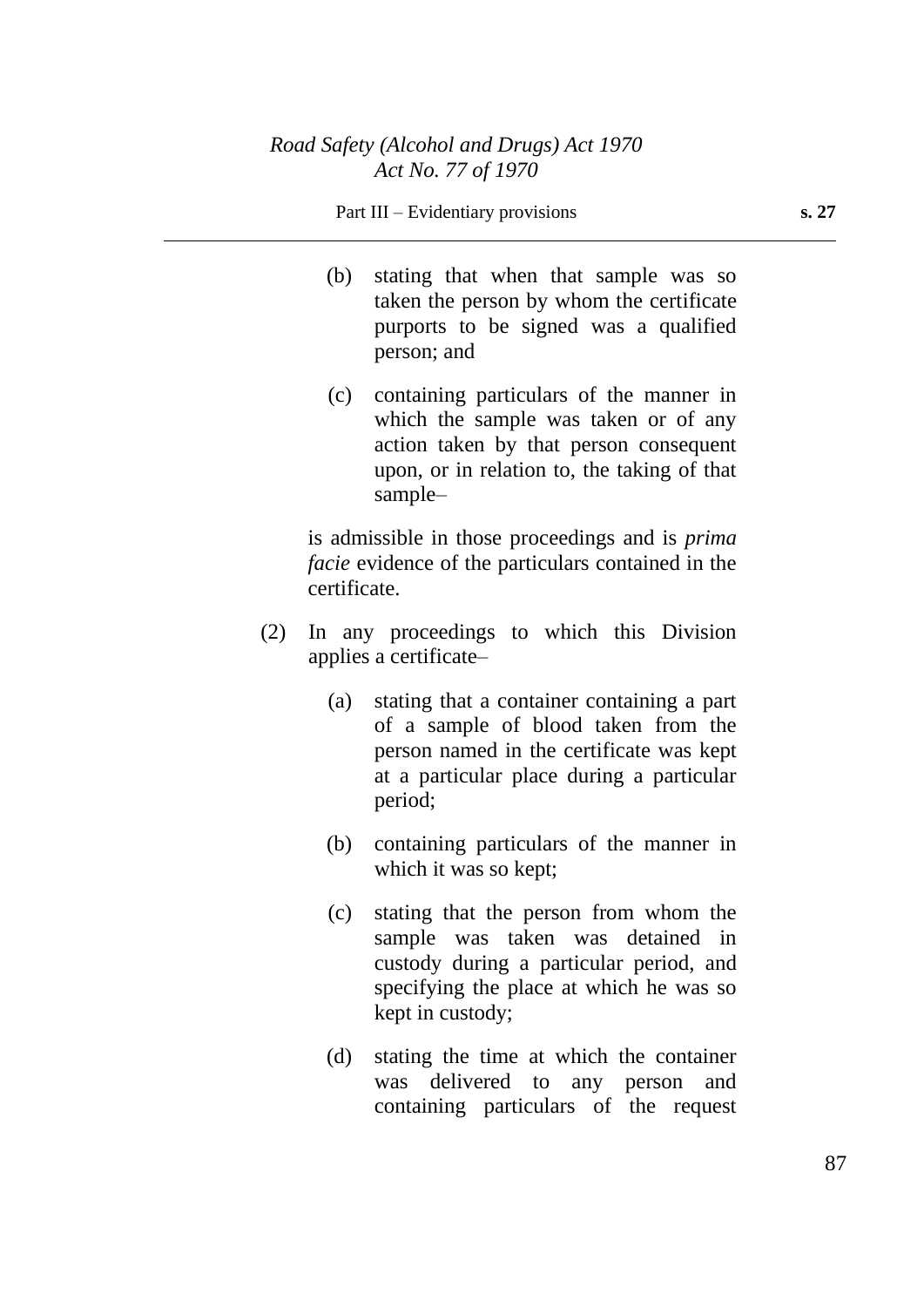pursuant to which it was so delivered; and

(e) stating that the person by whom the certificate purports to be signed was a police officer at the time the container was kept as mentioned in the certificate–

is admissible in those proceedings and is *prima facie* evidence of the particulars stated in the certificate.

- (3) In any proceedings to which this Division applies a certificate–
	- (a) stating that at a particular time and place a container containing a part of a sample of blood was delivered by the person by whom the certificate purports to be signed to the person named in the certificate and stated therein to be an approved analyst, or a person authorised by an approved analyst to receive the sample;
	- (b) containing particulars with respect to the container or any label or marks thereon;
	- (c) containing particulars with respect to the manner in which it was kept or otherwise dealt with before being so delivered; and
	- (d) stating that the person by whom it was so delivered was at that time a police officer–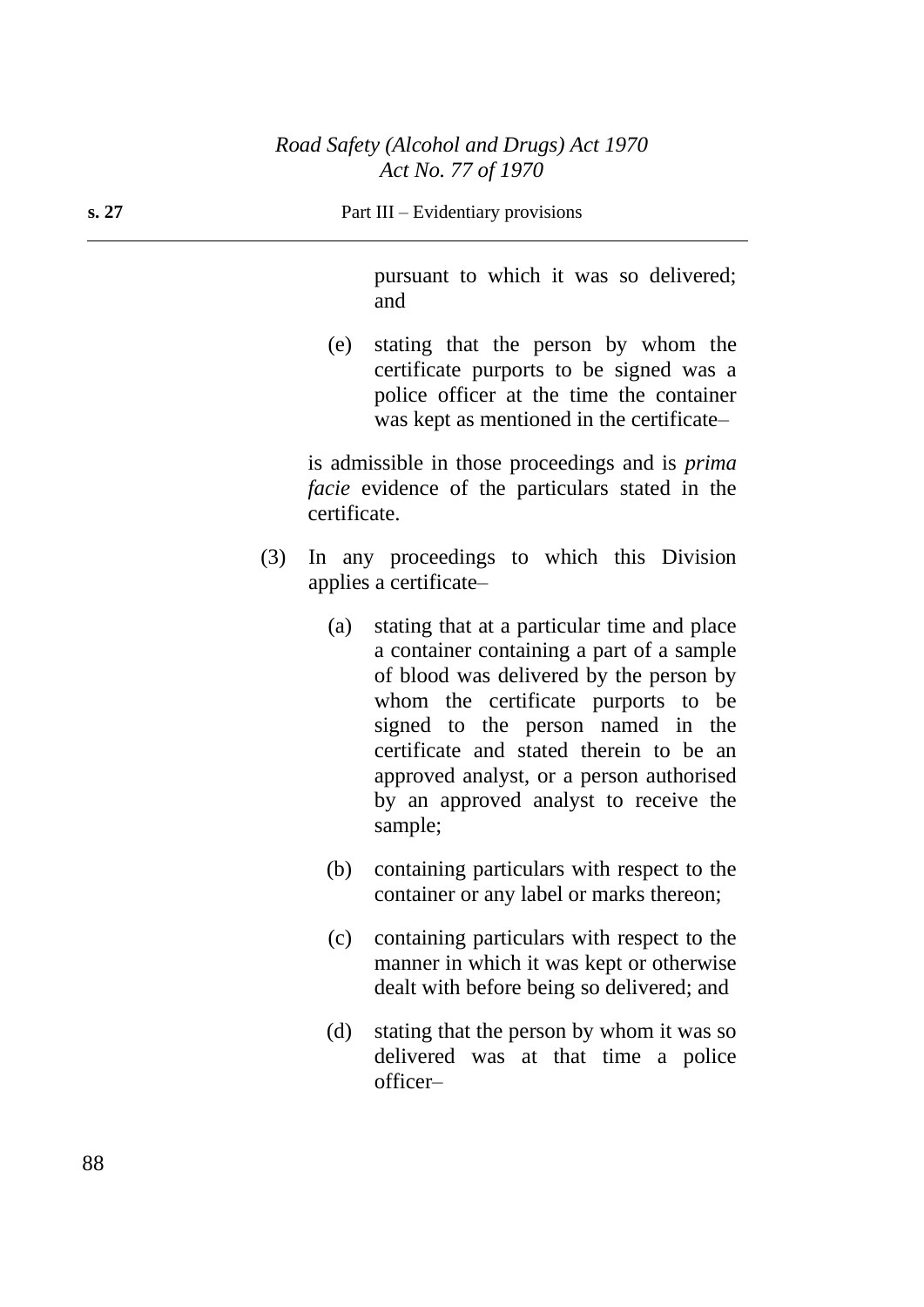is admissible in those proceedings and is *prima facie* evidence of the matters stated in the certificate.

# **27A. Certificate in relation to taking of certain oral fluid samples**

- (1) In any proceedings to which this Division applies, a certificate –
	- (a) stating that, on the day and at the time stated in the certificate, the person by whom the certificate purports to be signed took a sample of the oral fluid of the person named therein for the purpose of oral fluid analysis; and
	- (b) stating that, when that sample was so taken, the person by whom the certificate purports to be signed was an approved operator; and
	- (c) containing particulars of the manner in which the sample was taken or of any action taken by that person consequent upon, or in relation to, the taking of that sample –

is admissible in those proceedings and is *prima facie* evidence of the particulars contained in the certificate.

(2) In any proceedings to which this Division applies, a certificate –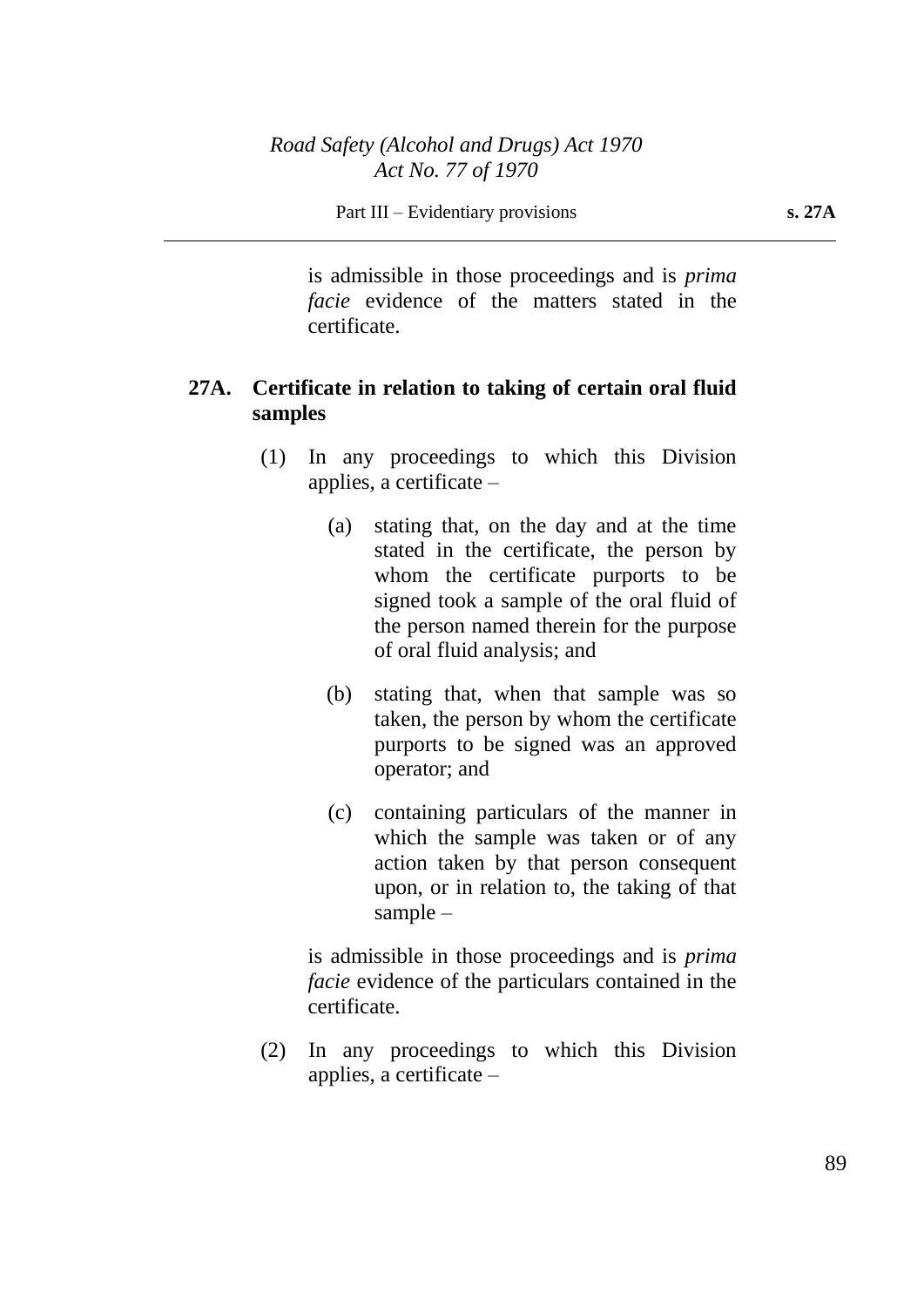| s. 28 |              | Part III – Evidentiary provisions                                                                                                                                                                |
|-------|--------------|--------------------------------------------------------------------------------------------------------------------------------------------------------------------------------------------------|
|       | (a)          | stating that, at a particular time and<br>place, a container containing a part of a<br>sample of oral fluid was delivered, by the<br>person by whom the certificate purports<br>to be signed $-$ |
|       |              | to the person named in the<br>(i)<br>certificate and stated therein to be<br>an approved analyst; or                                                                                             |
|       |              | to a person authorised by an<br>(ii)<br>approved analyst to receive the<br>sample; and                                                                                                           |
|       | (b)          | containing particulars with respect to the<br>container or any label or marks thereon;<br>and                                                                                                    |
|       | (c)          | containing particulars with respect to the<br>manner in which it was kept or otherwise<br>dealt with before being so delivered; and                                                              |
|       | (d)          | stating that the person by whom it was so<br>delivered was at that time a police<br>$of \text{ficer} -$                                                                                          |
|       | certificate. | is admissible in those proceedings and is <i>prima</i><br><i>facie</i> evidence of the matters stated in the                                                                                     |
| 28.   |              | <b>Certificates of analysis of blood samples</b>                                                                                                                                                 |

In any proceedings to which this Division applies a certificate containing–

(a) particulars of the result of an analysis of a sample of blood carried out by, or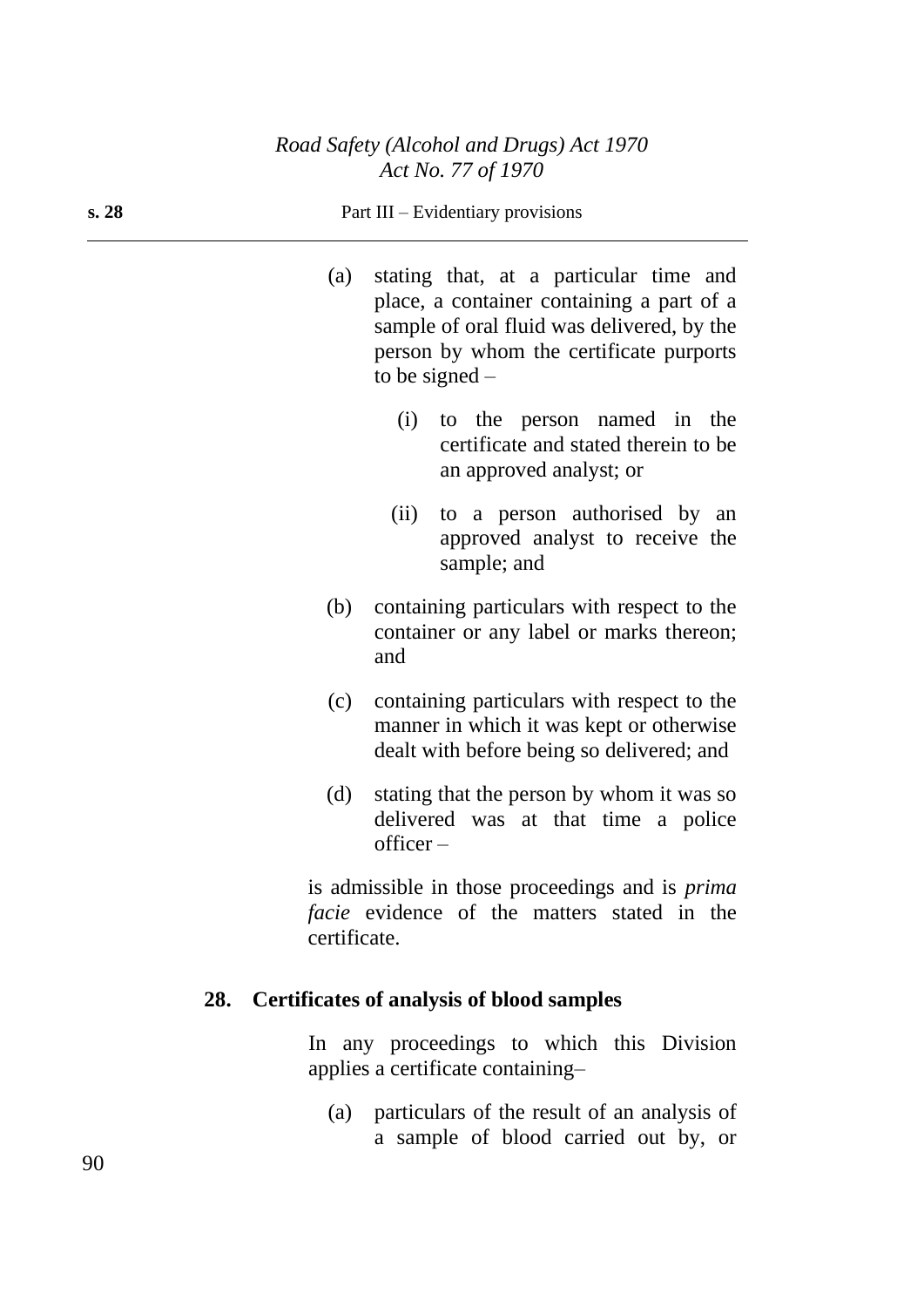under the supervision of, the person by whom the certificate is purported to be signed; and

(b) particulars with respect to the container in which the sample was received by him, and any label or markings thereon–

and stating that at the time the analysis was carried out he was an approved analyst, is admissible in those proceedings and is *prima facie* evidence of the particulars set forth in the certificate.

# **28A. Certificates of analysis of oral fluid samples**

In any proceedings to which this Division applies, a certificate containing –

- (a) particulars of the result of an analysis of a sample of oral fluid carried out by, or under the supervision of, the person by whom the certificate is purported to be signed; and
- (b) particulars with respect to the container in which the sample was received, and any label or markings thereon –

and stating that at the time when the analysis was carried out he or she was an approved analyst, is admissible in those proceedings and is *prima facie* evidence of the particulars set forth in the certificate.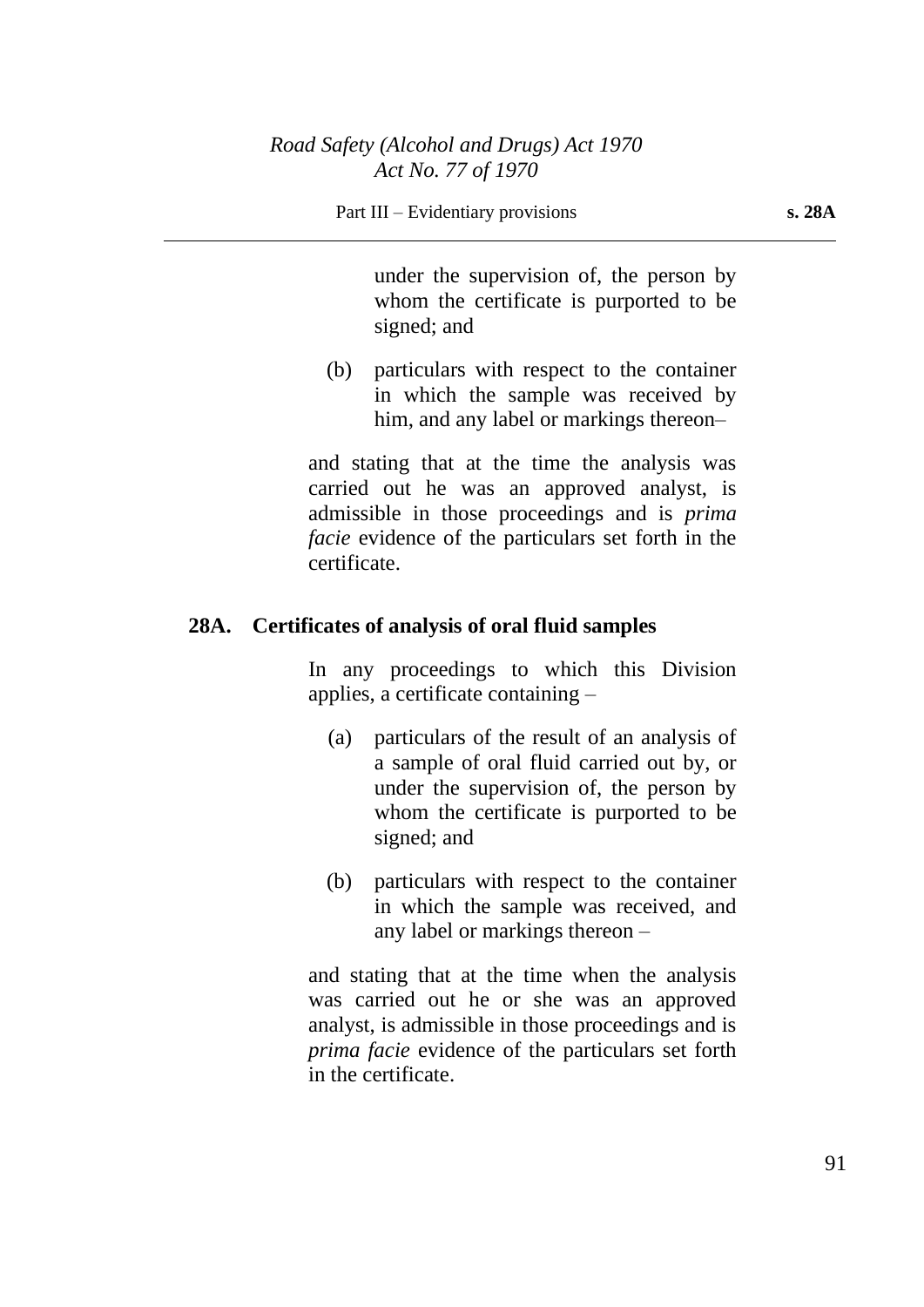# **29. Limitation on tendering of certificates, &c., in evidence**

- (1) No certificate or record referred to in the foregoing provisions of this Division shall be tendered in evidence by, or on behalf of, any party to any proceedings unless, at least 14 days, or such lesser period as the court may approve, before the hearing of the proceedings, a copy thereof was served on the other party to the proceedings.
- (1AA) If a report has been provided under section  $13B(2)(a)$ ,  $13B(2A)$  or  $13C(3)$  to a person, the provision of that report under that section is taken to be service for the purposes of subsection  $(1)$ .
	- (1A) Where such a certificate or record as is referred to in subsection (1) is endorsed with a certificate of service purporting to be signed by a person by whom a copy of that certificate or record was served, that certificate of service is *prima facie* evidence of the particulars stated therein.
	- (1B) A certificate of service referred to in subsection (1A) may relate to more than one certificate or document referred to in subsection (1).
		- (2) Subject to this section, a certificate or record referred to in subsection (1) may be tendered in evidence in proceedings to which this Division applies whether or not the person by whom the certificate or record was signed or made, or any person who, under the supervision of that first-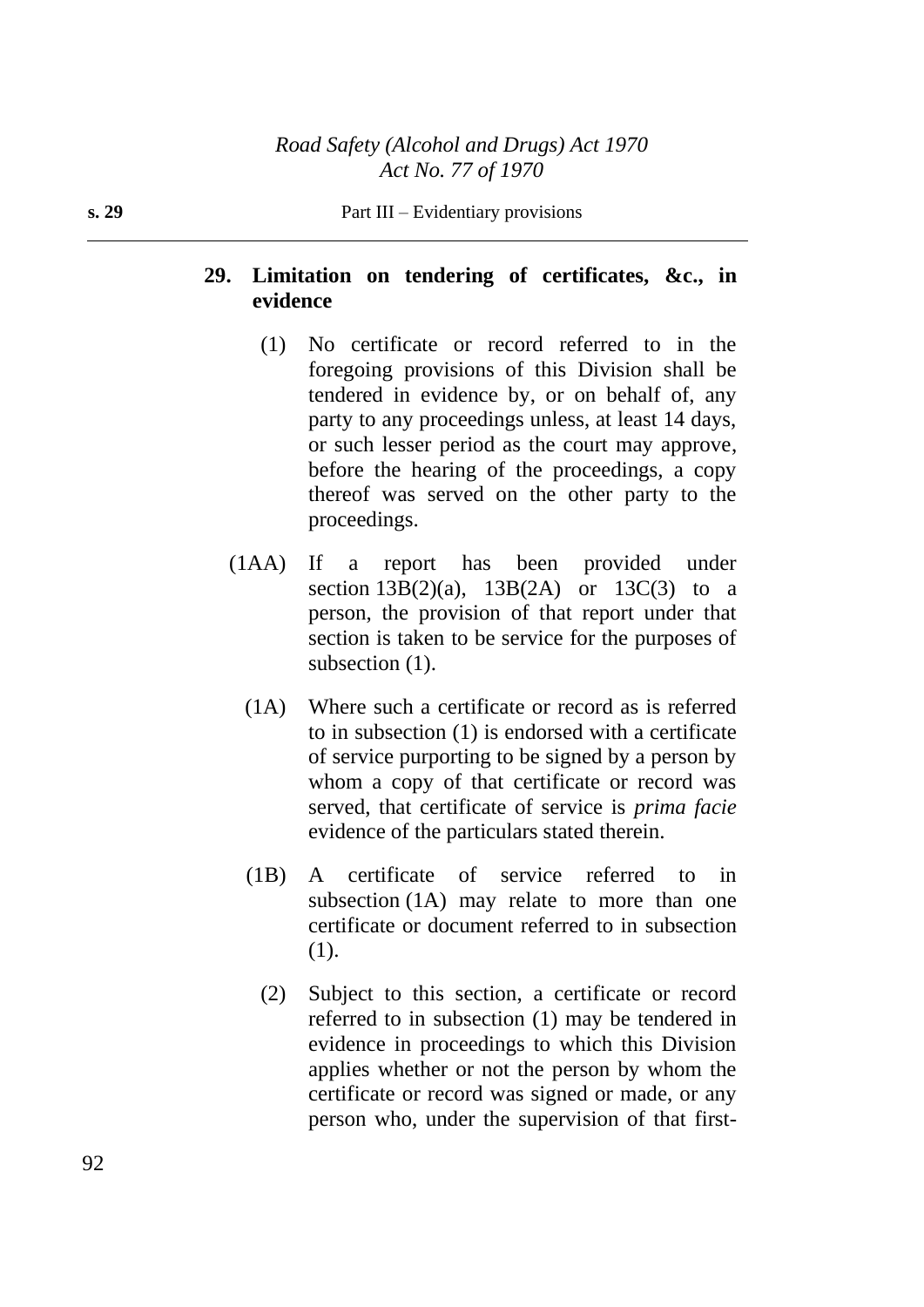mentioned person, was involved with the analysis to which the certificate or record relates is called as a witness in those proceedings.

- (2A) Where a person by whom a certificate or record referred to in subsection (1) was signed or made, or any person who, under the supervision of that first-mentioned person, was involved with the analysis to which the certificate or record relates is called by the defendant as a witness in proceedings to which this Division applies, that person may be cross-examined by the defendant as to the facts or matters set out in that certificate or record.
	- (3) In any proceedings to which this Division applies no evidence shall be given by or on behalf of any person of the result of the analysis of a sample of his blood that was taken otherwise than in pursuance of a request or direction made under this Act unless, at least 4 days, or such lesser period as the court may approve, before the hearing, notice has been given in writing to the prosecutor or his agent stating the intention to give that evidence.
	- (4) For the purposes of this section, *service* has the same meaning as in the *Acts Interpretation Act 1931*.

### **29A. Section 177A of the** *Evidence Act 2001* **not to apply**

Section 177A of the *Evidence Act 2001* does not apply in relation to any certificate or record referred to in this Division.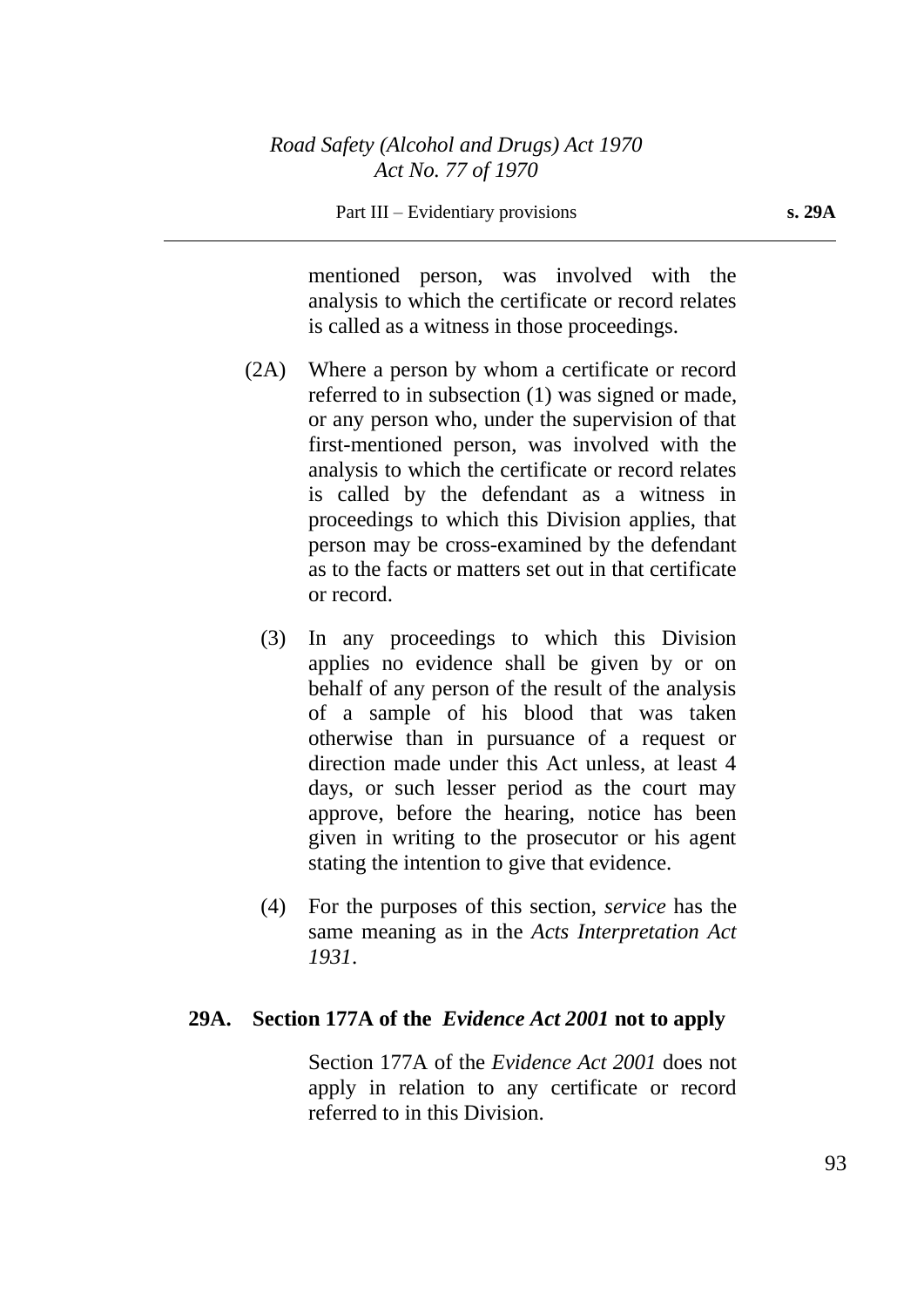# **29B. Certificate as to alcohol dependency**

A certificate purporting to be signed by a medical practitioner or person of a class prescribed for the purposes of section  $6(4)(c)(ii)$ and certifying that the person named in it is not alcohol-dependent is evidence of the matters contained in it.

# *Division 2 – Restriction on use of certain evidence*

# **30. Evidence as to analyses, &c., inadmissible in certain proceedings**

- (1) Except as is otherwise expressly provided in this Act the fact that a person has been convicted of an offence under section 6, section 6A or section 14 is not admissible as evidence in any legal proceedings that that person was, at any time, drunk, or under the influence of intoxicating liquor or a prescribed illicit drug, or incapable of driving, or of exercising effective control over, a motor vehicle.
- (2) Notwithstanding anything in this or any other Act where a person, on being notified under section 13(6) that a sample of his blood has been taken for analysis, objects to the sample being analysed, no evidence as to the analysis is admissible in any legal proceedings to which he is a party.
- (2A) The fact that a prescribed illicit drug has been detected in a person's oral fluid or blood in accordance with this Act is not admissible as evidence in any legal proceedings against the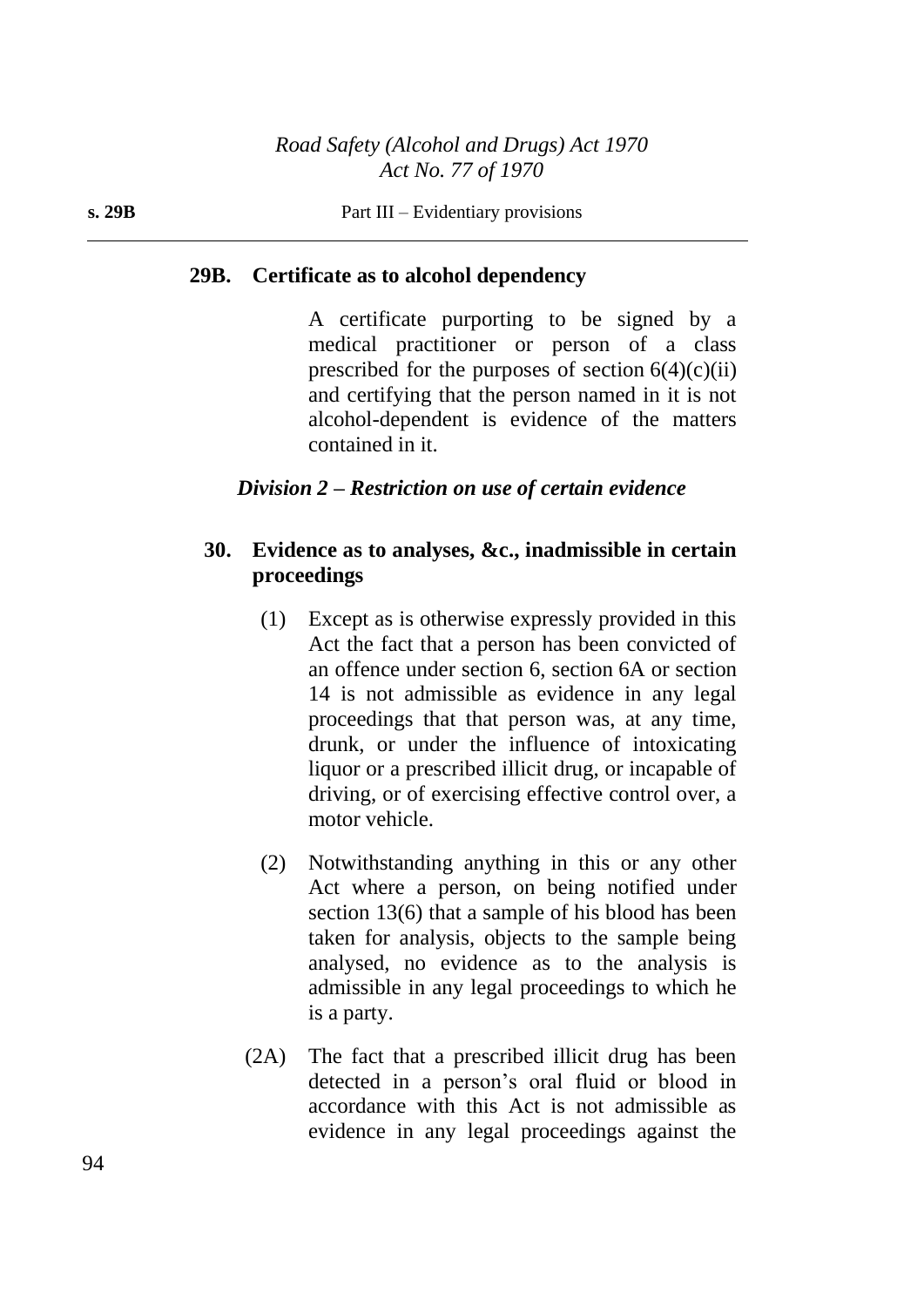### Part III – Evidentiary provisions **s. 30**

person under the *Forensic Procedures Act 2000* or in respect of an offence against Division 3 of Part 3 of the *Misuse of Drugs Act 2001*, but is admissible in respect of an offence against Part 2, or Division 4 of Part 3, of the *Misuse of Drugs Act 2001* and may be taken into account in consideration of an application for a search warrant under the *Search Warrants Act 1997*.

- (3) The provisions of this section have effect notwithstanding any covenant, term, condition, or provision of, or contained in any contract of insurance, and any such covenant, term, condition, or provision therein is, to the extent that the operation of this section is excluded, limited, modified, or restricted, void.
- (4) References in this section to legal proceedings shall be construed as references to all legal proceedings, whether civil, criminal, or arbitral.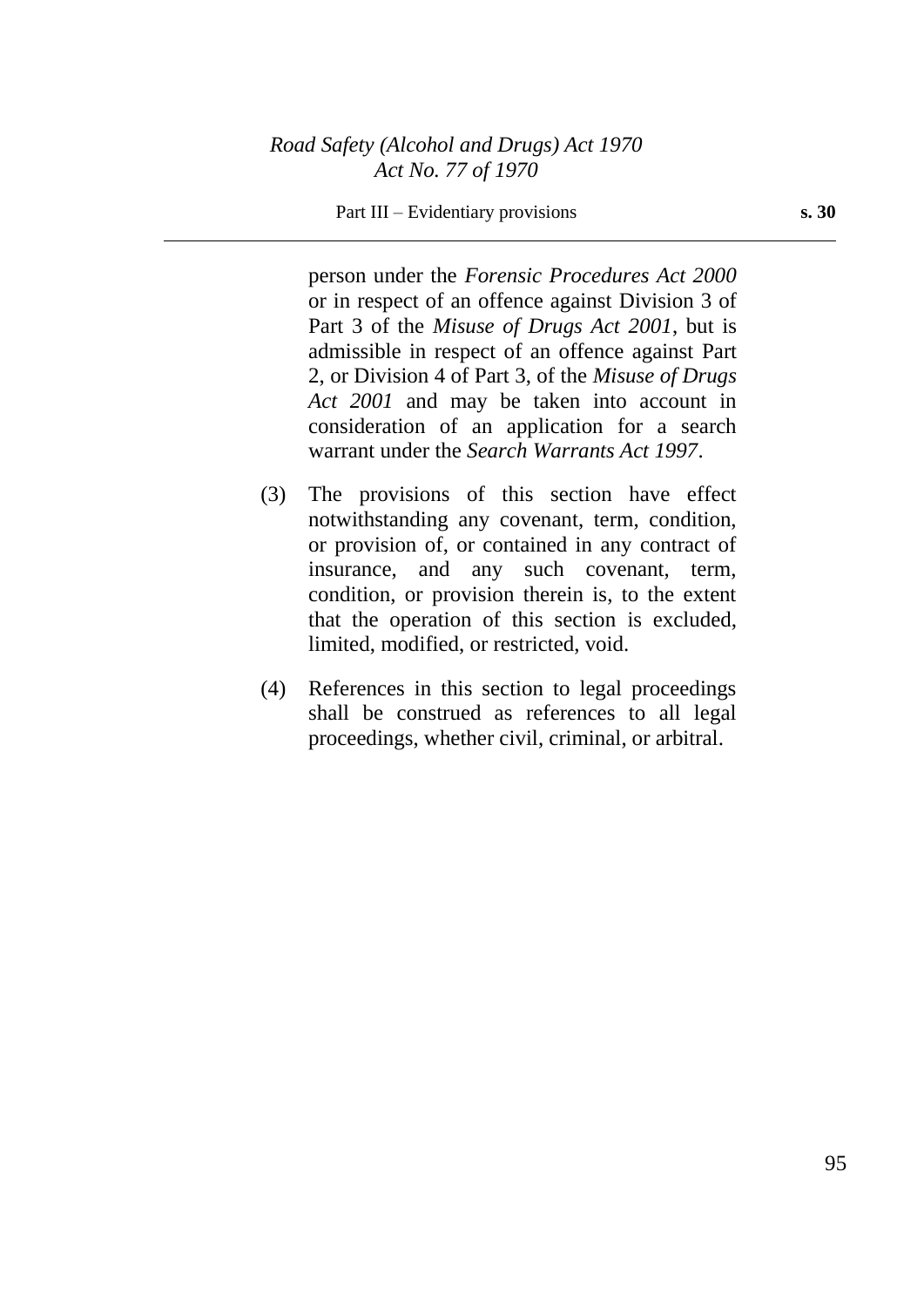### **PART IV – SUPPLEMENTARY PROVISIONS**

#### **30A. Costs of tests, analyses or examinations**

Except as otherwise provided under this Act, a court may, in the case of a conviction for an offence under this Act –

- (a) assess the reasonable costs of  $-$ 
	- (i) testing, analysing or examining a sample of breath, oral fluids or blood used as part of proceedings for the offence; and
	- (ii) if applicable, the attendance as part of those proceedings of the person who performed the test, analysis or examination if he or she is required to attend to give evidence; and
- (b) award either or both of those costs against the defendant.

### **31. Regulations**

- (1) The Governor may make regulations under this Act and, in addition to any other purposes for which those regulations may be made, any such regulations may –
	- (a) prescribe the functions of an approved analyst in relation to the matters mentioned in section 3(4);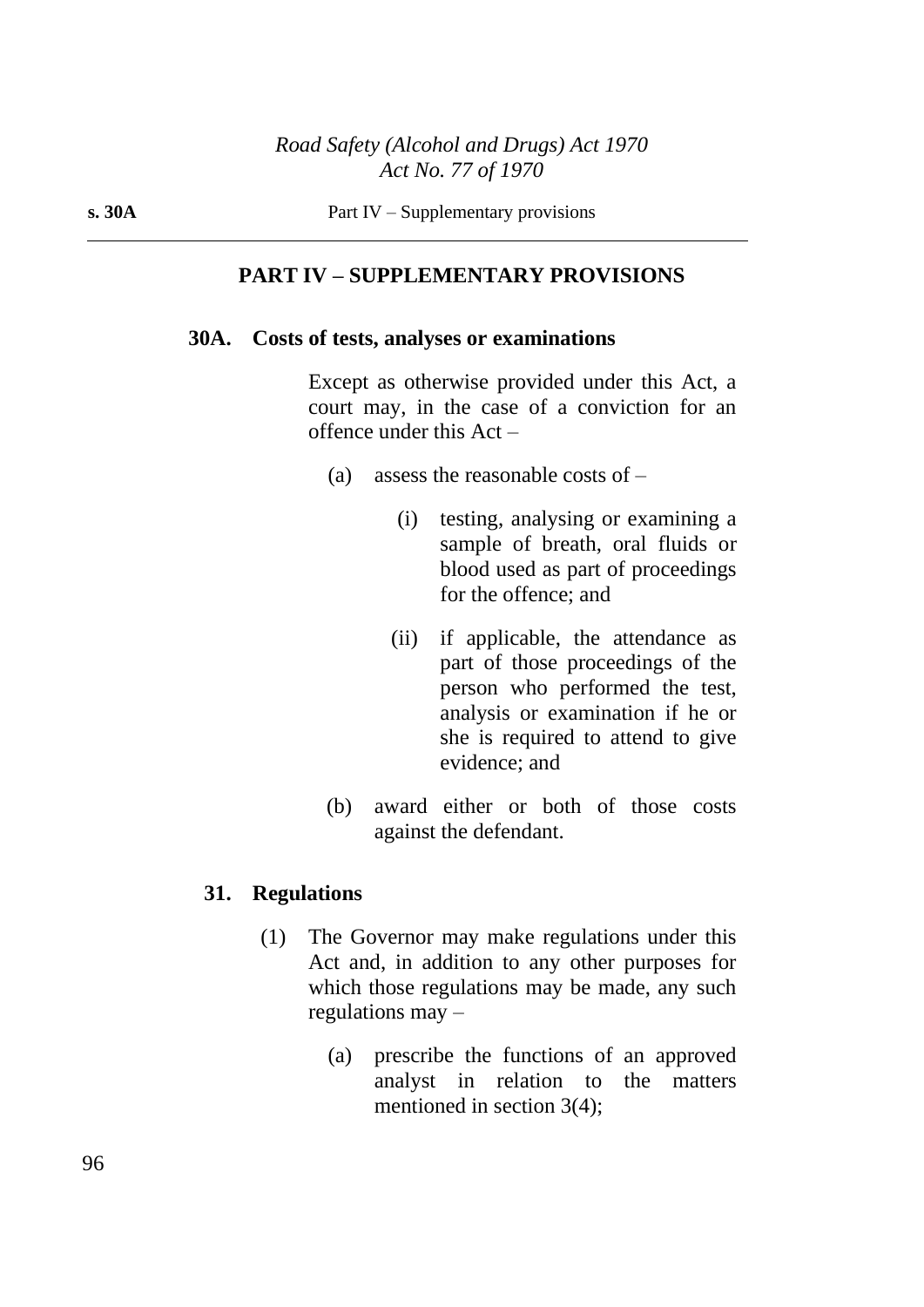#### Part IV – Supplementary provisions **s. 31**

- (b) prescribe the manner in which breath analysing instruments are to be tested, maintained, or used and the operations to be undertaken, or the precautions to be observed, in relation thereto;
- (c) impose duties on approved operators in relation to the maintenance, testing, or use of breath analysing instruments and require them to comply with instructions given by an approved analyst in relation to any matter prescribed in relation thereto;
- (d) require the making and keeping of records in relation to the maintenance, testing, or use of breath analysing instruments;
- (e) prescribe the qualifications to be possessed by, or the training to be undergone, by police officers who are authorized by the Commissioner of Police to operate breath analysing instruments;
- (f) prescribe the manner in which samples of blood are to be taken for the purposes of this Act, whether in relation to the nature or amount of the blood so taken or otherwise;
- (g) prescribe the fees to be paid to qualified persons in respect of the taking of samples of blood, or the carrying out of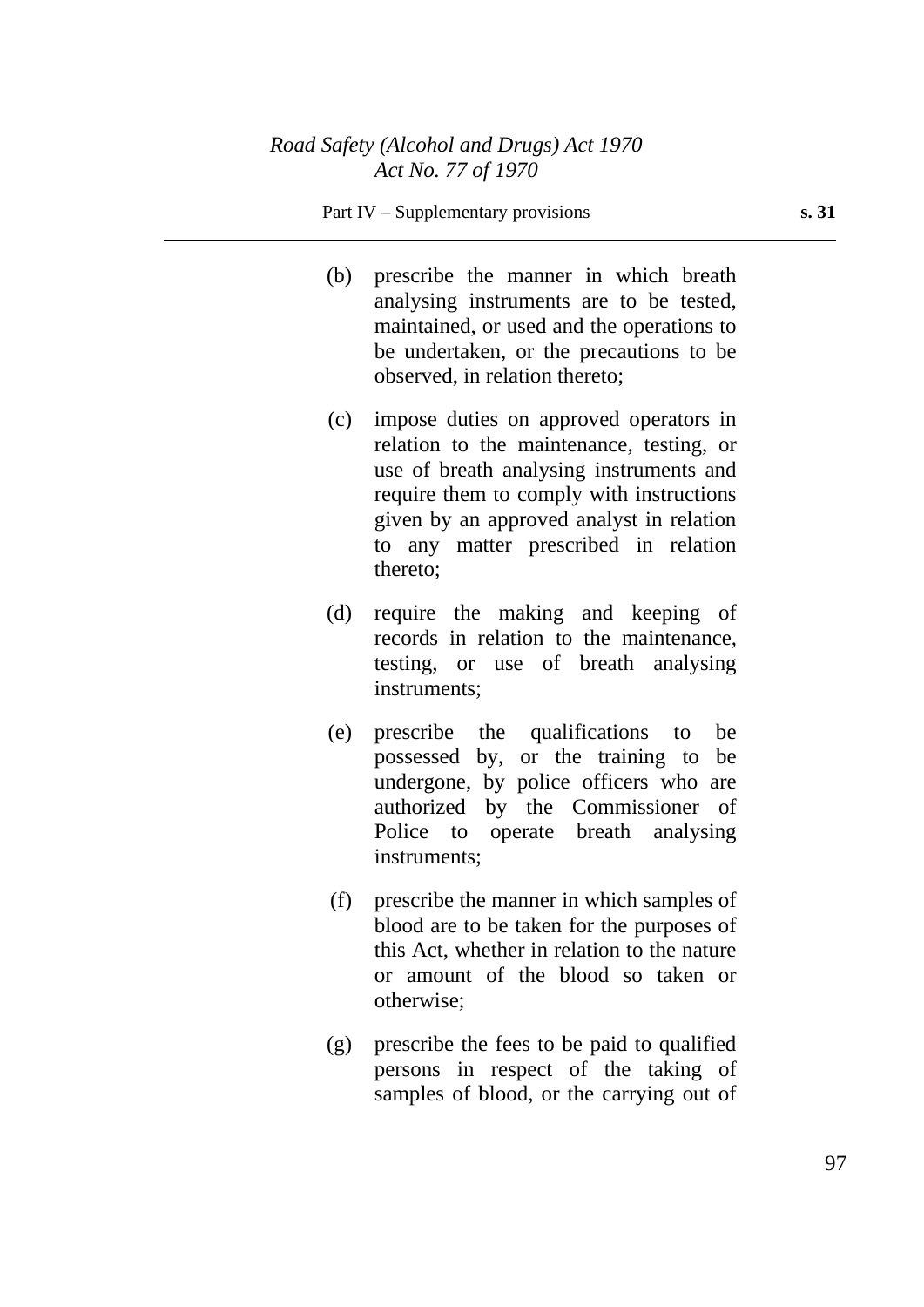medical examinations, for the purposes of this Act; and

- (h) require the issue of certificates with respect to any test carried out on a breath analysing instrument and prescribe the particulars to be contained in any such certificate; and
- $(i)$   $\ldots$  . . . . . .
- (2) If the Related Act expressly or impliedly provides, a regulation made pursuant to subsection (1) for in respect of any provision or matter under this Act may also be used and have application for the purposes of a corresponding provision or matter under the Related Act and, to that end, the regulation may, if necessary or expedient, be modified or adapted so as to enable the regulation to have such use or application.
- (3) The regulations may be made so as to apply differently according to such factors as are specified in the regulations.
- (4) The regulations may authorise any matter to be from time to time determined by the Commissioner of Police or an approved analyst.
- $(5)$  In this section –

*Related Act* means the *Marine Safety (Misuse of Alcohol) Act 2006*.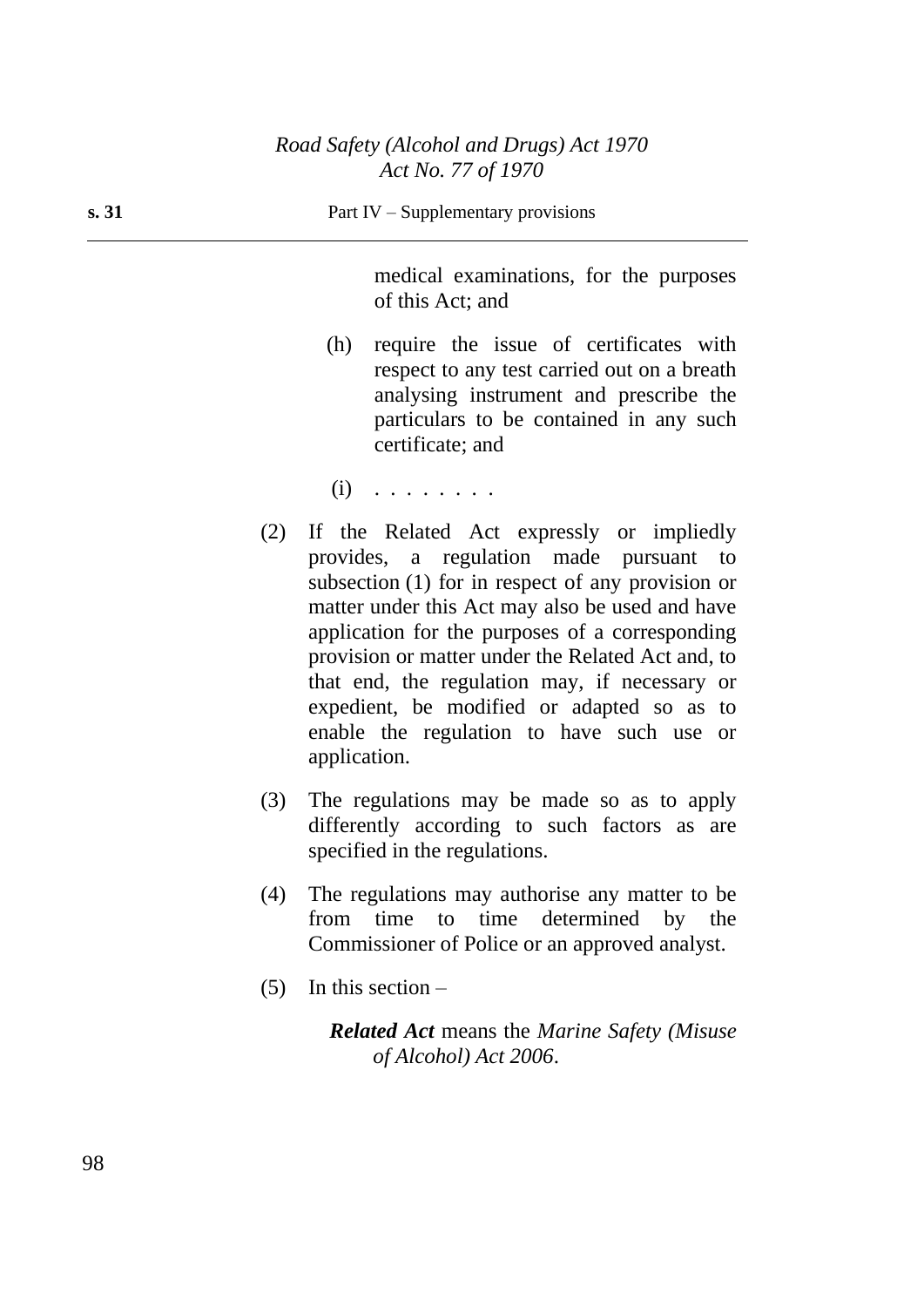# **32. Protection from liability**

- (1) A police officer acting in good faith is not liable for any of the following that may result from the moving, or impounding, of a vehicle in accordance with this Act:
	- (a) damage to the vehicle;
	- (b) depreciation in the value of the vehicle;
	- (c) loss of use of the vehicle;
	- (d) loss of the vehicle.
- (2) A police officer, or the Crown, is not liable for any damage, loss or depreciation in respect of a vehicle while it is being driven, towed or transported to, or impounded at, a holding yard as a result of this Act.

## **33. Destruction of samples**

- (1) A sample of blood, or oral fluid, that has been taken for the purposes of this Act is to be destroyed 24 months after the sample was taken unless otherwise prescribed.
- (2) For the avoidance of doubt, this section applies to all samples whether taken before or after the commencement of the *Road Safety (Alcohol and Drugs) Amendment Act 2017*.

## **34. Savings and transitionals**

 $(1)$  In this section –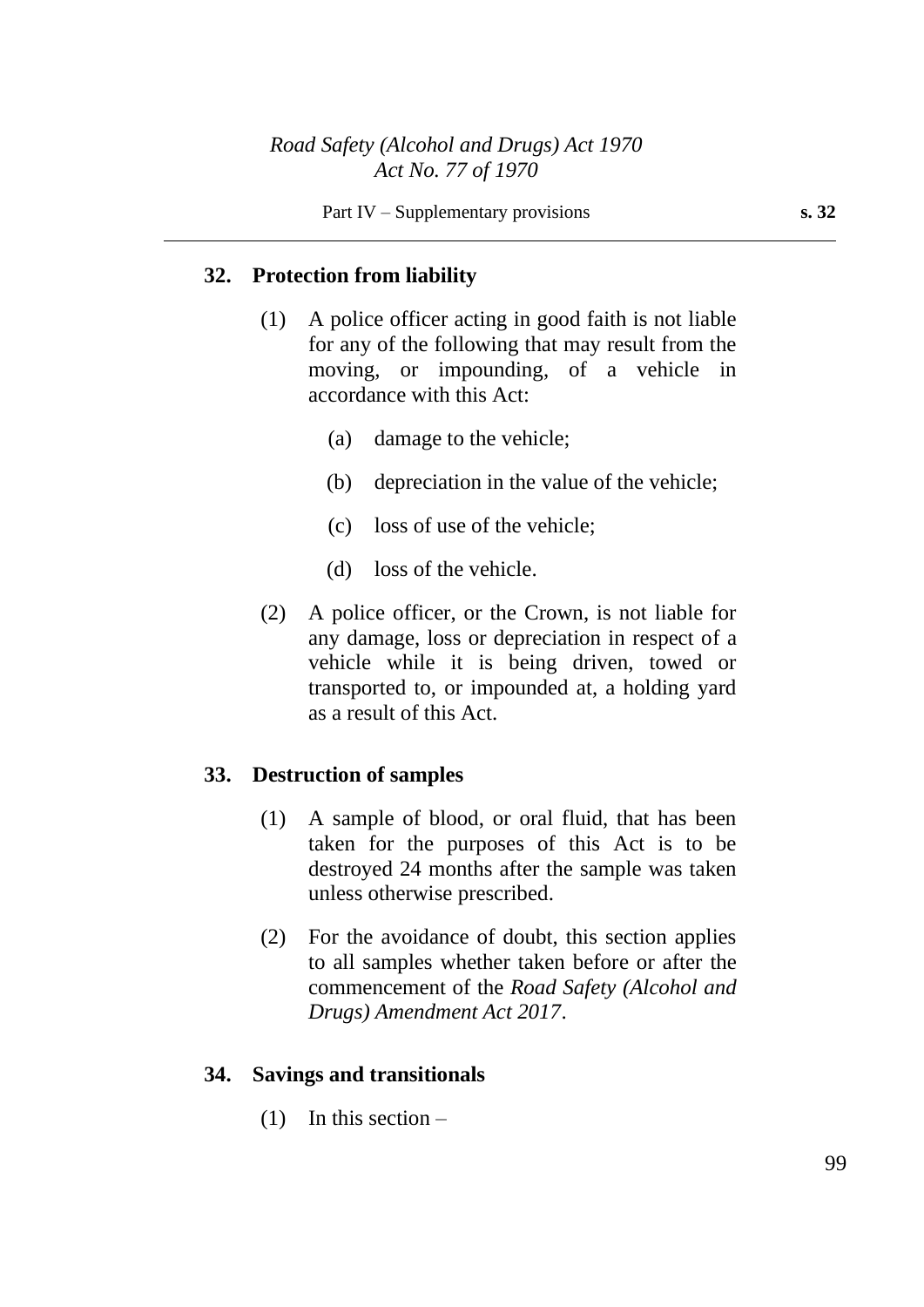*amending Act* means the *Road Safety (Alcohol and Drugs) Amendment Act 2017*.

- (2) For the purposes of this and any other Act, if, before the day on which section 5 of the amending Act commences, apparatus of a type was approved by the Governor as a breath analysing instrument by notice in the *Gazette* and that approval had not been revoked, apparatus of that type is taken, on and after that day, to be apparatus of a type approved by the Minister as a breath analysing instrument by notice in the *Gazette.*
- (3) For the purposes of this and any other Act, if, before the day on which section 6 of the amending Act commences, a person is an approved analyst, or a supervising analyst, under this Act, that person is taken, on and after that day, to be an approved analyst appointed by the Minister under this Act on the same terms and conditions.
- (4) For the purposes of this and any other Act, if, before the day on which section 33 of the amending Act commences, an excessive drinkdriving notice has been issued, and is in force, under section 18B of this Act, that notice is taken, on and after that day, to be a road safety disqualification notice issued, and in force, under that section on the same terms and conditions.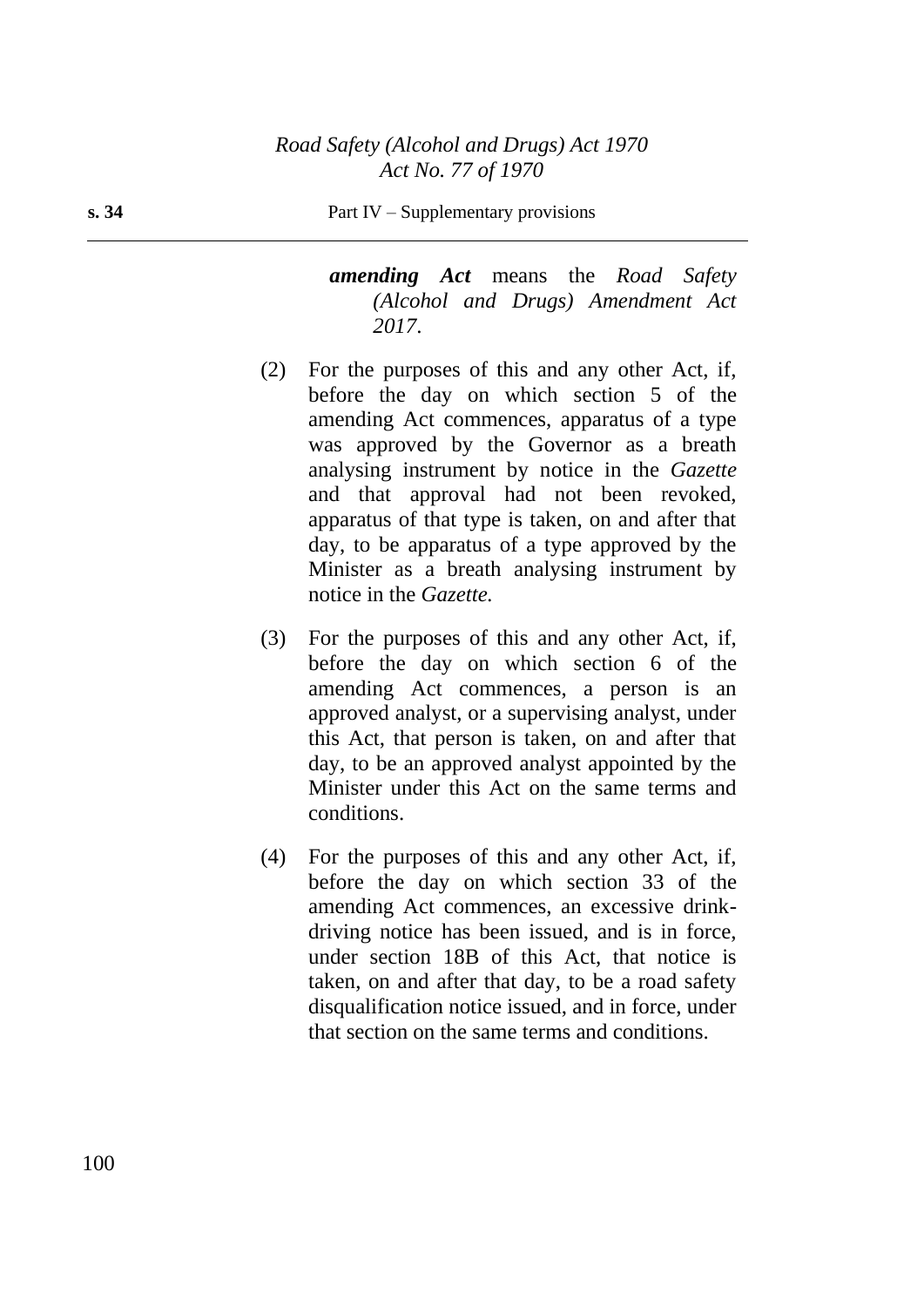**sch. 1**

# **SCHEDULE 1 –** . . . . . . . .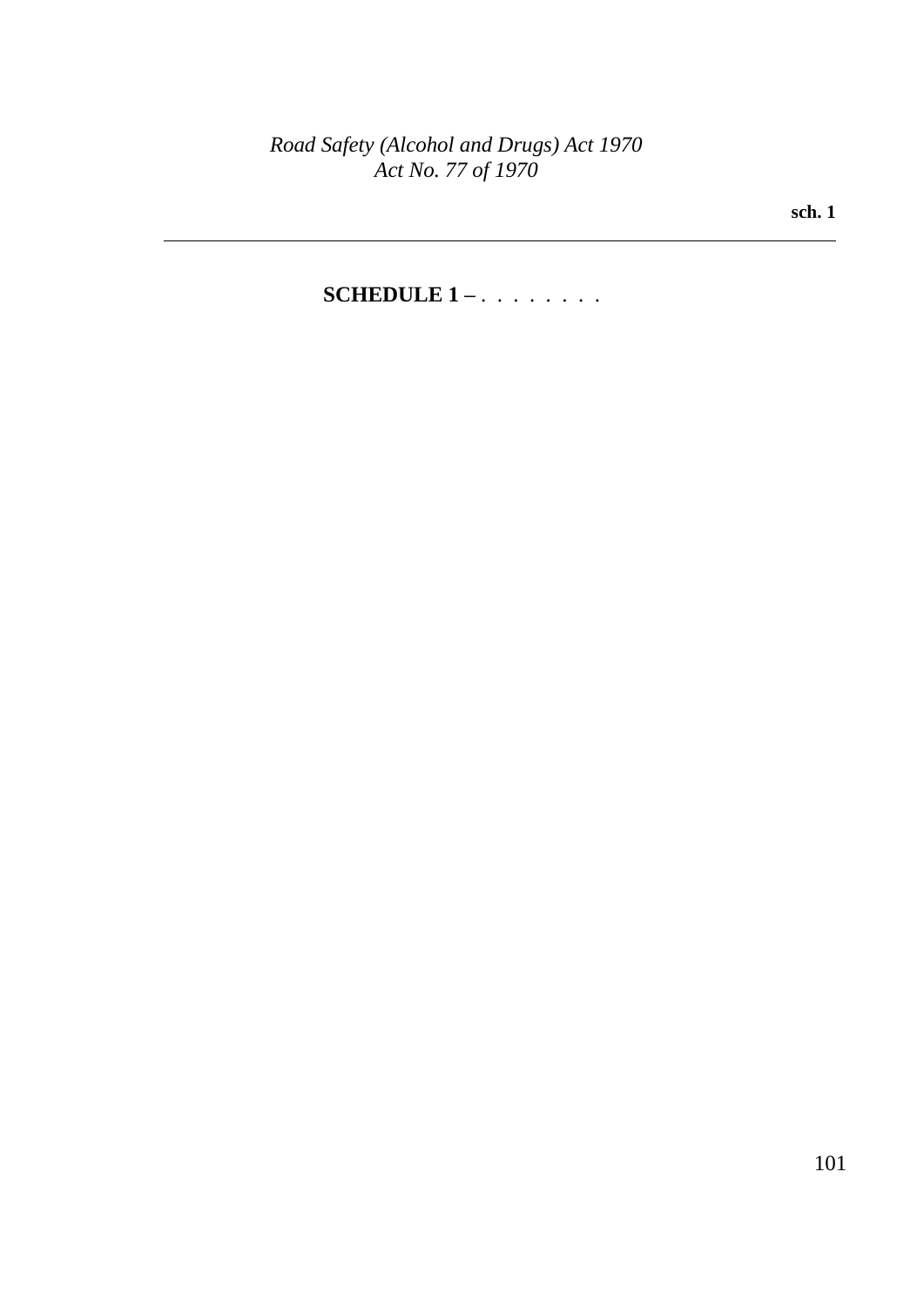# **SCHEDULE 2 – CONSEQUENTIAL AMENDMENTS** Section 32

*The amendments effected by this Schedule have been incorporated into the authorised version of the following Acts:*

- *(a) Evidence Act 1910;*
- *(b) Traffic Act 1925.*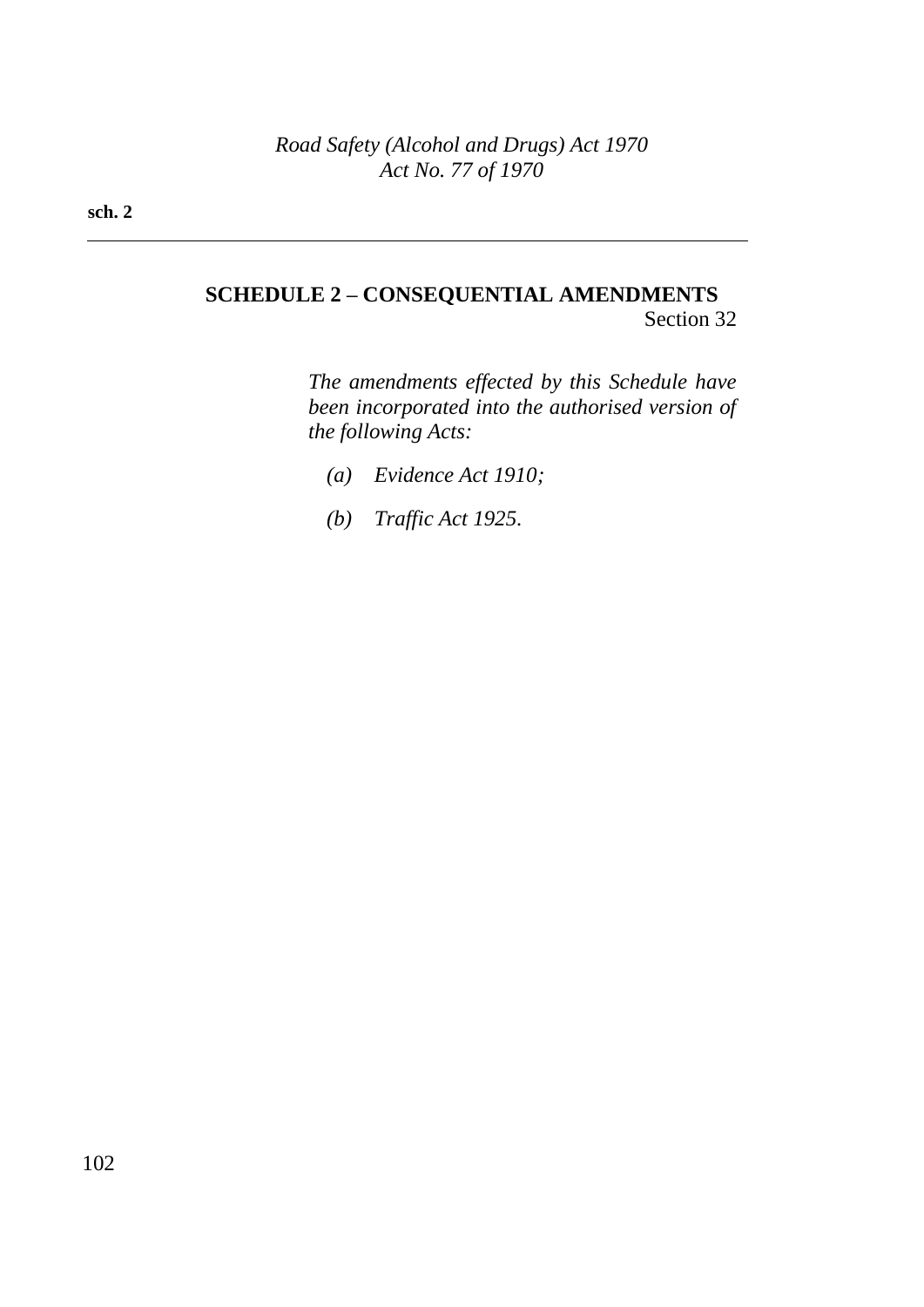### **NOTES**

The foregoing text of the *Road Safety (Alcohol and Drugs) Act 1970* comprises those instruments as indicated in the following table. Any reprint changes made under any Act, in force before the commencement of the *Legislation Publication Act 1996*, authorising the reprint of Acts and statutory rules or permitted under the *Legislation Publication Act 1996* and made before 1 March 2022 are not specifically referred to in the following table of amendments.

| Act                                                               | Number and year    | Date of                                             |
|-------------------------------------------------------------------|--------------------|-----------------------------------------------------|
|                                                                   |                    | commencement                                        |
| Road Safety (Alcohol and Drugs) Act                               | No. 77 of 1970     | 1.2.1971                                            |
| 1970                                                              |                    | (see SR 1971 No. 5)                                 |
| Road Safety (Alcohol and Drugs) Act<br>1974                       | No. 18 of 1974     | 16.5.1974                                           |
| Road Safety (Alcohol and Drugs) Act<br>$(No. 2)$ 1975             | No. 94 of 1975     | 23.12.1975<br>(remaining<br>provisions)<br>1.3.1976 |
|                                                                   |                    | (s. 17)                                             |
| Road Safety (Alcohol and Drugs) Act<br>1976                       | No. 33 of 1976     | 21.6.1976                                           |
| <b>Statute Law Revision Order 1976</b>                            | S.R. 1976, No. 184 | 25.8.1976                                           |
| Criminal Code Act 1976                                            | No. 67 of 1976     | 11.11.1976                                          |
| Traffic Act (No. 2) 1976                                          | No. 96 of 1976     | 22.12.1976                                          |
| Road Safety (Alcohol and Drugs) Act<br>1977                       | No. 51 of 1977     | 31.8.1977                                           |
| Road Safety (Alcohol and Drugs) Act<br>1978                       | No. 83 of 1978     | 31.1.1979                                           |
|                                                                   |                    | (rest of Act)<br>1.2.1979                           |
|                                                                   |                    | (ss. 4 and 8)                                       |
| Road Safety (Alcohol and Drugs)<br>Amendment Act 1979             | No. 15 of 1979     | 16.5.1979                                           |
| Road Safety (Alcohol and Drugs)<br>Amendment Act 1982             | No. 91 of 1982     | 6.1.1983                                            |
| Road Safety (Alcohol and Drugs)<br>Amendment Act 1984             | No. 17 of 1984     | 16.5.1984                                           |
| Tasmanian State Service<br>(Miscellaneous Amendments) Act<br>1984 | No. 29 of 1984     | 1.12.1985                                           |
| Penalty Units and Other Penalties Act<br>1987                     | No. 13 of 1987     | 29.4.1987                                           |
| Evidence Amendment (Analysts'                                     | No. 27 of 1991     | 25.10.1991                                          |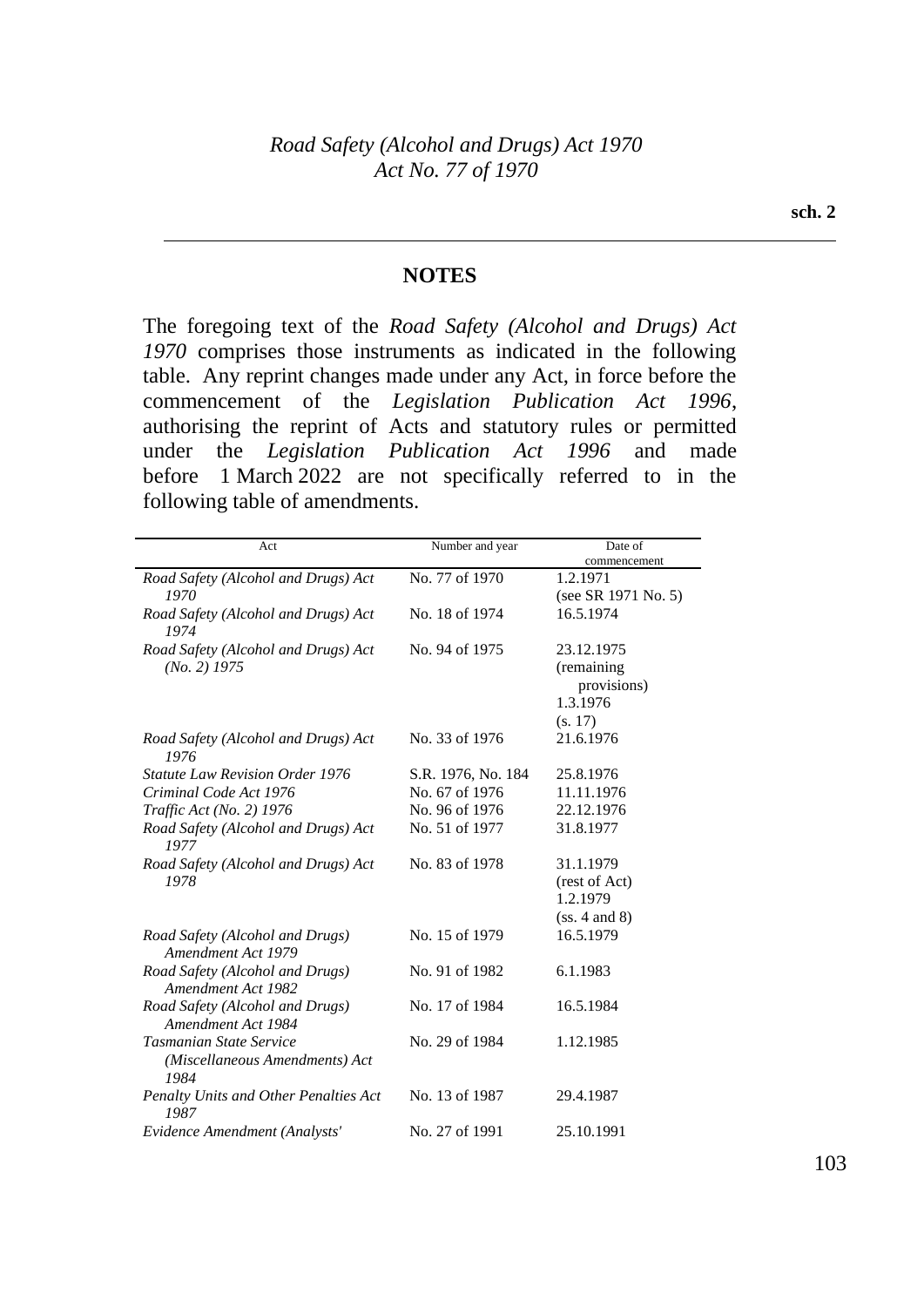| Act                                                                                                              | Number and year | Date of<br>commencement               |
|------------------------------------------------------------------------------------------------------------------|-----------------|---------------------------------------|
| Certificates) Act 1991                                                                                           |                 |                                       |
| Road Safety (Alcohol and Drugs)<br>Amendment Act 1991                                                            | No. 44 of 1991  | 12.12.1991                            |
| Road Safety (Alcohol and Drugs)                                                                                  | No. 68 of 1997  | 12.12.1991                            |
| Amendment Act 1997                                                                                               |                 | (s. 6(1))                             |
| Statute Law Revision Act 1991<br><b>Statute Law Revision Act 1994</b>                                            | No. 46 of 1991  | 18.12.1991<br>28.11.1994              |
|                                                                                                                  | No. 68 of 1994  |                                       |
| Nursing Act 1995                                                                                                 | No. 100 of 1995 | 1.7.1996                              |
| Road Safety (Alcohol and Drugs)<br>Amendment Act 1997                                                            | No. 68 of 1997  | 1.3.1998<br>(remaining<br>provisions) |
| Driving Offences (Miscellaneous<br>Amendments) Act 2000                                                          | No. 15 of 2000  | 28.4.2000                             |
| Road Safety (Alcohol and Drugs)<br>Amendment Act 2000                                                            | No. 13 of 2000  | 28.4.2000                             |
| Passenger Transport (Consequential<br>and Transitional) Act 1997                                                 | No. 53 of 1997  | 26.6.2000                             |
| Vehicle and Traffic (Transitional and<br>Consequential) Act 1999                                                 | No. 90 of 1999  | 14.8.2000                             |
| Road Safety (Alcohol and Drugs)<br>Amendment Act (No. 2) 2000                                                    | No. 71 of 2000  | 14.11.2000                            |
| State Service (Consequential and<br>Miscellaneous Amendments) Act<br>2000                                        | No. 86 of 2000  | 1.5.2001                              |
| Traffic Control (Miscellaneous<br>Amendments) Act 2001                                                           | No. 104 of 2001 | 5.12.2001                             |
| Evidence (Consequential Amendments)<br>Act 2001                                                                  | No. 80 of 2001  | 1.7.2002                              |
| Road Safety (Alcohol and Drugs)<br><b>Amendment Act 2005</b>                                                     | No. 18 of 2005  | 1.7.2005                              |
| Road Safety (Alcohol and Drugs)<br>Amendment Act (No. 2) 2005                                                    | No. 28 of 2005  | 1.2.2006                              |
| Marine Safety (Misuse of Alcohol) Act<br>2006                                                                    | No. 25 of 2006  | 23.12.2006                            |
| Legislation Publication Act 1996                                                                                 | No. 17 of 1996  | 3.12.2007                             |
| Road Safety (Alcohol and Drugs)<br>Amendment Act 2007                                                            | No. 68 of 2007  | 19.12.2007                            |
| <b>Monetary Penalties Enforcement</b><br>(Transitional Arrangements and<br>Consequential Amendments) Act<br>2007 | No. 72 of 2007  | 28.4.2008                             |
| Road Safety (Alcohol and Drugs)<br>Amendment Act 2008                                                            | No. 9 of 2008   | 4.6.2008                              |
| Legal Profession (Miscellaneous and<br>Consequential Amendments) Act<br>2007                                     | No. 66 of 2007  | 31.12.2008                            |
| Road Safety (Alcohol and Drugs)                                                                                  | No. 84 of 2009  | 1.1.2010                              |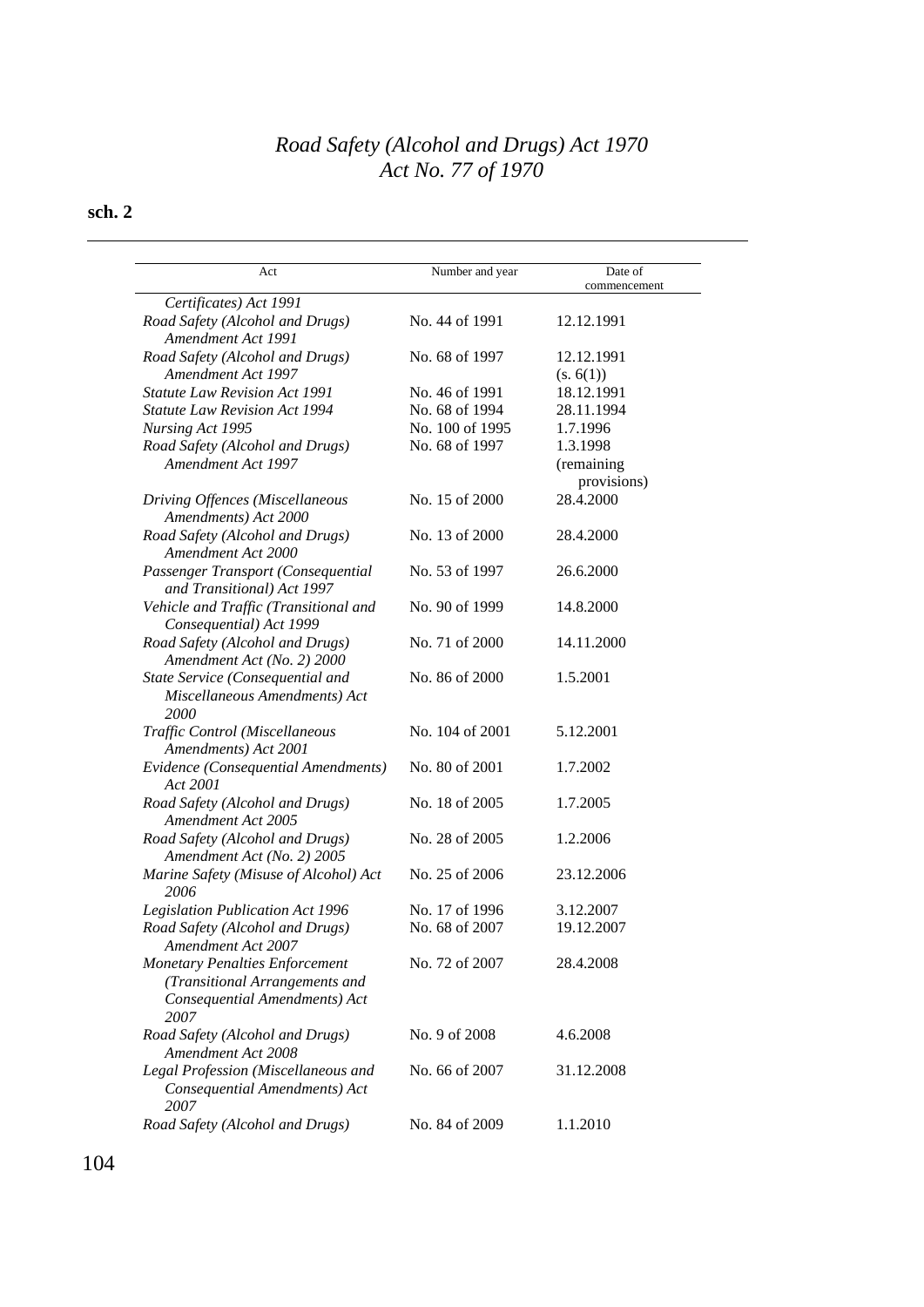| Act                                     | Number and year | Date of      |
|-----------------------------------------|-----------------|--------------|
|                                         |                 | commencement |
| Amendment Act 2009                      |                 |              |
| <b>Health Practitioner Regulation</b>   | No. 3 of 2010   | 1.7.2010     |
| National Law (Tasmania)                 |                 |              |
| (Consequential Amendments) Act          |                 |              |
| 2010                                    |                 |              |
| Vehicle and Traffic and Related         | No. 38 of 2010  | 14.12.2010   |
| Legislation (Miscellaneous              |                 |              |
| Amendments) Act 2010                    |                 |              |
| <b>Monetary Penalties Enforcement</b>   | No. 4 of 2011   | 1.6.2011     |
| (Miscellaneous Amendments) Act          |                 |              |
| 2011                                    |                 |              |
| Passenger Transport and Related         | No. 60 of 2011  | 1.7.2013     |
| Legislation (Consequential              |                 |              |
| Amendments) Act 2011                    |                 |              |
| Criminal Code Amendment (Dangerous      | No. 35 of 2017  | 19.9.2017    |
| Driving) Act 2017                       |                 |              |
| Road Safety (Alcohol and Drugs)         | No. 38 of 2017  | 3.12.2018    |
| Amendment Act 2017                      |                 |              |
| <b>Police Legislation Miscellaneous</b> | No. 20 of 2020  | 28.9.2020    |
| Amendments Act 2020                     |                 |              |
| Alcohol and Drug Dependency Repeal      | No. 30 of 2021  | 1.3.2022     |
| Act 2021                                |                 |              |

# **TABLE OF AMENDMENTS**

| Provision affected | How affected                                                              |
|--------------------|---------------------------------------------------------------------------|
| The long title     | Amended by No. 90 of 1999, Sched. 1                                       |
| Section 2          | Amended by No. 18 of 1974, s. 2, No. 94 of 1975, s. 2, No.                |
|                    | 91 of 1982, s. 3, No. 44 of 1991, s. 4, No. 68 of 1994, s.                |
|                    | 3 and Sched. 1, No. 100 of 1995, s. 97 and Sched. 7,                      |
|                    | No. 53 of 1997, Sched. 1, No. 68 of 1997, s. 4, No. 90                    |
|                    | of 1999, Sched. 1, No. 18 of 2005, s. 4, No. 28 of 2005,                  |
|                    | s. 6, No. 68 of 2007, s. 4, No. 72 of 2007, Sched. 1, No.                 |
|                    | 9 of 2008, s. 4, No. 3 of 2010, Sched. 1, No. 38 of 2010,                 |
|                    | s. 4, No. 60 of 2011, Sched. 1 and No. 38 of 2017, s. 5                   |
| Section 2A         | Inserted by No. 38 of 2017, s. 6                                          |
| Section 2B         | Inserted by No. 38 of 2017, s. 6                                          |
| Section 3          | Subsection (7) omitted by No. 94 of 1975, s. 3                            |
|                    | Subsection (1) substituted by No. 29 of 1984, s. 3 and<br>Sched. 1        |
|                    | Subsection (3) omitted by No. 29 of 1984, s. 3 and Sched.<br>1            |
|                    | Amended by No. 29 of 1984, s. 3 and Sched. 1, No. 86 of<br>2000, Sched. 1 |
|                    | Substituted by No. 38 of 2017, s. 6                                       |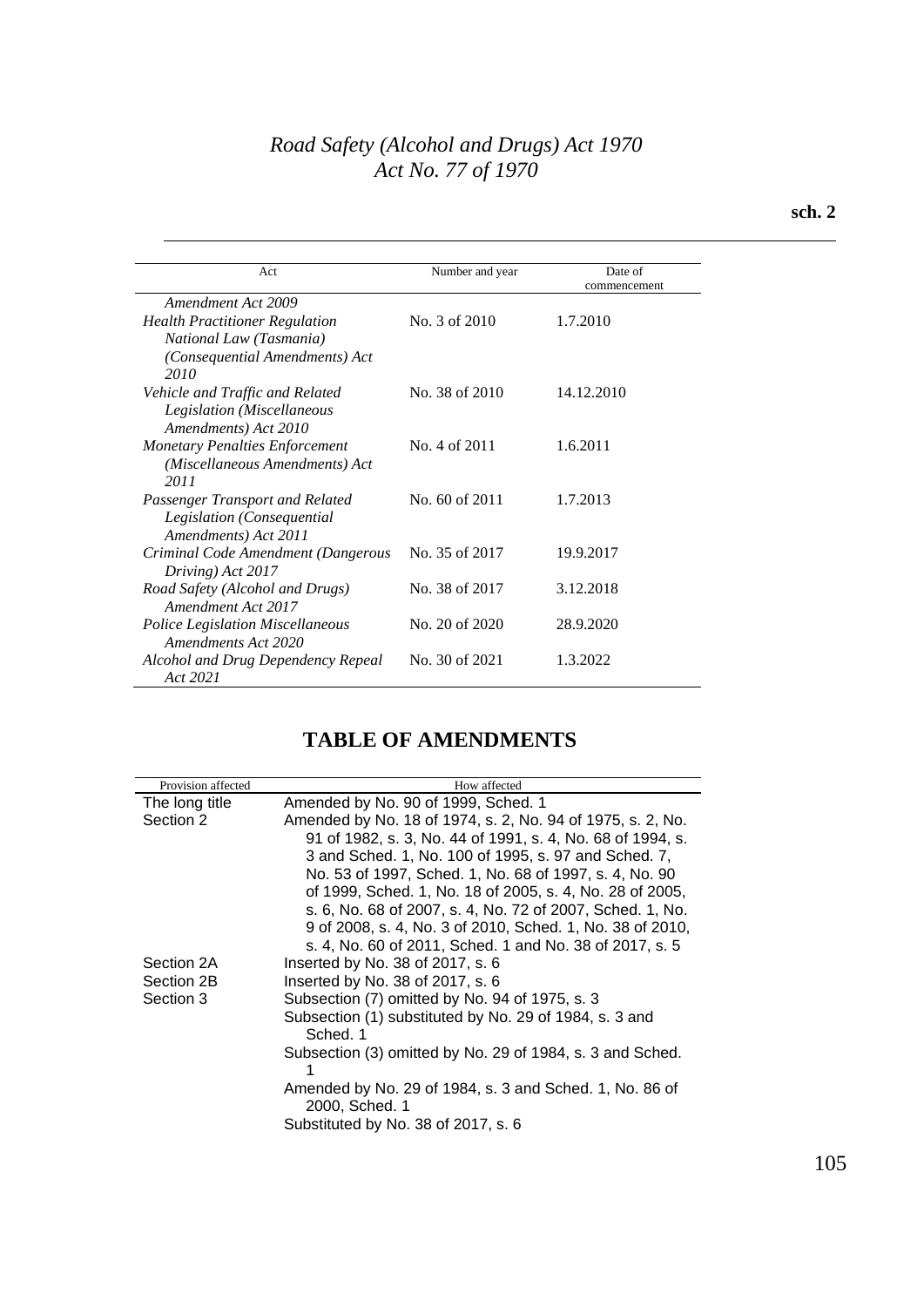| Provision affected | How affected                                               |
|--------------------|------------------------------------------------------------|
| Section 3A         | Inserted by No. 38 of 2017, s. 6                           |
| Section 4          | Substituted by No. 68 of 1997, s. 5                        |
|                    | Amended by No. 38 of 2017, s. 7                            |
| Section 5          | Amended by No. 18 of 1974, s. 3, No. 94 of 1975, s. 4, No. |
|                    | 44 of 1991, s. 5, No. 46 of 1991, s. 4 and Sched. 2, No.   |
|                    | 90 of 1999, Sched. 1, No. 9 of 2008, s. 5 and No. 38 of    |
|                    | 2017, s. 8                                                 |
| Section 5A         | Inserted by No. 38 of 2017, s. 9                           |
| Section 6          | Amended by No. 94 of 1975, s. 5, No. 51 of 1977, s. 2, No. |
|                    | 44 of 1991, s. 6, No. 53 of 1997, Sched. 1, No. 68 of      |
|                    | 1997, s. 6, No. 90 of 1999, Sched. 1, No. 28 of 2005, s.   |
|                    | 7, No. 3 of 2010, Sched. 1, No. 4 of 2011, s. 49 and No.   |
|                    | 38 of 2017, s. 10                                          |
| Section 6A         | Inserted by No. 18 of 2005, s. 5                           |
|                    | Amended by No. 84 of 2009, s. 4 and No. 38 of 2017, s. 11  |
| Section 7          | Amended by No. 94 of 1975, s. 6, No. 71 of 2000, s. 4, No. |
|                    | 28 of 2005, s. 8 and No. 60 of 2011, Sched. 1              |
| Section 7AA        | Inserted by No. 38 of 2017, s. 12                          |
| Section 7A         | Inserted by No. 91 of 1982, s. 4                           |
|                    | Amended by No. 28 of 2005, s. 9 and No. 38 of 2017, s. 13  |
| Section 7B         | Inserted by No. 18 of 2005, s. 6                           |
|                    | Amended by No. 38 of 2017, s. 14                           |
| Section 7C         | Inserted by No. 18 of 2005, s. 6                           |
|                    | Amended by No. 38 of 2017, s. 15                           |
| Section 7D         | Inserted by No. 9 of 2008, s. 6                            |
|                    | Amended by No. 38 of 2017, s. 16                           |
| Section 8          | Substituted by No. 91 of 1982, s. 5                        |
|                    | Amended by No. 90 of 1999, Sched. 1, No. 28 of 2005, s.    |
|                    | 10, No. 68 of 2007, s. 5 and No. 38 of 2017, s. 17         |
| Section 8A         | Inserted by No. 18 of 2005, s. 7                           |
|                    | Amended by No. 38 of 2017, s. 18                           |
| Section 9          | Amended by No. 91 of 1982, s. 6 and No. 38 of 2017, s. 19  |
| Section 10         | Amended by No. 94 of 1975, s. 8, No. 91 of 1982, s. 7, No. |
|                    | 17 of 1984, s. 4, No. 18 of 2005, s. 8 and No. 38 of       |
|                    | 2017, s. 20                                                |
| Section 10A        | Inserted by No. 44 of 1991, s. 7                           |
|                    | Amended by No. 18 of 2005, s. 9, No. 68 of 2007, s. 6 and  |
|                    | No. 38 of 2017, s. 21                                      |
| Section 10B        | Inserted by No. 38 of 2017, s. 22                          |
| Section 11         | Amended by No. 94 of 1975, s. 9, No. 91 of 1982, s. 8, No. |
|                    | 28 of 2005, s. 11 and No. 38 of 2017, s. 23                |
| Section 12         | Amended by No. 91 of 1982, s. 9, No. 44 of 1991, s. 8, No. |
|                    | 25 of 2006, Sched. 2 and No. 38 of 2017, s. 24             |
| Section 13         | Amended by No. 94 of 1975, s. 10, No. 44 of 1991, s. 9,    |
|                    | No. 46 of 1991, s. 4 and Sched. 2, No. 17 of 1996, No.     |
|                    | 13 of 2000, s. 4, No. 86 of 2000, Sched. 1, No. 18 of      |
|                    |                                                            |
|                    | 25                                                         |
|                    | 2005, s. 10, No. 68 of 2007, s. 7 and No. 38 of 2017, s.   |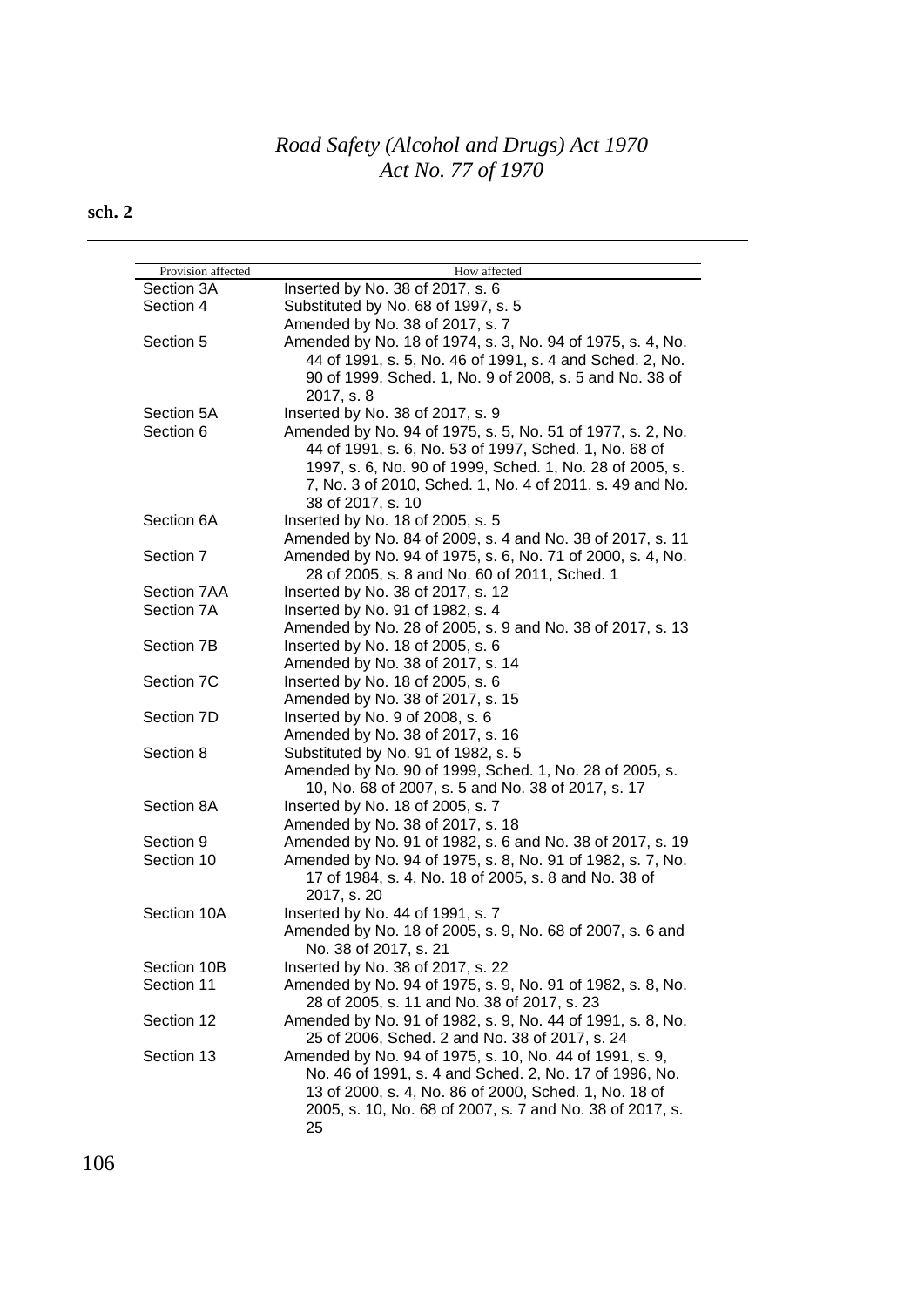| Provision affected | How affected                                                     |
|--------------------|------------------------------------------------------------------|
| Section 13A        | Inserted by No. 94 of 1975, s. 11                                |
|                    | Amended by No. 66 of 2007, Sched. 1 and No. 38 of 2017,<br>s. 26 |
| Section 13B        | Inserted by No. 94 of 1975, s. 11                                |
|                    | Amended by No. 68 of 1997, s. 7, No. 18 of 2005, s. 11,          |
|                    | No. 66 of 2007, Sched. 1, No. 68 of 2007, s. 8 and No.           |
|                    | 38 of 2017, s. 27                                                |
| Section 13C        | Inserted by No. 38 of 2017, s. 28                                |
| Section 14         | Amended by No. 94 of 1975, s. 12, No. 91 of 1982, s. 10,         |
|                    | No. 44 of 1991, s. 10, No. 68 of 1997, s. 8, No. 18 of           |
|                    | 2005, s. 12, No. 28 of 2005, s. 12, No. 68 of 2007, s. 9         |
|                    | and No. 38 of 2017, s. 29                                        |
| Section 15         | Amended by No. 68 of 1997, s. 9 and No. 38 of 2017, s. 30        |
| Section 16         | Substituted by No. 94 of 1975, s. 13                             |
| Section 17         | Substituted by No. 94 of 1975, s. 14                             |
|                    | Amended by No. 96 of 1976, s. 15, No. 13 of 1987, s. 5           |
|                    | Substituted by No. 44 of 1991, s. 11                             |
|                    | Amended by No. 68 of 1994, s. 3 and Sched. 1, No. 90 of          |
|                    | 1999, Sched. 1, No. 28 of 2005, s. 13, No. 68 of 2007,           |
|                    | s. 10, No. 84 of 2009, s. 5 and No. 38 of 2017, s. 31            |
| Section 17A        | Inserted by No. 44 of 1991, s. 11                                |
|                    | Amended by No. 90 of 1999, Sched. 1 and No. 18 of 2005,          |
|                    | s. 13                                                            |
| Section 17B        | Inserted by No. 44 of 1991, s. 11                                |
|                    | Repealed by No. 68 of 2007, s. 11                                |
| Section 18         | Inserted by No. 83 of 1978, s. 4                                 |
|                    | Amended by No. 90 of 1999, Sched. 1                              |
|                    | Subsection (2) omitted by No. 90 of 1999, Sched. 1               |
|                    | Amended by No. 90 of 1999, Sched. 1                              |
|                    | Subsection (5) omitted by No. 90 of 1999, Sched. 1               |
|                    | Amended by No. 90 of 1999, Sched. 1                              |
|                    | Repealed by No. 38 of 2017, s. 32                                |
| Section 18A        | Inserted by No. 44 of 1991, s. 12                                |
|                    | Amended by No. 53 of 1997, Sched. 1, No. 90 of 1999,             |
|                    | Sched. 1, No. 15 of 2000, s. 5, No. 28 of 2005, s. 14            |
|                    | Subsection (3) substituted by No. 72 of 2007, Sched. 1           |
|                    | Subsection (4) substituted by No. 72 of 2007, Sched. 1           |
|                    | Amended by No. 35 of 2017, s. 16                                 |
|                    | Substituted by No. 38 of 2017, s. 32                             |
| Section 18B        | Inserted by No. 68 of 2007, s. 12                                |
|                    | Amended by No. 38 of 2017, s. 33                                 |
| Section 18C        | Inserted by No. 68 of 2007, s. 12                                |
|                    | Amended by No. 38 of 2017, s. 34                                 |
| Section 18D        | Inserted by No. 68 of 2007, s. 12                                |
|                    | Amended by No. 38 of 2017, s. 35                                 |
| Section 18E        | Inserted by No. 68 of 2007, s. 12                                |
| Section 19         | Substituted by No. 94 of 1975, s. 15                             |
|                    | Amended by No. 96 of 1976, s. 15 and Sched. II, No. 44 of        |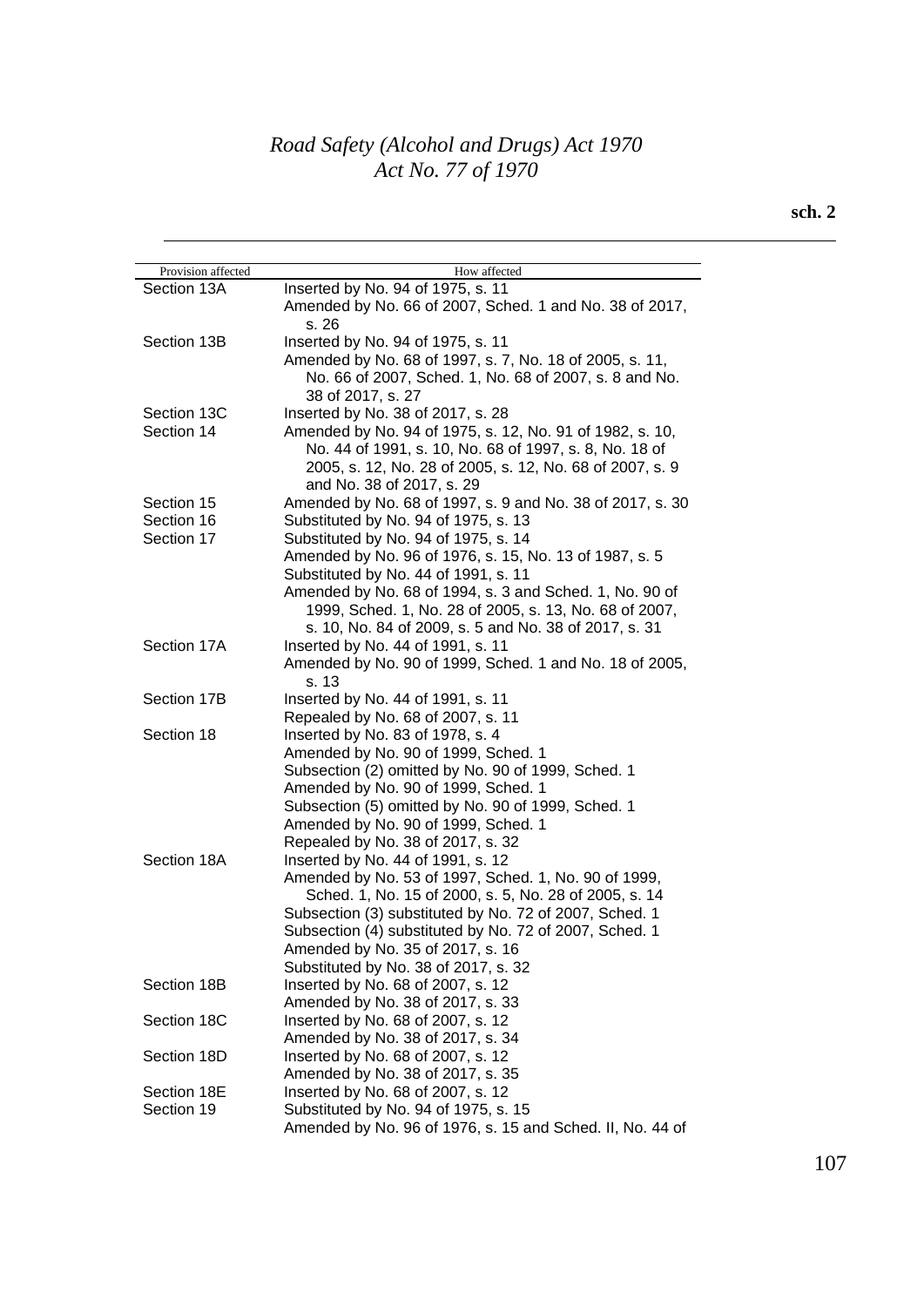| Provision affected | How affected                                                                         |
|--------------------|--------------------------------------------------------------------------------------|
|                    | 1991, s. 13, No. 53 of 1997, Sched. 1, No. 68 of 1997,                               |
|                    | s. 10, No. 90 of 1999, Sched. 1, No. 18 of 2005, s. 14,                              |
|                    | No. 28 of 2005, s. 15, No. 38 of 2017, s. 36 and No. 30<br>of 2021, s. 9             |
|                    |                                                                                      |
| Section 19A        | Inserted by No. 94 of 1975, s. 15                                                    |
|                    | Amended by No. 96 of 1976, s. 15 and Sched. II, No. 15 of                            |
|                    | 1979, s. 2, No. 91 of 1982, s. 11, No. 90 of 1999,                                   |
|                    | Sched. 1 and No. 38 of 2017, s. 37                                                   |
| Section 19B        | Repealed by No. 33 of 1976, s. 2                                                     |
| Section 20         | Substituted by No. 94 of 1975, s. 16                                                 |
|                    | Amended by No. 96 of 1976, s. 15 and Sched. II, No. 18 of                            |
|                    | 2005, s. 15 and No. 38 of 2017, s. 38                                                |
| Section 21         | Amended by No. 94 of 1975, s. 17, No. 28 of 2005, s. 16,                             |
|                    | No. 25 of 2006, Sched. 2 and No. 38 of 2017, s. 39                                   |
| Section 21A        | Inserted by No. 38 of 2017, s. 40                                                    |
| Section 22         | Amended by No. 18 of 1974, s. 7, No. 67 of 1976, s. 9, No.                           |
|                    | 68 of 1997, s. 11, No. 15 of 2000, s. 5, No. 104 of 2001,                            |
|                    | s. 8, No. 18 of 2005, s. 16, No. 28 of 2005, s. 17 and<br>No. 38 of 2017, s. 41      |
| Section 23         |                                                                                      |
|                    | Amended by No. 94 of 1975, s. 18, No. 91 of 1982, s. 12,                             |
| Section 23A        | No. 28 of 2005, s. 18 and No. 38 of 2017, s. 42<br>Inserted by No. 18 of 2005, s. 17 |
|                    | Amended by No. 38 of 2017, s. 43                                                     |
| Section 24         | Amended by No. 83 of 1978, s. 5, No. 91 of 1982, s. 13,                              |
|                    | No. 28 of 2005, s. 19 and No. 38 of 2017, s. 44                                      |
| Section 25         | Amended by No. 91 of 1982, s. 14, No. 28 of 2005, s. 20                              |
|                    | and No. 38 of 2017, s. 45                                                            |
| Section 25A        | Inserted by No. 94 of 1975, s. 19                                                    |
|                    | Amended by No. 68 of 1997, s. 12 and No. 38 of 2017, s.                              |
|                    | 46                                                                                   |
| Section 26         | Amended by No. 38 of 2017, s. 47                                                     |
| Section 27         | Amended by No. 94 of 1975, s. 20 and No. 38 of 2017, s.                              |
|                    | 48                                                                                   |
| Section 27A        | Inserted by No. 20 of 2020, s. 17                                                    |
| Section 28         | Substituted by No. 94 of 1975, s. 21                                                 |
|                    | Amended by No. 27 of 1991, s. 5 and Sched. 1 and No. 38                              |
|                    | of 2017, s. 49                                                                       |
| Section 28A        | Inserted by No. 38 of 2017, s. 50                                                    |
| Section 29         | Amended by No. 94 of 1975, s. 22, No. 91 of 1982, s. 15,                             |
|                    | No. 27 of 1991, s. 5 and Sched. 1 and No. 38 of 2017,                                |
|                    | s. 51                                                                                |
| Section 29A        | Inserted by No. 27 of 1991, s. 5 and Sched. 1                                        |
|                    | Amended by No. 80 of 2001, Sched. 1                                                  |
| Section 29B        | Inserted by No. 68 of 1997, s. 13                                                    |
|                    | Amended by No. 3 of 2010, Sched. 1                                                   |
| Section 30         | Amended by No. 83 of 1978, s. 6, No. 18 of 2005, s. 18                               |
|                    | and No. 38 of 2017, s. 52                                                            |
| Section 30A        | Inserted by No. 38 of 2017, s. 53                                                    |
|                    |                                                                                      |